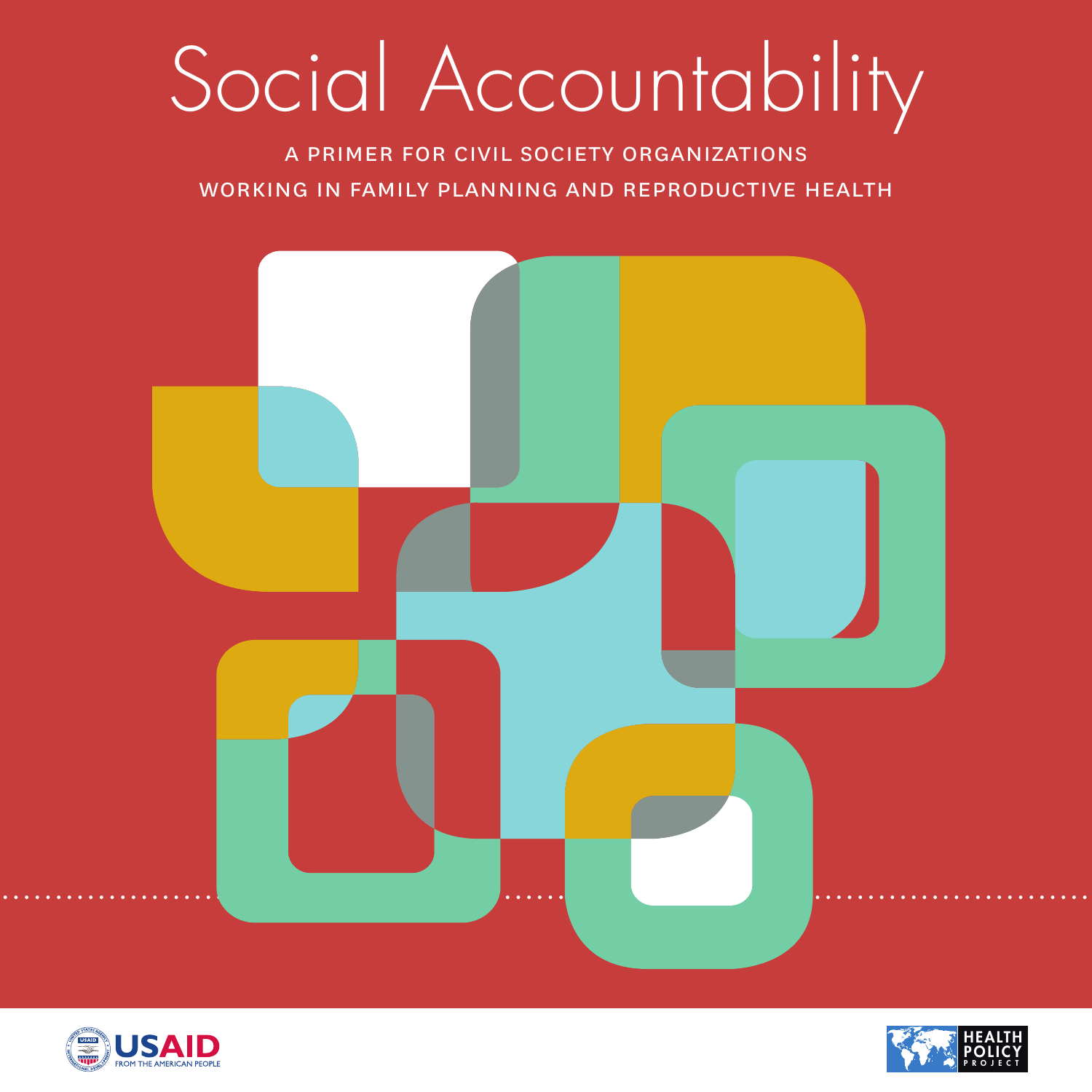The Health Policy Project is a five-year cooperative agreement funded by the U.S. Agency for International Development under Agreement No. AID-OAA-A-10-00067, beginning September 30, 2010. HPP is implemented by Futures Group, in collaboration with Plan International USA, Avenir Health (formerly Futures Institute), Partners in Population and Development, Africa Regional Office (PPD ARO), Population Reference Bureau (PRB), RTI International, and the White Ribbon Alliance for Safe Motherhood (WRA).

The information provided in this document is not official U.S. Government information and does not necessarily represent the views or positions of the U.S. Agency for International Development.

Suggested citation: McGinn, Erin, and Alyson Lipsky. 2015. *Social Accountability: A Primer for Civil Society Organizations Working in Family Planning and Reproductive Health*. Washington, DC: Futures Group, Health Policy Project.

ISBN: 978-1-59560-112-4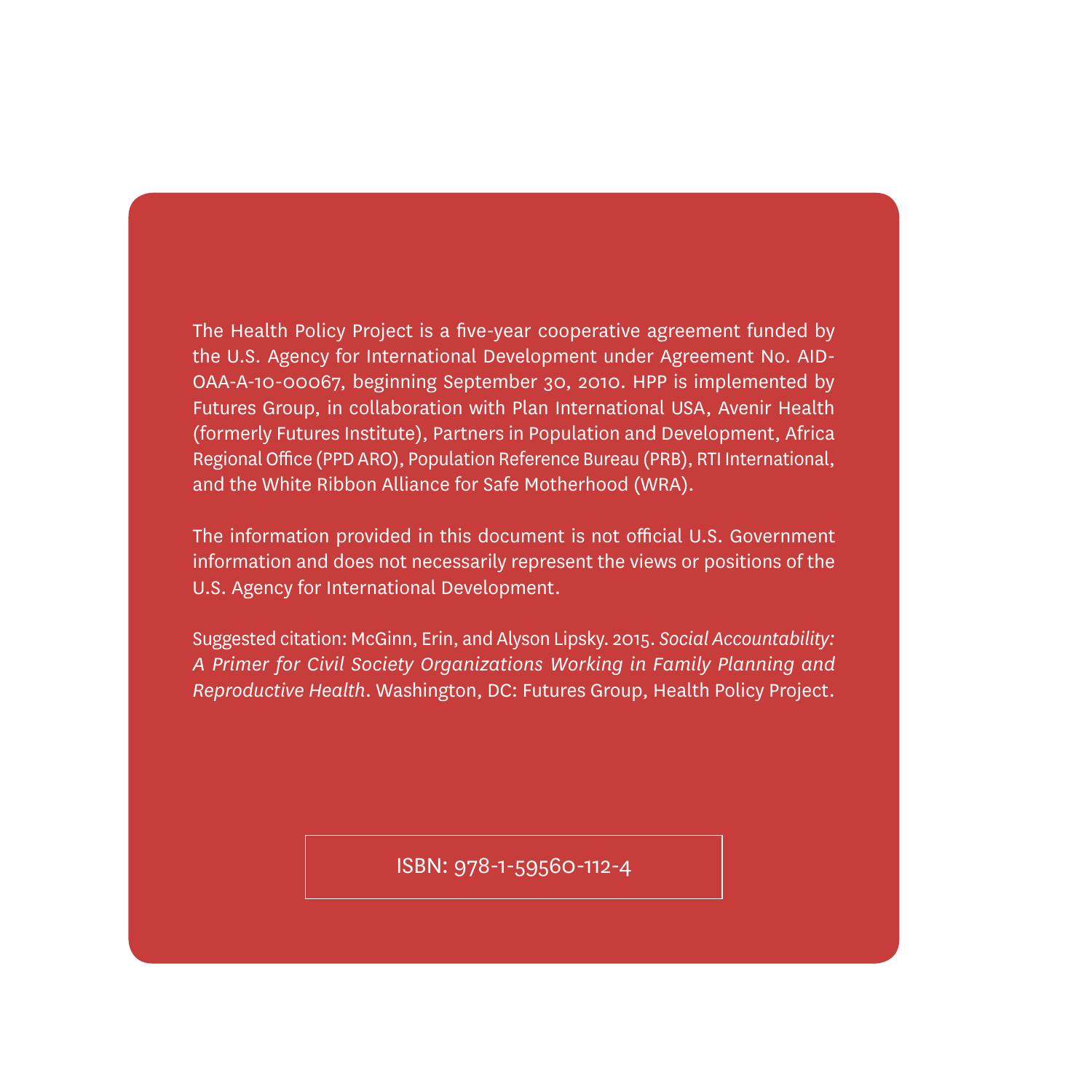Social Accountability

a primer for civil society organizations working in family planning and reproductive health

> by Erin McGinn and Alyson Lipsky

> > September 2015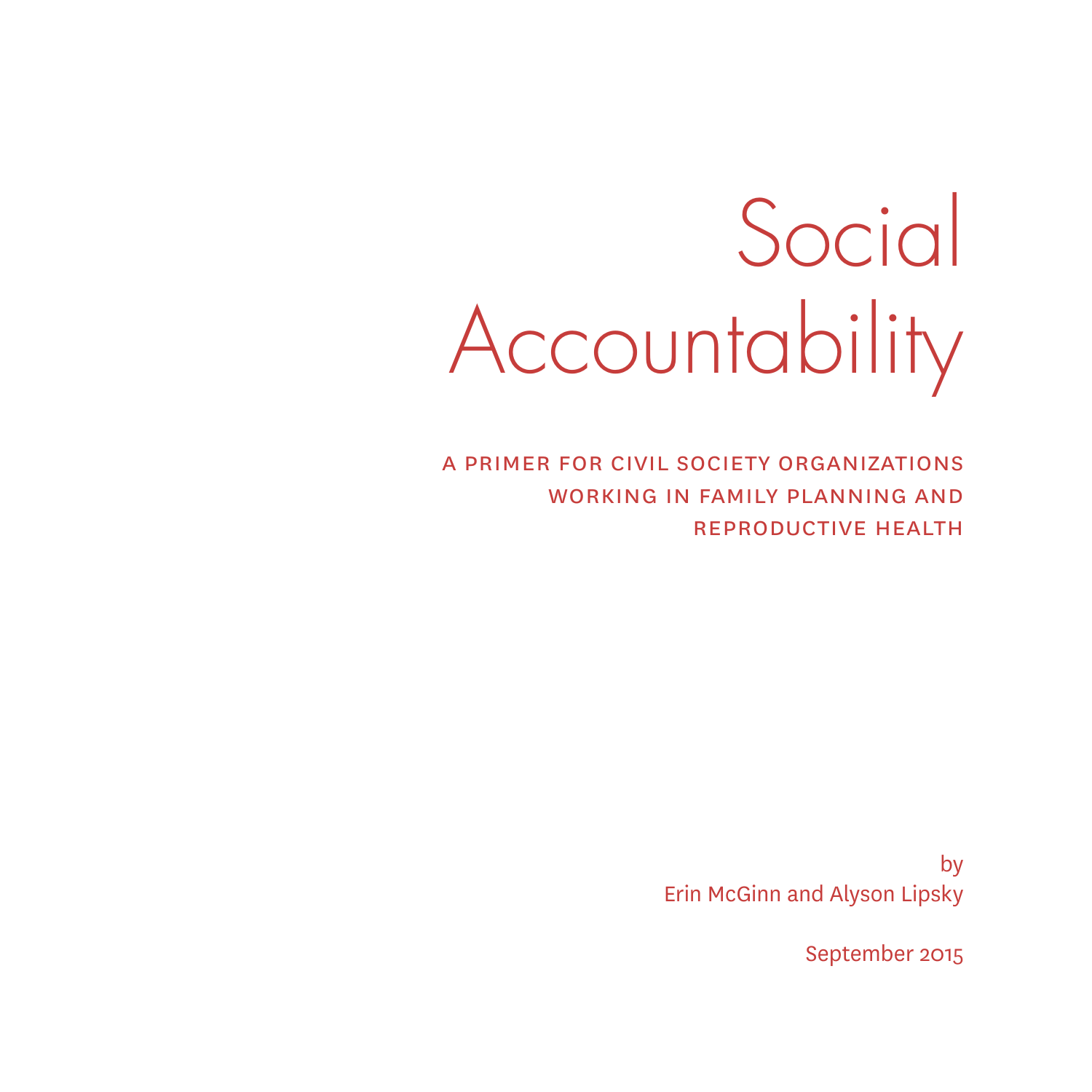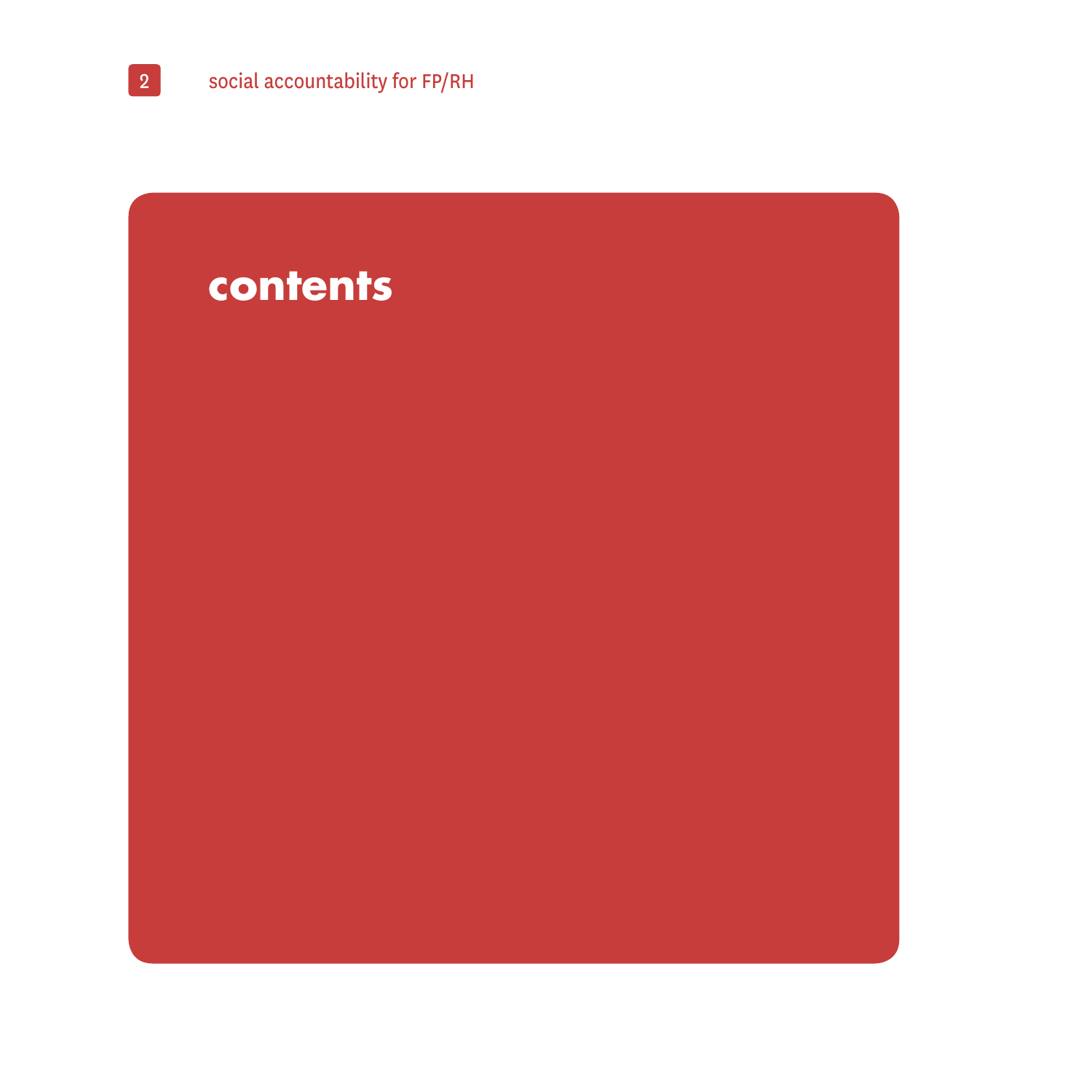| <b>Acknowledgments</b><br>$\overline{\mathbf{4}}$ |                                                                                                    |                                                                                           |    |  |  |
|---------------------------------------------------|----------------------------------------------------------------------------------------------------|-------------------------------------------------------------------------------------------|----|--|--|
| <b>Abbreviations</b><br>6                         |                                                                                                    |                                                                                           |    |  |  |
| 1.                                                | <b>Introduction</b><br>9                                                                           |                                                                                           |    |  |  |
| $\overline{2}$                                    | What is social accountability?<br>13                                                               |                                                                                           |    |  |  |
|                                                   | 2.1                                                                                                | Why engage in social accountability for family planning                                   | 18 |  |  |
|                                                   | 2.2                                                                                                | Getting involved in social accountability                                                 | 20 |  |  |
|                                                   | 2.3                                                                                                | Country context matters                                                                   | 94 |  |  |
|                                                   |                                                                                                    | 2.4 Lessons learned from social accountability efforts                                    | 27 |  |  |
| 3                                                 | <b>Mechanisms of social accountability</b>                                                         |                                                                                           |    |  |  |
|                                                   | 3.1                                                                                                | Citizen involvement in monitoring public services                                         | 30 |  |  |
|                                                   | 3.2                                                                                                | Influencing and monitoring financing                                                      | 36 |  |  |
|                                                   | 3.3                                                                                                | Collaborative planning and/or management                                                  | 45 |  |  |
| $\blacktriangle$                                  | Linking social accountability and legal action—the "enforceability" component<br>of accountability |                                                                                           |    |  |  |
|                                                   | 4.1                                                                                                | International and national legal rights to reproductive health, including family planning | 60 |  |  |
|                                                   | 4.2                                                                                                | Strategic litigation as an accountability mechanism                                       | 62 |  |  |
| 5                                                 | Organizational capacity to engage in social accountability                                         |                                                                                           |    |  |  |
|                                                   | 5.1                                                                                                | What human resources are needed?                                                          | 68 |  |  |
|                                                   |                                                                                                    | 5.2 What financial resources are needed?                                                  | 71 |  |  |
| 6                                                 |                                                                                                    | Maximizing the impact of social accountability efforts                                    | 73 |  |  |
| 7                                                 | Social accountability-pivoting our FP programming<br>77                                            |                                                                                           |    |  |  |
| 8                                                 | 81<br><b>Resources</b>                                                                             |                                                                                           |    |  |  |
|                                                   | <b>Endnotes and references</b><br>86                                                               |                                                                                           |    |  |  |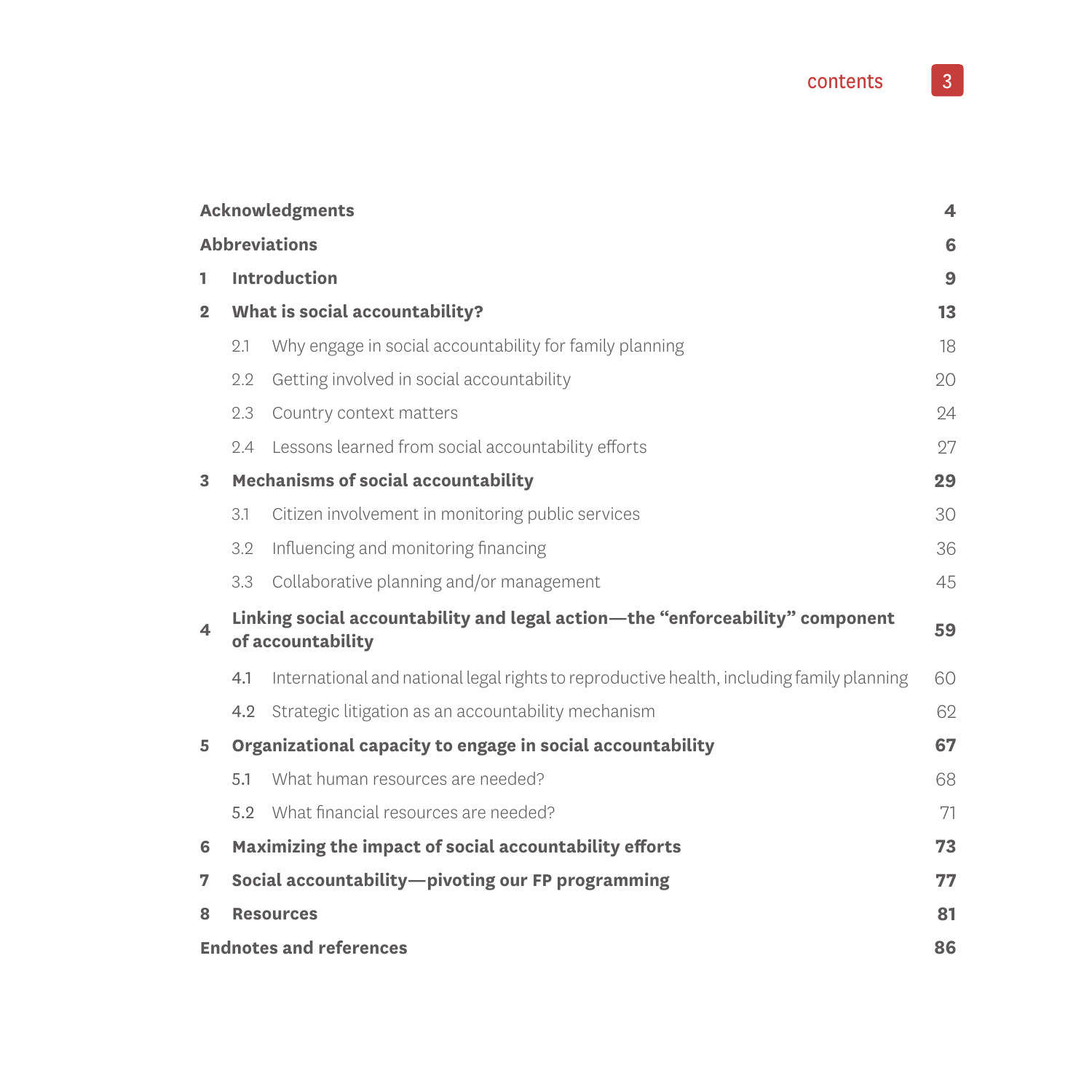## **acknowledgments**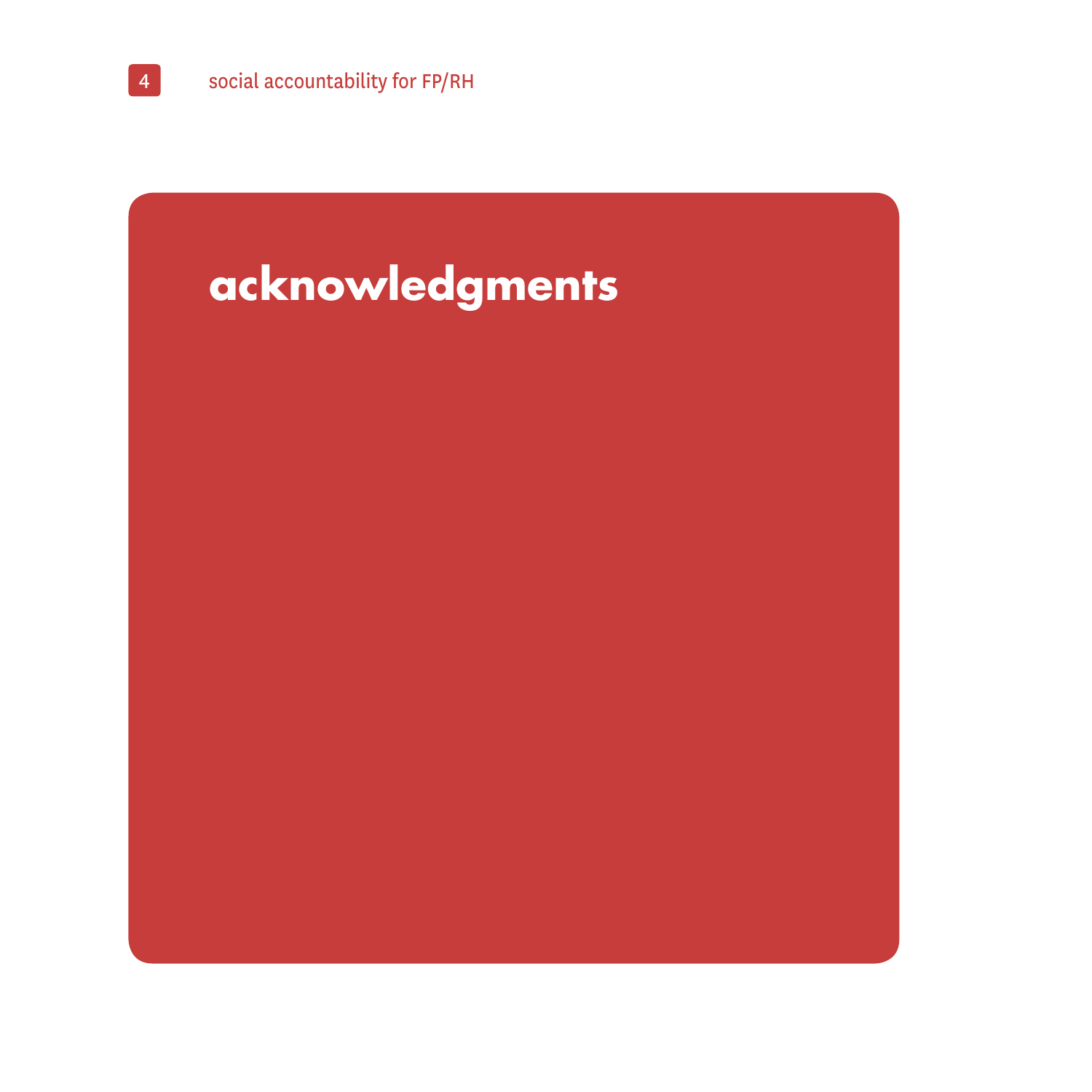The authors greatly appreciate the valuable contributions of their Health Policy Project colleagues: Mariela Rodriguez (now with CARE) and Kay Wilson for their assistance with the literature review; Jay Gribble, Ann Hudock, Elizabeth Leahy Madsen, Jennifer Pendleton, and Taylor Williamson for their technical review; and Lori Merritt and Pol Klein for their editing and design of the document, respectively. We are particularly appreciative of several experts who contributed their own programmatic experiences and technical input for this publication: Ray Mitchell (White Ribbon Alliance), Laura Malajovich (International Planned Parenthood Federation/Western Hemisphere Region), Joanna Fine and Rebecca Brown (Center for Reproductive Rights), and Esperanza Delgado Herrera (Mexfam).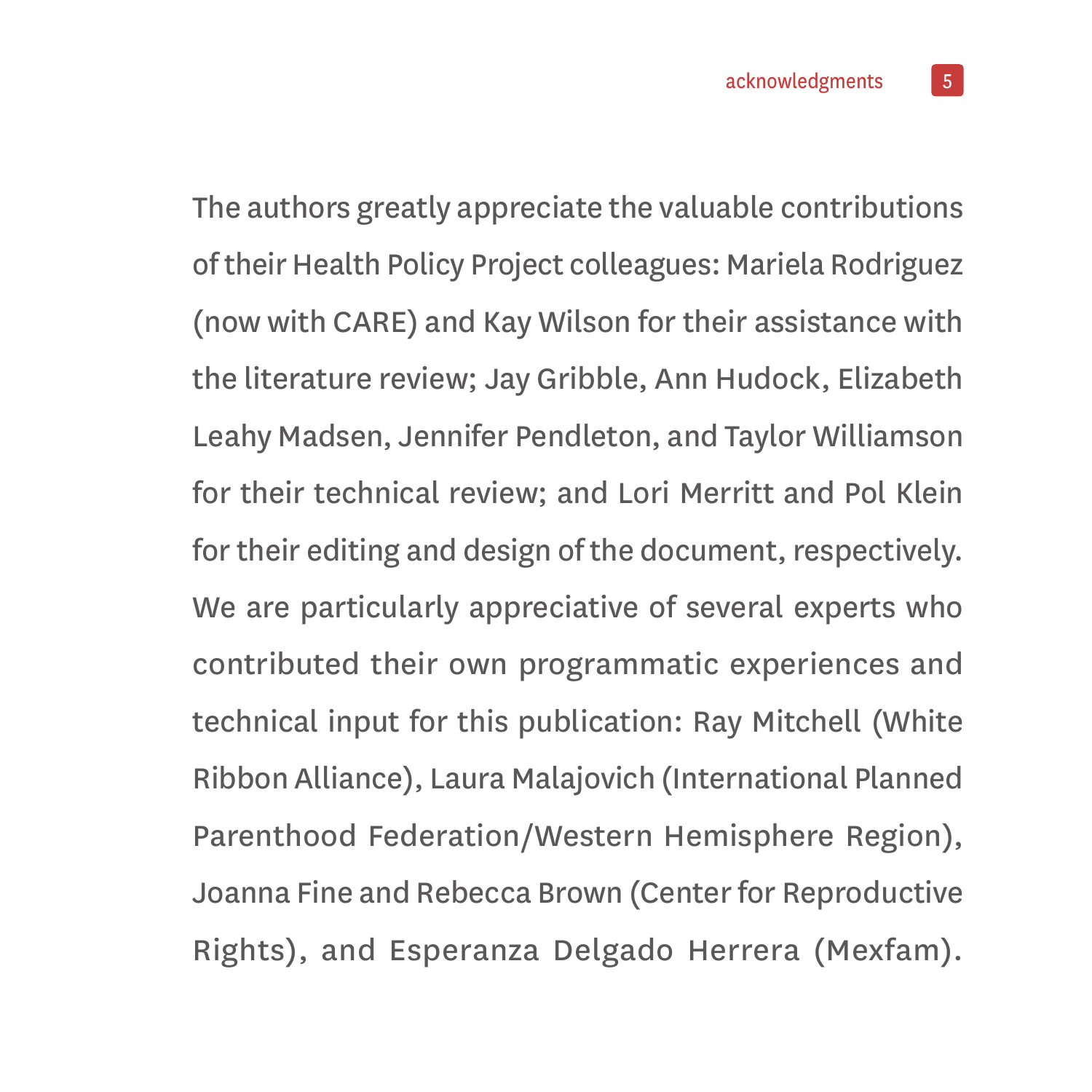## **abbreviations**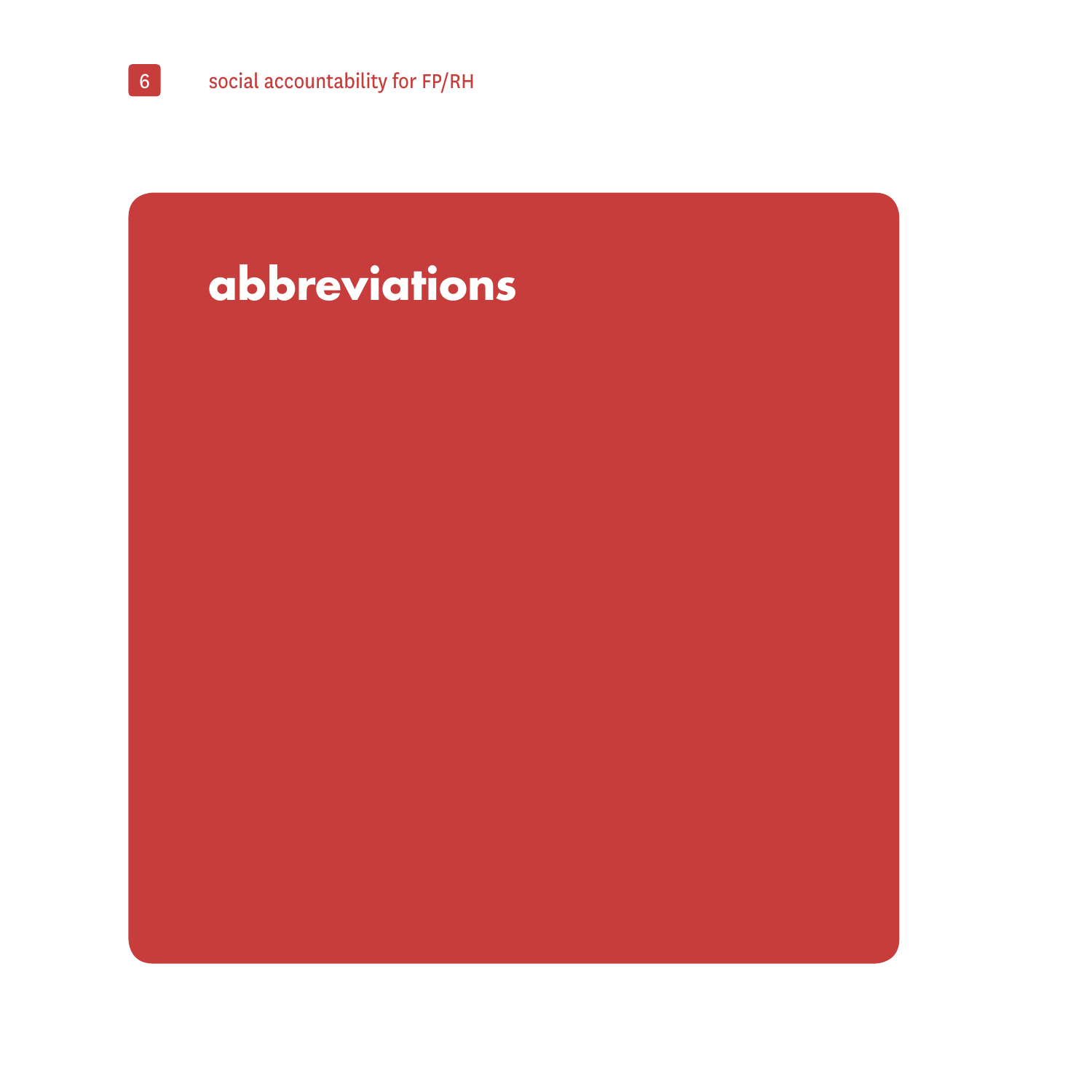| <b>CEDAW</b>    | Convention on the Elimination of all Forms of Discrimination Against Women |
|-----------------|----------------------------------------------------------------------------|
| <b>CIP</b>      | <b>Costed Implementation Plan</b>                                          |
| <b>CRC</b>      | citizen report card                                                        |
| <b>CSO</b>      | civil society organization                                                 |
| <b>DFID</b>     | U.K. Department for International Development                              |
| <b>DLGN</b>     | Decentralization and Local Governance Network                              |
| <b>FP</b>       | family planning                                                            |
| FP2020          | Family Planning 2020                                                       |
| <b>HIV</b>      | human immunodeficiency virus                                               |
| <b>IDS</b>      | Institute of Development Studies                                           |
| $IHP+$          | International Health Partnership +                                         |
| <b>IPPF-WHR</b> | International Planned Parenthood Federation-Western Hemisphere Region      |
| <b>MOH</b>      | Ministry of Health                                                         |
| <b>NGO</b>      | nongovernmental organization                                               |
| <b>OSAR</b>     | Observatorios en Salud Reproductiva or Reproductive Health Observatory     |
| <b>OSF</b>      | <b>Open Society Foundations</b>                                            |
| <b>PBF</b>      | performance-based financing                                                |
| <b>PETS</b>     | <b>Public Expenditure Tracking Survey</b>                                  |
| QSDS            | Quantitative Service Delivery Survey                                       |
| <b>RH</b>       | reproductive health                                                        |
| <b>SRH</b>      | sexual and reproductive health                                             |
| <b>SRHR</b>     | sexual and reproductive health and rights                                  |
| SWAp            | sector-wide approach                                                       |
| <b>TWG</b>      | technical working group                                                    |
| <b>USAID</b>    | U.S. Agency for International Development                                  |
| <b>WHO</b>      | World Health Organization                                                  |
| <b>WRA</b>      | White Ribbon Alliance                                                      |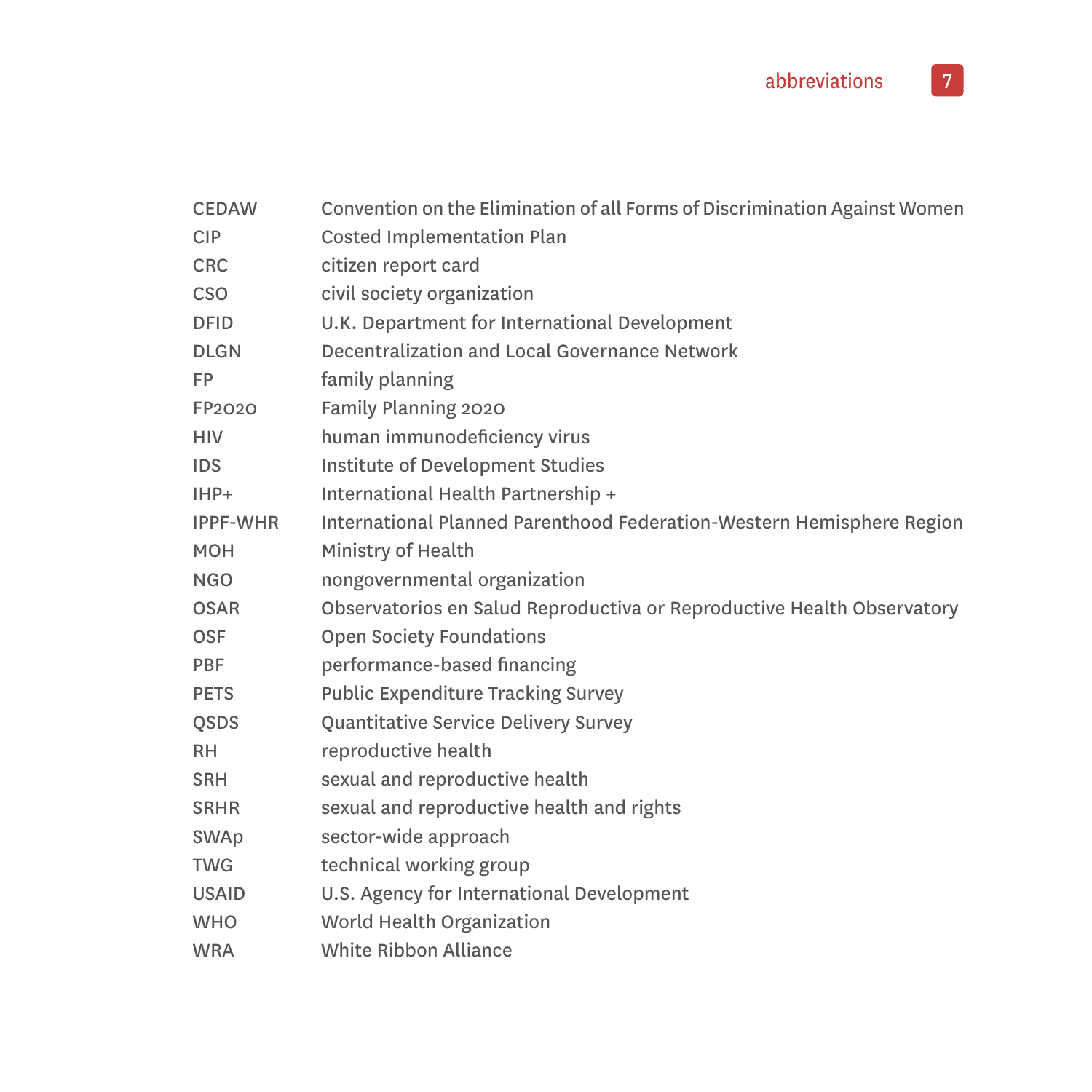

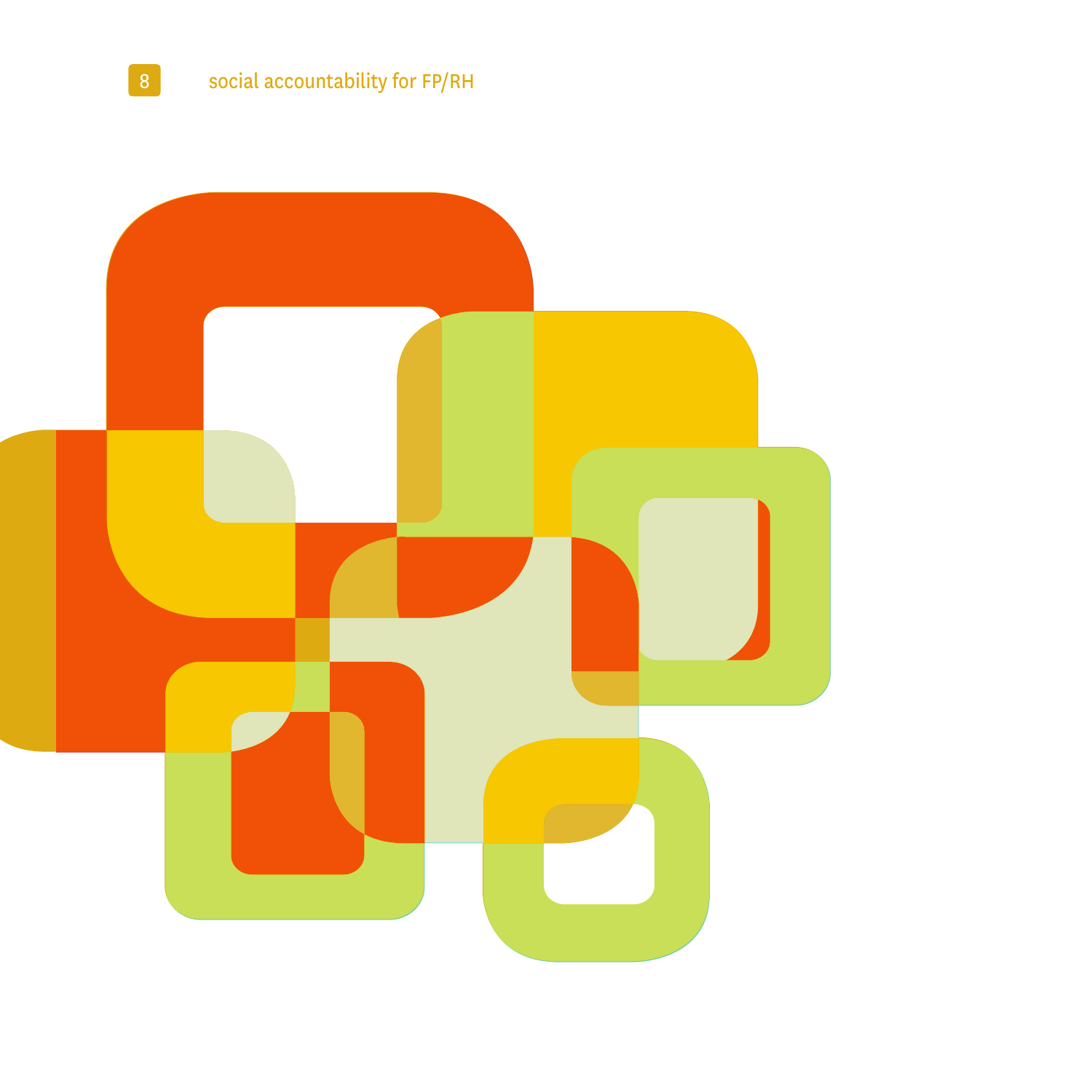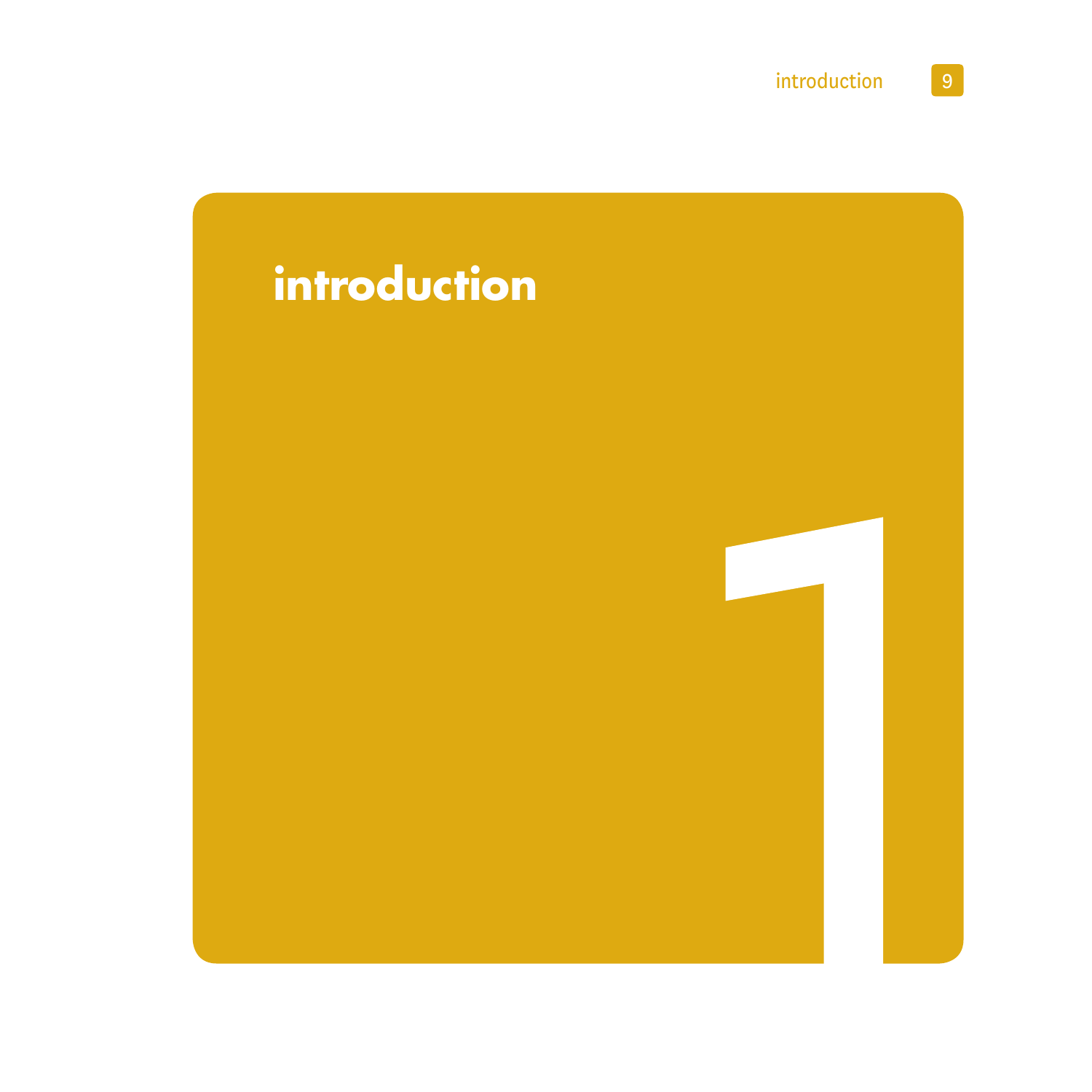eproductive rights are fundamental human rights, and the realization of these<br>rights through access to family planning (FP) is linked to greater gender equality,<br>improved health, women's empowerment, and economic growth. T rights through access to family planning (FP) is linked to greater gender equality,  $\blacksquare$  improved health, women's empowerment, and economic growth. The right to freely and responsibly decide if, when, and how many children to have has been enshrined in numerous international treaties, conventions, and political consensus documents.<sup>1</sup> Most recently, more than 25 national governments gathered for the London Summit on Family Planning in July 2012 to reaffirm numerous policy, programmatic, and financial commitments to family planning.<sup>2</sup> Although some commitments were more program-specific and carried new funding opportunities, the spirit behind the London Summit complemented the strong international consensus that emerged from the Cairo Programme of Action (1994) and since has been reiterated in multiple international fora—that individuals have the right to family planning, and governments (in partnership with donors and civil society) have the responsibility to increase the availability of information on and access to high-quality FP services.

Governments are responsible for manifesting their international commitments to family planning and reproductive health and rights through their policies and funded programs at the national, state/province, and local levels. These policies and programs guide how citizens receive information and access services to realize their reproductive rights. Yet, the reality is that for most countries worldwide, from the least to the most developed, governments fail in many respects to operationalize these international commitments. Women and men, particularly young women and men, face numerous barriers to their access and use of high-quality FP information and services. As a result, unmet need for family planning is pervasive (20–30% in most developing countries), and an estimated 40 percent of all pregnancies worldwide are unplanned, with half of those ending in abortion.<sup>3</sup>

In the field of international development, there has been increased attention over the past decade on the role of accountability—both at the global and local levels—as a key element of enhanced development. Efforts to improve aid effectiveness point to the potential for greater accountability to root out corruption, reduce inefficiencies, enhance the distribution of resources, and ultimately, improve health services. This link between accountability, improved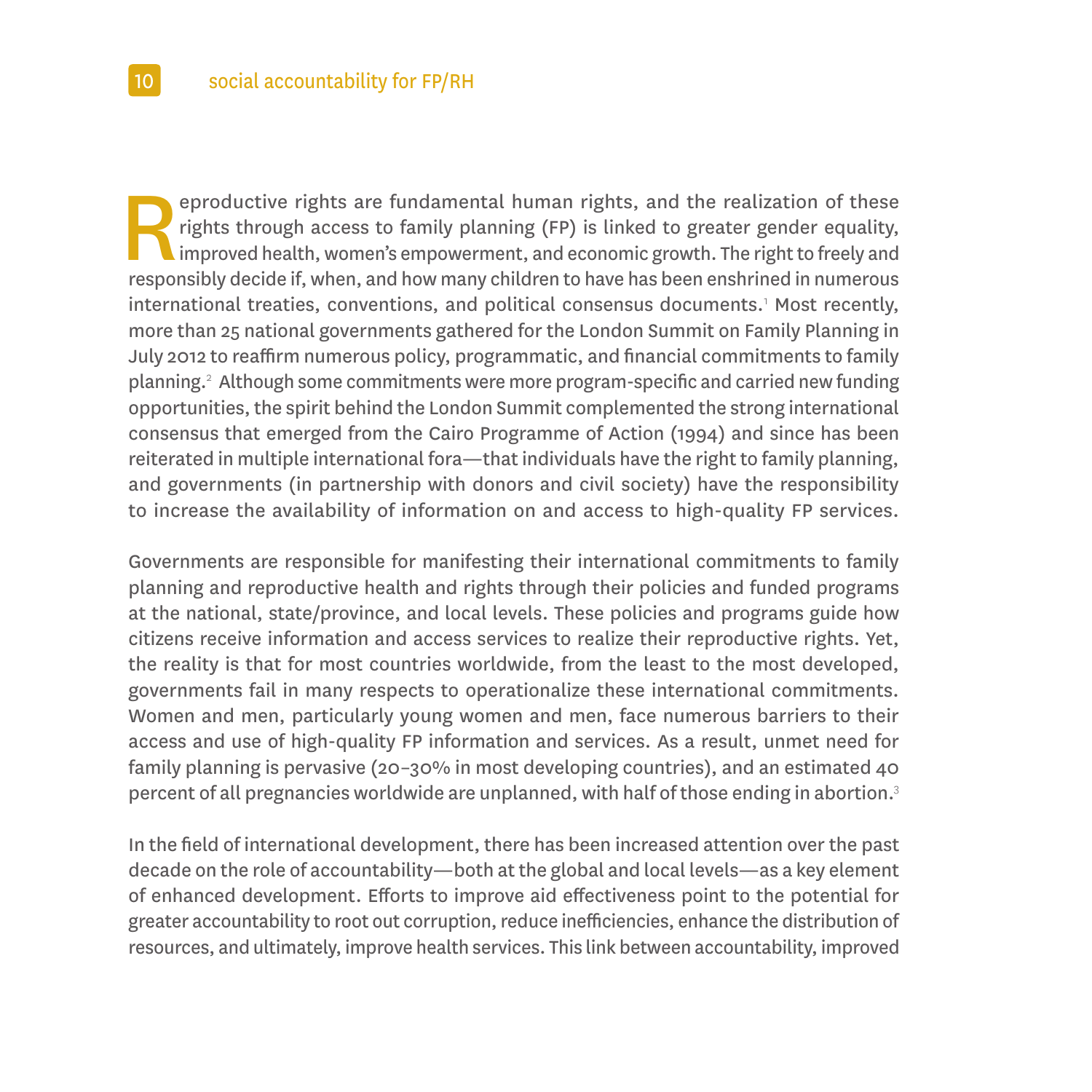#### **"Accountability shapes people's ability to realize their rights."**

*SOURCE: IDS. 2006. Making Accountability Count. IDS Policy Briefing Issue 33, November* 

health services, and aid effectiveness was emphasized in the World Bank's 2004 World Development Report. Likewise, human rights advocates and pro-democracy movements point to improved accountability and institutional responsiveness as essential for people to realize their rights. While not guaranteed, stronger accountability mechanisms have the potential to empower marginalized groups. As a result, international aid transparency and accountability mechanisms are on the rise because of their potential to help countries achieve greater impact and improve the cost-effectiveness of development interventions.

For instance, transparency and accountability were key themes emerging from the 2011 Busan Partnership for Effective Development Cooperation,<sup>4</sup> which emphasized governments' accountability to their citizens and specifically included civil society as key participants in mutual accountability mechanisms. In 2014, the World Bank adopted and started implementing a comprehensive framework for citizen engagement in policies and programs it supports.<sup>5</sup> Efforts such as the Aid Transparency Initiative (Publish What You Fund campaign) and the Open Budget Initiative are contributing significantly to advances in financial transparency, which, in turn, can result in greater accountability. Furthermore, several international initiatives and collaborations are explicitly incorporating accountability into their monitoring operations. For instance, WHO has initiated a Commission on Information and Accountability for Women's and Children's Health, $^{\circ}$  and the Reproductive Health Supplies Coalition and Family Planning 2020 (FP2020) have established working groups that also address accountability.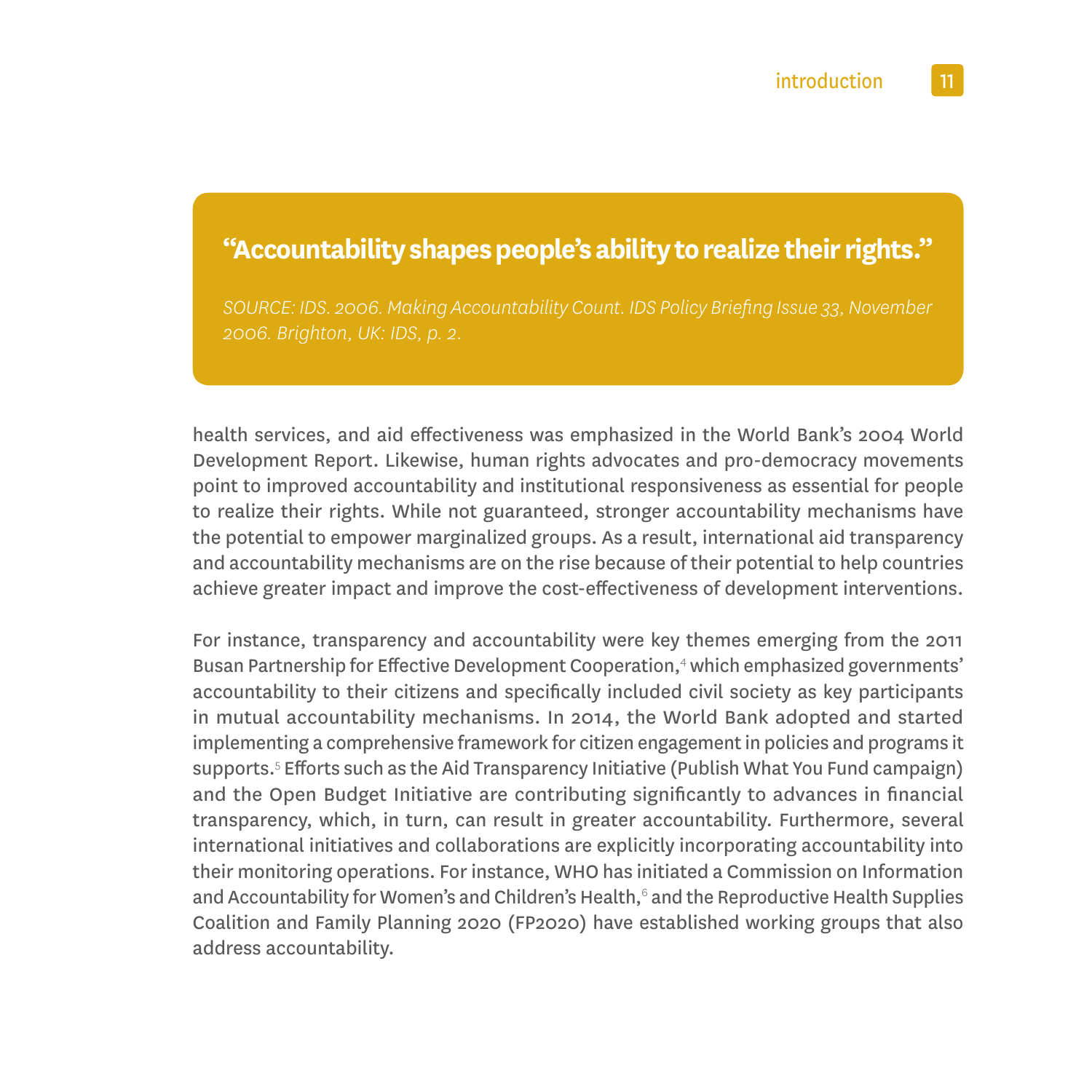This booklet focuses on the country level, where various accountability mechanisms have been developed and implemented, ranging from citizen feedback on service delivery to the participation of civil society organizations (CSOs) in budget planning and monitoring processes. The booklet is designed for CSOs looking to initiate or expand activities aimed at holding government entities accountable for meeting their health-related national and international commitments. It is focused primarily on social accountability for family planning but may be useful for CSOs working in other health-related areas.

This document provides:

- An overview of the current concepts of social accountability
- A synopsis of common methodologies and tools used by civil society to engage in social accountability
- Ideas and examples on how social accountability can be used to advance family planning and reproductive health (FP/RH) within a country
- Suggestions on what elements CSOs might consider when deciding to implement a particular methodology
- A resource section and bibliography to provide additional resources on specific social accountability issues and useful tools for implementing social accountability activities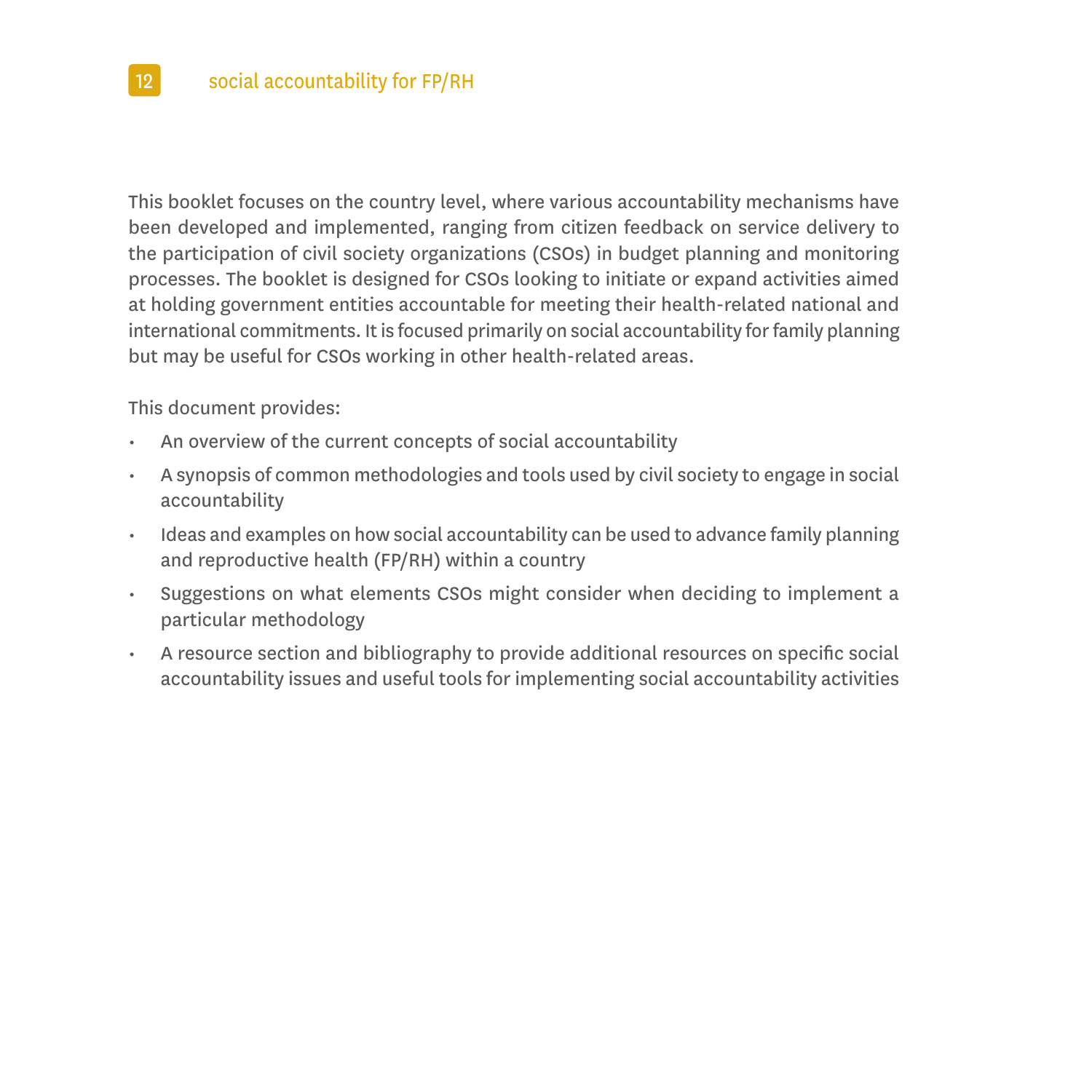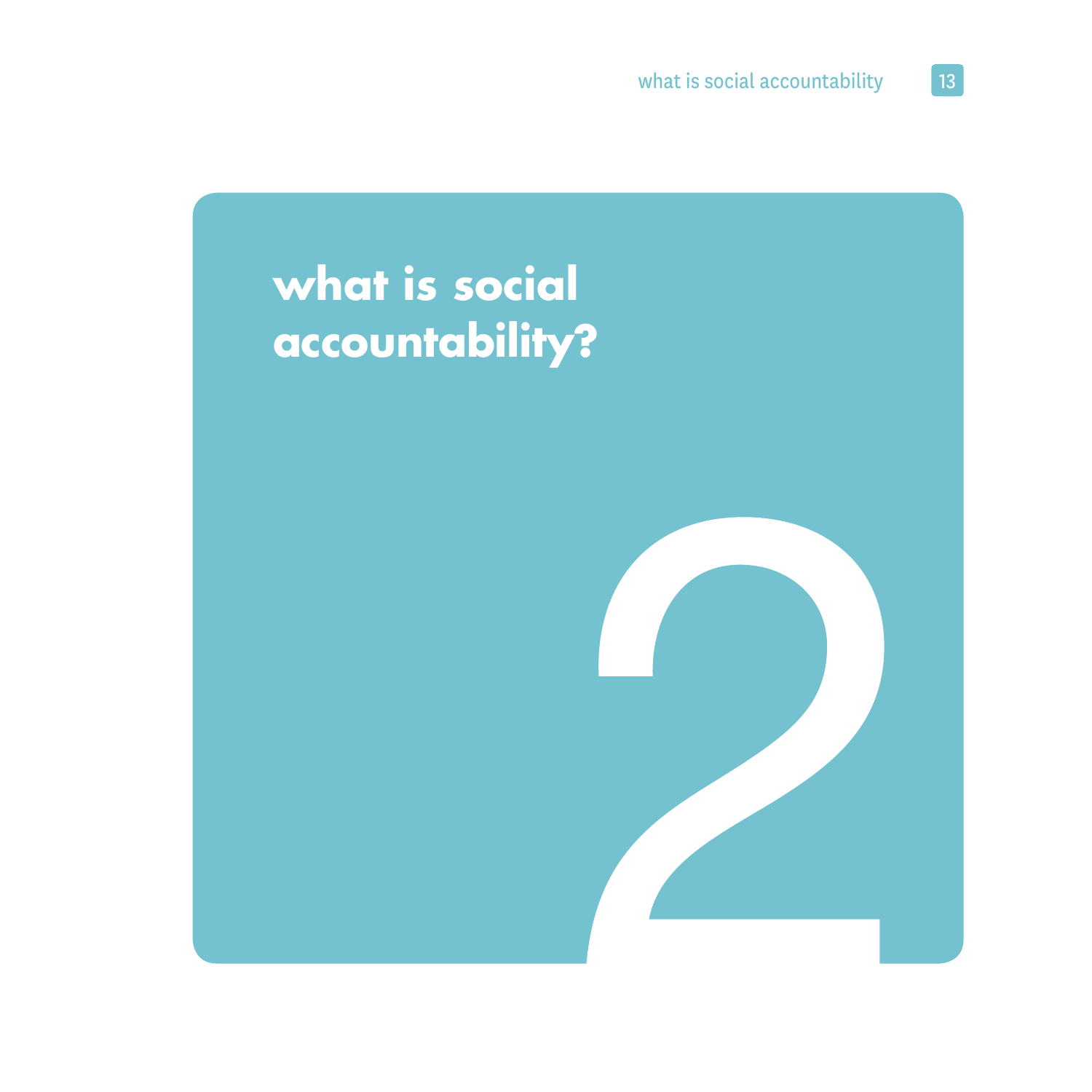key characteristic of good governance is that governments serve in the best interest<br>of their citizens; they make pledges and commitments from the international to the<br>local level and meet them through effective legislatio of their citizens; they make pledges and commitments from the international to the local level and meet them through effective legislation and policies. In representative governments, government units (ministries, departments, offices) have the obligation, and citizens have the right, to hold government accountable for achieving its commitments. Horizontal accountability occurs when government units ensure other units within the same government fulfill their commitments through institutional mechanisms of oversight. These can include internal audits and parliamentary hearings. Vertical accountability occurs when forces external to government, such as citizens, advocacy groups, and the media, work to ensure government units meet their obligations. Mechanisms for this type of accountability include elections, mass protests, publication of shadow reports, and investigative news reports, among others. Diagonal (also known as hybrid) accountability occurs when governments invite active and meaningful involvement of citizens/CSOs in horizontal accountability mechanisms. This could include participatory planning and budgeting, citizen testimony in public hearings/oversight committees, or community representation on health committees.<sup>7</sup>

*Social accountability* is the term used when citizens or CSOs engage in specific activities that hold their leaders accountable for performance and press for good governance through either vertical or diagonal accountability mechanisms. It is characterized primarily by citizens' active involvement in government decision-making processes to ensure government fulfills its commitments and implements policies and programs accordingly. Those who engage in social accountability bring fundamental principles of good governance and democracy to life—that is, the premise that governments have an obligation to inform and explain and that they are answerable to their people for political promises, use of financial resources, and how they govern.<sup>8</sup> Social accountability is fundamentally a rights-based approach; it is predicated on the right to information, right to voice, right to organize, and right to participate in governance functions.<sup>9</sup> Paired with these citizen rights is the responsibility of citizens to understand and play a proactive role in exercising these rights.<sup>10</sup>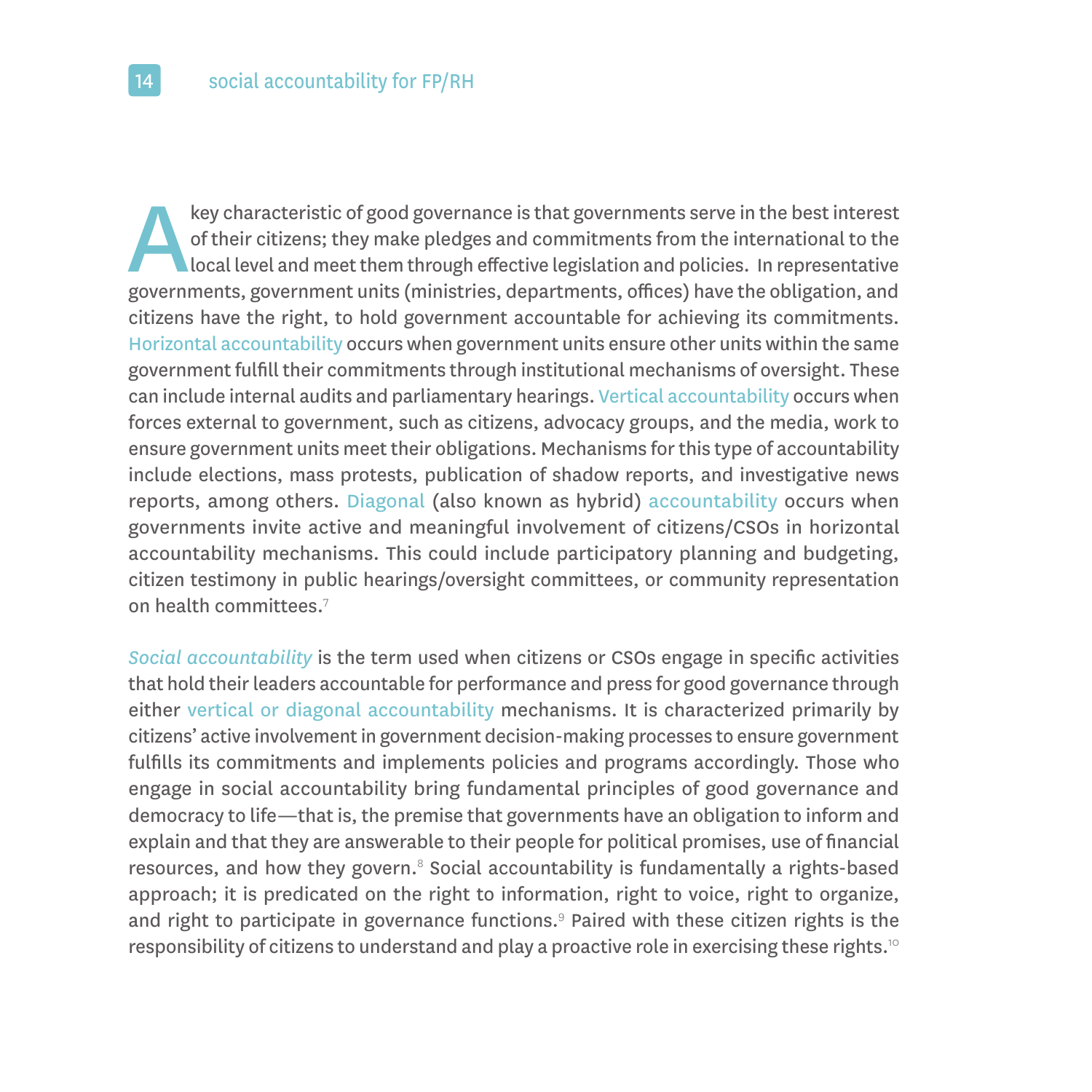## CITIZENS AND CIVIL SOCIETY

Much of the governance literature uses the general terms "citizens" and "state." However, it is important to note that government, or "the state," is not only responsible to its "citizens" but generally has obligations toward individuals living within its borders, regardless of legal status. This may include illegal immigrants, refugees, and legal residents that may not be formal "citizens." As such, use of the term "citizen" in this publication is meant broadly. Likewise, the term state and government may be used interchangeably and could denote the government in power or simply government institutions (bureaucracies).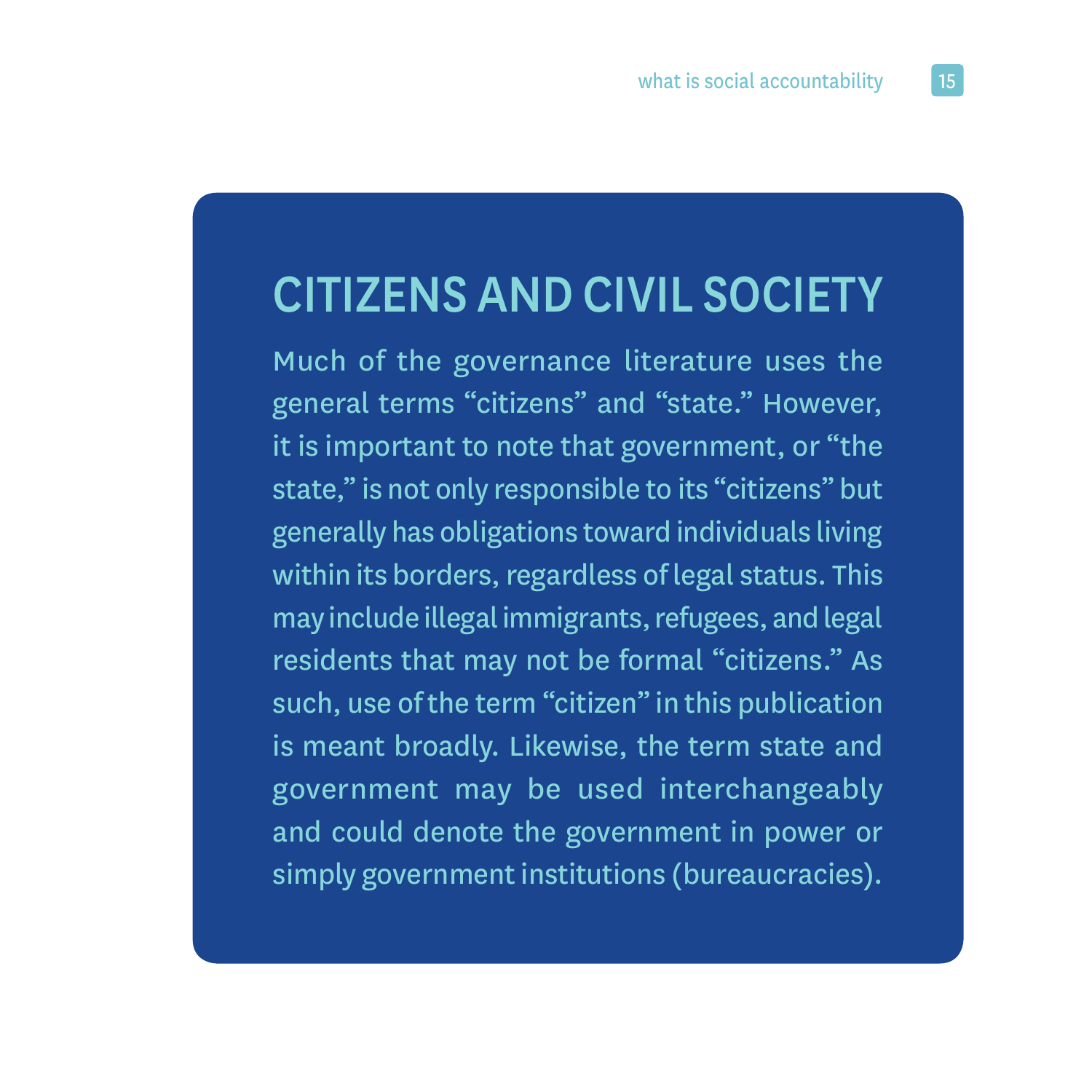Social accountability centers on the flow and interactions between three components: information, civil society (citizen) action, and government (state) response. Most obviously, social accountability interventions use information to catalyze civil society action to result in an official government response. However, civil society mobilization and action can also lead to the generation or dissemination of relevant information. The government's response to citizen action can lead to information being released to the public. However, "all information is not equal; all citizen action is not the same and all official responses cannot be seen as accountability enhancing."

*SOURCE: Joshi, A. 2013. Context Matters: A Causal Chain Approach to Unpacking Social Accountability Interventions. Work in Progress Paper. Brighton, UK: Institute of Development Studies, p. 12.*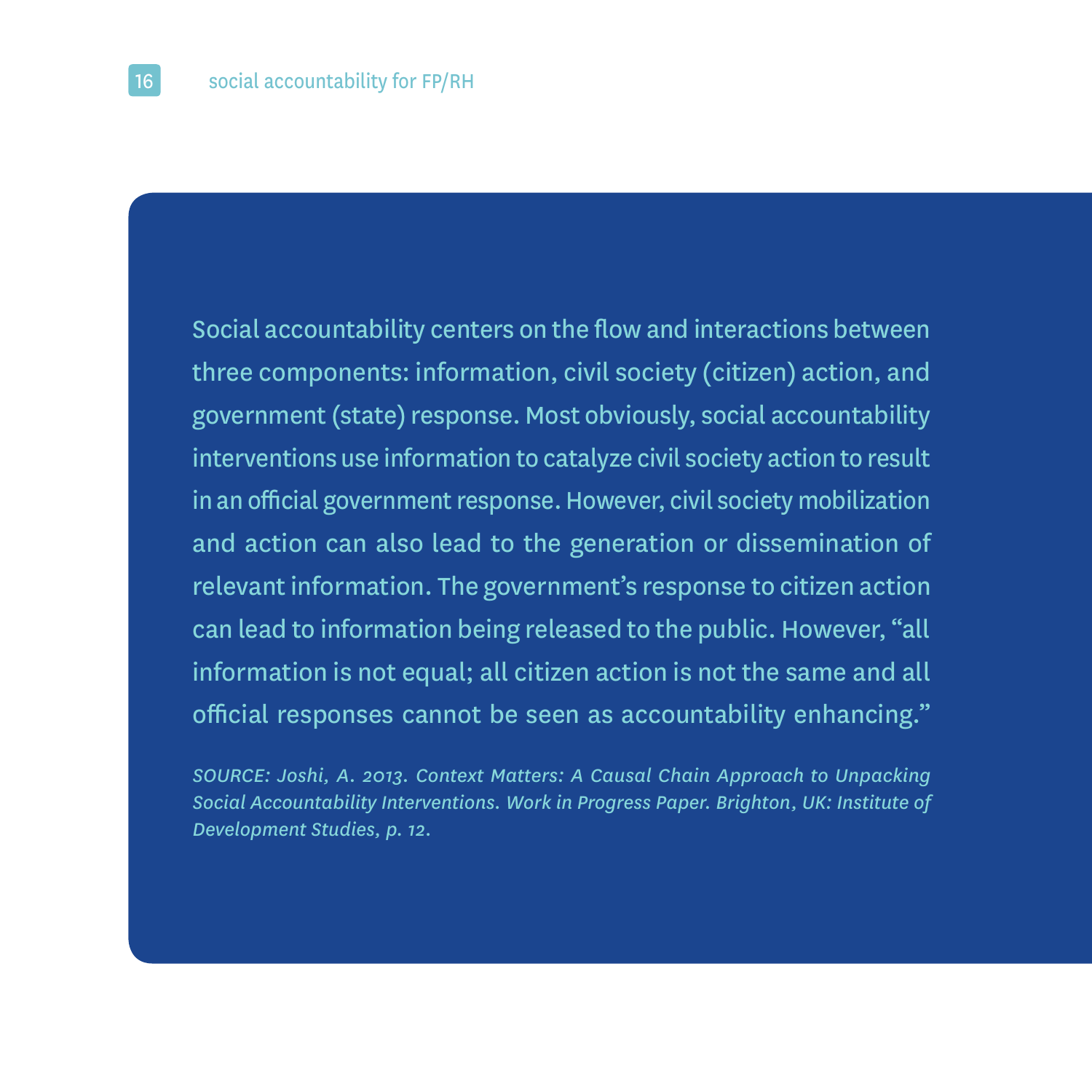

*Adapted from Joshi, 2013, p. 11.*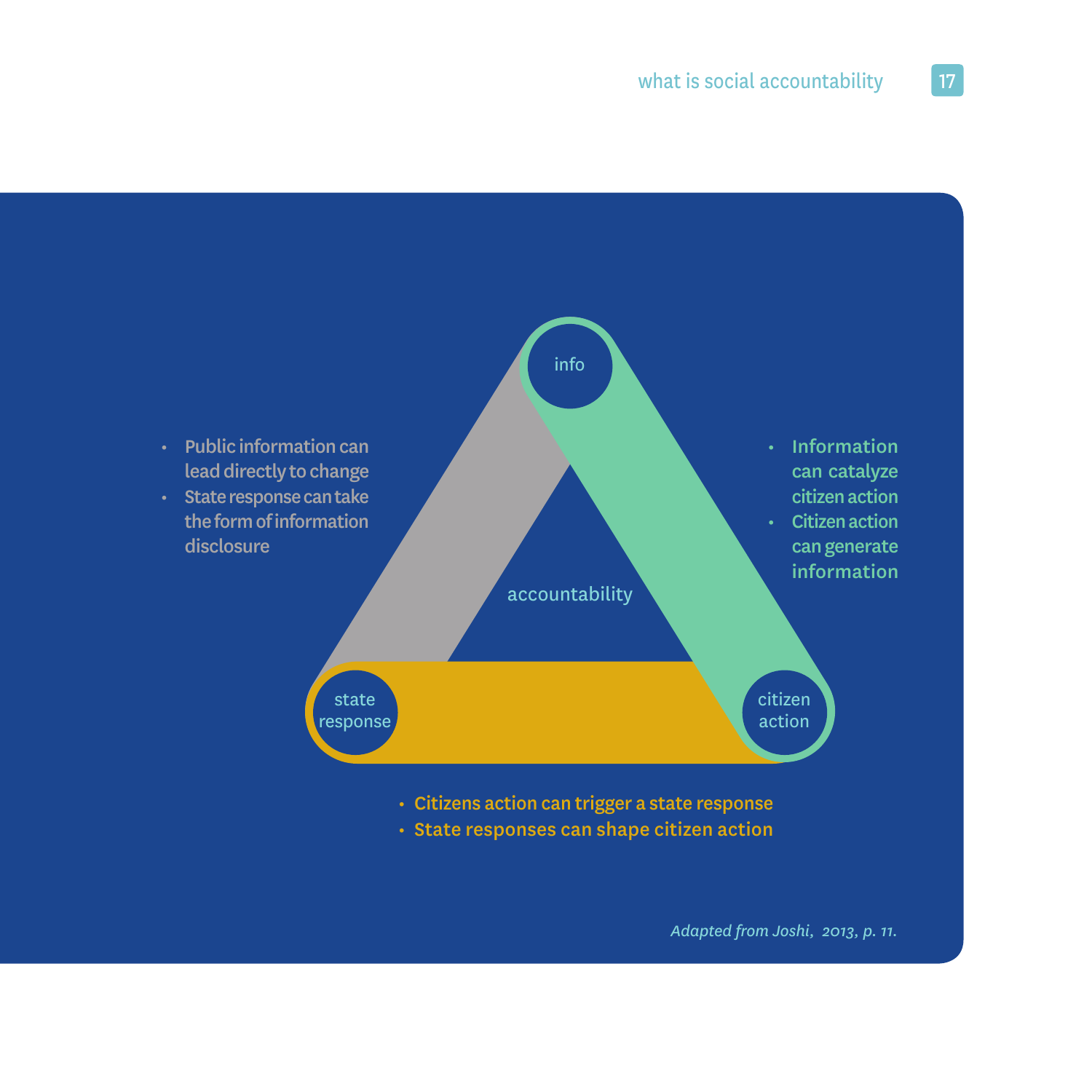#### **2.1 Why engage in social accountability for family planning?**

Family planning advocates continue to advance sexual and reproductive health and rights (SRHR) in both international fora and at the country level, and often celebrate important wins. It may seem that full realization of SRHR is merely lacking more and better advocacy at all levels. However, there are several reasons why incorporating social accountability into FP program design and advocacy efforts may be a strategic next step.

- **• We still have not achieved our FP goals.** The Cairo Programme of Action, which emerged out of the 1994 International Conference on Population and Development, set out a new vision among 179 countries for sexual and reproductive health and rights, including family planning. However, despite multiple reaffirmations of global consensus and country commitments to FP/RH rights in various fora, the reality on the ground is that we are far from achieving this vision—where everyone has a right to information, high-quality services, and an enabling environment to help them meet their reproductive intentions. FP advocates everywhere must ask themselves: Are there additional approaches that can make the Cairo vision a reality for all?
- **• Social accountability approaches provide additional opportunities to affect change.** FP advocacy primarily aims to influence key decisionmakers to achieve changes at the policy and program levels, while social accountability efforts aim to mobilize and empower citizens to engage with their government and in governance processes. Applying a social accountability lens to our work allows FP advocates to explore more fully how and where fundamental change in SRHR actually happens.<sup>11</sup> It invites FP advocates to complement top-down efforts to change policies, programs, and ultimately systems and society with bottom-up/grassroots efforts to alter power dynamics between state and civil society, and ultimately, between a woman and the forces that inhibit her ability to realize her reproductive rights. Since accountability work is highly embedded in power dynamics, the analysis required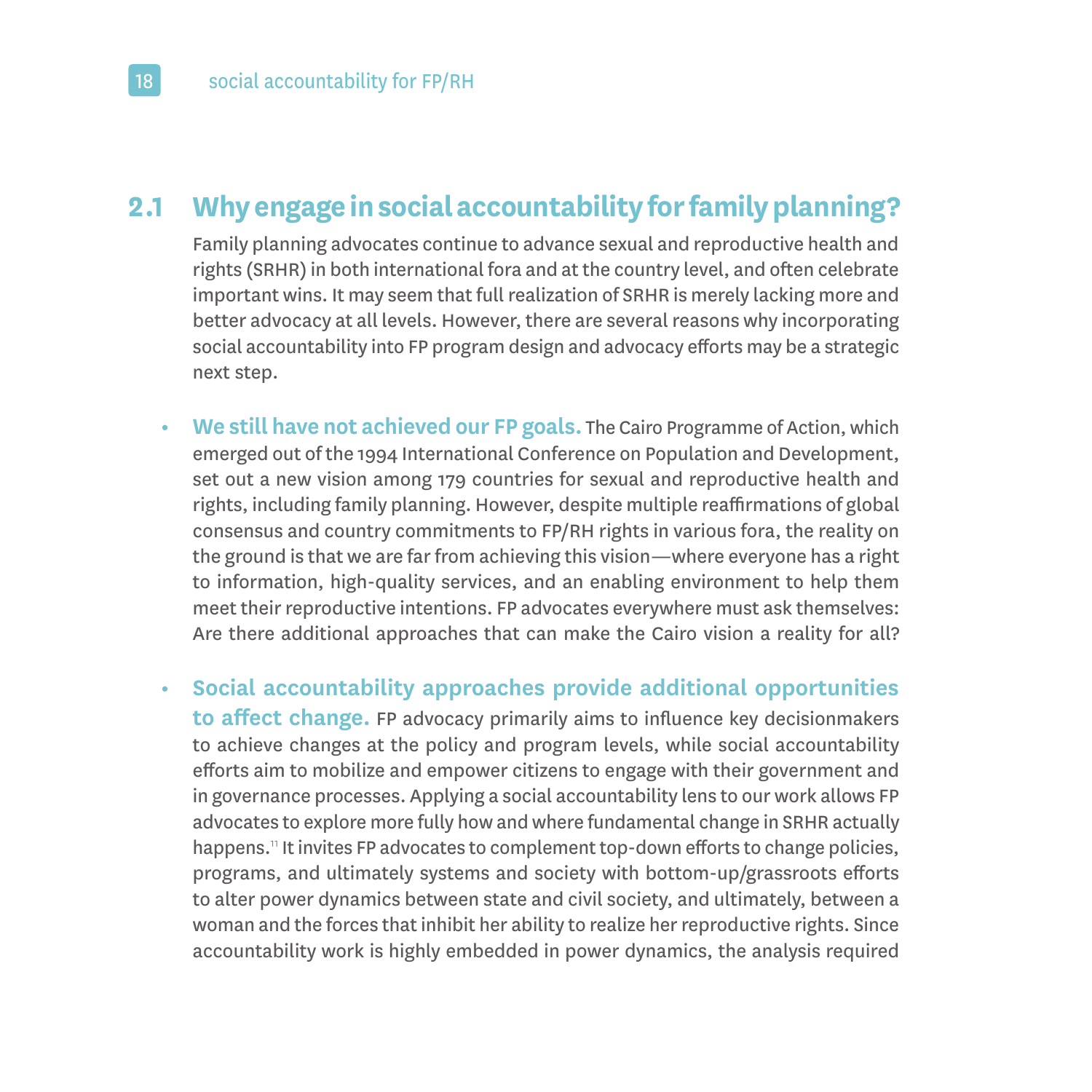to engage in social accountability can assist FP advocates to better understand the health system and the "kind of change required to truly realize sexual and reproductive health and rights."<sup>12</sup>

- **• There is increased interest in social accountability among the global FP community.** Social accountability concepts and tools are increasingly being integrated into FP programming and thinking. For example, FP2020, the partnership responsible for advancing the FP agenda, includes social accountability themes in both the Performance Monitoring and Accountability Working Group and the Rights and Empowerment Working Group. Likewise, several donors—such as the U.S. Agency for International Development (USAID), U.K. Department for International Development (DFID), and Hewlett Foundation—have signaled their interest in linking traditional FP interventions with social accountability efforts.<sup>13</sup> Family planning advocates have an opportunity to harness this international interest in incorporating social accountability into FP programming.
- **• There are synergies between FP advocacy efforts and social accountability strategies.** Although the term "social accountability" is relatively new to the international FP community, there are synergies between holistic FP program efforts and social accountability strategies. Historically, FP programs have engaged in many activities that could fall within the social accountability arena. For instance, a pillar of FP development efforts has been quality improvement as part of service delivery. Several approaches to assuring and monitoring the quality of FP services include community engagement and feedback, $14$  which exhibit some parallels with social accountability approaches that seek to monitor health services, as described in the next section. In addition, budget advocacy has been an increasing focus of many FP groups, spanning efforts to change policies, increase budget allocations, and monitor spending to promote stronger government accountability for financing FP programming.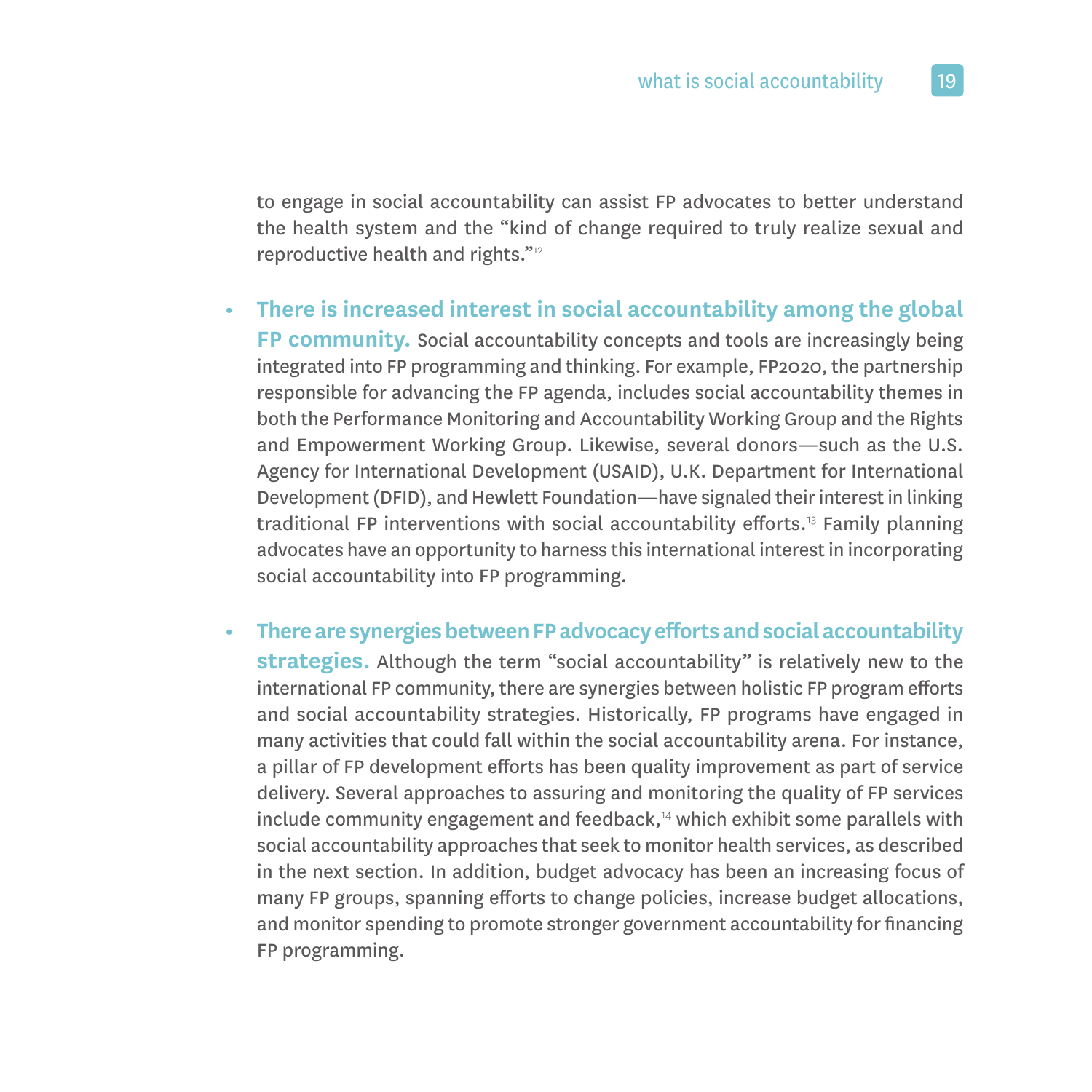**• Social accountability can improve health services and outcomes.** Some emerging evidence indicates that social accountability initiatives can have a direct impact on the quality of health services and improving health outcomes. A commonly cited study on the impact of social accountability describes how community-based monitoring of health services in Uganda led to increased use of services, reduced child mortality, and increased child weight.15 Although rigorous documentation and evaluation efforts need to catch up to the implementation of social accountability initiatives, particularly in family planning and reproductive health, $16$  broader research from the governance field shows that "social movements and social mobilization, in general, play a key role in building more responsive and accountable and pro-poor states. $\cdot$ <sup>77</sup> Likewise, programmatic documentation (grey literature) and testimonials from those implementing social accountability activities themselves assert that social accountability interventions can have a tremendous impact on health service delivery. For example, after the international nongovernmental organization (NGO), CARE, implemented a community scorecard process in select districts in Tanzania, facility staff reported an increase of FP uptake;<sup>18</sup> a subsequent analysis of Tanzania's medicine stock-outs by a local NGO, Twaweza, also pointed to the community scorecard process as one approach to address such issues.<sup>19</sup> Further, Mexfam and its partners' budget tracking and advocacy in Mexico contributed to a US\$7.8 million budget allocation in 2011 and US\$15.6 million in 2012 earmarked by congress to implement the national adolescent sexual and reproductive health program.<sup>20</sup>

#### **2.2 Getting involved in social accountability**

Family planning practitioners interested in social accountability will soon realize that the program elements and ultimate goals of governance programming are different. For example, whereas FP advocacy initiatives may build a broad base of support and/or foster coalitions to exert pressure on government to change specific policies or programs, social accountability mechanisms "need to emphasise building broad and democratic constituencies to support social change."<sup>21</sup> The difference between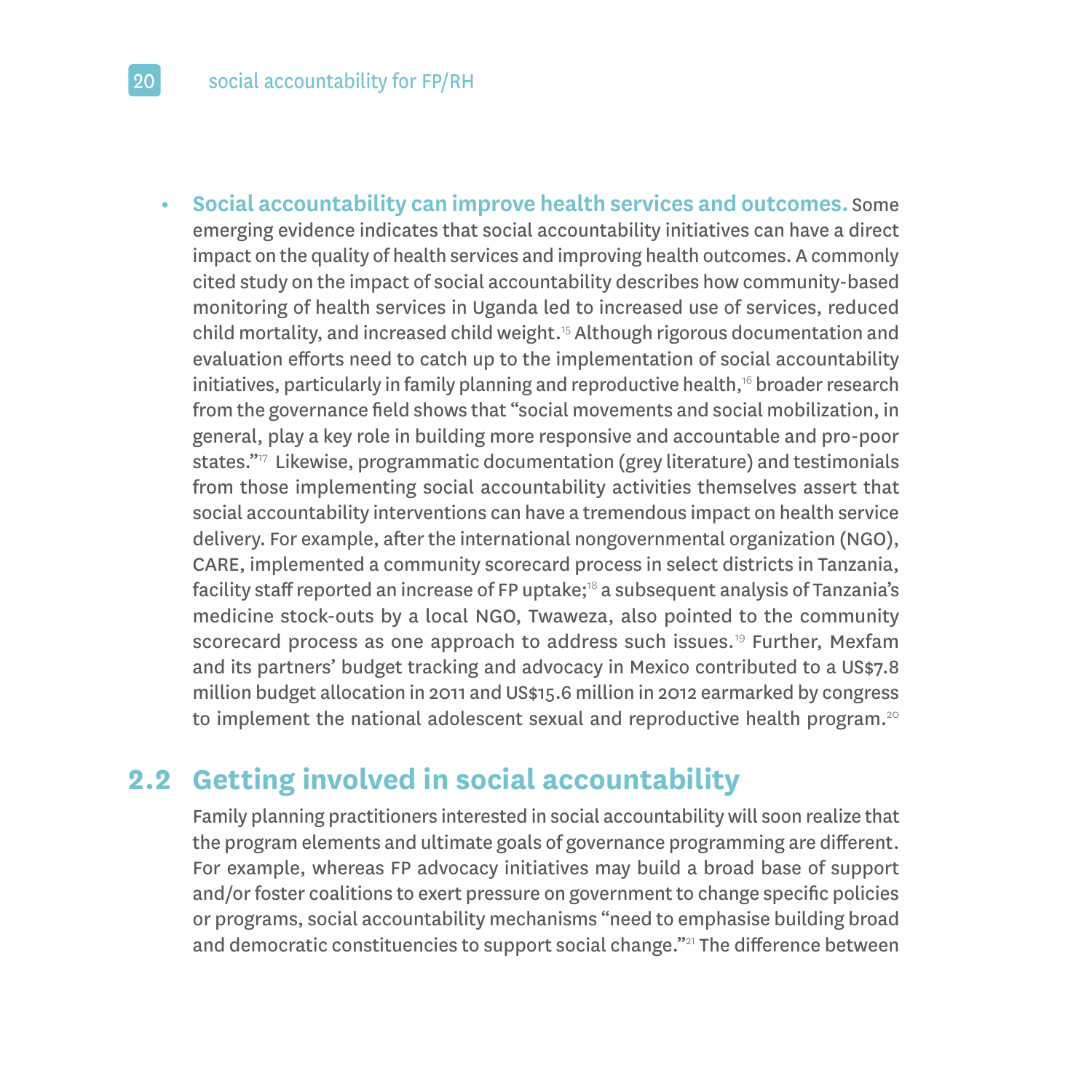these two aims may seem slight, but from the governance perspective, social accountability programs aim to improve public management and, in particular, deepen democracy—to strengthen the relationship between citizens and the government that serves them. As such, from the governance perspective, social accountability is a program goal in and of itself. While from the public health perspective, the value of social accountability efforts is their use to improve service delivery. In all likelihood, social accountability for family planning can serve both purposes. However, FP practitioners emerging from the public health sphere need to recognize that designing social accountability interventions, establishing outcomes, and determining impact may need to incorporate a rights-based, longer-term strategic and process-oriented approach;<sup>22</sup> this means having a programmatic commitment to enhance governance and democracy and promote human rights and having the ability to incorporate governance outputs and outcomes as measurements of success. Below are key considerations when deciding whether and how to incorporate social accountability efforts within an FP program.

#### How is social accountability different from advocacy?

- *• Social accountability and advocacy have different primary goals.* Social accountability's goal is to engage and empower citizens to hold government accountable, while advocacy's goal is to achieve an "ask," such as prioritizing family planning in district budgets. It may be that a successful advocacy strategy involves engaging citizens (i.e., to conduct a mass action campaign), but citizen empowerment may not be required.
- *• Social accountability and advocacy have different strategies.* Social accountability builds sustainable relationships between citizens and government, while advocacy can be more adversarial.
- *• Social accountability and advocacy have different starting points.* While advocacy starts with an "ask," with success defined by whether that "ask" is achieved, social accountability starts with building citizen empowerment and voice. Solutions to problems often evolve from the engagement between citizens and government.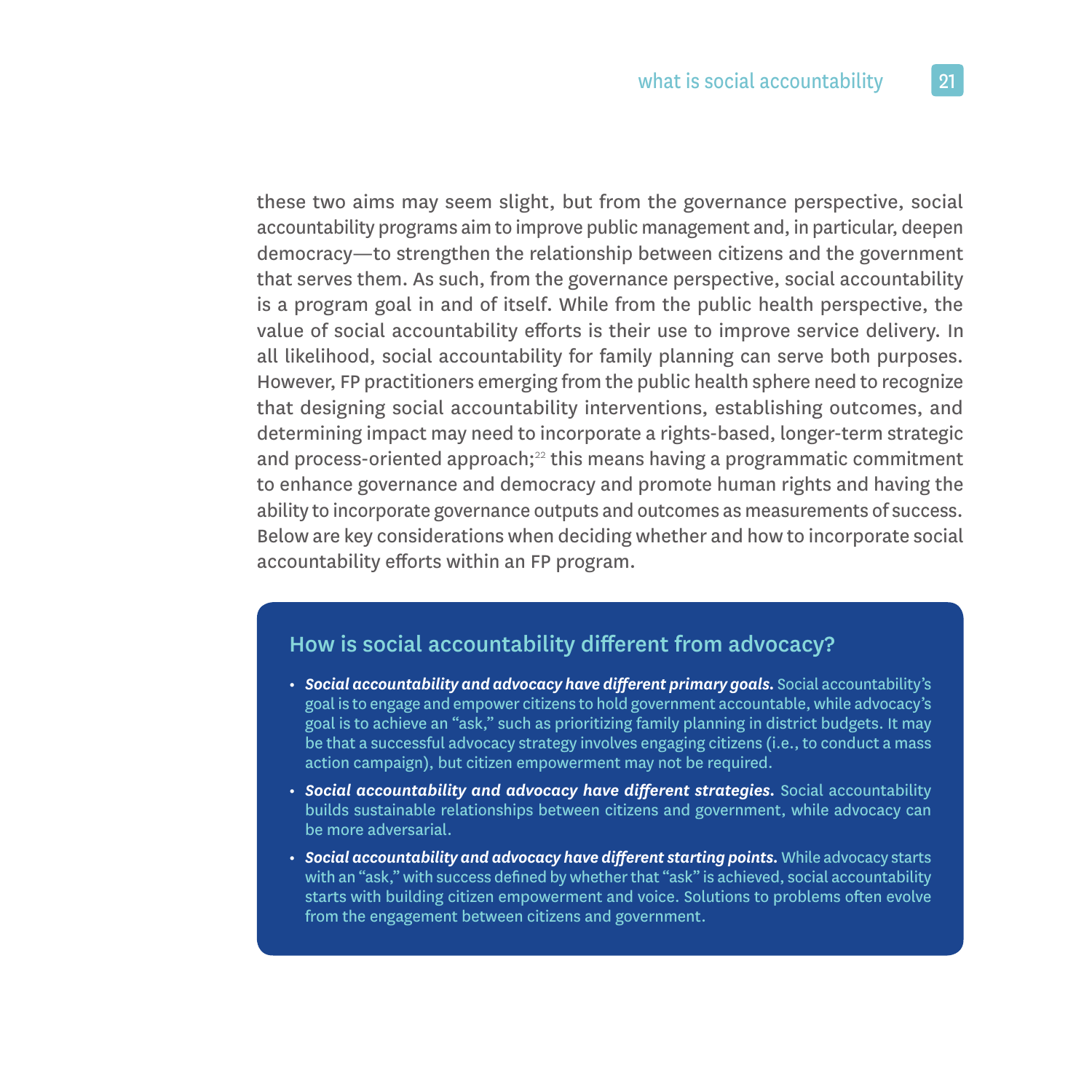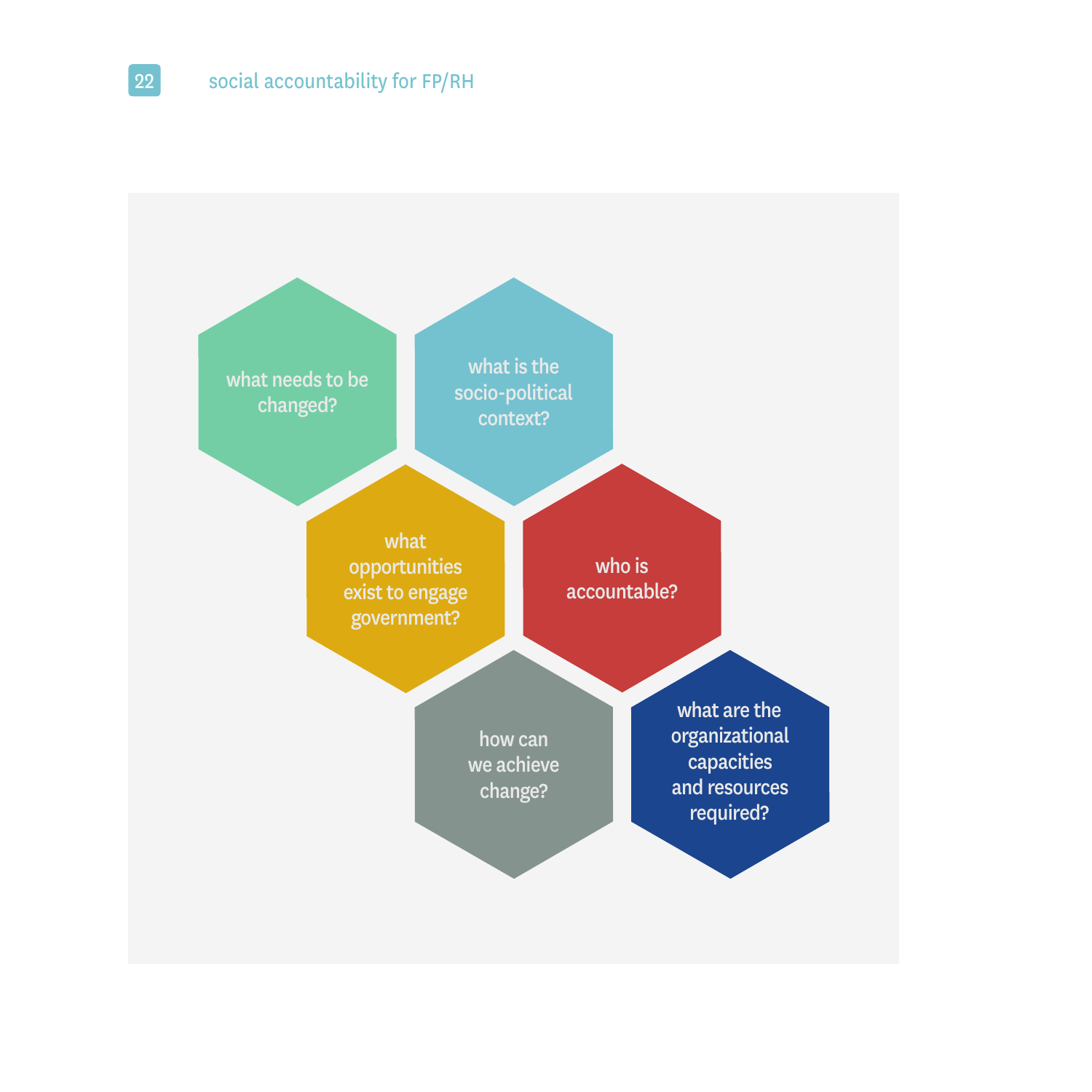- **• What are the problems/conditions you are trying to change?** When it comes to family planning and reproductive health and rights, the problems can be numerous: a local health post or clinic may only have one or two methods in stock at any given time; the provider may only be available on certain days; and clients might have to travel far to obtain clinical methods such as an intrauterine device or sterilization. The provider may not be courteous or respect confidentiality, and this might deter clients from seeking FP services at the clinic, particularly young people. Perhaps the services are too expensive, or "free" FP services are accompanied by informal fees. More broadly, women may be contending with social and/or spousal pressure related to their fertility choices, or communities may be experiencing high rates of adolescent pregnancies and/or high rates of maternal mortality and morbidity. Many factors could be contributing to these scenarios, but the first step is to decide how the current situation deviates from what is needed to ensure reproductive health and rights.
- **• Are there existing government policies or plans to address the problem?** In many cases, government, usually with input from civil society, has already laid out policies and strategies to ensure comprehensive family planning and reproductive health programming. Existing policies and strategies provide a useful benchmark against which citizens can hold government accountable. If existing policies lay out certain government commitments or actions, yet funding and/or programming has not followed suit, civil society can use these government documents to call attention to ways in which the government is not fulfilling its commitments.
- **• Who is responsible?** Social accountability involves citizens applying pressure, aimed at or in partnership with government, to ensure the government fulfills its obligations to all citizens. So in the scenarios described above, it is important to understand who is responsible for change, or in many cases, what government unit and at what level. For instance, the Ministry of Health (MOH) may issue national policies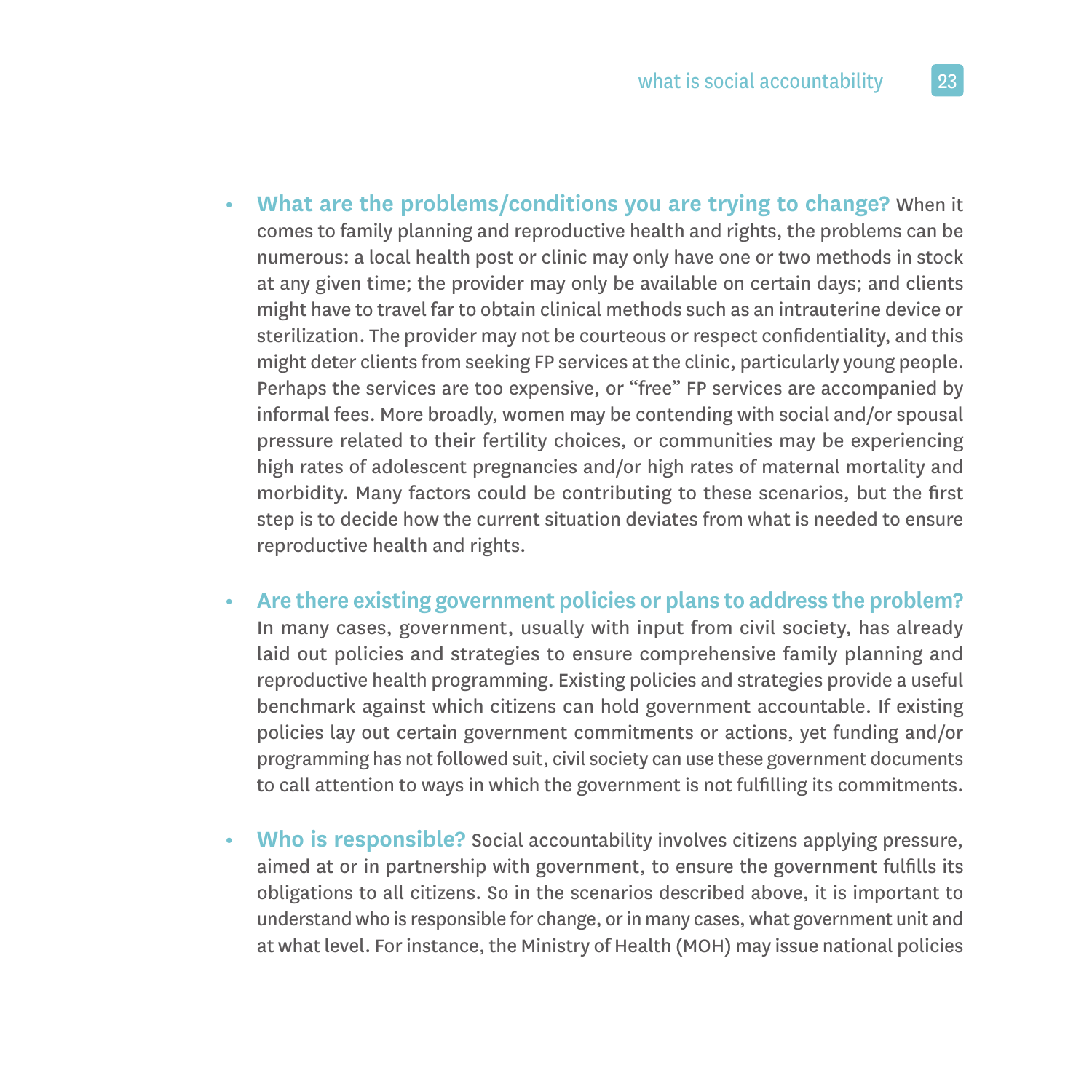or guidelines, but their implementation may rely on local government staff (such as a district medical officer or someone responsible for community development). When it comes to budgets, in many countries, they are negotiated both at the national level (between the Ministry of Finance and MOH, with the executive and legislative branches) and at the local level (state/county and district/municipal/local budgets). Poor service quality may be a result of poor clinic management and attributable to individual providers, but it is often influenced by larger health systems issues. Identifying who has a role in making change happen will help decide how best to hold them accountable.

**• What are the most strategic social accountability approaches?** Civil society can use myriad mechanisms and tools to hold government accountable for the provision of FP/RH information and services. Organizations deciding which approaches to use should consider the nature of the issue, who is accountable, the overall social and political culture and context of the country (political economy analysis), $23$  the existing opportunities and structures for interacting with government, and their own internal capacity to engage in social accountability (see Section 5). Section 3 details the various mechanisms of social accountability.

#### **2.3 Country context matters**

Various hindering and enabling factors influence the outcomes of social accountability mechanisms on both the national and subnational stages. Countries with strong democratic processes, such as open elections, an independent judiciary, freedom of the press, and strong social movements with opportunities to express dissent can provide fertile ground for social accountability.<sup>24</sup> The existence of regulations and protections for civil society—such as Right to Information legislation, rights of assembly, and a clear regulatory system outlining registration and tax status of  $CSOs<sup>25</sup>$ —demonstrate that government recognizes civil society's rights to engage in governance.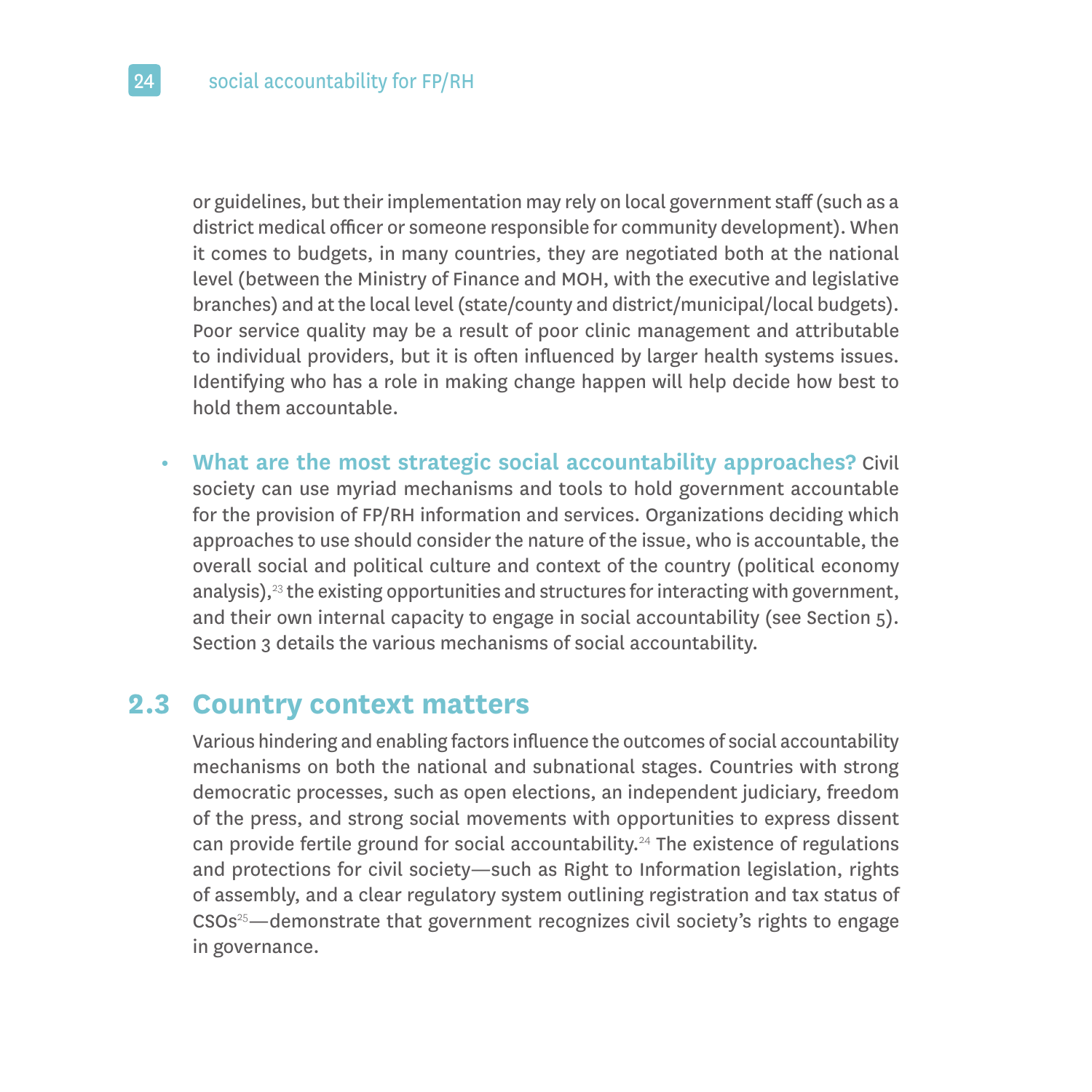Governments with a history of oppression may have relationships with NGOs that can be characterized as "repressive," "rivalrous," or "competitive" and may not create space for civil society to flourish. $^{26}$  In repressive countries, government may actively limit civil society. $27$  In countries where civil society has historically acted as an agitator against an oppressive government, both CSOs and government may struggle with more collaborative engagement, particularly when the government may not believe that civil society has the right to be involved in policy dialogue.<sup>28</sup> Accountability initiatives at the local level may face different challenges than at the national level. For example, a free and fair media may exist conceptually and legally within a country, but in reality, local media houses (newspaper, television, radio) may be aligned with specific political interests.<sup>29</sup>

Family planning and reproductive health and rights can be a particularly challenging area to mobilize for social accountability. Family planning has historically (and unfairly) been seen as a woman's issue or responsibility, and by far, most decisionmakers are men, making it challenging to garner their attention for reproductive rights compared to other health issues (e.g., malaria). This may be compounded in countries where conservative religious institutions align with conservative governments to undermine or even threaten political and social efforts to enforce women's rights.

In a difficult country context, social accountability efforts may be fostered by:

- Cultivating FP champions among male policymakers and religious leaders by building the capacity of key individuals to speak publicly about family planning and educate others about the broad positive impacts that family planning has across health and other sectors.
- Working to change perceptions and attitudes of government counterparts so they see CSOs as partners. For instance, CSO monitoring of health services can generate useful data and analysis for governments to better inform their program planning.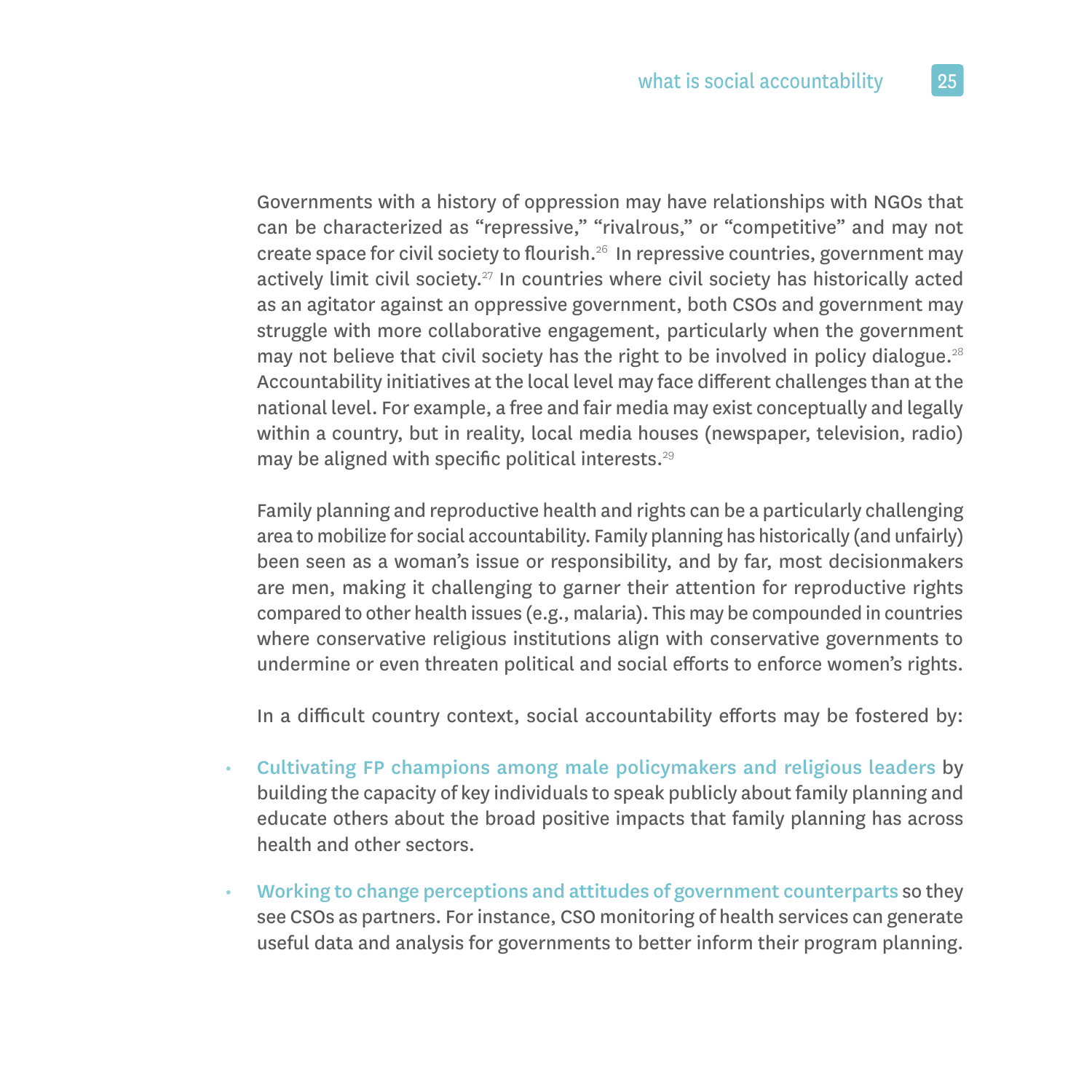Likewise, CSO engagement in budget tracking can also strengthen the capacity of government counterparts to understand the budget development and expenditure process.<sup>30</sup>

- Finding issues that both civil society and government can support, because they can lead to more success than adversarial issues and build the relationship between civil society and government.
- Leveraging international assistance. There is increasing international support for social accountability. For example, DFID directs each country office that provides budget support to spend up to 5 percent of its budget on strengthening domestic accountability through activities such as social accountability, strengthening accountability systems (e.g., budget, service delivery), strengthening the capacity of and addressing incentives within parliaments to hold government agencies accountable, and strengthening audit institutions.31 Donors and international NGOs are encouraging and supporting governments to develop more inclusive governance processes and investing in the capacity strengthening of CSOs to engage in social accountability activities.
- Learning what your rights are, and educating the public on these rights. To build confidence in the system, conduct awareness campaigns to develop an understanding that the state has an obligation to meet those rights and increase awareness of the government's capacity to address those rights.<sup>32</sup>
- Empowering beneficiaries by involving them in conducting social monitoring activities to gather evidence on how services are provided. Use this information at a strategic time to make evidence-based recommendations.
- Mapping formal and informal and national and local entry points to understand the opportunities for accountability in your context. Even in the most authoritarian country contexts, power is "fluid and negotiated."33 There are people in every country who believe in improved access to FP information and services, and some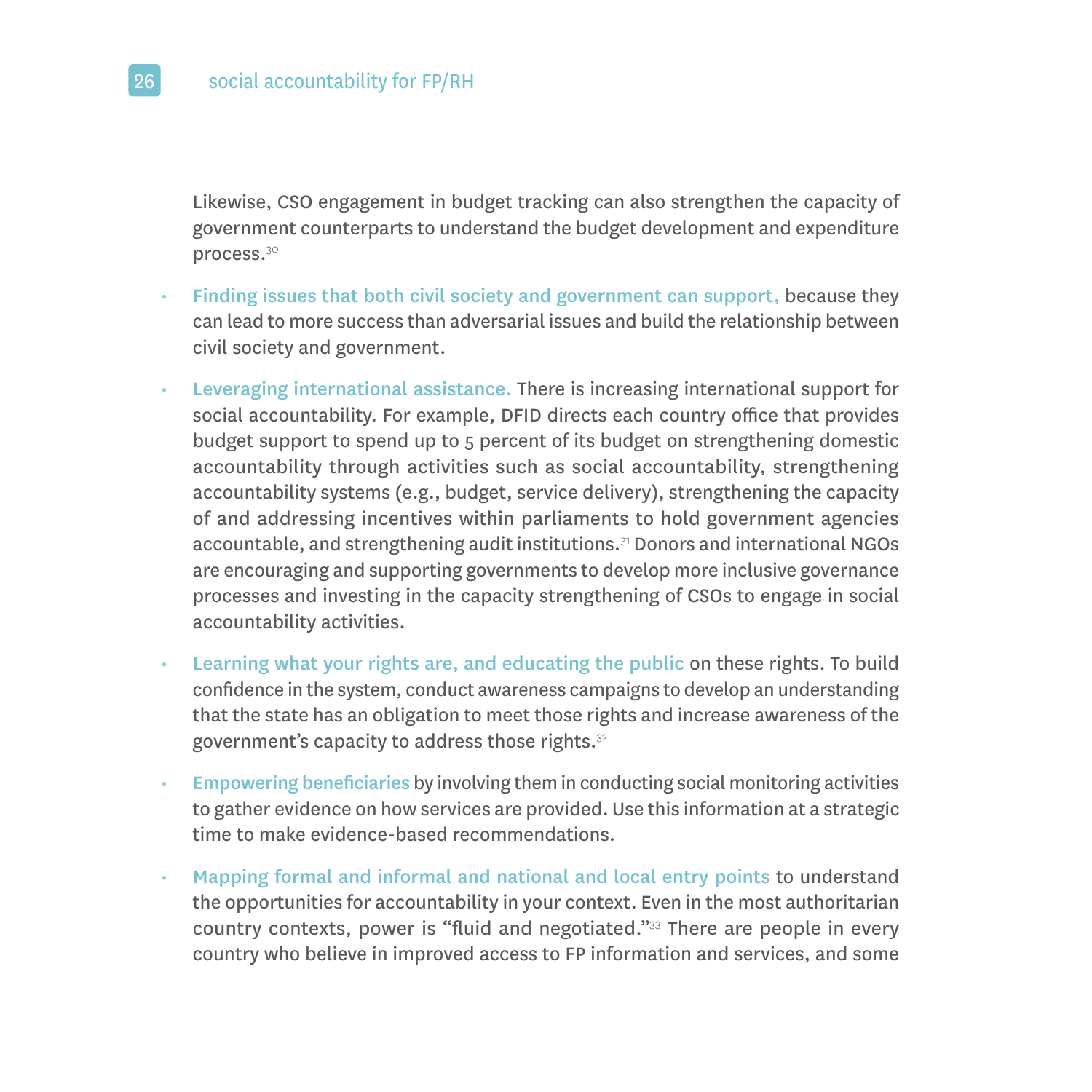of them may be government officials within the MOH, Members of Parliament sitting on the Parliamentary Health Committee, or religious and traditional leaders.

• Leveraging elections to monitor performance against electoral platforms and hold politicians accountable.

### **2.4 Lessons learned from social accountability efforts**

Although social accountability is an emerging field, experiences to date reveal several key points for implementors to keep in mind:

- Designing social accountability interventions requires a political economy analysis. This illuminates the power relationships and incentives between different groups in society—assessing informal institutions, sociocultural practices and potential opportunities, and mechanisms and realistic timelines for change.34 The analysis will also reveal that "government" and "civil society" are not homogeneous groups and will help identify entry points and allies for accountability initiatives.
- It's not about the "tools"—Section 3 will describe several social accountability approaches and methodologies, including some common "tools." However, social accountability experts emphasize that application of these tools needs to be deeply embedded in a contextual analysis and theory of change, and an overemphasis on "tools" unrealistically depoliticizes a fundamentally political process. 35
- Information is essential but not sufficient—citizen empowerment and social accountability activities inevitably require information from government, but transparency does not equal accountability. Information needs to be easily accessed and understood by citizens, and government needs to respond to the citizen voice to actually be accountable.
- Strengthening capacity for social accountability needs to happen both among citizens and government officials. Just as civil society needs investment so that it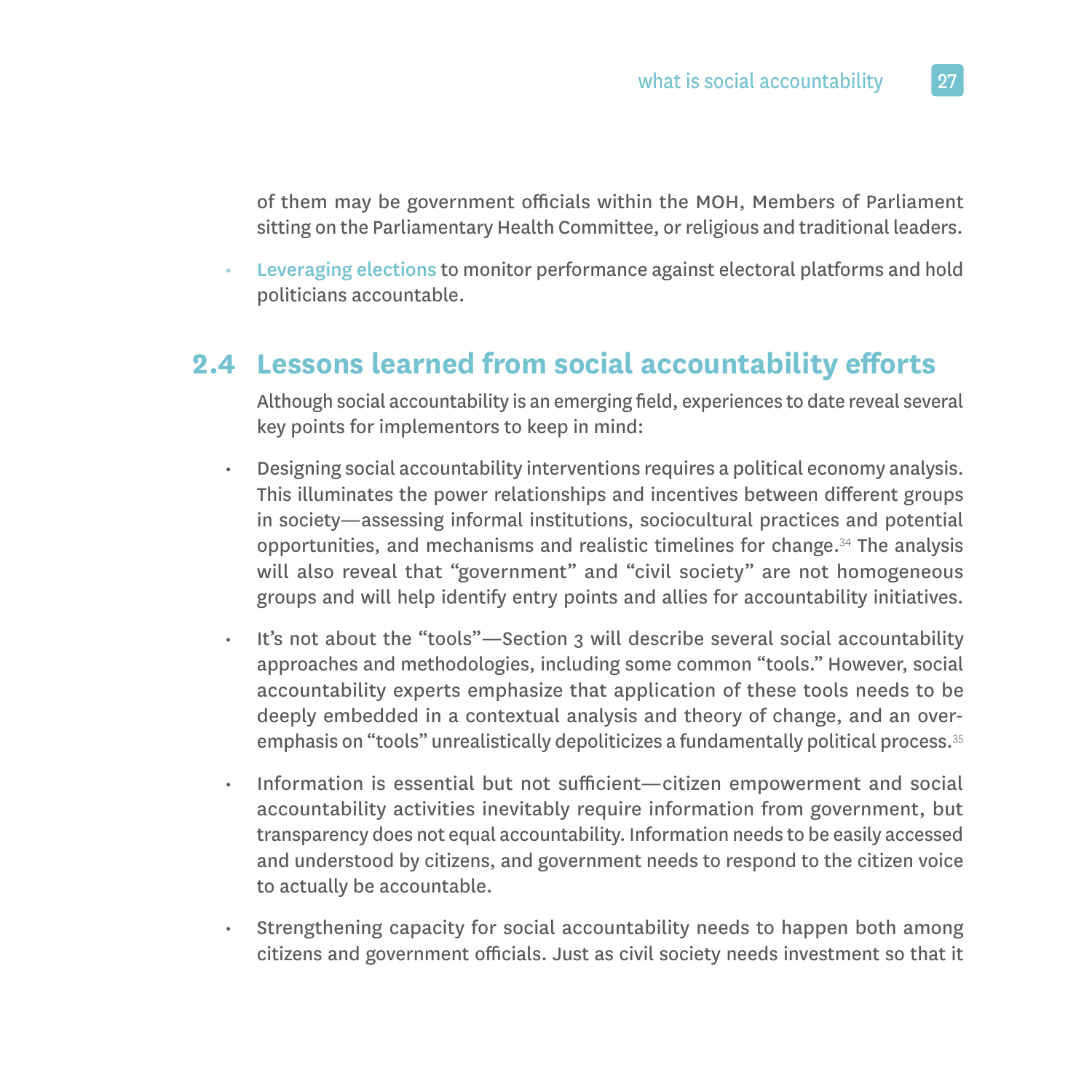can monitor and strategically engage with government, government entities and mechanisms also need investment so that they can effectively engage with and respond to citizens.

- Successful social accountability efforts routinely engage media to raise awareness of problems, disseminate data and information, and celebrate government response.
- Data use can be crucial—if a program initiates a social accountability activity in multiple locales and plans to collect data, it should establish standard indicators where possible for national-level analysis. The data may assist in advancing locallevel accountability discussions but can also be used to identify systems issues at the national level.
- Institutional changes are needed—social accountability seeks sustainable improvement in democracy and the governance process by institutionalizing dynamic relationships between empowered citizens and responsive governments.
- Social movements can provide a vibrant foundation for social accountability efforts. Social movements are collective actions by people who share a common purpose to challenge the status quo. As such, groups advancing certain social accountability efforts may find solidarity with social movements, especially those seeking institutional changes.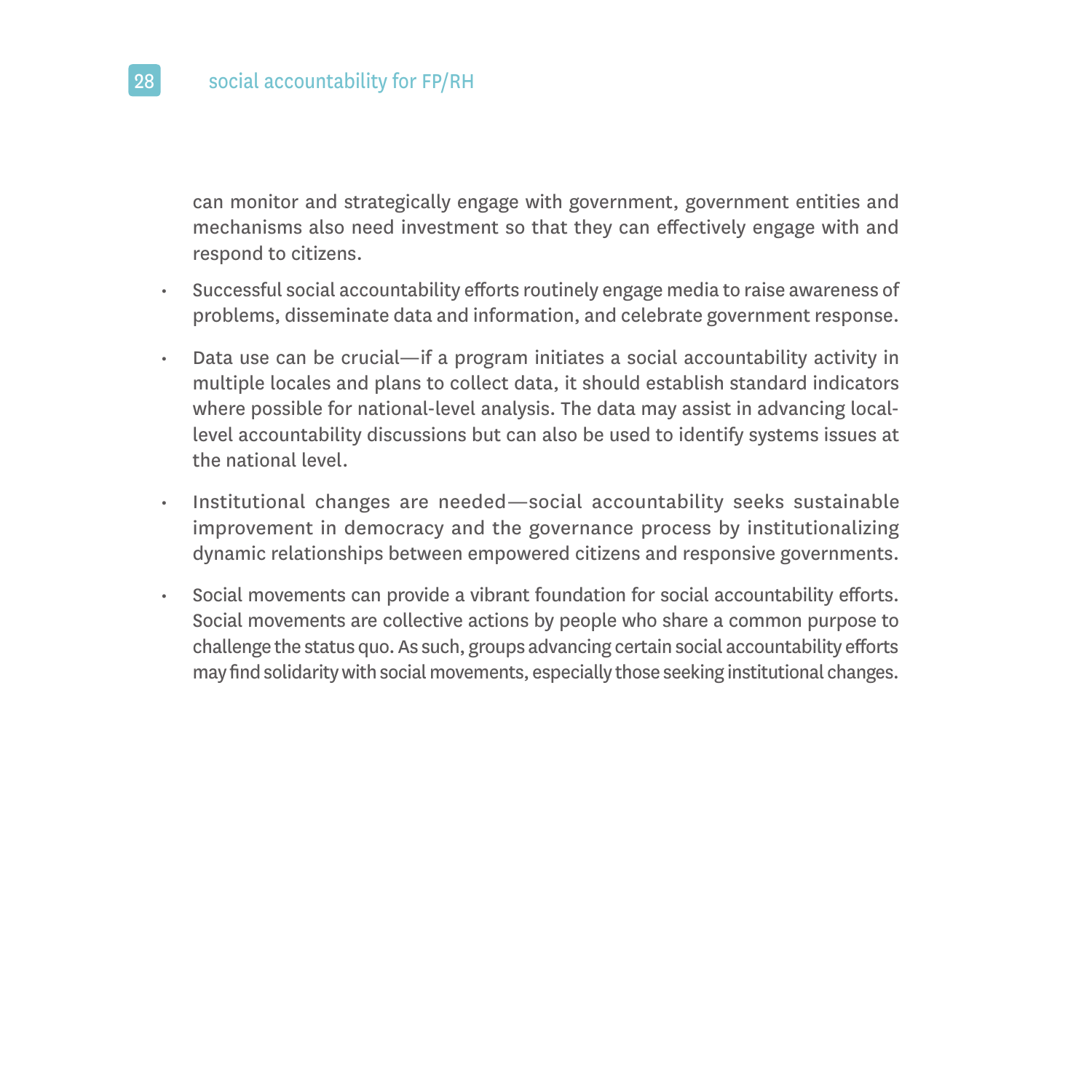

## **mechanisms of social accountability**

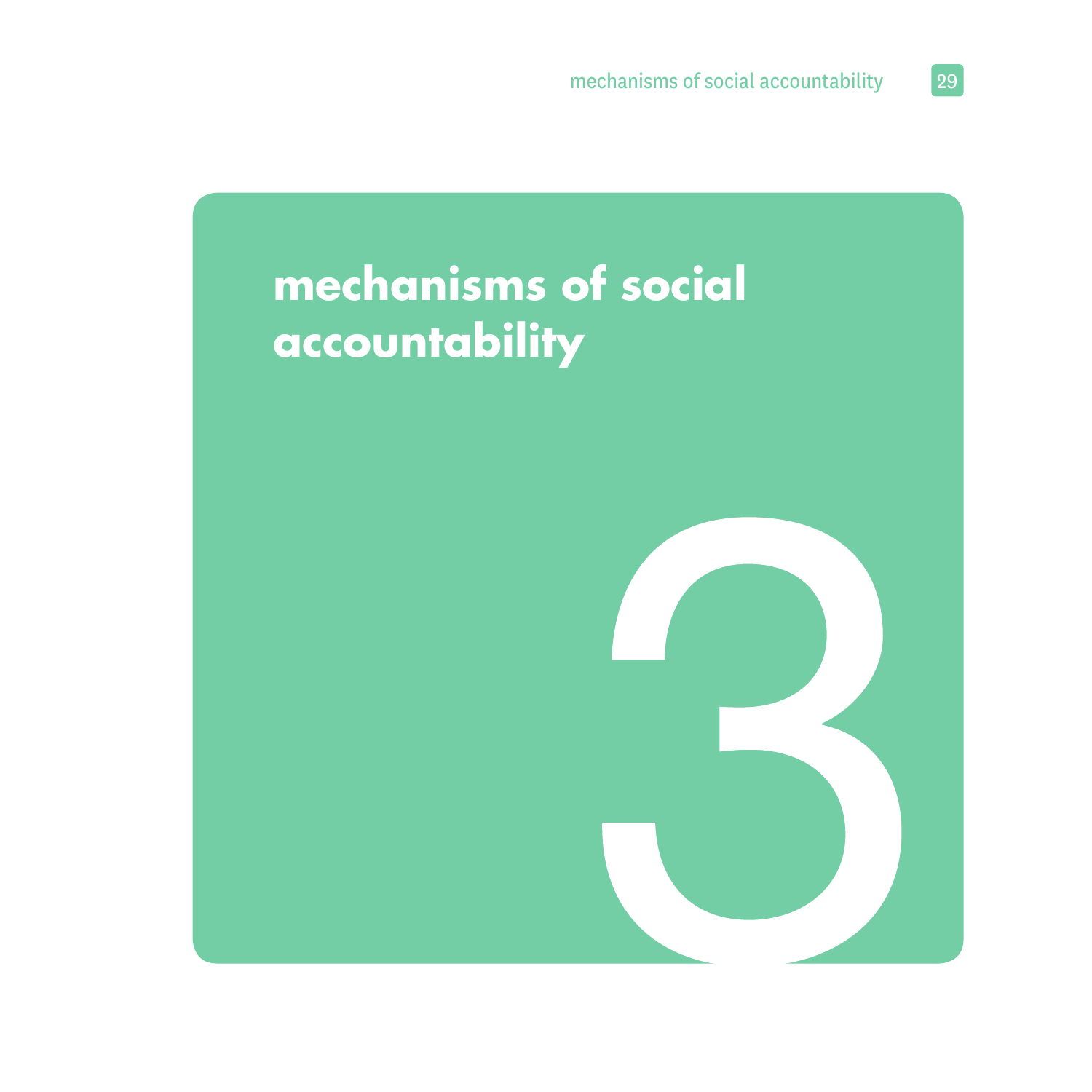ivil society can engage in social accountability through formal and informal mechanisms,<br>in confrontational and collaborative ways, or through mass action or independent<br>research. Mirroring the "vertical" and "horizontal" in confrontational and collaborative ways, or through mass action or independent research. Mirroring the "vertical" and "horizontal" accountability definitions in Section 1, one can also think of "invited spaces" and "claimed spaces"—mechanisms instituted by government that engage and involve civil society, and mechanisms or approaches that civil society instigate themselves. In many instances, a mix of approaches will be needed to truly affect change (see Section 6 on maximizing impact).

This section outlines a range of mechanisms that CSOs can use to engage in social accountability—some more common than others.

### **3.1 Citizen involvement in monitoring public services**

A significant focus on social accountability in health involves the monitoring of public services. It is precisely at the service delivery level where failures in government policy, financing, management, and administration are felt most acutely by citizens, through the absence, or poor quality, of certain services, including respectful care. As such, much of the social accountability literature highlights efforts to engage and mobilize communities to voice their health service delivery needs and elicit a tangible government response. While specific methodologies—such as citizen report cards, community scorecards, social audits, and participatory output monitoring may differ in implementation, generally these approaches have most or all of the following components in common:

- Public education efforts to understand rights to high-quality services and established government standards (e.g., citizen charters).
- Collection of information from clients/community members on existing services (e.g., perceptions of quality, fees, accessibility, etc.) using various methods (e.g., audits, surveys, focus group discussions).
- Strategies for involving marginalized populations (e.g., anonymous responses, separate focus group discussions).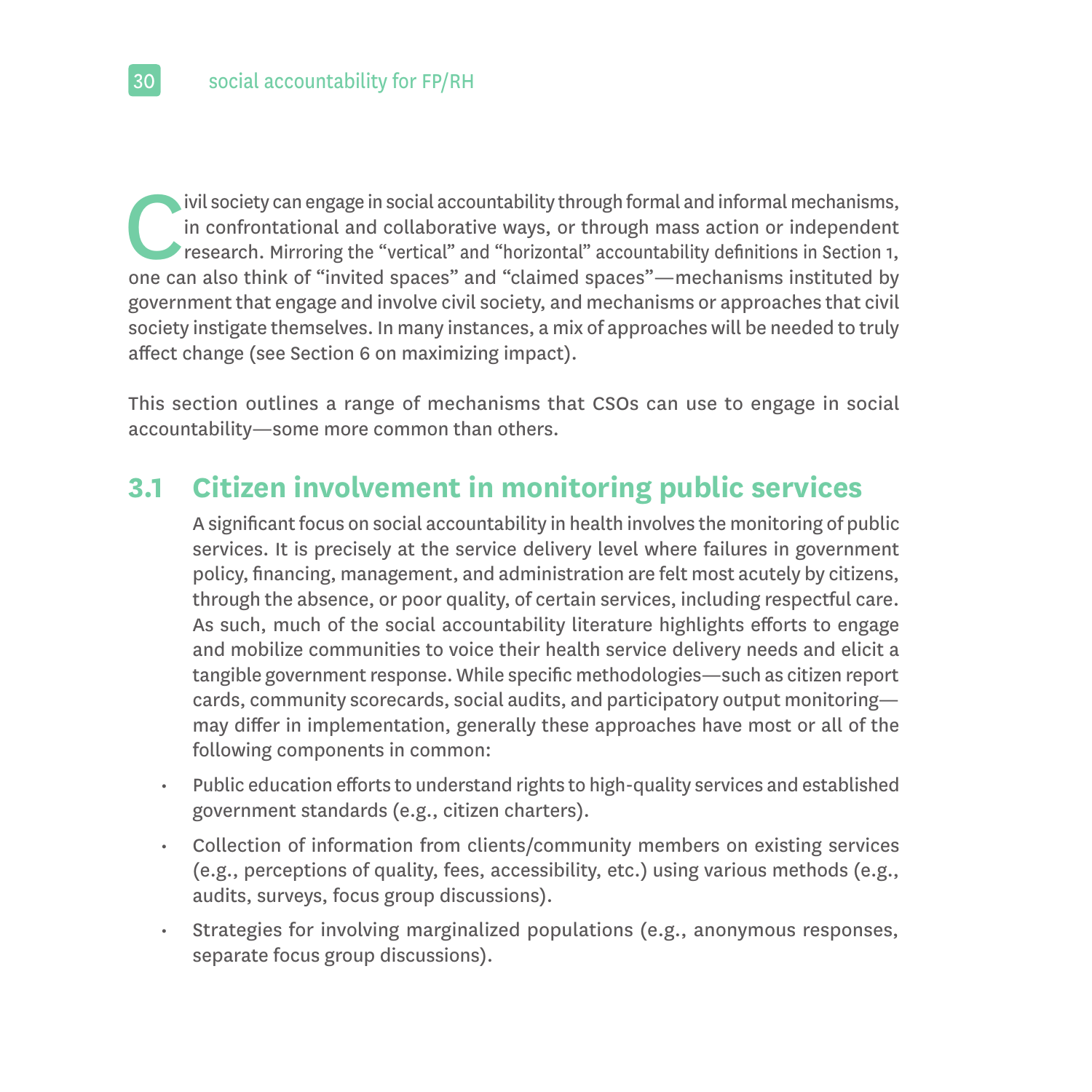- Face-to-face, constructive engagement with service providers, facility managers, and local government authorities to discuss problems, share data, and develop action plans.
- Follow-up and regular data collection and/or group meetings to monitor progress and institutionalize the process.

**3.1.1 What are the advantages?** CSO monitoring of public services produces real time, grassroots data on the quality of services and barriers to FP use. Data can be used as a benchmark for evaluating improvements over time. If implemented in multiple localities with standardized indicators and collection procedures, data can be used in the aggregate to signal larger health systems issues. Aggregating data from citizen monitoring also provides a mechanism for individuals to voice concerns or complaints without risking retribution. Fundamental to this approach is the dialogue component—constructive engagement that facilitates understanding and action planning between communities, health sites, and local officials. Groups implementing these mechanisms have reported that significant changes can be seen in a relatively short period of time (6-12 months).<sup>36</sup> This approach can be implemented independently (vertical accountability) or in collaboration with government officials (diagonal accountability).

*When the Uganda White Ribbon Alliance undertook facility assessments and advocacy to increase funding for emergency obstetric care, they found it reduced "blame" for problems and legitimized findings because everyone was involved.*

*—Personal conversation, Ray Mitchell, WRA*

**"The broader the coalition involved in challenging the status quo, the less individual members feel that they are taking a risk by speaking out."**

*SOURCE: WRA. 2010. Promoting Accountability for Safe Motherhood: The WRA's Social Watch Approach for Mobilizing Civil Society to Hold Government Accountable. Washington, DC: Futures Group, USAID | Health Policy Initiative, p. 10.*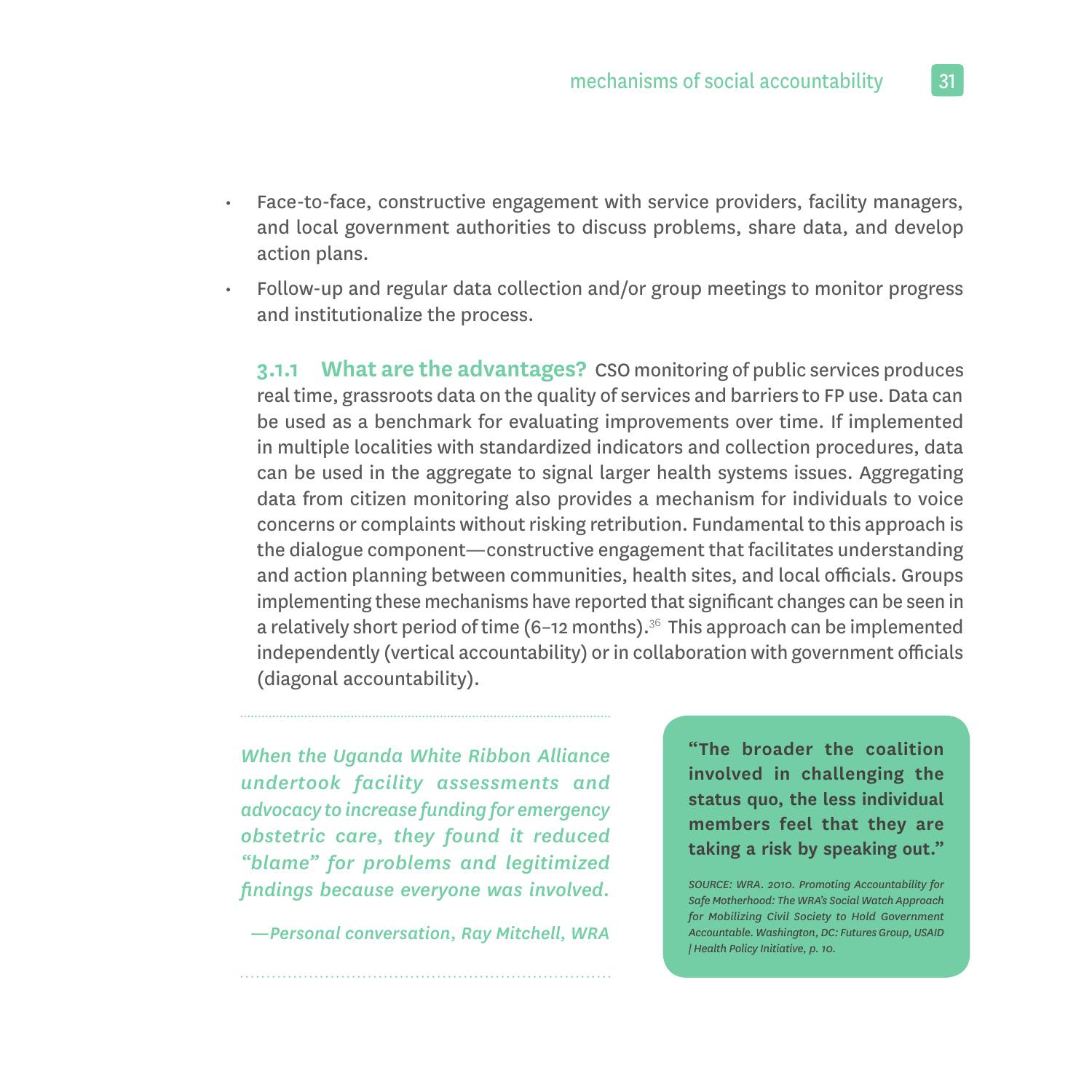**3.1.2 What are the challenges?** Community feedback can reveal significant problems and can become personal (e.g., single out specific health providers); and if not well-facilitated, inter-face meetings can quickly shift from collaborative to confrontational. Strong facilitators are needed to manage the process and identify challenges all parties want to solve, even if they have different motivations for doing so. Lead organizations need to consider how they will capture feedback from marginalized populations who may not want to participate in a focus group discussion on FP/RH services, such as young people or key populations (e.g., men who have sex with men, sex workers). Groups embarking on participatory monitoring should have adequate resources to collect the data, facilitate action planning, and conduct periodic follow-up, so that communities see progress when they try to hold their local government and service providers accountable. Government officials must provide a mechanism for receiving and recording this feedback if there is to be true accountability. Further, engaging in dialogue and action planning inherently creates expectations for change.

#### **Diverse approaches and terms used in citizen monitoring of health services include:**

- Citizen Voice and Action (World Vision)
- Partnership Defined Quality (Save the Children)
- Community Score Card (Care)
- Citizen Report Card (World Bank, others)
- Social Watch (White Ribbon Alliance)
- Community-Based Monitoring Program (Plan International)

*Adapted from Hoffmann, K.D. 2014. The Role of Social Accountability in Improving Health Outcomes: Overview and Analysis of Selected International NGO Experiences to Advance the Field. Washington, DC: CORE Group.*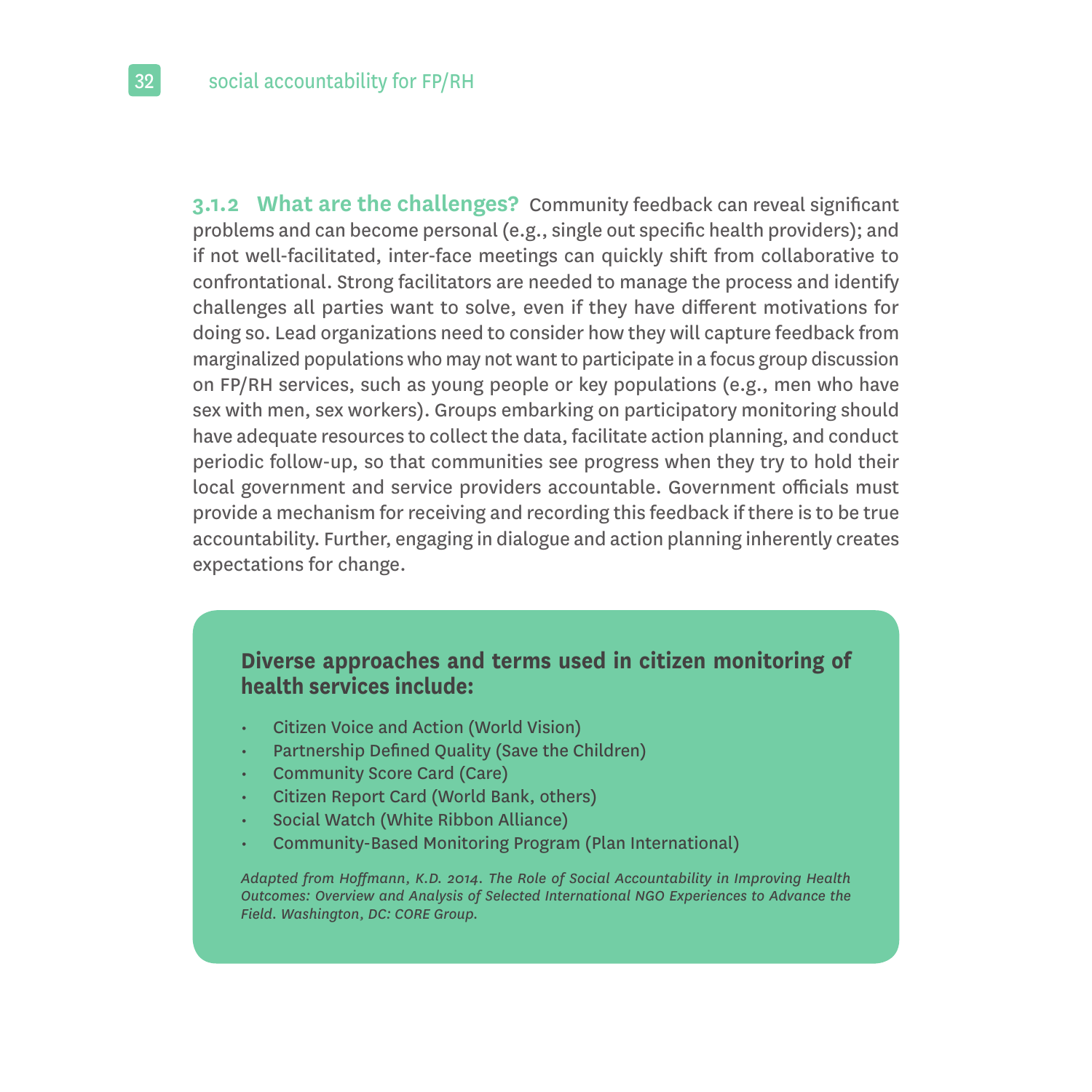Engaging citizens in monitoring public services requires local trained facilitators people able to lead and facilitate discussions and deal with conflict. These approaches require varying skills in data collection and research, depending on the methodology used. They can also be time and resource-intensive. For example, the citizen report card methodology requires sample surveys and data analysis, so organizations seeking to implement citizen report cards should have analytical staff with quantitative research capabilities or the resources to partner with another organization that does. $37$ 

**3.1.3 Other considerations** Participatory monitoring of service delivery can be an excellent approach to engage communities and yield visible changes to the quality of health services within a short timeframe. CSOs should actively publicize and applaud instances when participatory dialogue with local leaders has led to positive changes in the quality of health services, $38$  as these success stories can reinforce the beneficial outcomes of social accountability to all sides involved and also reward responsive governance. Media can be a key ally in this effort by covering the dissemination of data, the implementation process and making of commitments, and the government's failure to respond in cases of inaction.

However, CSOs looking to have a larger public health impact beyond local communities will need to link their local-level efforts, and data they generate, to a national-level process and examination of aggregate data from several locales, so that larger health systems issues (e.g., supply chain management, policies and guidelines, human resources for health) can be addressed. By aggregating citizen feedback and data on quality of services, civil society can catalyze more substantial and sustainable changes to the health system so all citizens benefit. Thus, CSOs should use standard indicators among locales and engage national-level MOH staff throughout the process, particularly if implementing the intervention in more than one district. Another strategy to link these local initiatives to the national level is to engage the Members of Parliament representing the electoral district to ensure policy, programmatic, and financing implications are shared and explored at the national level.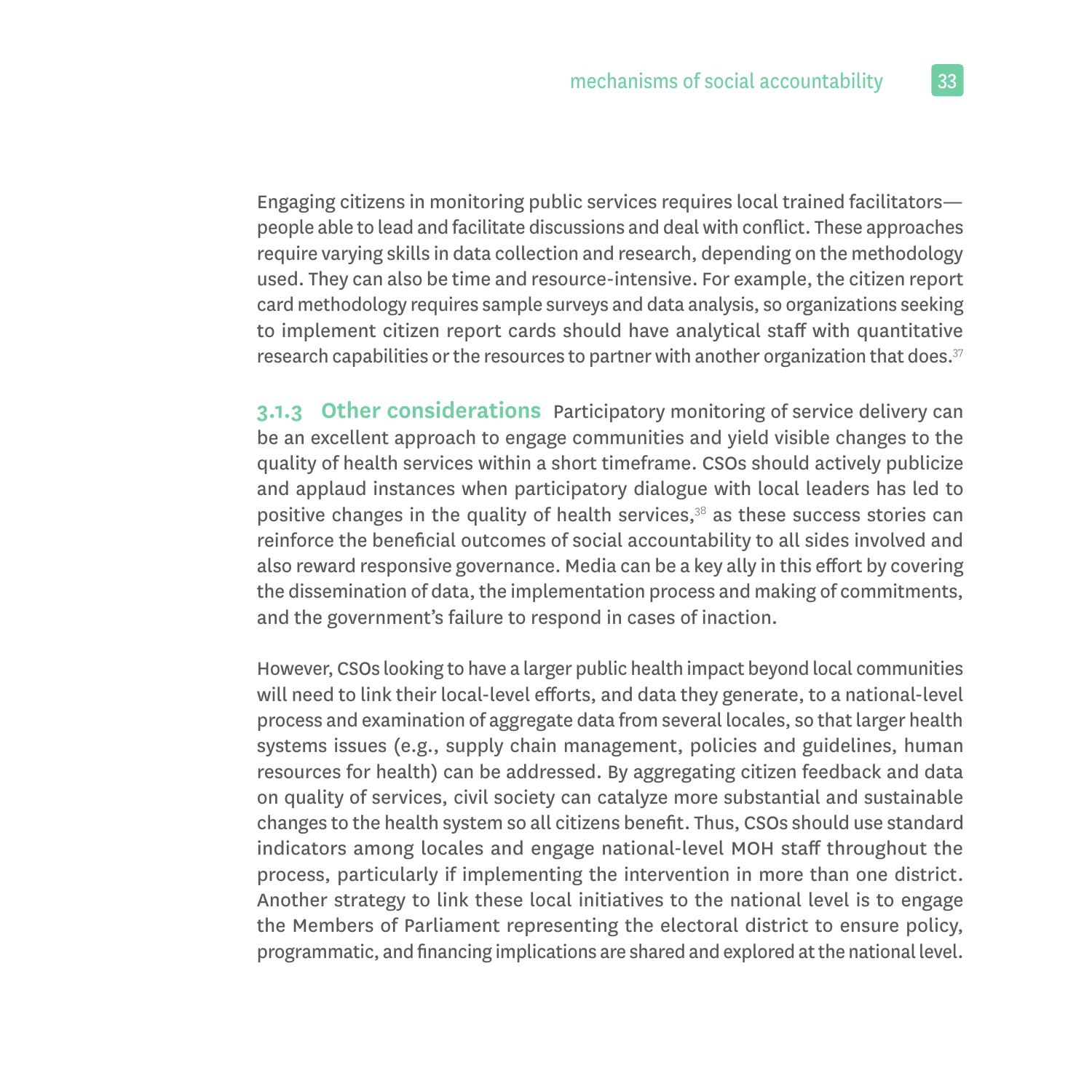Less direct and more confidential engagement, such as suggestion boxes, hotlines, or short message service feedback, may be more appropriate in some circumstances for example, when an issue particularly (or disproportionately) affects a marginalized group and when dialogue through face-to-face meetings may be influenced by various cultural, gender, and other power dynamics.<sup>39</sup> However, a thorough contextual analysis of how accountability feedback systems may operate in a given context is needed, as anonymity does not guarantee diverse feedback. For example, in Pakistan, Save the Children found that due to illiteracy or lack of access to phones, women did not provide feedback via suggestion boxes or hotlines;<sup>40</sup> and a review of the international Federation of Red Cross/Red Crescent's beneficiary communications in Pakistan found that the location of some suggestion boxes might be a barrier to their use.<sup>41</sup>

CSOs engaging in participatory monitoring of health services should consider strengthening formal quality improvement processes more generally as a longerterm goal. For example, India launched its National Rural Health Mission in 2005 and incorporated community-based monitoring as part of the mission's accountability framework. This institutionalized a process for communities to give direct feedback on health services. Although implementation has met with some challenges, it has also reportedly led to improvements in service delivery. When government shows leadership in institutionalizing civil society participation in monitoring the quality of health services, it improves the likelihood of operating at scale, sets an expectation that such processes will have some resources and be routinely implemented, and encourages receptiveness to community feedback among providers and local health administrators.

Finally, CSOs should note that many tools for participatory monitoring already exist and have been used in multiple country contexts. As such, groups embarking on this work have a wide range of resources from which to draw and adapt, thus avoiding "reinventing the wheel" (see the Resources section).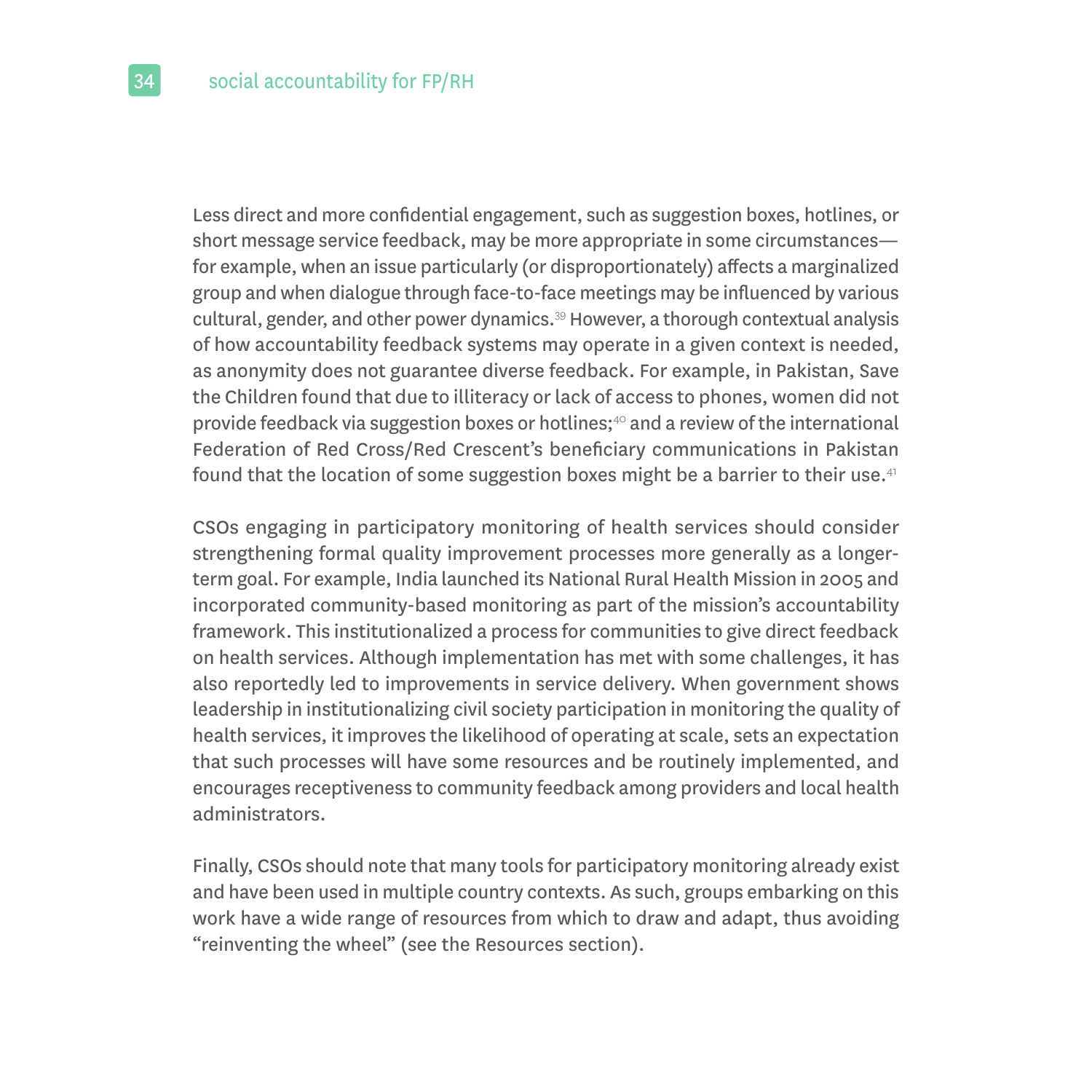## **Institutionalizing citizen monitoring in Guatemala: OSARs**

In Guatemala, independent civil-society-led bodies called OSARs (Observatorios en Salud Reproductiva, or Reproductive Health Observatories) have been established at both the national and local departamentos levels (similar to a state/ province). These groups, created through a memorandum of understanding with the government and financially supported by donor funding, focus on accountability, monitoring, and data collection for reproductive health in Guatemala. The body serves as a "watchdog" to monitor reproductive health policy implementation and seeks to empower communities and demand accountability for RH information and services. Although local OSARs tailor their monitoring activities to local priorities, they generally engage in public education (e.g., promoting reproductive rights, reducing sexual and gender-based violence); advocacy and lobbying (e.g., exerting pressure on government for specific policies or legal frameworks); and data collection (e.g., monitoring quality of services or contraceptive stock-outs). See www.osarguatemala.org for more information (in Spanish).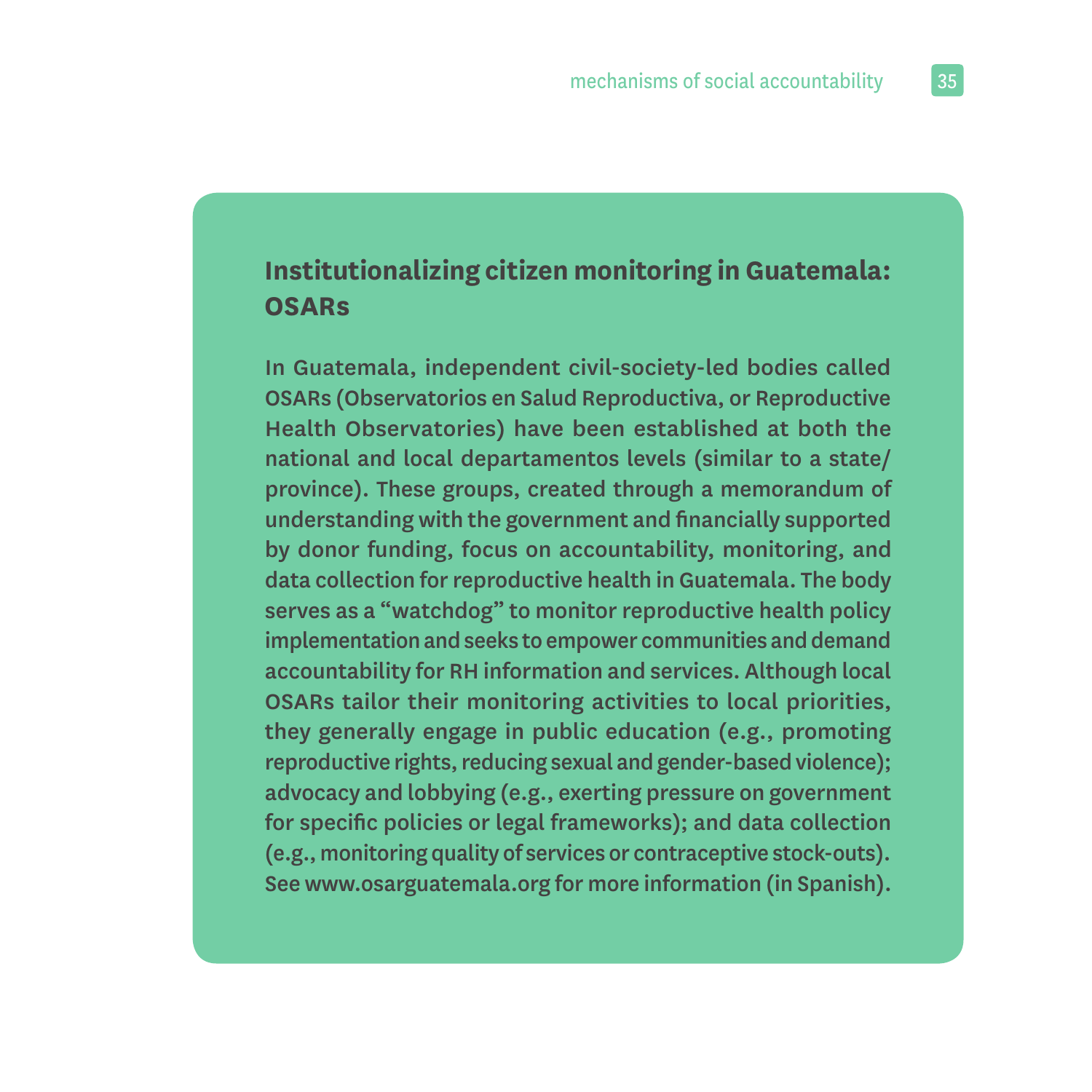**3.1.4 New frontier** Governments can also adopt participatory monitoring of service delivery to assure quality in a decentralized context—by contracting out services to the private sector or as part of healthcare financing mechanisms such as performance-based financing (PBF). PBF is a mechanism whereby facilities and/ or providers are partially funded based on their performance against set standards of quality and number/types of services provided. This mechanism can facilitate accountability in numerous ways, including at the facility level. Because PBF includes quality as one of the dimensions of evaluation, client and community experiences with services can be incorporated into the assessment process, often using surveys, to determine the level of remuneration the facility receives. Client travel and wait time, client perception of confidentiality, client satisfaction with counseling (including questions related to method choice and coercion), cost and availability of FP methods or other supplies at the clinic, and numerous other questions related to quality and equity can all be included in the satisfaction survey. A PBF case study from Burundi describes biannual community surveys and the results presented at community feedback meetings with "provincial and district health authorities, the head of each health facility and the president of the facility health committee, the CBO that conducted the survey, and local administers and governors."<sup>42</sup> While program designers need to consider issues related to the functionality of PBF for family planning,<sup>43</sup> incorporating social accountability concepts within PBF could provide some measure of reward for facilities in responding to citizen demands (or sanctions if they do not).

## **3.2 Influencing and monitoring financing**

Government budgets are the "translation of government promises into concrete actions."44 To have an impact, government policies and strategies aiming to reach certain objectives need to be adequately resourced. Civil society can engage in the government budgeting process through: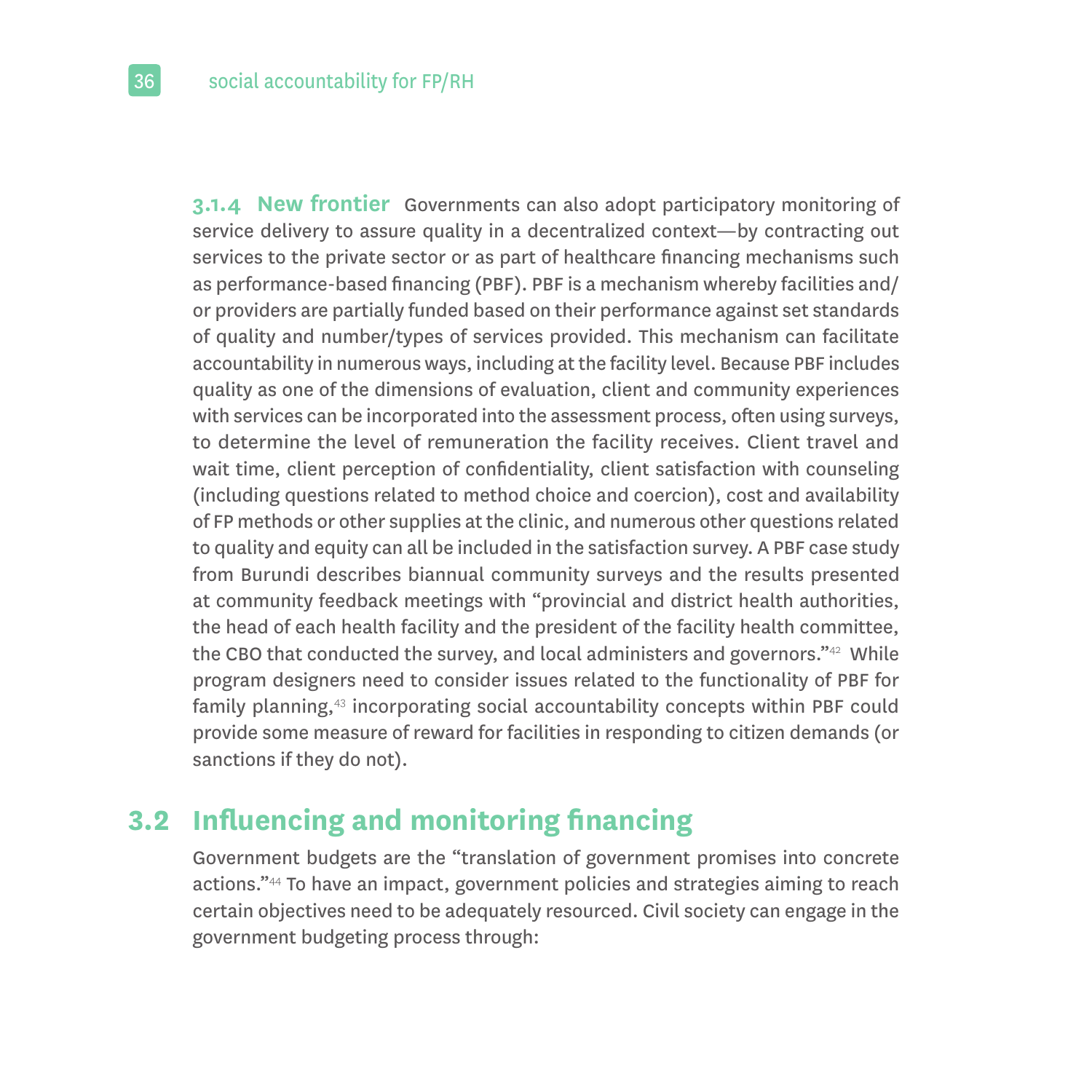- Analyzing proposed government budgets to determine (1) whether they match stated policy priorities, (2) how they may affect particular issues or stakeholders, and (3) the gaps between funding levels and actual needs
- Advocating increased funds for FP-related activities (including establishment of, allocation to, and expenditure of an FP line item in the health budget)
- Tracking the disbursement and expenditure of funds to verify they match the allocated amounts in the approved budget
- Assessing value-for-money to evaluate whether funding was spent efficiently to achieve the programmatic objectives for which it was intended
- Participating in collaborative budgeting and planning (see Section 3.3)

## **Benchmarks:**

- Abuja declaration sets a target for governments to allocate 15 percent of national resources to the health sector.
- World Health Organization estimates a minimum of US\$44 per person per year is needed to provide basic, lifesaving services (source: http://www.who.int/mediacentre/factsheets/fs319/en/).
- United Nations Population Fund/Guttmacher analysis suggests that meeting the need for modern contraceptive care for all women in developing countries who want to avoid pregnancy would cost, on average, US\$10.77 per year per woman (source: https://www. guttmacher.org/pubs/AddingItUp2014.pdf).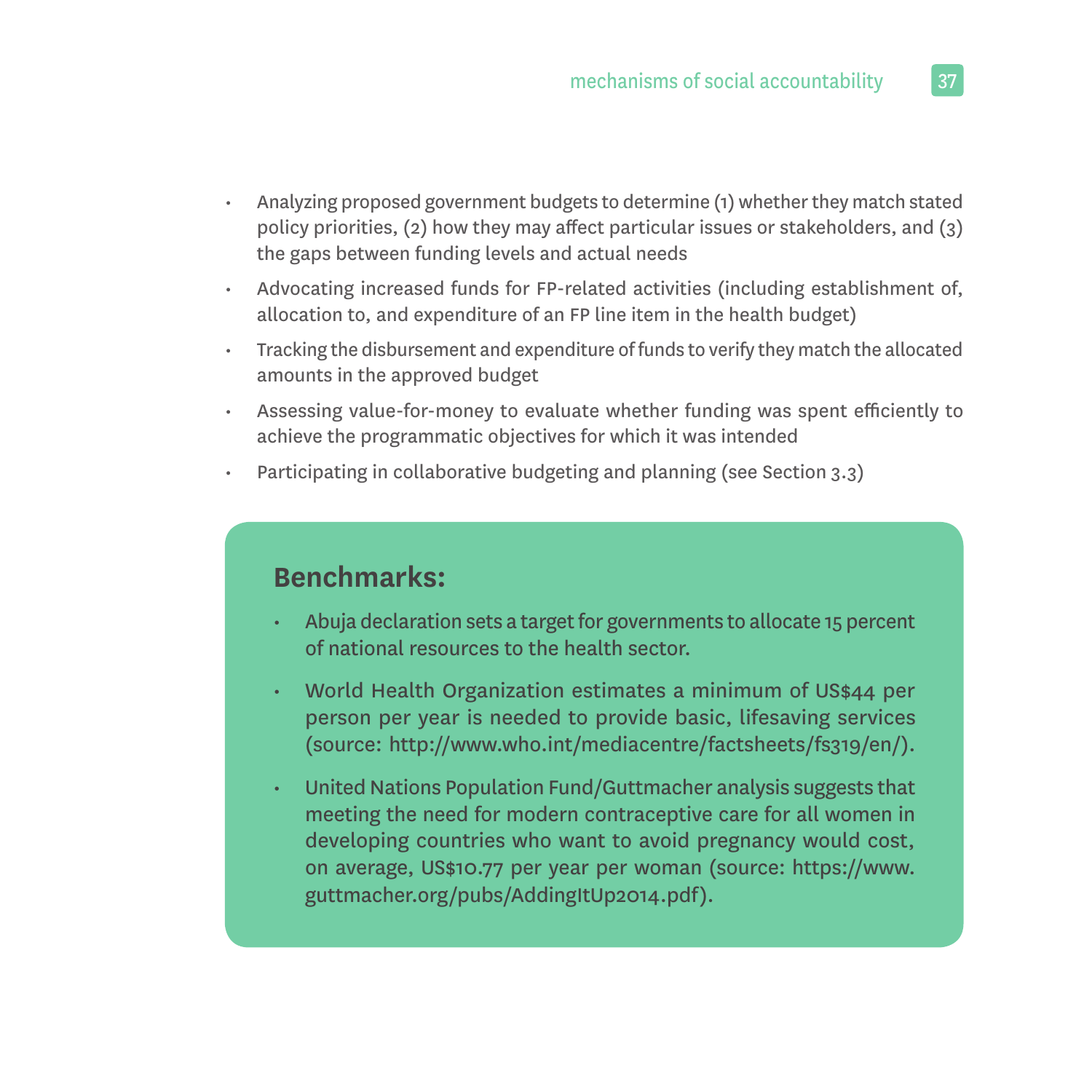Various terms and methodologies can be applied to the larger category of CSO monitoring of public finances:

Independent budget analysis/alternative budgets: CSOs research and analyze the proposed government budget and highlight its implications for various issues, programs, or stakeholders. They propose alternative policy priorities, such as reducing spending in one area and increasing spending in another, and project the potential economic and/or social impact of doing so. The purpose is to demystify government budgets so the public can better understand where the money is going and voice how their priorities may differ from those of the government. Common themes include gender/women's, environmental/"green," and "pro-poor" alternative budgets.

Budget advocacy: Budget advocacy is a general term used within the FP community and may mean different things to different people. It commonly refers to efforts by FP advocates to convince government to establish a dedicated line item for family planning in the national budget and increase financial allocations to that line item or related line items. Monitoring FP budget allocations may also involve projections and gap analyses to compare allocated resources and the country's actual FP/RH funding needs and generate evidence and arguments for increased FP funding.

**Budget tracking is the "last stage of a comprehensive advocacy model."**

> *-Laura Malajovich, IPPF/WHR*

Budget tracking: Government accountability for establishing strong national FP programs is incomplete if those funds are not allocated and disbursed to support meaningful activities that advance FP information and access to high-quality services. The mere allocation of resources to an FP budget line item does not give any real indication of the quality or quantity of FP-related activities that money ends up purchasing. Budget tracking often refers both to budget advocacy activities mentioned above and the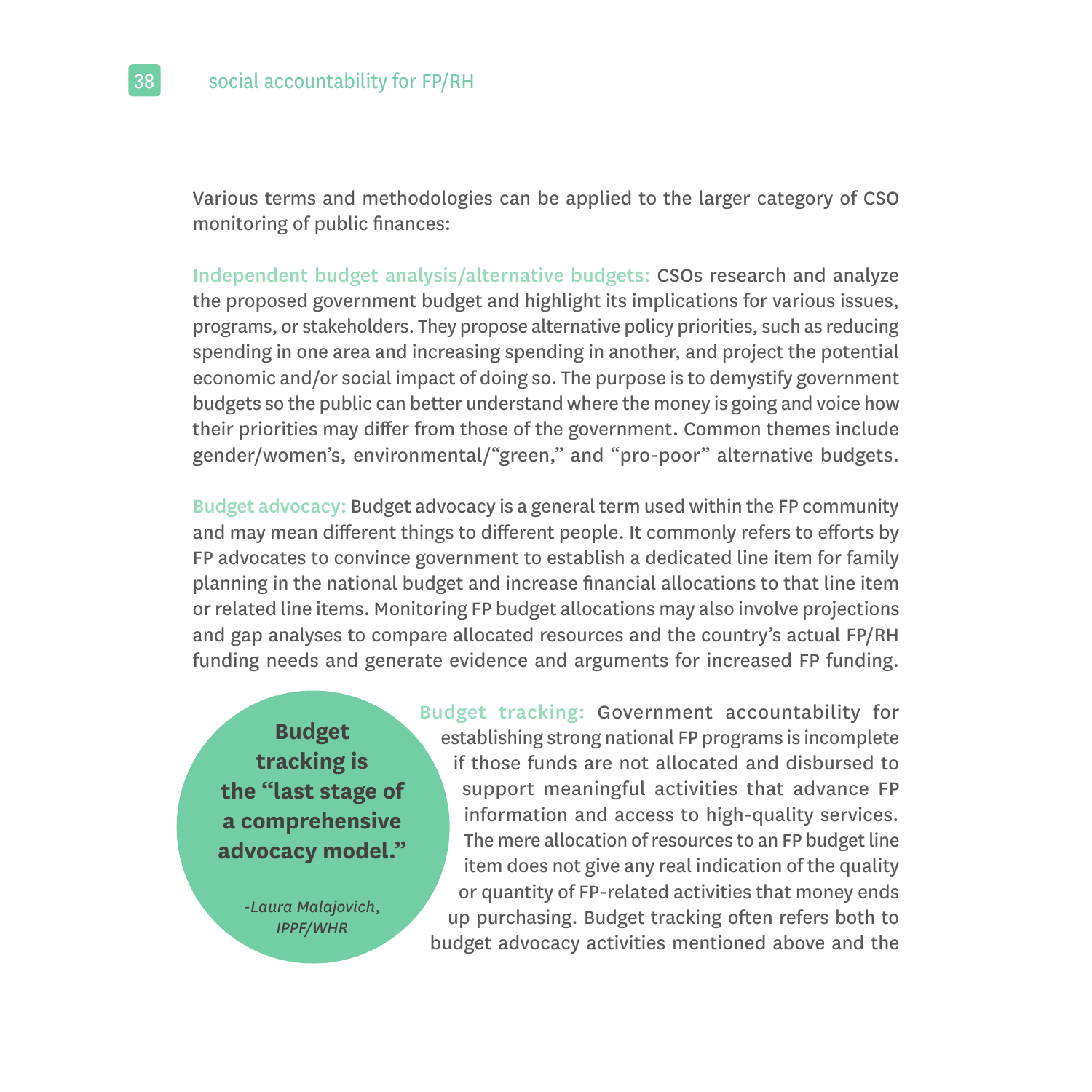*When we started tracking the sexual and reproductive program for adolescents, we noticed there was no budget. At the central level, the decisionmakers [asserted] we have this great [adolescent RH] program. But we were tracking FP/RH budgets and we went to them and said "there is no budget for it, what do you mean [you have a great adolescent RH program]? How is that possible?"*

*—Esperanza Delgado, Mexfam* 

steps needed to track the disbursement of funds from the national to decentralized levels, as well as efforts to link financial allocations with expenditures (e.g., training, commodities, outreach activities) and analyses on "value for money." One of the most common methodologies uses the Public Expenditure Tracking Survey (PETS). This is a quantitative exercise that traces the flow of resources through the various levels of government to the service delivery level to determine how much of the allocated resources reach each level and how long they take to get there. The methodology provides insight into such things as cost efficiencies and problems with financial management and execution (corruption and leakage). PETS often complement qualitative assessments of health services (community scorecards/report cards),<sup>45</sup> which are designed to assess perceived quality and effectiveness of health services. Linking these two approaches provides a fuller picture of the supply and demand sides of health service provision.

**3.2.1 What are the advantages?** Government budgets, and the processes through which they are developed and implemented, can seem particularly complex and inaccessible. However, getting involved in monitoring and influencing public finances can have tremendous pay-offs.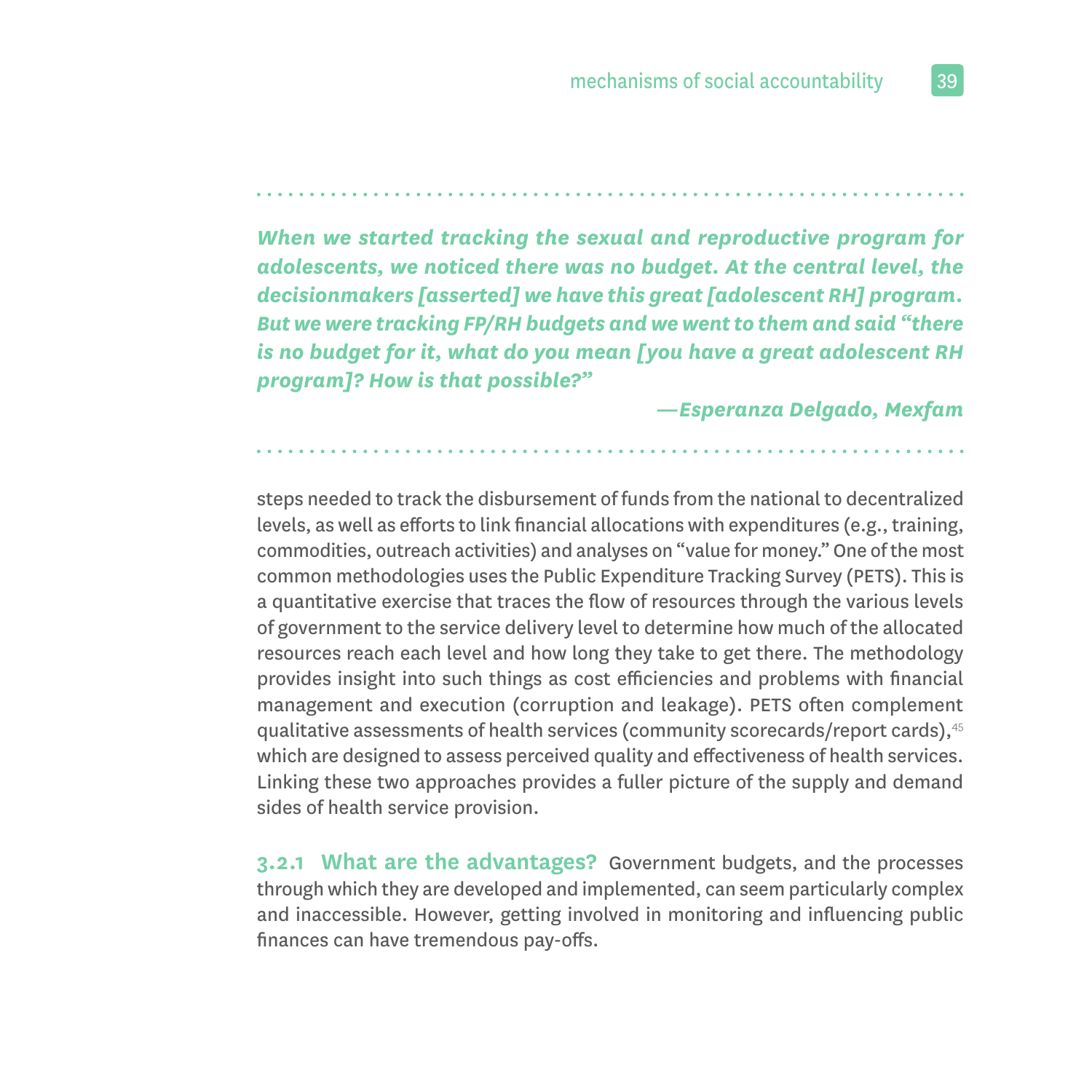CSO monitoring of government financing may reduce some forms of corruption<sup>46</sup> and shed light on whether and how government policies and programs are actually financed. In countries with highly decentralized programs and services, monitoring financial flows can illuminate disconnects between national policies and the funding streams that support programmatic implementation at the local level.

From an organizational perspective, getting involved in financial monitoring can be an opportunity for CSOs to improve their working relationship with government officials and to be seen as allies and partners. In many cases, CSOs can position themselves as experts and educate government officials on what the budget actually says, given that some program officials within the government may have little involvement in the budget's preparation. CSOs can draw on their shared interests with FP focal points in the MOH to highlight where funding is not adequate or appropriately spent to meet program objectives. Improved financial allocations and increased resources for certain policy areas can be extremely useful indicators for CSOs that their advocacy activities are having an impact.<sup>47</sup>

Finally, evidence shows that investing in family planning has high cost-benefit ratios.<sup>48</sup> Many data analyses and modeling exercises can show how a dollar spent on family planning can result in significant savings in other areas of health and also in other sectors such as education and water and sanitation.<sup>49</sup> Advocating for increased resources for FP programming can have a broad-based and multisectoral appeal, if messaged correctly.

**3.2.2 What are the disadvantages?** In most countries, the budget process is not well-understood and lacks transparency. Documentation of budget processes is sparse, particularly any guidance or tools that may help CSOs become more involved. In many cases, budget documents and meetings are considered internal/ confidential, and for CSOs to gain entry, sophistication and personal contacts are needed, even in countries with Right to Information legislation.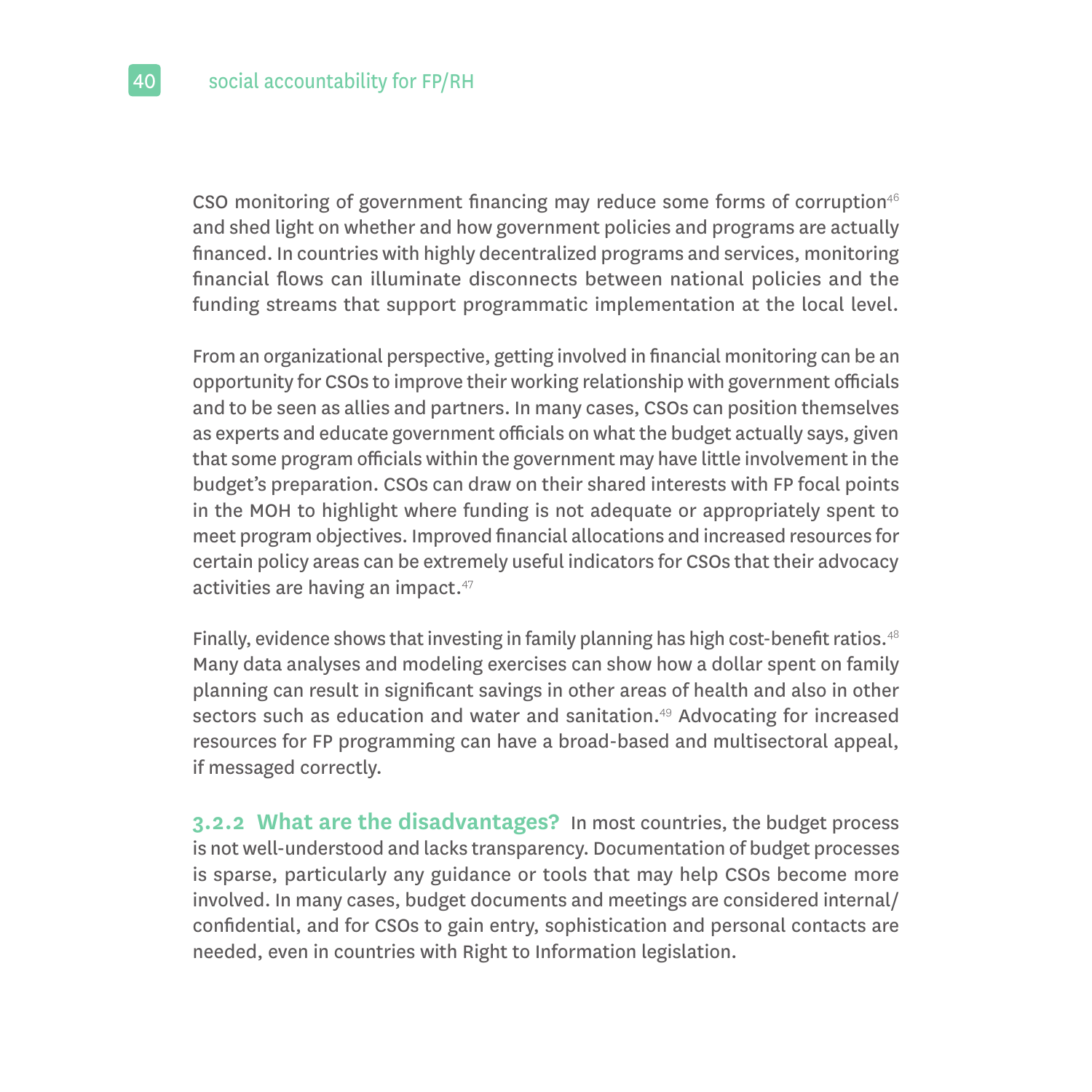Immersing oneself in budget development and tracking is a full-time, year-round activity that can require several concurrent activities for CSOs: reviewing the previous year's budget expenditures, tracking the current year's budget implementation, and preparing to advocate the coming year's allocations.<sup>50</sup> FP advocates may not have the human or financial resources to monitor budgets in this detail. Furthermore, budget processes are often delayed and unpredictable. Sometimes CSOs might find out a strategic meeting is happening the next day or a pivotal person they have scheduled to meet is suddenly unavailable. This makes it difficult for CSOs to plan their advocacy activities and requires them to be highly flexible and responsive to changing situations.<sup>51</sup>

In addition, it is often difficult to obtain budget information. In some cases, government restricts access to financial documents, or the information is of poor quality or low comprehensibility.52 Often, officials do not even have accurate budget information due to poor financial and data collection systems.<sup>53</sup> Thus, most countries do not have a complete picture as to what resources are available for FP programming, since they are contained in multiple budget line items, possibly in different ministries.54 For instance, commodity procurement, provider training, and information, education, and communication/behavior change communication campaigns will be contained in different line items and may come from the national MOH budget or be included in regional or district government budgets. Funding for family life/sex education in schools may be found in the Ministry of Education rather than MOH budgets. Likewise, other government ministries that provide independent health services for discrete populations, such as the department of defense or social security, may also have line items to cover FP services. Hence, budget advocacy requires working with several ministries, including the Ministry of Finance, which is often responsible for preparing initial guidance and formulas for how other ministries budget.

Depending on the country context, engaging in financial monitoring can have significant risks, and in some instances, may verge on dangerous.<sup>55</sup> Tracking money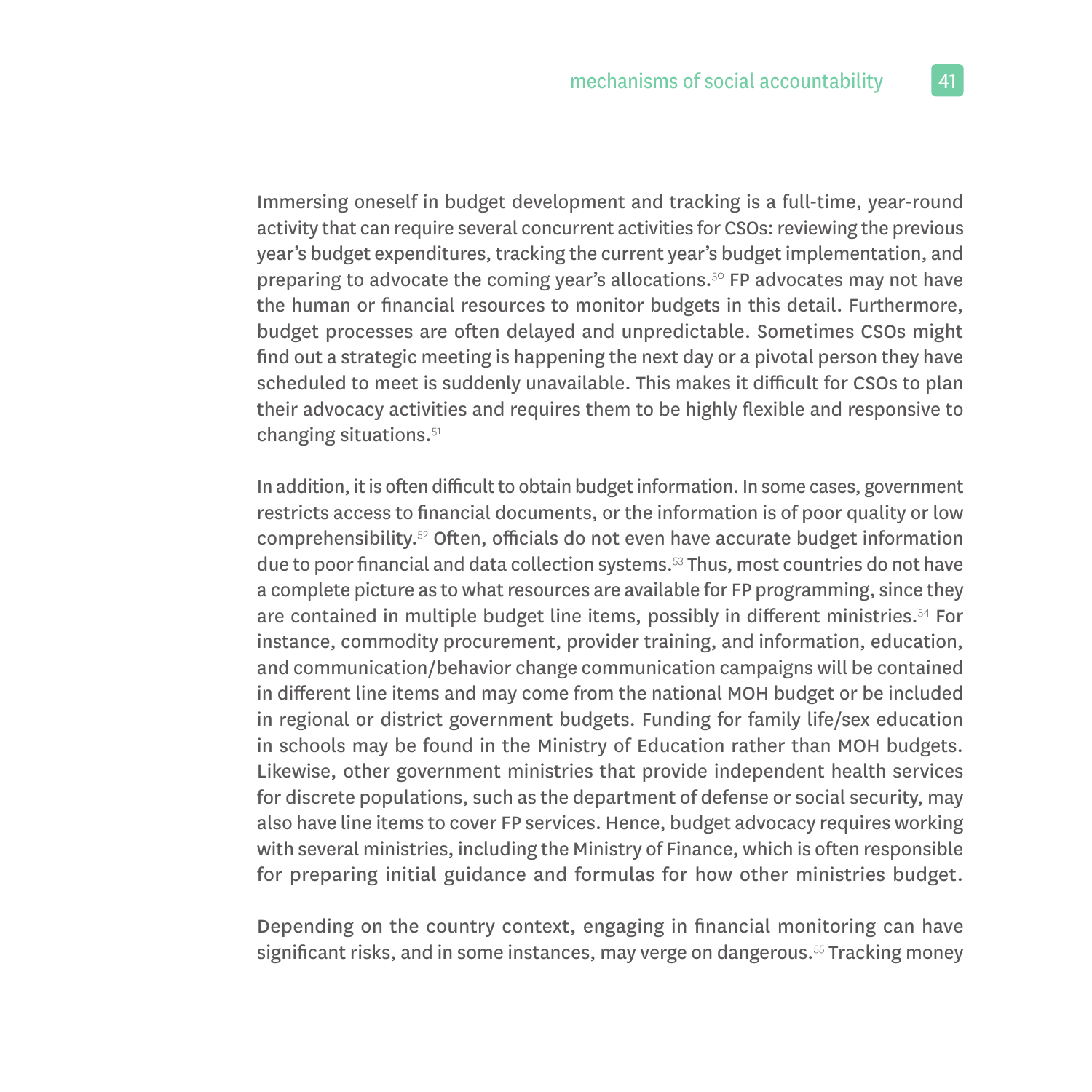flows can reveal inefficiencies, incompetence, mismanagement, and corruption. CSOs may suffer backlashes from public officials and politicians when identified weaknesses are made public.<sup>56</sup>

Finally, like the Greek myth of Sisyphus, whose punishment was to continually roll a rock up a hill and watch it roll back to the starting point, budget advocacy can seem like a never-ending struggle. Each year as the new budget is drafted, FP advocates must activate and engage their network within and outside of government to ensure funds are allocated to FP-related line items. If not, the FP line item(s) may start with no funding attached or the allocation may be vulnerable to being cut during the budget debate process if FP advocates are not diligent about monitoring budget discussions. Due to population growth and the demographic profile of most developing countries, where each year more and more young people are entering their reproductive years, demands for FP resources will also be increasing. Hence, keeping FP budget allocations at the same level from year to year is simply inadequate to meet this growing need. Thus, for FP advocates, it is not only an annual fight, but one that needs a higher target every year.

**3.2.3 Other considerations** To be successful at budget tracking work, CSOs must take a partnership approach with local officials. Obtaining financial information may be less dependent on whether the country has official Right to Information legislation and more reliant on personal contacts and relationships with government officials. Taking a collaborative approach may be uncomfortable for some organizations whose advocacy success has been built on external pressure and "watchdog" strategies. Both types of approaches play important roles in social accountability. If a CSO has invested time and effort to build relationships and obtain information, but the budget tracking reveals something that could embarrass the government, one option may be to leak that information to the media or to other CSOs engaged in confrontational strategies so as to not damage the relationship and allow the CSO's budget tracking efforts to proceed.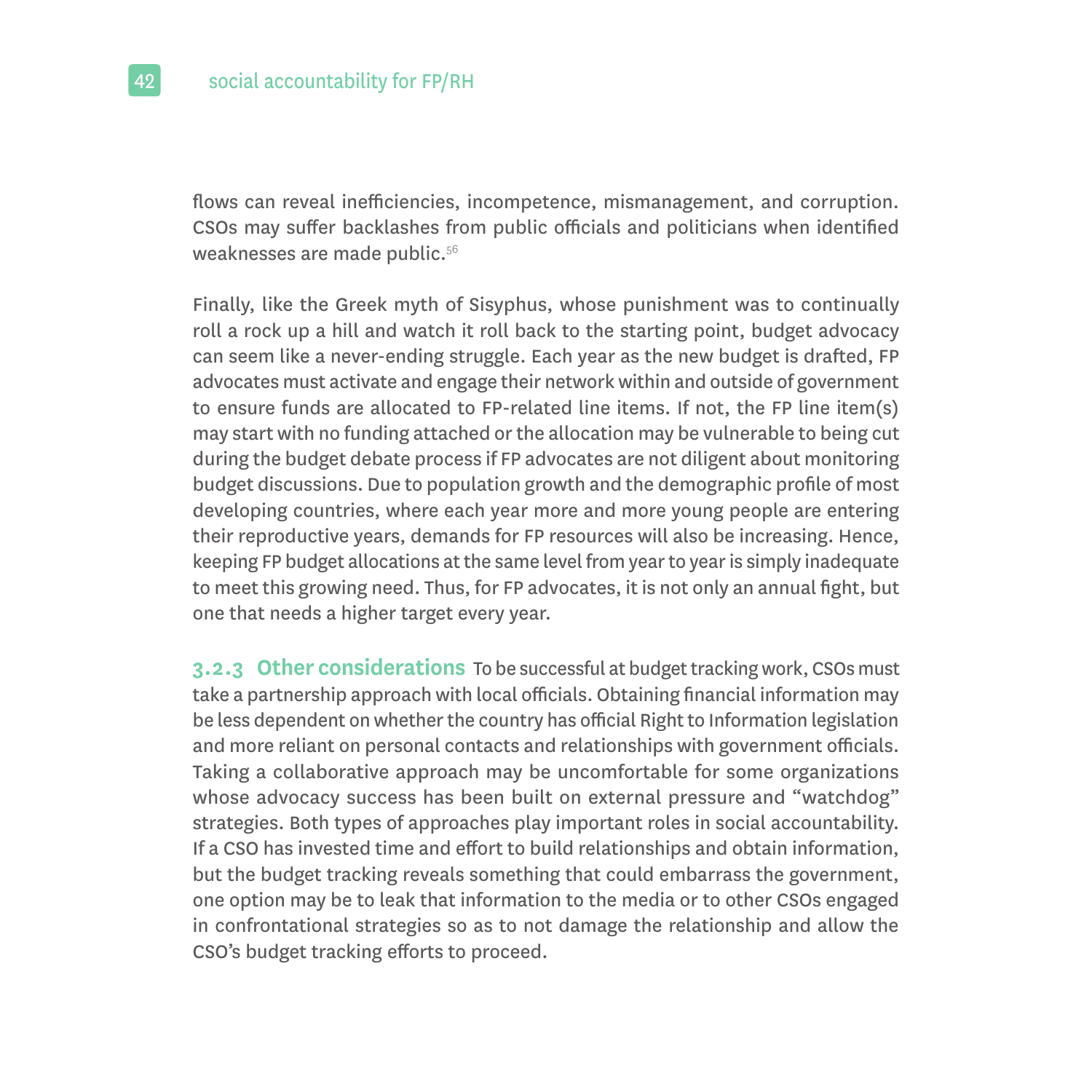Partnering with international NGOs can be extremely helpful. For instance, they can offer training and mentoring to engage in budget advocacy (see Resources section). In some country contexts, linking with international NGOs can underscore the legitimacy of a CSO's budget tracking efforts. Local organizations may find it helpful to have an external party introduce these activities to the government and explain the opportunities for collaboration and mutual benefit that budget tracking provides. $57$ However, the advantages of partnering with international NGOs are context-specific; in some countries, these partnerships might undermine the local NGOs' efforts.

Budget tracking may also be a somewhat solitary endeavor for a CSO. FP advocacy groups routinely engage in coalition building to advance a particular advocacy goal; this is generally a good idea because there is power in numbers and coalitions are seen as key components of success in advocacy strategies. However, working in coalitions often fits more within an oppositional advocacy strategy rather than a collaborative strategy.58 CSOs will find that budget advocacy and tracking can be effectively done alone or, if needed, in partnership with one or two other groups.

*"Working to include a dedicated HIV budget line item in Tanzania was accomplished by a small group of CSOs with strong reputations. It required working from the inside, rather than pressuring from outside. In Tanzania, budget advocacy and tracking works more through evidence-based persuasion rather than advocacy strategies based on large broad-based coalitions."*

*-Peter Bujari, Heath Promotion Tanzania*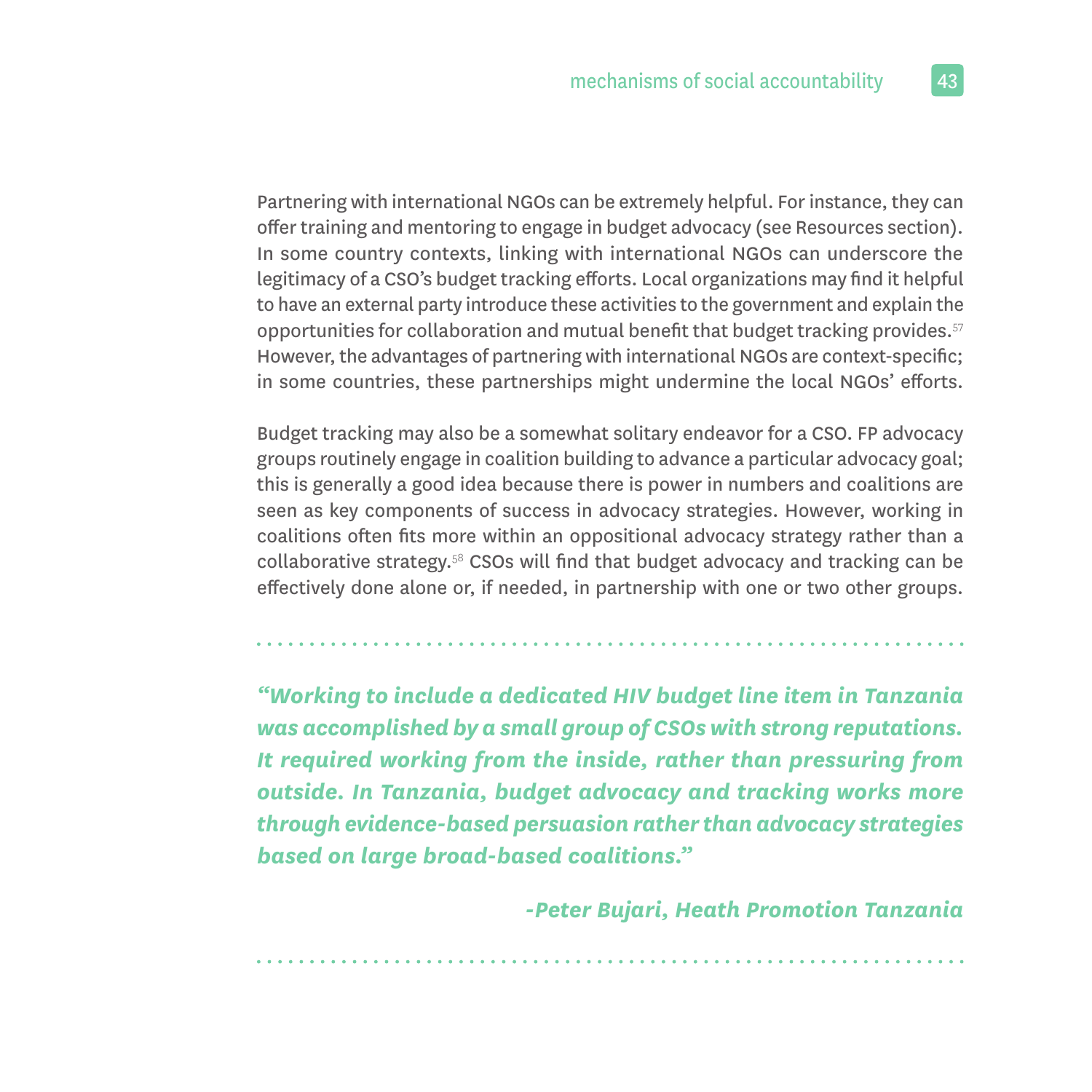Many countries have financial allocation and expenditure procedures that retain some flexibility between what is originally allocated in the budget and what is eventually appropriated and spent. For instance, at the state or local level, governors or mayors may have the power to make all allocation decisions within the health sector and/ or to reallocate funds to special projects.<sup>59</sup> Not only does the potential divergence between allocations, appropriations, and spending underscore the importance of tracking disbursement and expenditure data, it also provides an opportunity to advocate for FP activities as a priority among subnational decisionmakers. Conversely, district-level budgeting may be largely determined at the central level (e.g., tied grants to local authorities). Only portions of the local budget may be truly open for dialogue and discussion between local authorities and civil society.<sup>60</sup> CSOs will need to consider these contexts when deciding to whom and how best they should target their budget tracking and advocacy activities. One successful approach includes pairing local- and national-level interventions. For example, in Tanzania, CSOs conducting budget advocacy at the local level engaged the central government when they faced local-level resistance to releasing budget information. The central government issued a circular to the local government authorities, "reminding them of their obligation to release information according to the existing statutes."<sup>61</sup>

**3.2.4 New frontier** In several countries, FP advocates are quite active in nationallevel budget advocacy. By 2014, 29 out of 47 countries surveyed by the USAID | DELIVER Project had a dedicated line item in their national budgets for contraceptives, $62$ making it easier for CSOs to monitor at least one funding pot for family planning. However, FP advocates need to be more involved throughout the spectrum of budget advocacy and tracking activities, which may be more complex and time-intensive (e.g., monitoring national-level allocations to local-level expenditures and analyzing value-for-money). Merely holding governments accountable for funding levels of one line item, typically reserved for contraceptives, will not mobilize all the resources needed for family planning. This may underestimate the resources available for family planning if, as mentioned above, other line items found in other departments also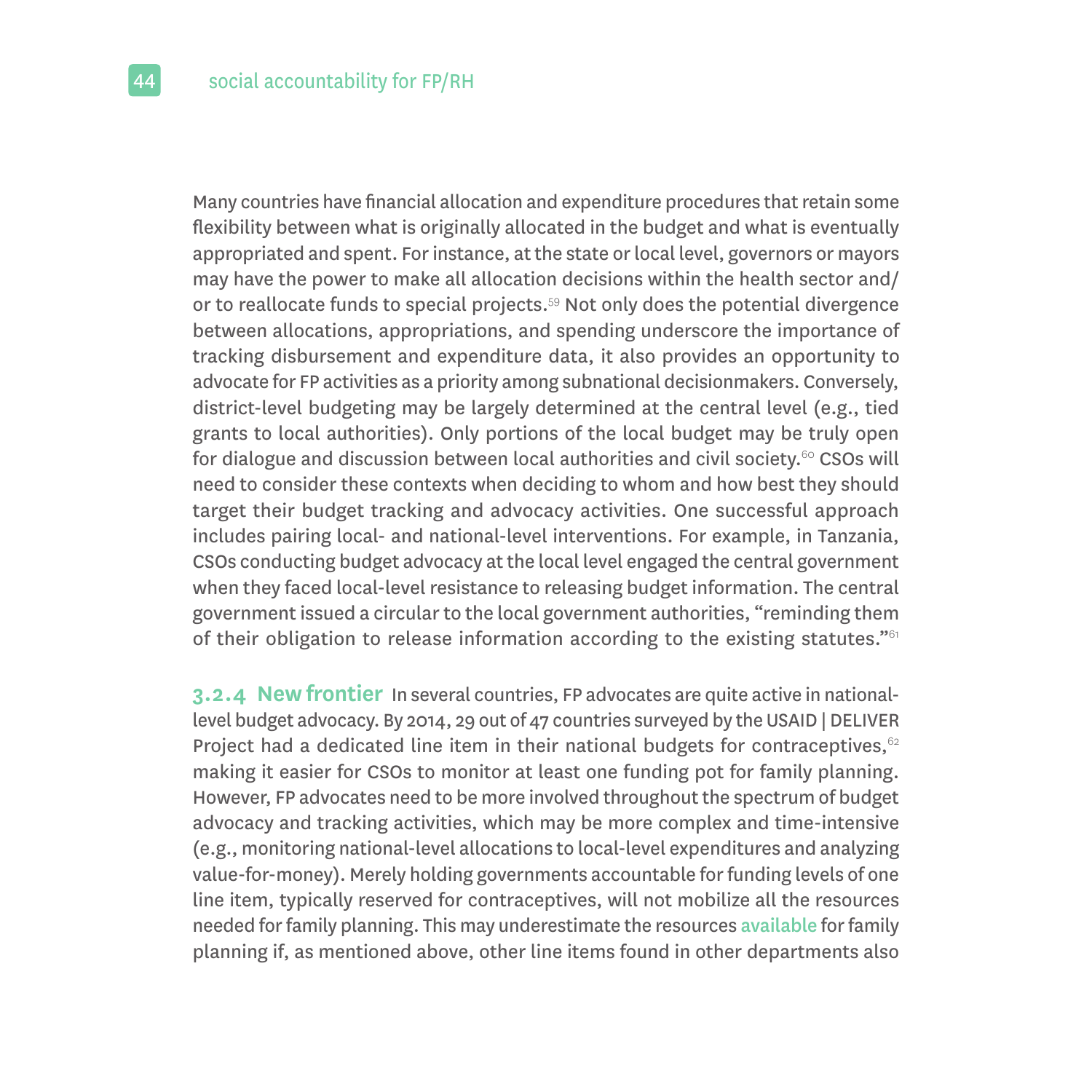contribute to a holistic FP program. Focusing on one FP line item for contraceptives will also certainly underestimate the resources needed for other important FP program areas such as training, community outreach, and education. Furthermore, in several countries, government decentralization has devolved responsibilities to states, counties, and districts, in effect creating new opportunities for FP advocates to link with local government authorities and influence budget allocations for family planning within subnational budgets.

In recent years, a handful of countries have developed national costed implementation plans (CIPs) for family planning.<sup>63</sup> These government documents are developed in collaboration with local and international organizations, donors, and other stakeholders to develop consensus and set goals on priority strategies and activities to advance access to and use of family planning. CIPs detail FP program activities and their projected impacts and costs. These plans can be used to leverage resources from donors and international NGOs. There is an opportunity to link budget tracking efforts and activities with developing and monitoring CIPs to ensure the plans are properly financed and funding levels are allocated to the priority activities. For example, in Tanzania, CSOs advocated with the government to include FP-related activity categories in the district-level budget planning tools (PlanRep); these categories are in line with those in the national CIP, making it easier to both mobilize funds at the district level for family planning and track implementation of the CIP. $64$ More work is also needed to "map public expenditures to pockets of need." $65$  Since CIPs may also highlight both demographic and geographic pockets of greater need (e.g., lowest wealth quintile, adolescents, rural areas, specific regions or districts), ensuring budget tracking efforts are linked with CIP implementation could help align funding to these priority areas.

## **3.3 Collaborative planning and/or management**

Generally speaking, mechanisms to engage civil society in health sector policy development or program design are time-bound and ad hoc. That is, public hearings,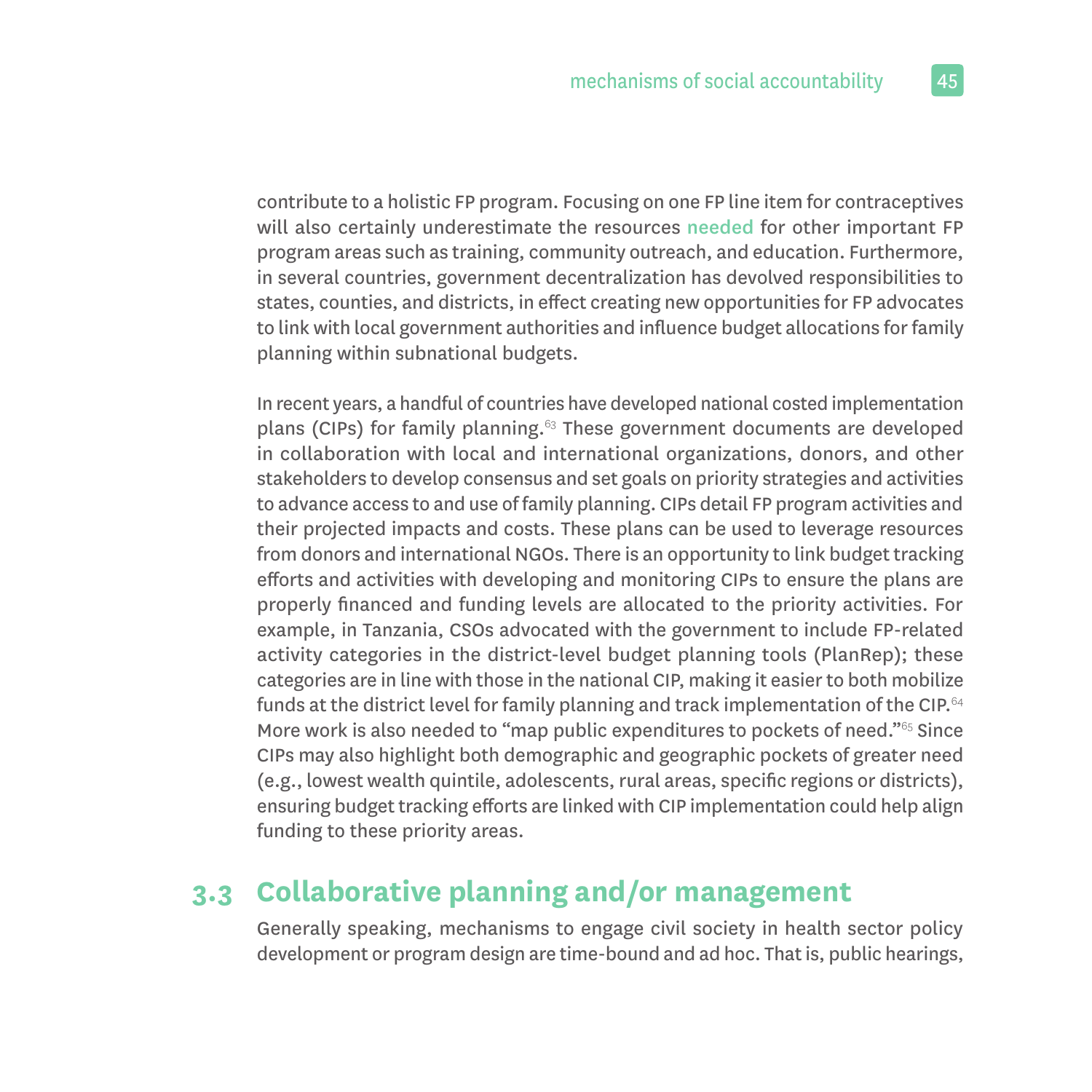consultative meetings, or task forces or committees are established to solicit input into defining health priorities, drafting policies, or providing feedback on program implementation. $66$  These mechanisms are helpful to provide government with information, solicit citizen perspectives, and generate consensus, but they do not create an opportunity for civil society representatives to have a decision-making role.

Recognition of both the need for, and the right of, communities to be involved in health policy and program design and implementation is well established. Signatories to the 1994 ICPD Programme of Action committed to promoting private and public sector participation in the design, implementation, and monitoring of population and development policies and programs, with an emphasis on the essential participation of women's organizations (Chapter 15). Likewise, African government signatories to the 2006 Maputo Plan of Action on SRH promised to promote the involvement of civil society and the private sector in SRHR service delivery within national programs (Strategic Action 1.1.7).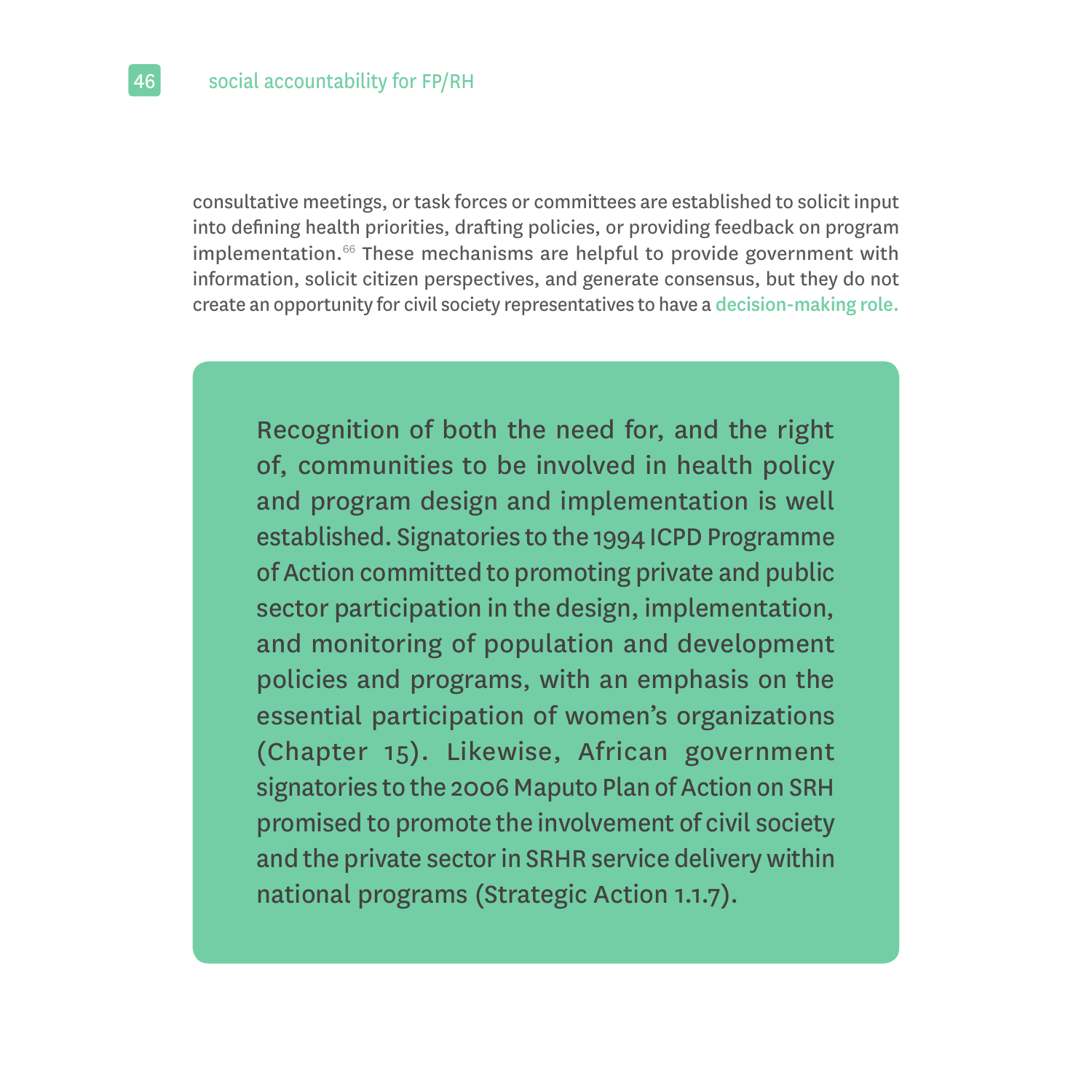To counter this, there are ongoing efforts to enhance civil society participation in health systems planning and management, which both change the dynamics of social accountability and provide new opportunities to ensure government accountability to the communities it serves. Increasingly, governments have institutionalized structures or mechanisms where civil society can routinely engage in participatory planning or management.

Perhaps the most common mechanism is a local health committee (for discussion on other mechanisms, see Section 3.3.3). These committees are established to oversee health activities within a certain area.<sup> $57$ </sup> They can be at the village, municipal, or district level or a specific health facility, such as a health center committee or hospital board. The committees commonly comprise healthcare workers, civil society representatives, local policymakers (e.g., mayor or councilor), and civil servants (e.g., municipal health officer).<sup>68</sup>

Participatory planning and management structures exist in all regions. Yet, their mandate, strength, and functionality differ widely. For instance, a 2014 review of health committees in East and Southern Africa noted they exist in policy in 14 countries, though many were not considered highly functional. For instance, information on the legal status and roles/responsibilities of health committees was not available for half of the countries, and most were considered to have low or no capacity to fulfill some key roles, such as monitoring service activities or resources, feeding information back to the community, taking issues to higher (national) levels, and organizing information on community health needs and/or rights violations. $69$ 

**3.3.1 What are the advantages?** Health committees can provide a nexus for civil society participation in and oversight of planning, service delivery, and financial management. This oversight role can ensure services are adhering to national standards and resolve any complaints from the community. In some instances, these committees co-manage health services with the local health facility and may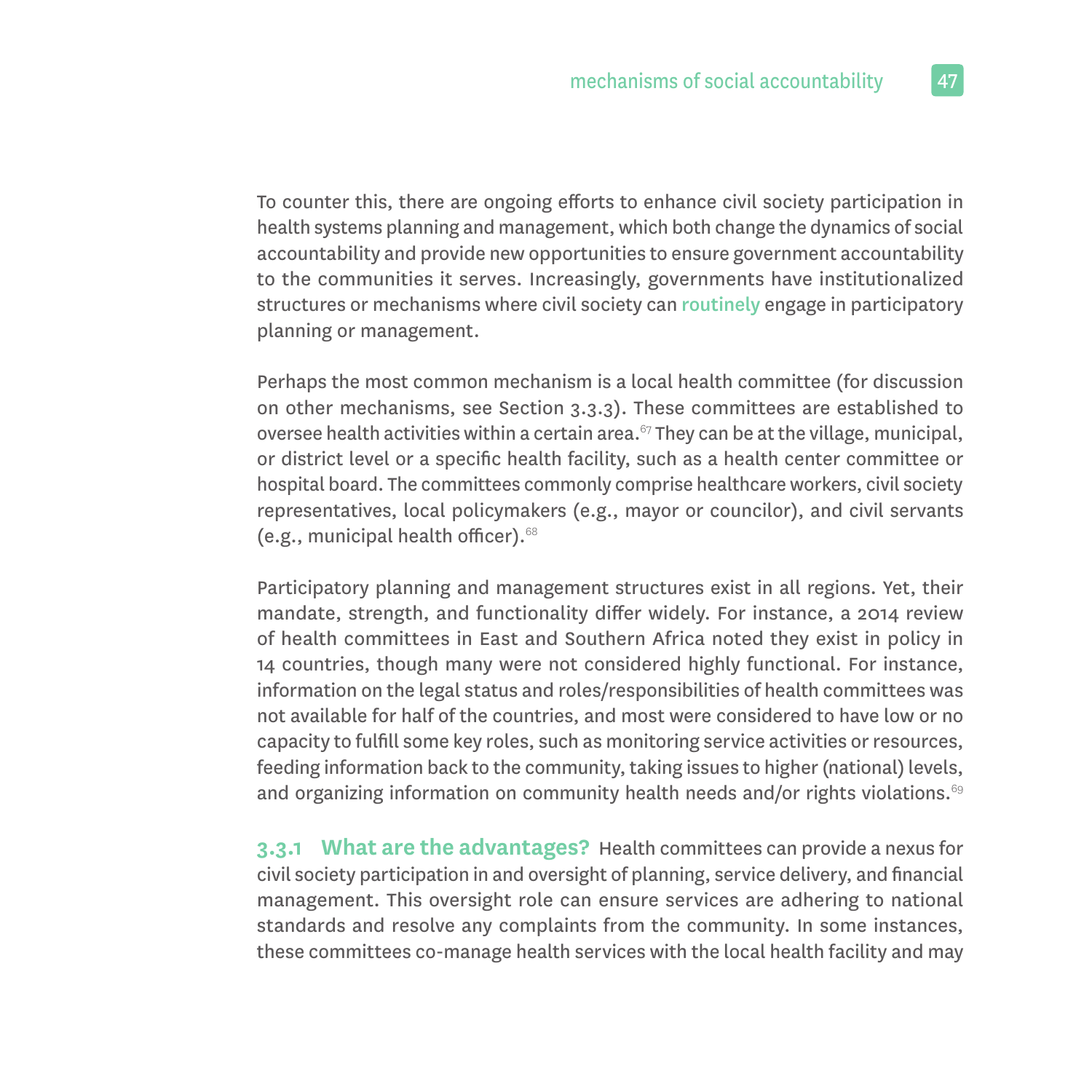even have a role in the hiring and firing of personnel. They may be involved in budget development or in reporting upward through the health system.

In theory, health committees serve as a strong mechanism for promoting and maintaining accountability within the health system because not only are they privy to the front-line realities of health service delivery in their communities, but their composition, which includes representatives from the community, increases the committee's connection to the people it serves. Likewise, health committees can also serve as a vehicle for disadvantaged or unrepresented groups to highlight specific concerns that may not otherwise be addressed.

**3.3.2 What are the challenges?** One of the most fundamental concerns regarding participatory planning is the question of who is represented. In many cases, space for civil society representation may be limited to one or two people, making it nearly impossible for them to simultaneously represent a range of constituencies (e.g., women, poor, young people, indigenous people, diverse religious groups, etc.). Further, who chairs the committee, and what tone and process the chairperson establishes, can significantly influence how health committees function.<sup>70</sup> How CSO representatives are chosen is also an issue. If civil society representatives are appointed by local government authorities, there is a question as to whether

#### Examples of collaborative planning and management mechanisms in the health system:

| Uganda:   | <b>Health Unit Management Committee</b>                  |
|-----------|----------------------------------------------------------|
| Tanzania: | <b>Health Facility Governance Committee</b>              |
| India:    | <b>Village Health Sanitation and Nutrition Committee</b> |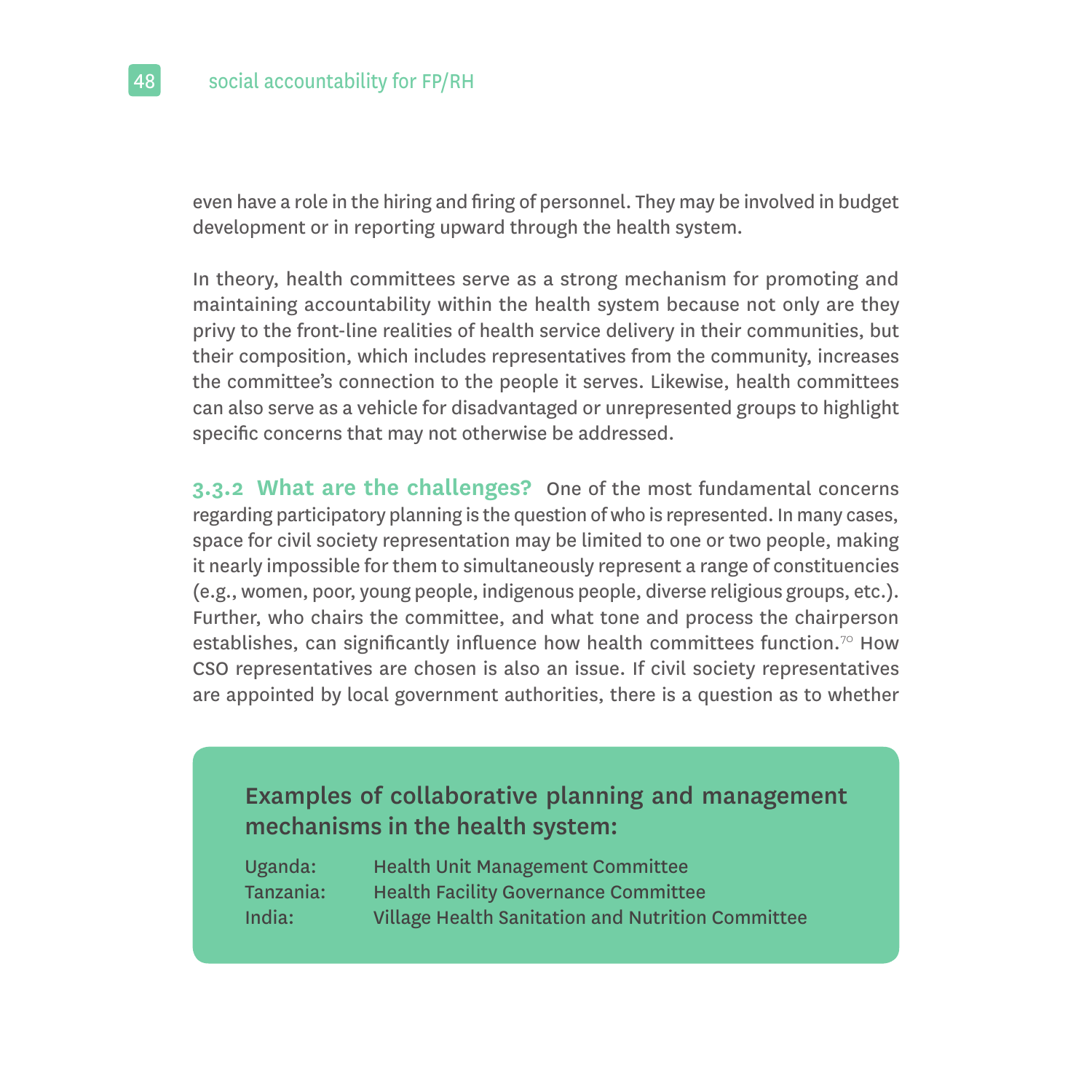Brazil's Citizens' Constitution (1988) guarantees the right to participate in the governance of health, and as a result, local health councils (conselhos) that include civil society representatives have the mandate to approve budgets, plans, and accounts. In Brazil, conselhos municipal de saude (municipal health councils) are spaces for public presentation and discussion of local health plans, and the councils have the legal mandate to demand explanations, approve budgets, and audit accounts. These councils include CSO representatives (50%), municipal staff (25%), and health workers (25%).A study of Brazil's conselhos municipal de saude found government and civil society stakeholders, without exception, saw these councils as "critical to the very possibility of accountability… an institution worth preserving no matter what difficulties [are] experienced in making it effective."

*source: Cornwall, A., S. Cordeiro, and N. Giordano Delgado. 2006. "Rights to Health and Struggles for Accountability in a Brazilian Municipal Health Council." Chapter 7 in Rights, Resources and the Politics of Accountability, edited by P. Newell and J. Wheeler. London: Zed, p. 21.*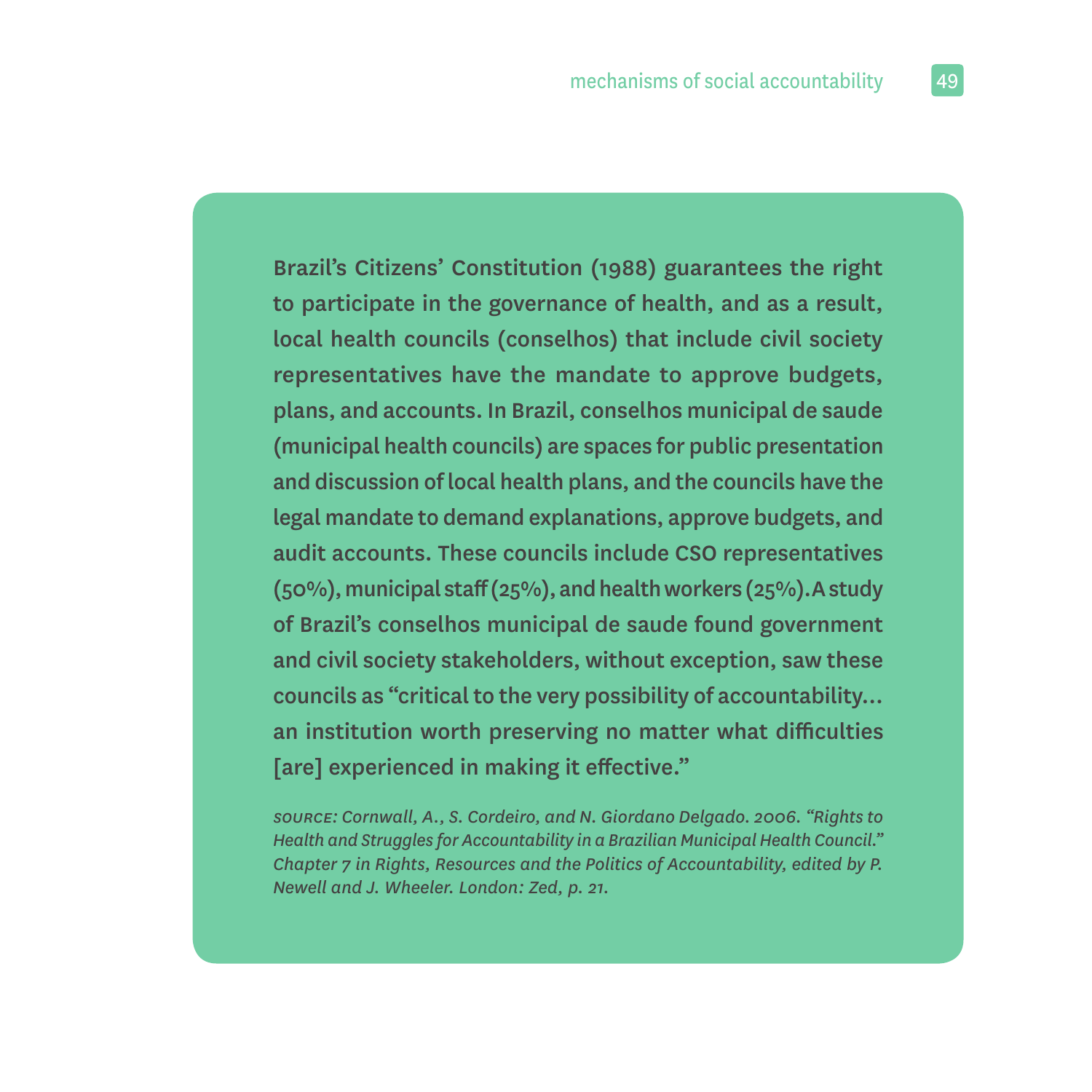they will adequately challenge the status quo, given they likely have alreadyestablished relationships with local power-holders. "Simply creating spaces for citizen participation is no guarantee that old political practices will not simply be reproduced within them."71 One suggestion is to develop "participation contracts" between civil society and government to outline terms of reference, establish mutual responsibilities, commit to equal say in decisions, secure participation from marginalized groups, etc.<sup>72</sup>

Another concern with participatory planning and management is that they are "invited" rather than "claimed" spaces. Their effectiveness as social accountability mechanisms depends on the extent of their mandate, their legal/regulatory status, and the seriousness by which all participants and the government take them. If part of their mandate is to source, budget for, and disburse funding for local health initiatives,

"[Effective] participatory planning structures will require backend investment in the capacity of community members to meaningfully engage in the health planning process."

*source: Pathfinder International. 2013. Tracking Planning and Budgeting Processes for Family Planning in Dar es Salaam and Sinyanga Regions. Watertown, MA: Pathfinder International.*

legal status to both receive and account for public funds.73 For example, local health administration committees in Peru, which include elected community members, operate in collaboration with government as private nonprofit civil associations with a legal responsibility for administering public funds for one or more primary healthcare facilities.<sup>74</sup>

health committees need to have some sort of

Likewise, effective participatory planning and management requires skills development both for the citizens participating and the public officials facilitating the process of participation.75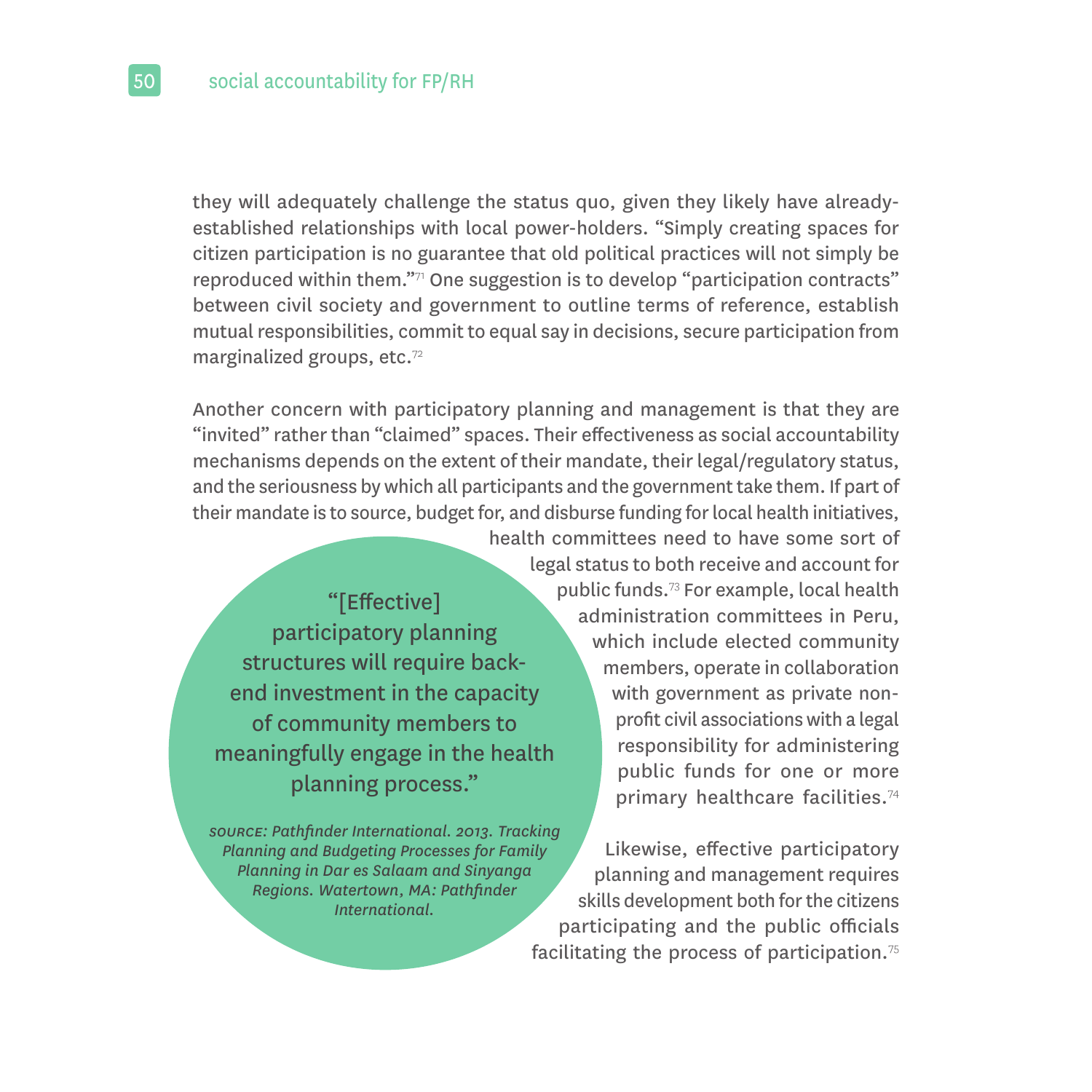A lack of clarity on the roles of health committee members hampers their work $76$  and is routinely cited as a major issue in their effectiveness. Yet, participatory planning and management structures are usually under-resourced, which undermines both the effectiveness and legitimacy of the mechanism; if the government does not invest in and support these mechanisms appropriately, people will not take them seriously and they will fail.<sup>77</sup>

**3.3.3 Other considerations** Sparse information exists on whether or how participatory planning and/or management specifically influences the robustness of FP/RH programs. Decentralization and local control over health programming does not necessarily mean a community will prioritize FP/RH service delivery. For instance, a 2004 review of community participation in 18 World Bank-supported health sector reform projects in Asia found that only seven included sexual and reproductive health (SRH) services as a component and suggested that decisionmakers need sensitization on these issues. The same report found that low representation of adolescents in participatory planning resulted in narrow SRH programing, focusing on family planning and maternal health rather than the full spectrum of SRH issues. This report cautioned that local power dynamics may present different vulnerabilities for FP/RH programs. For instance, in places where local special interests (i.e., FP opponents) have influence, they may work to negate national progressive FP/RH policies.78 This final point is perhaps most easily illustrated in the Philippines, where, despite national-level government support for FP/RH, the municipality of Manila, bolstered by support from a Catholic lobby, banned modern contraceptives in 2000.<sup>79</sup>

Because collaborative planning and monitoring structures require joint efforts between government and civil society, government plays a key role in their success. Local public servants are often tasked with providing technical information and management support (including small funds/resources to manage committees). National government support through an MOH or ministry of community development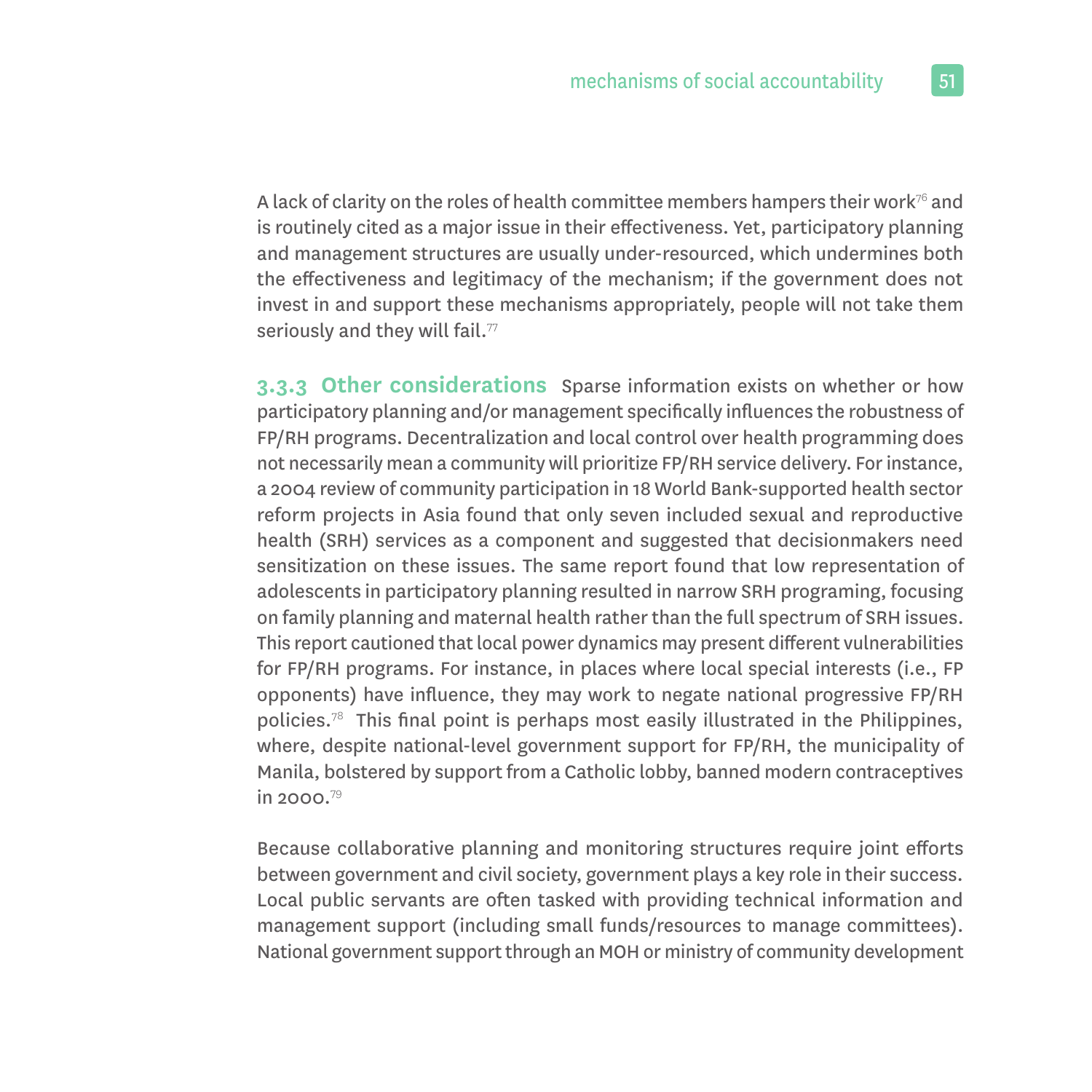is also pivotal, including in developing training materials to clarify roles and responsibilities, strengthening the capacity of committee members, underscoring legitimacy, and attracting resources. National facilitators can also be helpful in sharing best practices and lessons learned with communities, thus enabling them to learn from one another.<sup>80</sup>

*Beyond health committees* Because both governments and donor communities increasingly see civil society as a partner in development and governance, $s<sup>1</sup>$  more opportunities and mechanisms have emerged for CSOs and government entities to come together to discuss interests, develop a joint agenda for action, and assess activities and/or progress toward defined health objectives.

In the health policy arena, government-sponsored opportunities for social accountability may include:

- Annual sector-wide approach (SWAp) reviews—SWAps link the health sector strategy to national strategies for growth, development, and poverty reduction. Reviews include assessing progress against a core set of indicators—which can include FP/RH/maternal health indicators—and looking at resource allocation. For this reason, the health sector review may provide an opportunity for CSOs to contribute to accountability efforts.<sup>82</sup>
- The International Health Partnership + (IHP+)—The IHP+ Global Compact, signed by international organizations, bilateral agencies, and almost three dozen developing countries, commits to putting internationally agreed principles for effective aid and development co-operation into practice in the health sector. The IHP+ country process can include civil society as a partner in developing and assessing national health plans, developing a country compact, being a watchdog, participating in governance structures, and conducting advocacy.<sup>83</sup>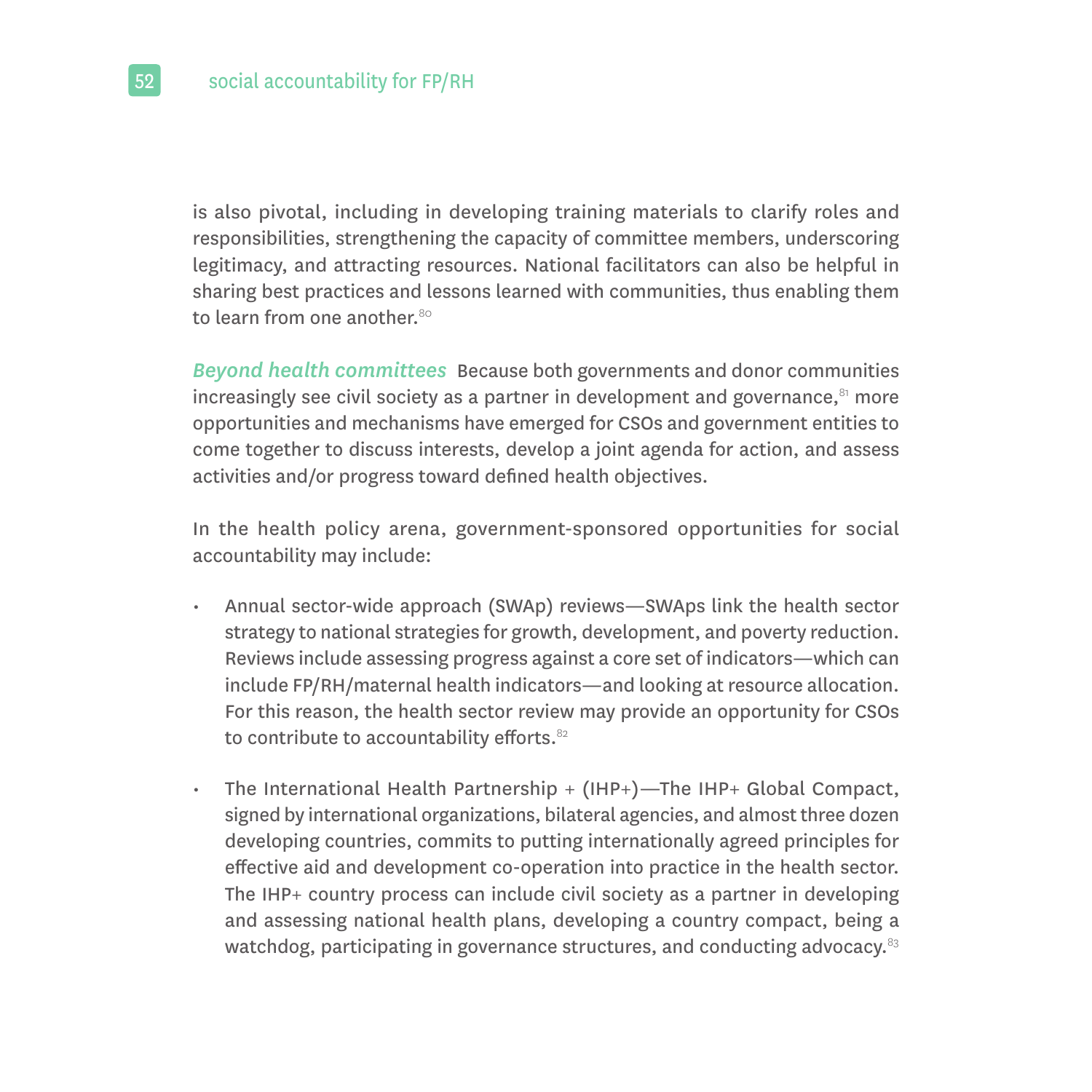#### **Successful health committees include:**

- Terms of reference to clarify mandates, roles and responsibilities, dispute mechanisms, etc., including civil society's role (e.g., equal say with other committee members).
- Broad community representation (diversity).
- Elected, limited terms of office.
- Regular meetings in accessible spaces.
- Meeting minutes, record of decisions, regular feedback mechanism to broader community.
- Training of members on roles, responsibilities, basic information, budget interpretation, and other technical skills.
- Allowances/transport support for attending meetings (poor members) and site/monitoring visits.

SOURCE: *Adapted from Howard, G., C. Bogh, G. Goldstein, J. Morgan, A. Prüss, et al. 2002. "Establishing Committees for Implementing Healthy Villages Programmes." Chapter 11 in Healthy Villages: A Guide for Communities and Community Health Workers. Geneva, Switzerland: World Health Organization; and Coelho, P., V. Schattan, A. Cornwall, and A. Shankland. 2009. Taking a Seat on Brazil's Health Councils. Citizenship DRC Case Study Series No. 2.*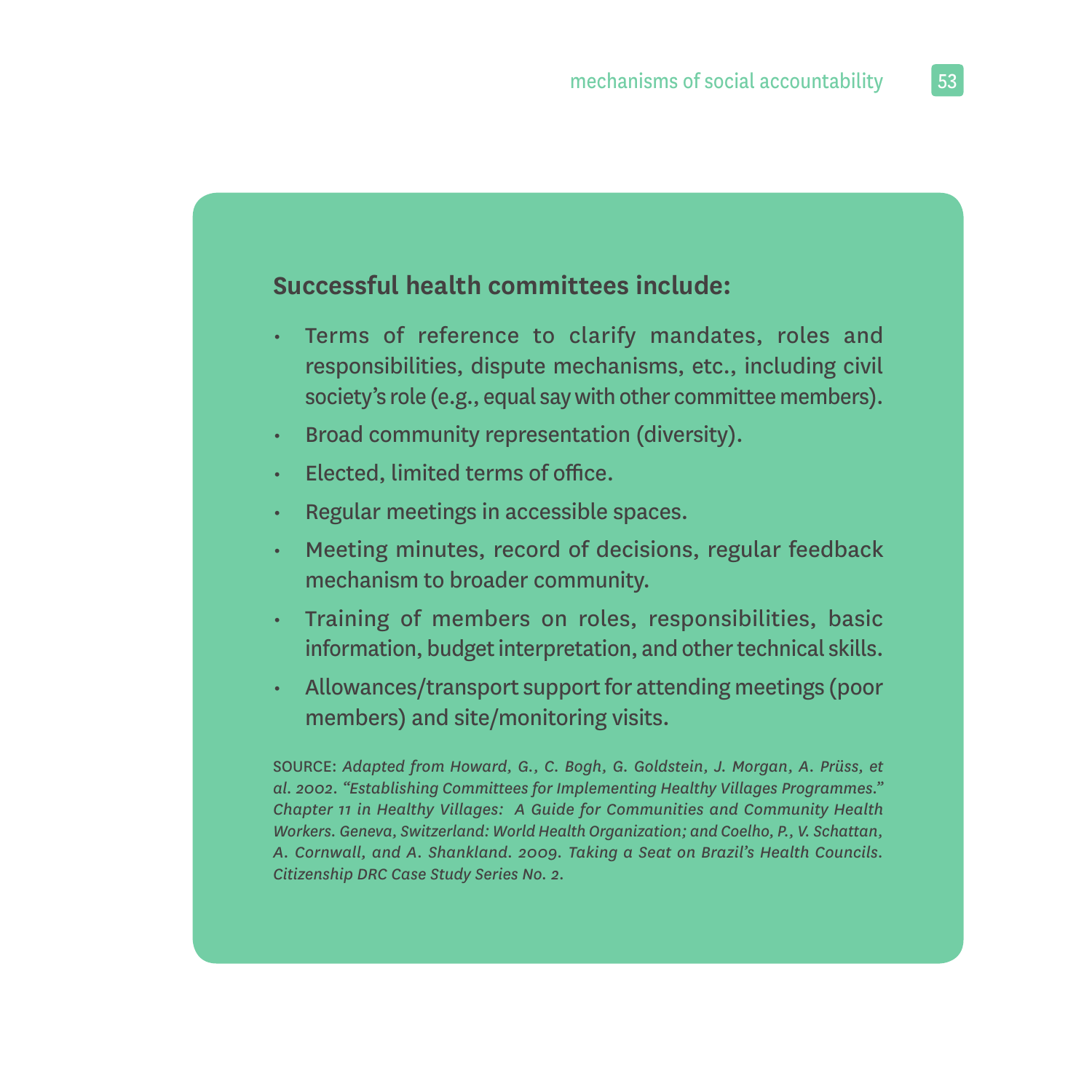• Parliamentary committees or caucuses—Parliamentarians have a representative, legislative, and resource mobilization role that civil society can leverage to hold government accountable for addressing FP/SRH issues. Most legislative bodies have standing committees under which family planning would fall (e.g., committees on health, population, or gender). Although these parliamentary committees do not include civil society representatives, CSOs can effectively work with the committees by providing evidence/testimonials and organizing joint meetings or public events to (1) raise the profile of FP/SRH issues nationally, (2) call on the MOH (or other entities) to account for a lack of or poorly implemented policies or programs, and (3) generate political will within the legislature for allocating funding to FP/SRH during budget discussions.<sup>84</sup>

**3.3.4 New frontier** Many countries have established committees to share information among key FP stakeholders and coordinate FP efforts. The most common are contraceptive security committees, $85$  but increasingly, countries have established FP technical working groups (TWGs), which have a broader agenda than contraceptive security. These TWGs often fall under the leadership of the MOH and include civil society representatives, including from local and international NGOs; professional associations; and in some cases, the private sector. Their structures, missions, objectives, and effectiveness vary greatly, but they largely serve as a multisectoral information-sharing and program coordination group. An interesting question to ask is whether TWGs can be leveraged for social accountability (see box on page 56).

While contraceptive security committees and national FP TWGs are capital-based and nationally focused, there have been some efforts to establish similar coordination mechanisms at the subnational (regional or district) level.<sup>86</sup> Recently, Malawi has initiated district health stakeholders' fora to bring together civil society involved in health promotion and service delivery, alongside the MOH's District Health Management Teams, to improve health sector planning. This move to enhance district-level participatory planning and management complements decentralization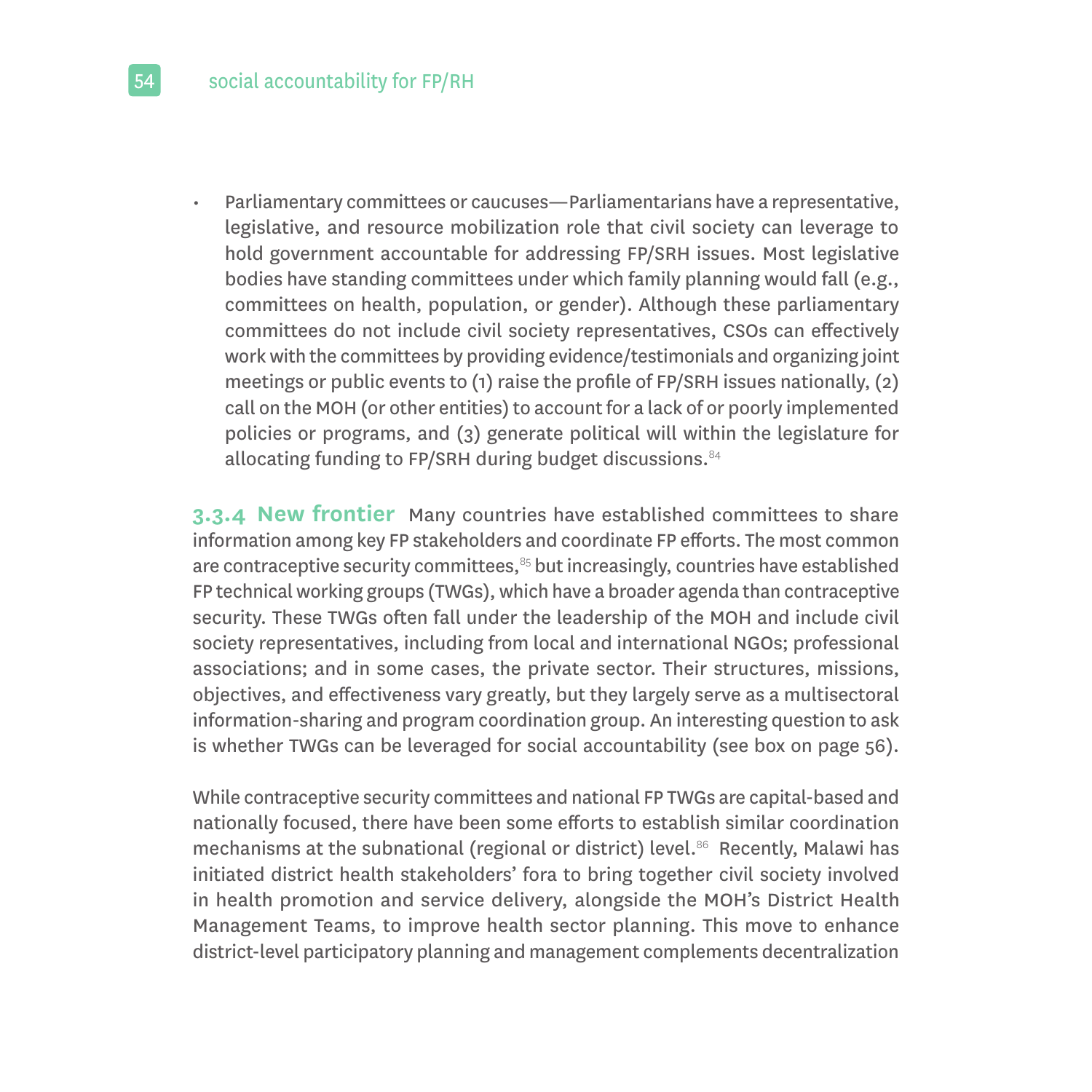in the health sector and "in essence is strengthening a District Health Sector-Wide Approach (SWAp)."<sup>87</sup>

These collaborative bodies are usually easily accessible to CSOs, as invitations to attend are often open to all interested. Thus, an opportunity exists for CSOs to engage with TWGs in more collaborative social accountability efforts, such as ensuring follow-up on community issues, discussing results of community scorecards, or engaging in budget tracking.

Another opportunity for more participatory planning and social accountability might be local festivals. One suggestion from Ghana is to recognize and leverage traditional festivals as a type of institution and potential social accountability mechanism.<sup>88</sup> At traditional festivals in Ghana, local leaders account for progress, community members highlight issues and concerns or appeal for funds for schools/health centers, and local NGOs/CSOs may present on their activities and accomplishments. Since these events bring together decentralized departments of the local government, traditional leaders, community organizations, and a varied cross-section of the population, it is possible views at this forum might be cross-cutting and well-represented.<sup>89</sup> Further, large traditional festivals provide the community the opportunity to invite national politicians. Traditional festivals and other community gatherings have historically been used by FP programs to share information, promote family planning, and in some cases, provide mobile services; it may be a natural progression to leverage such events to advance accountability activities alongside these demand-generation interventions.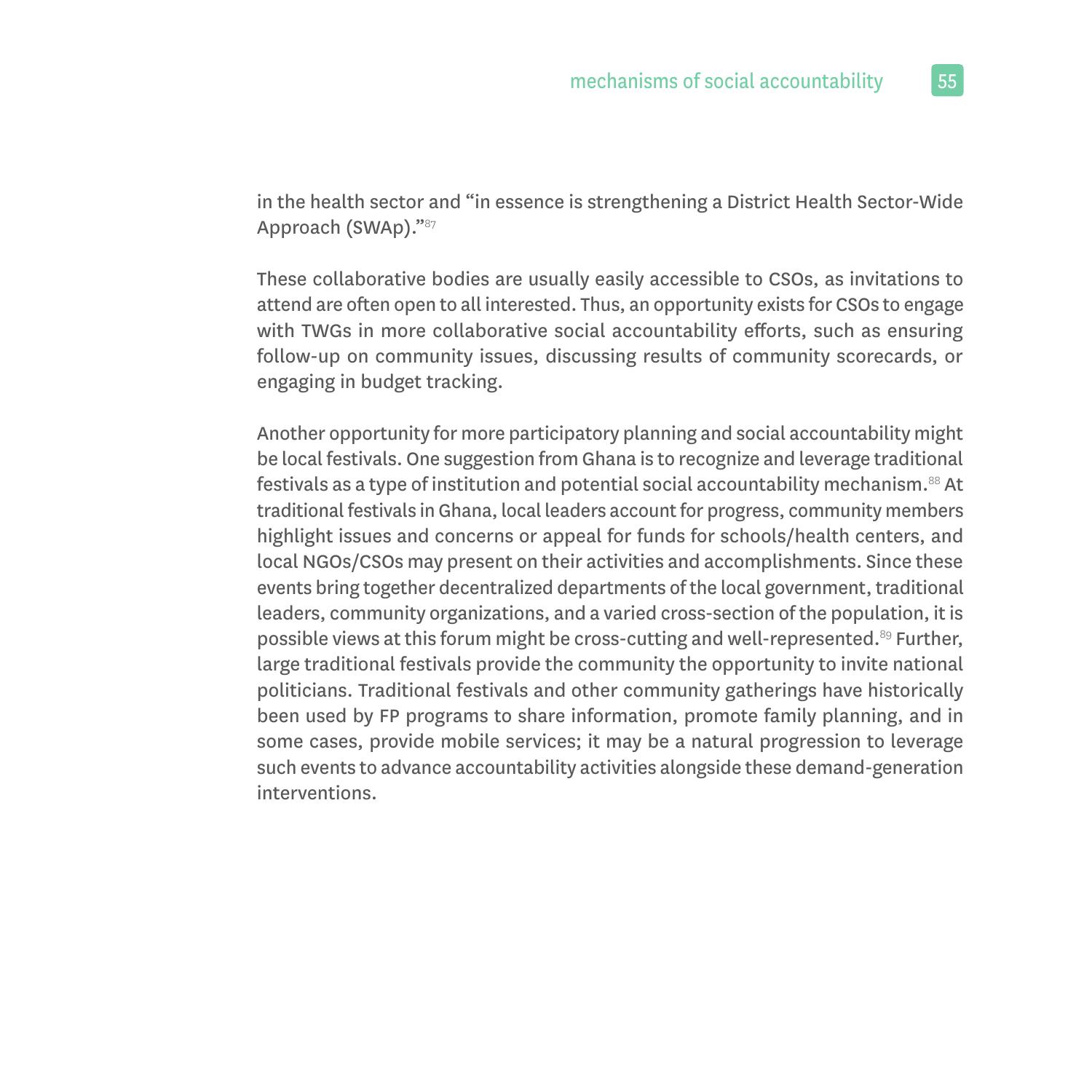# **Is your National FP Technical Working Group a Social Accountability Mechanism?**

Several countries have established national multisectoral committees or TWGs that address FP/RH issues. Typically led by the MOH and composed of capital-based staff from national and international NGOs/CSOs, donors, and/or health-sector professional associations, TWGs usually serve as a coordinating body to share information, synchronize resources and projects, avoid overlap, and provide a forum to discuss FP priorities. The groups can generate consensus among the FP community, for example, on priority regions or target populations for FP resources/projects; but, can they, or do they, adequately serve as a mechanism to hold government accountable for holistic and rights-based FP programming in the country? Can TWGs be improved to contribute more to accountability efforts?

Civil society participating in TWGs can ask themselves the following:

- Is the TWG routinely discussing progress on the country's national or international FP commitments (e.g., progress of FP2020 commitments) and strategizing on how the group can promote progress?
- Is the TWG actively promoting FP issues among senior leaders within the MOH and other government ministries so as to encourage political momentum to improve FP programming?
- Is the TWG routinely reporting out to and engaging their civil society constituents or other civil society groups not represented so as to increase transparency and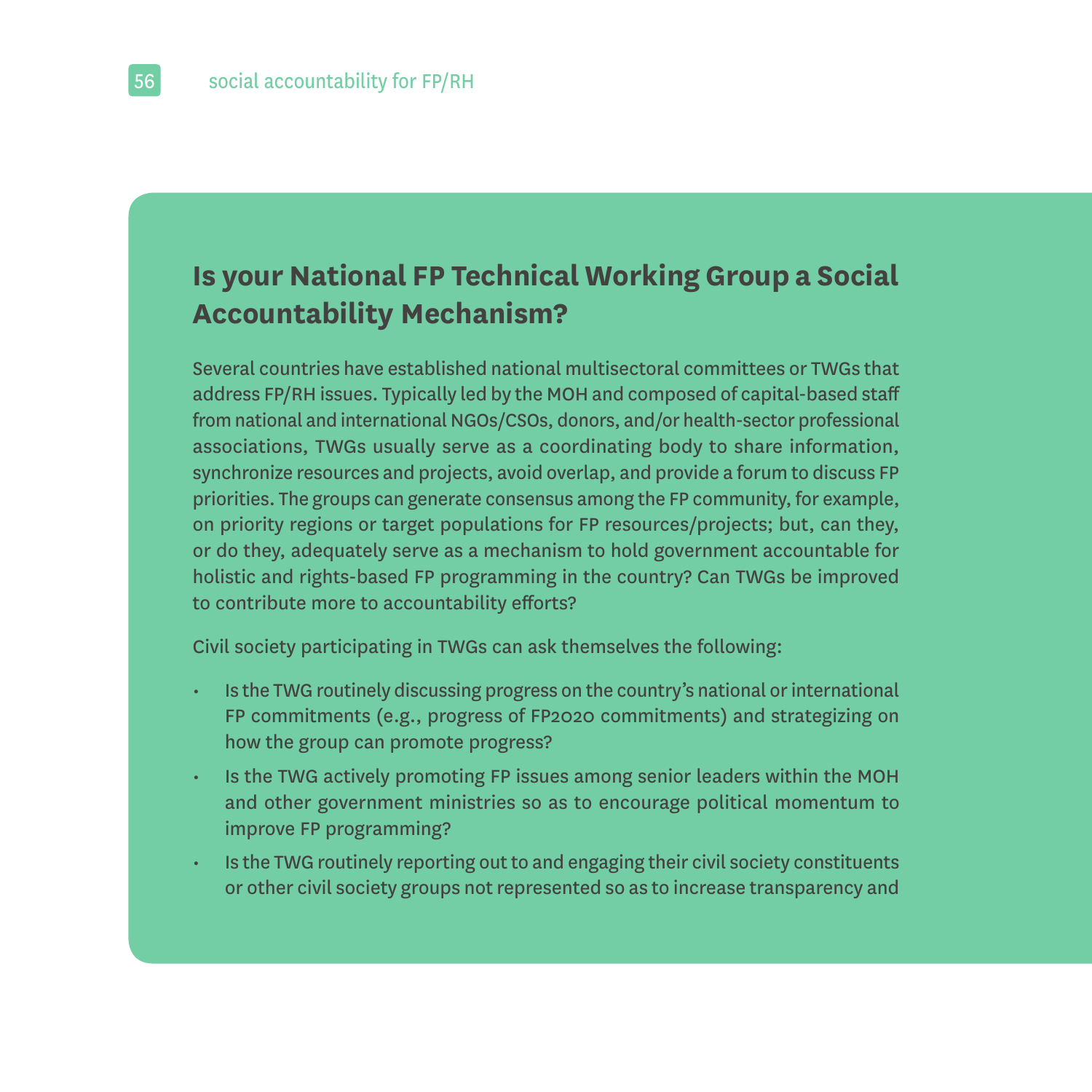promote the TWG as a feedback mechanism to government on FP issues?

• Does the TWG ever include Members of Parliament in its meetings, as either targets to be sensitized on FP priority issues or to leverage as partners in holding the executive branch accountable to FP commitments?

Leveraging a TWG for accountability efforts has limits, because participating NGOs/ CSOs usually enjoy a collaborative relationship with the MOH representatives in the group, and antagonistic tactics would likely be counterproductive. However, as mentioned under budget tracking and participatory planning, there are many instances when civil society can take collaborative approaches with government counterparts to increase accountability, and there is likely more room in the agendas of TWGs to explore how to do this better. For instance, several countries in Africa have developed CIPs for their national FP program. These plans are usually developed by the government through an existing FP TWG (or one is established for the task). The resulting document outlines national FP activities and funding requirements over a five-year period. Since CIPs represent a consensus on what the TWG members (government, donors, and civil society) have determined as FP priorities, the TWG is often vested in monitoring its implementation, including advocating for more resources from both domestic and donor sources. Galvanizing FP advocacy around a government-endorsed CIP may be an effective, multisectoral, and collaborative approach to holding governments accountable for FP commitments.

Note: In some countries, notably Latin America, a similar mechanism exists that has traditionally focused on contraceptive security and thus been more narrowly called contraceptive security committees (*Disponibilidad Asegurada de Insumos Anticonceptivos* [DAIA]).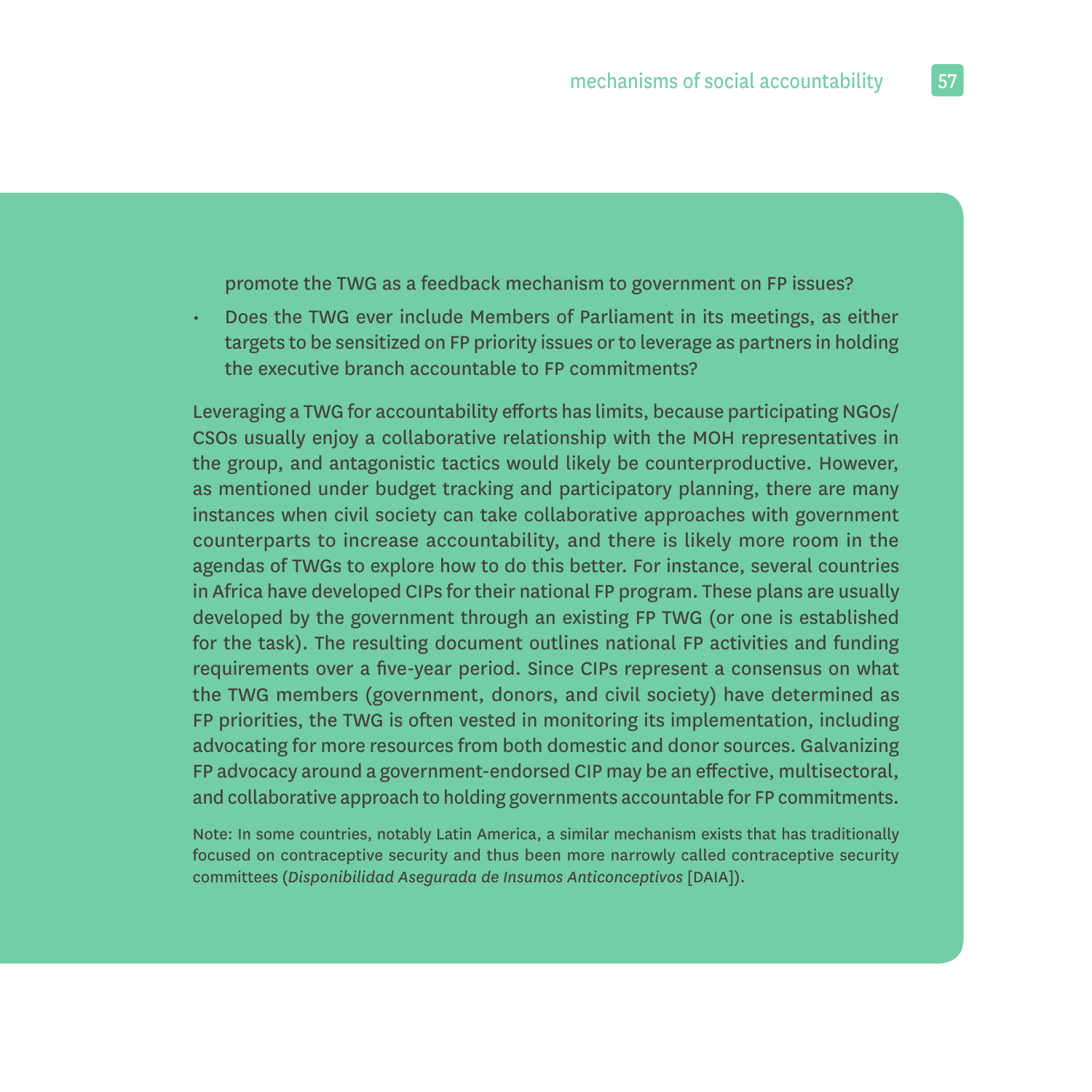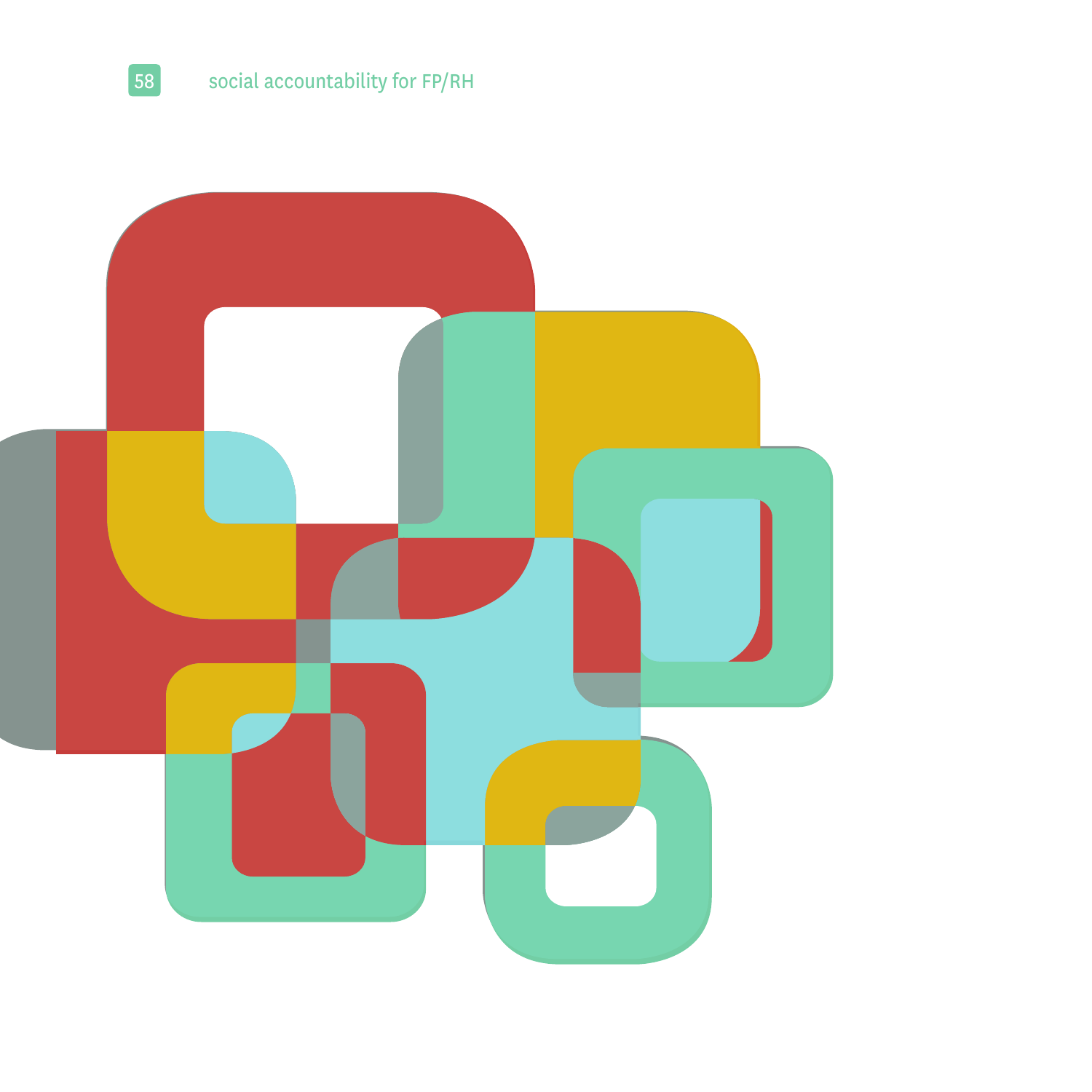# **linking social accountability and legal action—the "enforceability" component of accountability**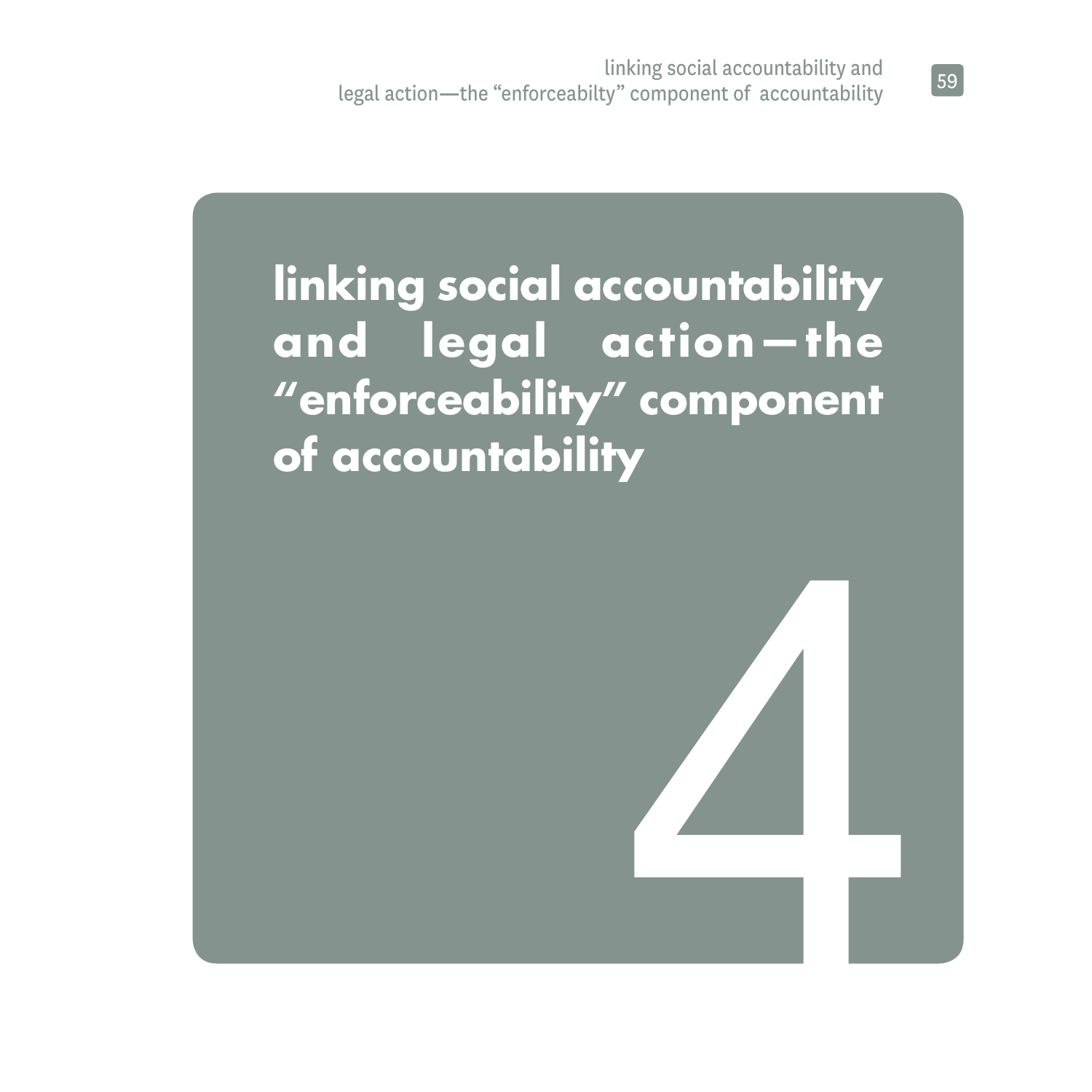countability is typically defined as including two key elements: answerability and<br>enforceability.<sup>90</sup> To be considered accountable, one must have an obligation to<br>provide information, answer questions, and justify decisio enforceability.90 To be considered accountable, one must have an obligation to provide information, answer questions, and justify decisions or actions regarding existing health policies or programs.<sup>91</sup> Within a human rights framework, the accountability mechanism must be meaningful and effective in that it can deliver satisfactory and enforceable decisions; states have an obligation to ensure access to justice and remedies for violations of the right to health.<sup>92</sup> As described in Section 3, civil society has various approaches and mechanisms it can use to elicit government response to, and redress of, failures to ensure reproductive health and rights. In effect, civil society can often achieve the "answerability" component of government accountability either through collaborative or confrontational strategies. However, a fundamental challenge with social accountability is that there are few avenues of "enforceability" for civil society (the most evident being a democratic election). Civil society can persuade, embarrass, and pressure government to act, but what happens if government fails to respond? Where is the "enforceability" aspect of social accountability? Where social accountability interventions have failed to produce positive impacts, researchers have pointed to a lack of a remedy or redress as a major issue.<sup>33</sup>

In effect, social accountability approaches can leverage informal mechanisms of accountability (such as public discussions between communities and decisionmakers), but their ability to affect true change may hinge on the ability to link with formal accountability mechanisms. Governments do have legal obligations to facilitate the achievement of better health for their people; this includes upholding and protecting rights, as well as preventing rights violations and "creating policies, structures and resources that promote and enforce rights."<sup>94</sup> Linking social accountability and legal action may be a strategic approach for civil society actors looking to advance FP/RH and rights.

# **4.1 International and national legal rights to reproductive health, including family planning**

Numerous international human rights relate to family planning and reproductive health. These include the right to health; right to life; right to liberty and security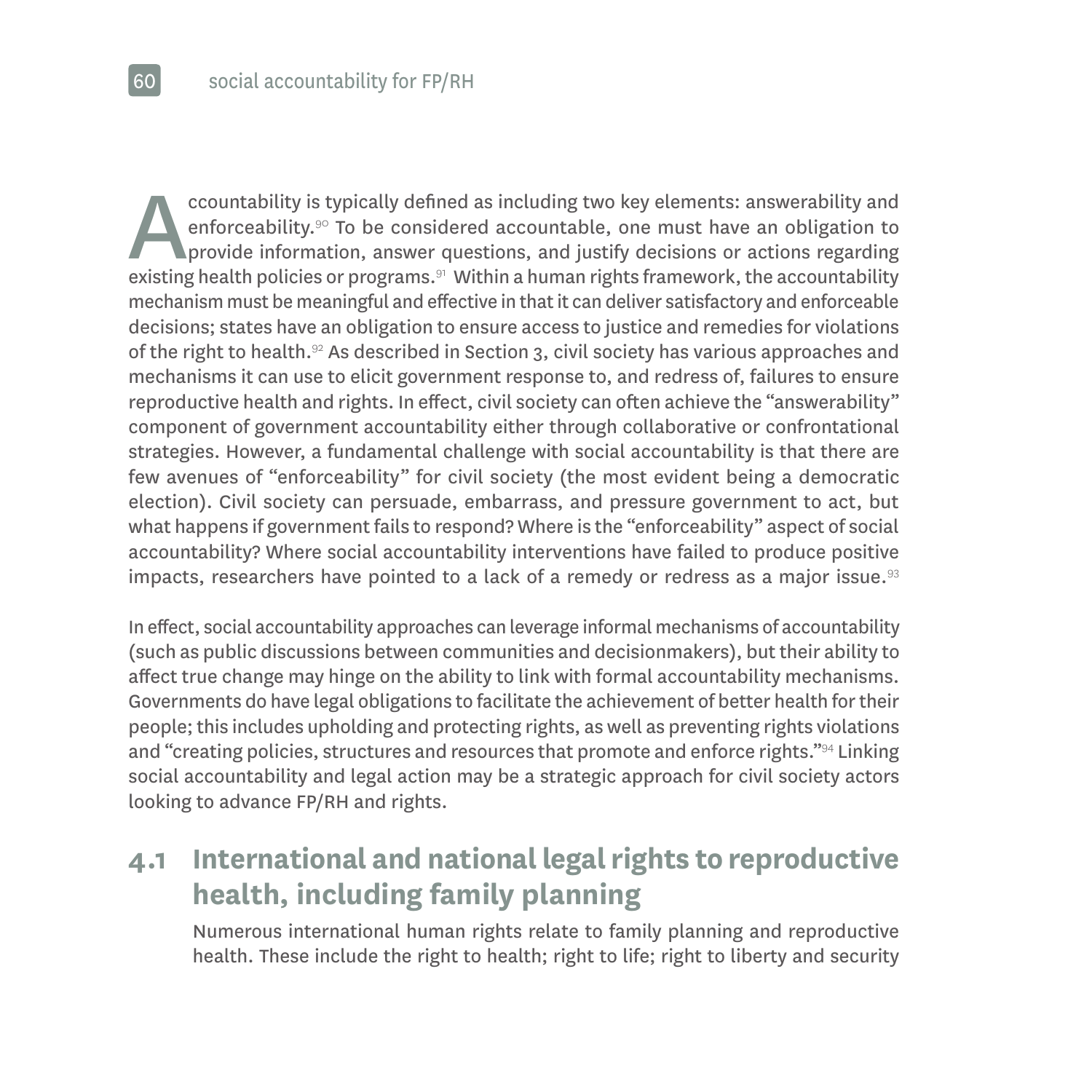of the person; right to privacy; the right to choose the number and spacing of one's children; the right to be free from cruel, inhumane, and degrading treatment; and the right to information and education.<sup>95</sup> Numerous international human rights treaties are relevant, dating as far back as the International Covenant on Economic, Social, and Political Rights (1966), which recognized the right of everyone to "the highest attainable standard of physical and mental health" (Article 12). In 1979, the Convention on the Elimination of all Forms of Discrimination Against Women (CEDAW) specifically recognized and provides for women's equal access to healthcare services, including family planning (Article 12), as well as FP information (Article 10h). CEDAW further codifies (Article 16e) the earlier political consensus document emerging from the 1968 Tehran International Conference on Human Rights proclaiming that "parents have a basic human right to decide freely and responsibly the number and spacing of their children" (Article 16). Since 188 countries are signatories to CEDAW and other human rights treaties<sup>96</sup> that support FP/RH and rights, they are legally responsible for those commitments $97$  and must periodically report progress to treaty monitoring bodies.

The right to health, including access to family planning, and governments' commitment to help realize this right, has been reaffirmed and expanded on through the past half-century in various ways, including a series of global conferences on population (and development) in Bucharest (1974), Mexico (1984), and Cairo (1994),<sup>98</sup> as well as international conferences specifically on women (Mexico, Copenhagen, Nairobi, Beijing).

In addition to being signatories to international legally binding documents, countries have constitutions and their own set of policies and regulatory frameworks that outline the rights and entitlements granted to inhabitants of their country. Reproductive rights might be inferred (e.g., as part of the right to health in national legislation) or explicit. For example, Paraguay's 1992 Constitution not only recognizes the right to decide freely and responsibly the number of children people may have, but also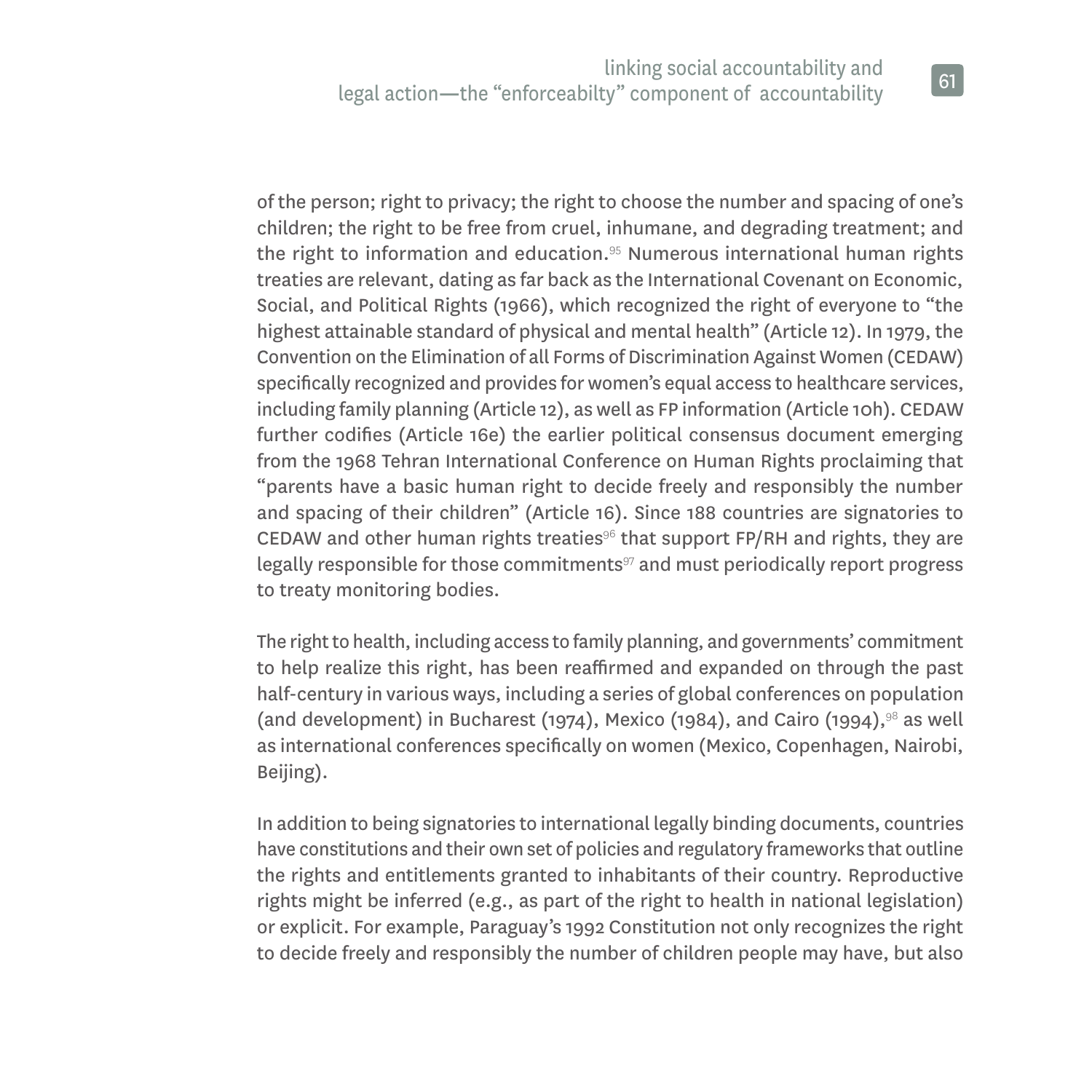a right to receive education and reproductive healthcare services.<sup>99</sup> South Africa's Bill of Rights section of its 1996 Constitution includes the right to make decisions about reproduction (Section 12.2) and the right to sexual and reproductive healthcare (Section 27).<sup>100</sup> Likewise, the 2010 Kenya Constitution outlines and grants citizens "the right to the highest attainable standard of health, which includes the right to health services, including reproductive health care."<sup>101</sup> In 2010, Chile enacted the Law on Information, Orientation and Provision of Methods to Regulate Fertility, which guarantees the provision of information and counseling on a range of contraceptive methods and requires all secondary schools to provide sexuality education that includes information on contraception.<sup>102</sup> Also, most notably, after a decades-long struggle to have reproductive health and family planning recognized as important issues in the country, the Philippines has passed The Responsible Parenthood and Reproductive Health Act of 2012, which guarantees universal and free access to a range of modern contraceptives for all citizens at government health centers.<sup>103</sup>

## **4.2 Strategic litigation as an accountability mechanism**

A government's failure to respect, protect, and fulfill reproductive rights, through such things as the provision of available and accessible high-quality FP/RH services,<sup>104</sup> should, in theory, leave governments vulnerable to legal remedies to hold them accountable. Engaging in strategic litigation can be an effective approach to achieving government accountability. Strategic litigation is the pursuit of legal remedies not just to promote the interests of the individual party to the case but rather to encourage public debate, set important precedents, and bring about wider legal and social change.<sup>105</sup>

Health areas such as maternal health and HIV have a longer history using the legal and judicial systems as accountability mechanisms.<sup>106</sup> However, litigation against government to redress poor service quality or lack of information or services in the area of family planning is fairly new. There are a few recent examples of attempts to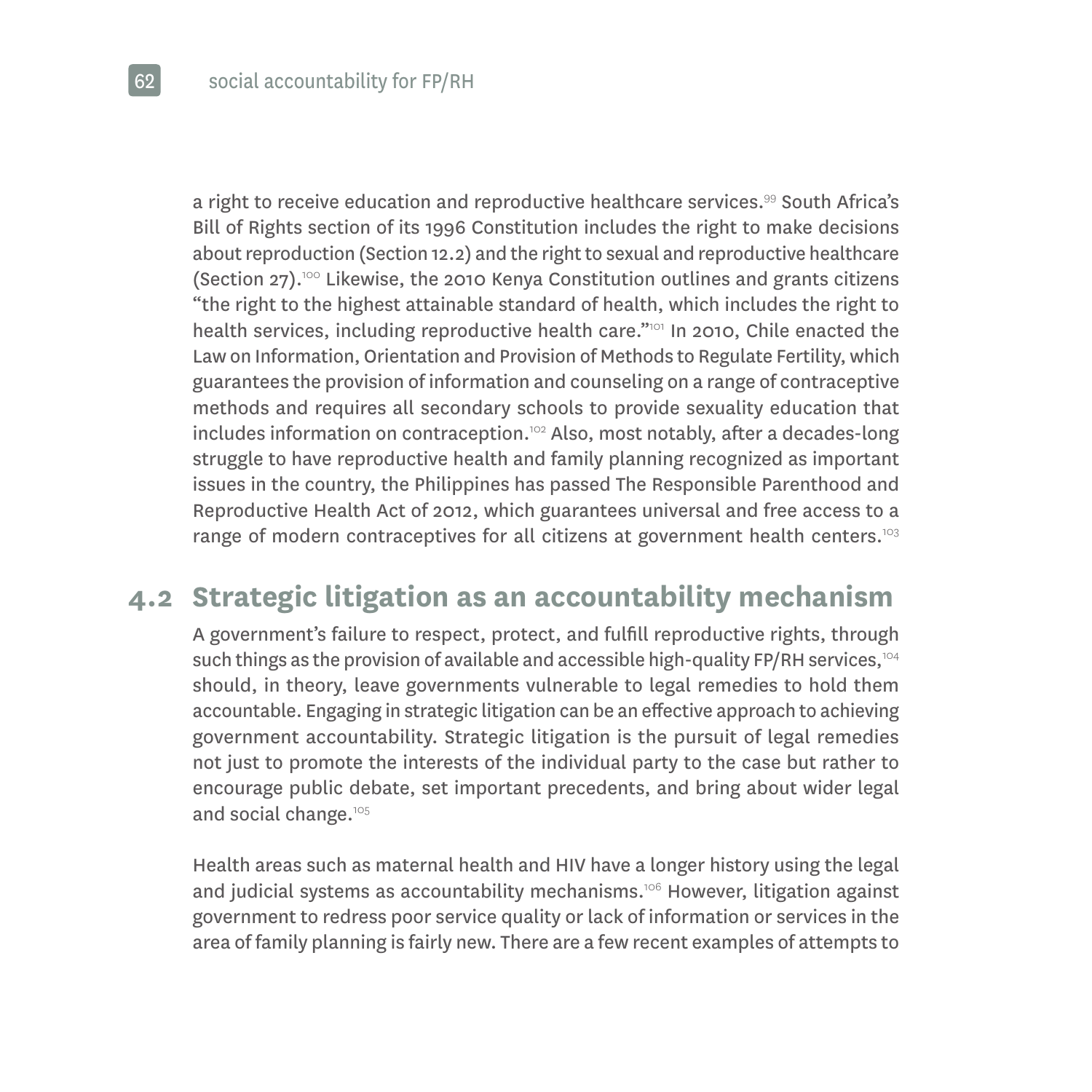legally enforce a state's obligation to provide contraception and reproductive health in the courts. For example, in March 2014, the Supreme Court of Zimbabwe ruled the state was liable when a woman was prevented from accessing emergency contraception by doctors and police officers, after she had reported a rape

**"Legal action of different kinds can advance gender, health, education and other social objectives and needs to be integrated more fully within programs in these sectors. This has significant implications not just for support to governments but also for social accountability investments, too."**

*SOURCE: Domingo, P. and T. O'Neil. 2014. The Politics of Legal Empowerment: Legal Mobilisation Strategies and Implications for Development. London: Overseas Development Institute (ODI), p. 11.* 

and requested treatment.<sup>107</sup> Regretfully, courts have not been as supportive in other countries. For example, in 2009, the Honduras Congress banned emergency contraception; and in 2012, the Honduras Supreme Court upheld this ban, making it a crime to dispense or use emergency contraception.<sup>108</sup>

In Colombia, legal activists were successful in a constitutional challenge (tutela) against the Inspector General (Procurador) and two deputies for violating women's right to information.<sup>109</sup> In 2012, the court ruled that, indeed, the Procurador's office had spread misinformation about emergency contraception, misoprotol, and issues surrounding conscientious objection and legal abortion in the country; they were ordered to correct the false information. *Manju and Others v. Nepal* is an ongoing case where the petitioners claim that Nepal's government has failed to ensure access (particularly in rural and marginalized communities) to contraceptive methods, information, and services. This leads to a high risk of unintended pregnancies, despite the Nepal constitution granting reproductive rights and healthcare services to all Nepalese women.<sup>110</sup>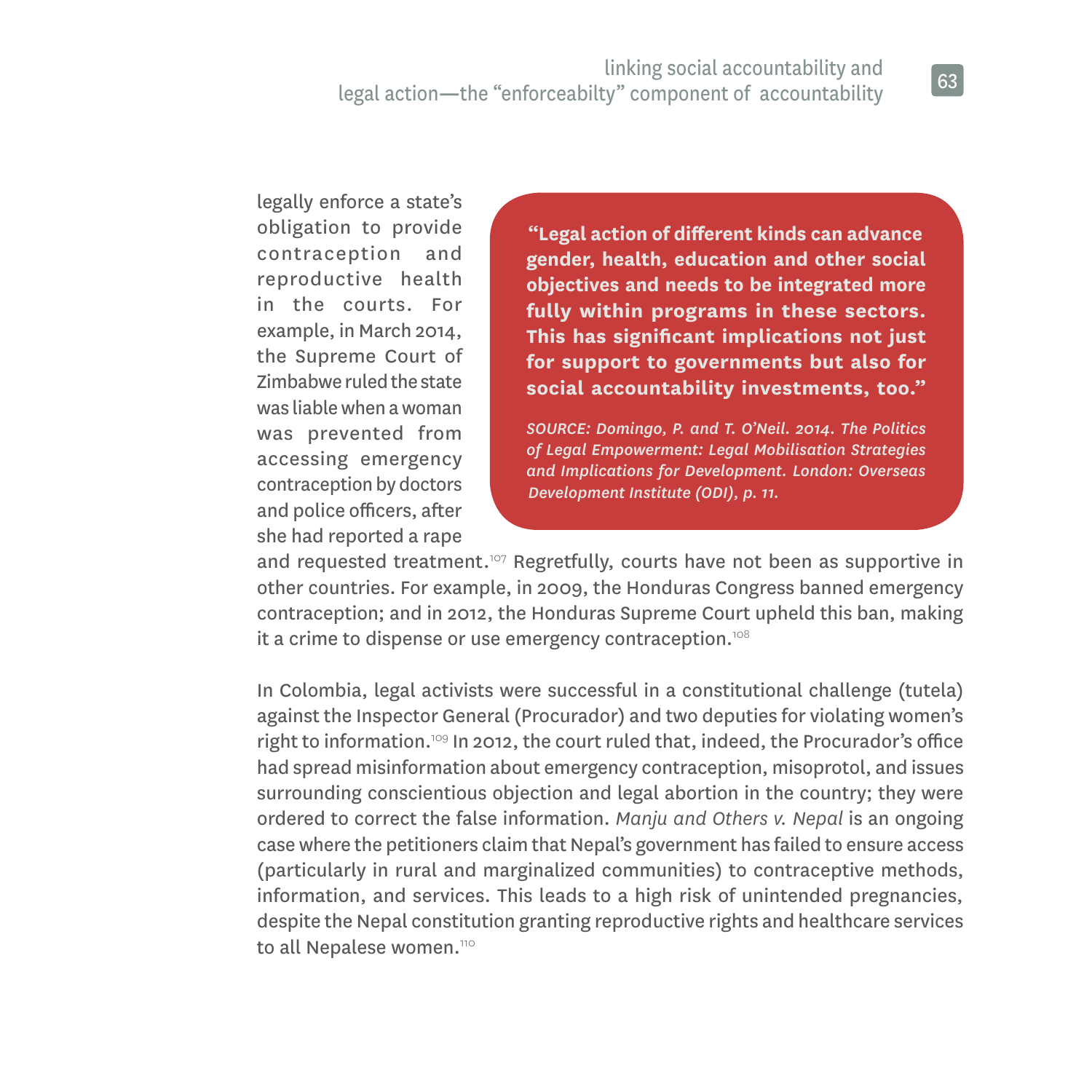**As a result of the 2012 Colombia case, "…emergency contraception continues to be legal and accessible, misoprostol is included in the health plan, institutions are not allowed to be conscientious objectors [to providing FP/RH services], and the National Health Department issued new guidelines on how to provide legal and safe abortions…"**

*SOURCE: Roa, M. and B. Klugman. 2014. "Considering Strategic Litigation as an Advocacy Tool: A Case Study of the Defence of Reproductive Rights in Columbia." Reproductive Health Matters 22(44): 31–41, pg. 38.*

More strategic litigation of FP/RH cases could serve as an advocacy tool and mechanism for holding governments accountable.<sup>111</sup> Strategic litigation not only pursues solutions to FP/RH problems as rights violations but also mobilizes civil society in the litigation process to generate pressure and both political and judicial will to resolve the issue.

Nonetheless, legal recourse is problematic. It is often costly and may be drawn out over several years. In many places, lawyers may be scarce<sup>112</sup> or have little knowledge of the enforceability of reproductive rights. With increased international and national recognition of specific legal rights and state obligations related to reproductive health and contraception, there may be more legal challenges on state's failure to ensure reproductive health services in the near future.

Until then, CSOs seeking to hold governments accountable for ensuring robust FP/ RH programs may consider exploring how other avenues of legal empowerment could enhance social accountability efforts. Legal empowerment is the process in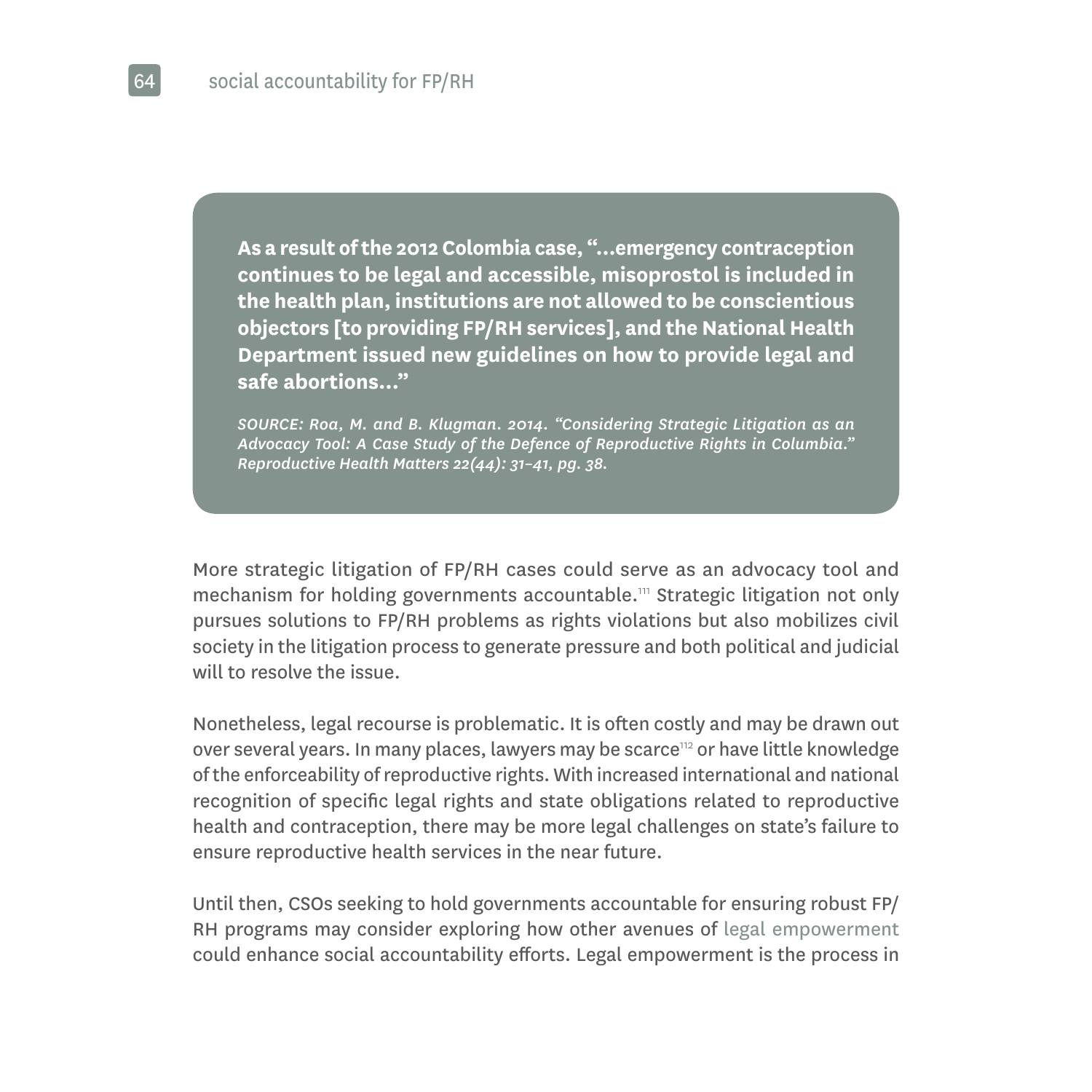## **Five principles characterize legal empowerment approaches:**

- 1. They attempt to demonstrate that, even in environments marked by unfairness and arbitrariness, justice (vis-á-vis the state, but also in connection with intra-community disputes, with traditional authorities, and between citizens and private firms) is possible.
- 2. They combine litigation and high-level advocacy with flexible grassroots tools.
- 3. They offer a pragmatic approach to plural legal systems, focusing on respect for traditional institutions and seeking solutions that combine the positive aspects of both.
- 4. They move away from treating people as clients to working to strengthen people's agency.
- 5. They focus equally on the rights and responsibilities of citizens.

*SOURCE: Grandvoinnet, H., G. Aslam, and S. Raha. 2015. Opening the Black Box: The Contextual Drivers of Social Accountability. Washington, DC: World Bank, p. 26.*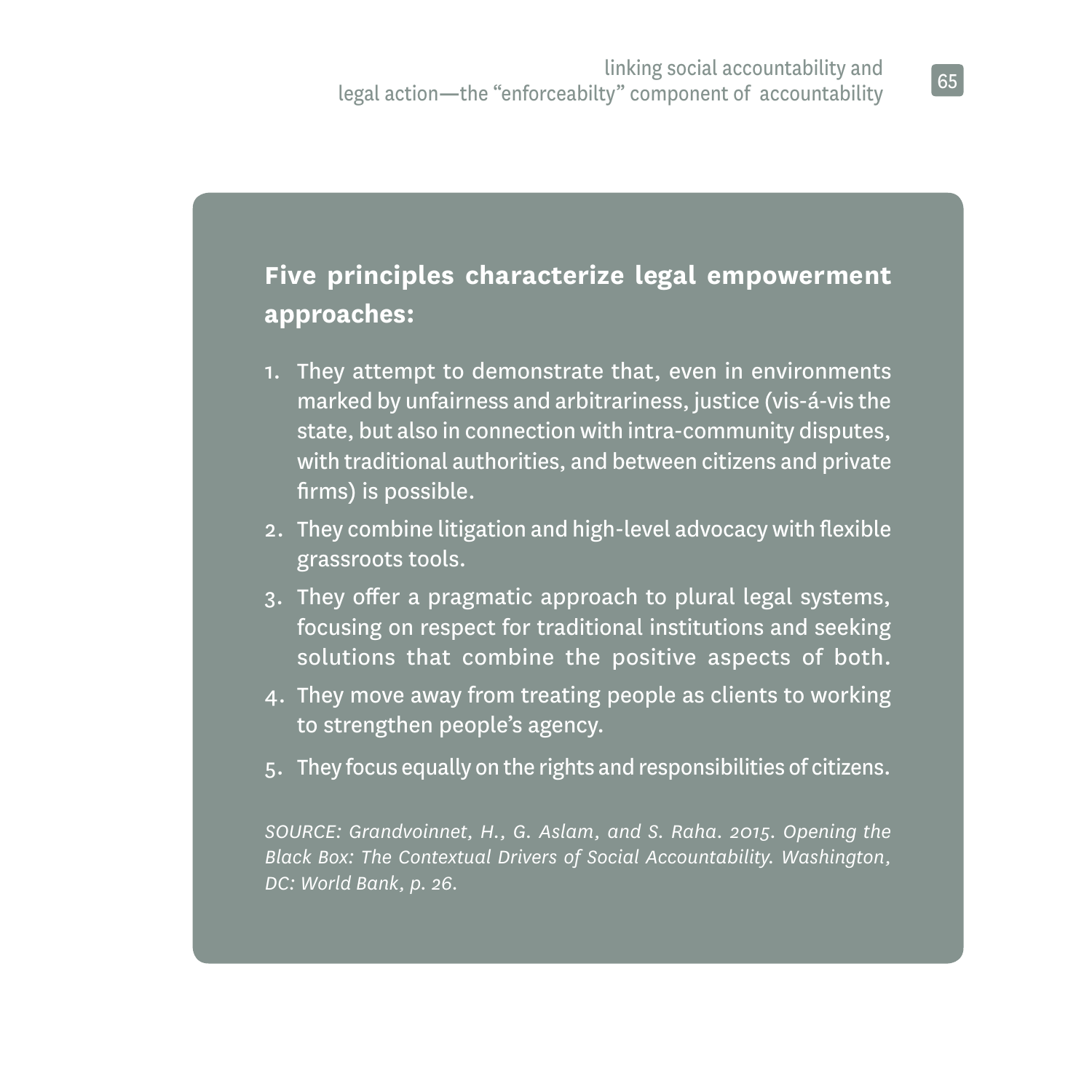which poor or marginalized individuals or groups use the legal system and/or redress mechanisms to hold power-holders to account.113 For instance, legal empowerment can draw on national administrative laws that might govern line ministries or punish corruption,<sup>114</sup> but it can go beyond litigation to use other mechanisms such as administrative redress, ombudspersons, human rights commissions, mediation/ dispute resolution, and traditional justice.<sup>115</sup> Legal empowerment parallels social accountability in that it aims to raise awareness of rights and mobilize and empower citizens; it differs in that it does focus on individual cases or remedies as opposed to "the largely collective social processes" of social accountability approaches.<sup>116</sup> Blending legal empowerment efforts with social accountability efforts has the potential to improve the effectiveness of social accountability activities, as "the credible threat of litigation lends weight to the advocacy..."<sup>117</sup> Once legal or regulatory gains are achieved through legal empowerment efforts, social accountability initiatives can play a vital role in monitoring implementation or enforcement of these rulings.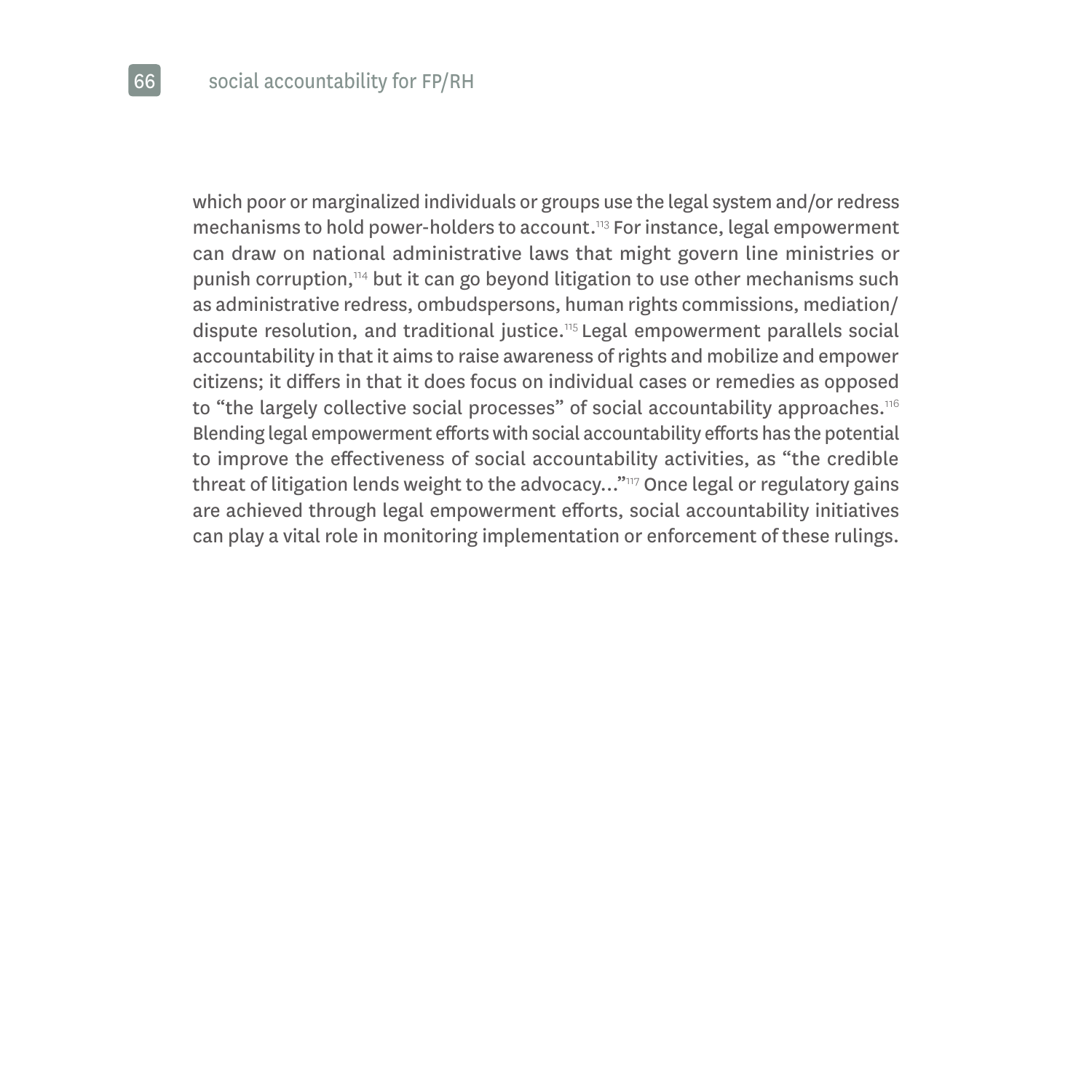# **organizational capacity to engage in social accountability**

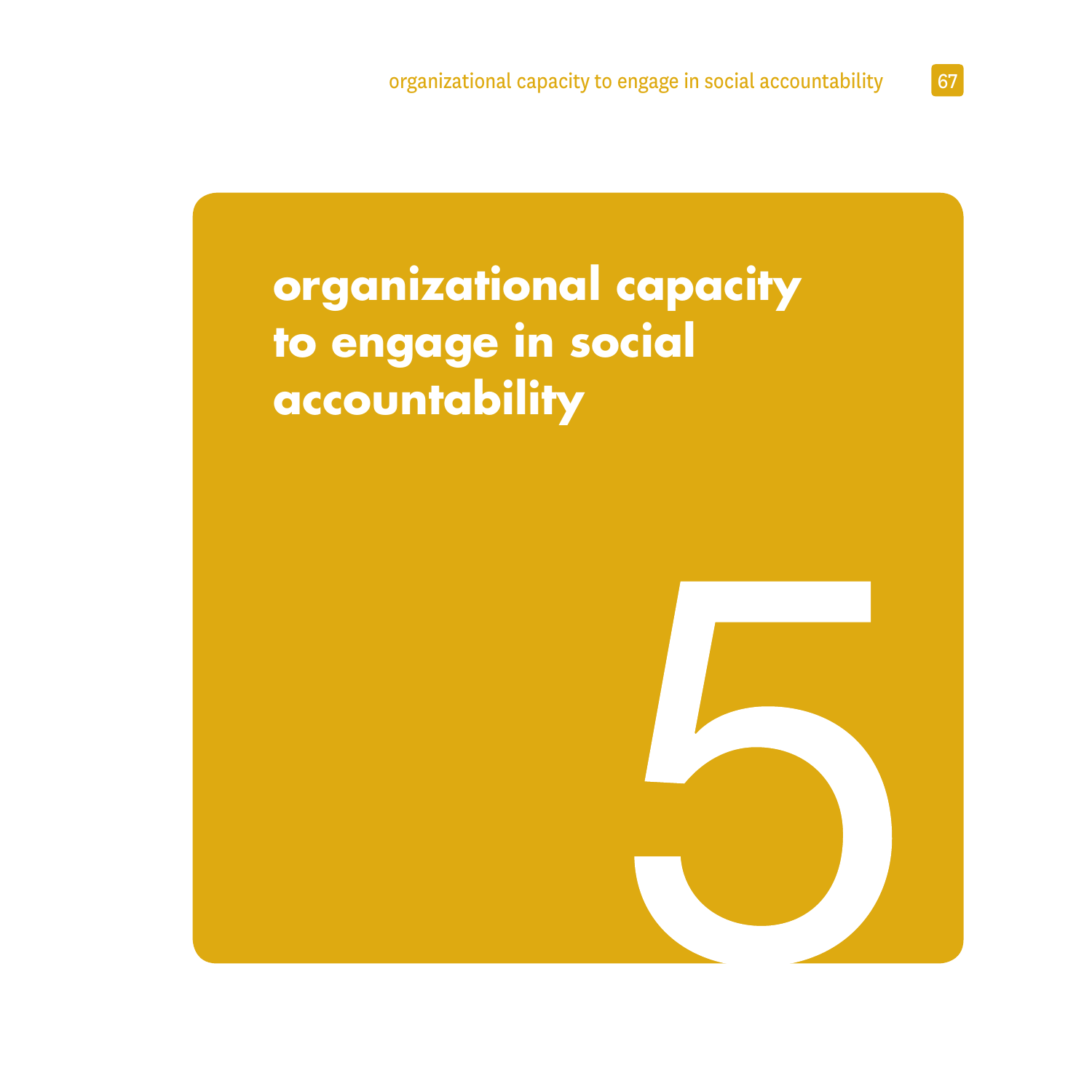efore taking on any new activity, savvy organizations assess how the new effort aligns<br>with their mandate, vision, strategic plan, organizational capacities, and comparative<br>advantage or niche. Yet, there is little informa with their mandate, vision, strategic plan, organizational capacities, and comparative advantage or niche. Yet, there is little information available that outlines in detail what capacities and resources individuals and organizations should have to successfully engage in social accountability. Some documentation of specific social accountability mechanisms or tools describes the process(es) through which the methodology was implemented, but rarely does the documentation outline the level of resources or specific skills/education needed by those implementing. This is largely because social accountability efforts are highly context-specific. This section relays what little information is available on the organizational capacities and resources needed to engage in various social accountability interventions.

### **5.1 What human resources are needed?**

To conceptualize, design, and oversee many of the social accountability approaches discussed in Section 3, some literature suggests a fair degree of expertise is required. At a minimum, individuals working on these efforts have usually completed secondary education, $118}$  but, in most cases, these efforts are led by sophisticated national CSOs, or more likely, national offices of international NGOs, with staff holding post-secondary credentials. On describing its experience in Tanzania, one organization stated "[local] CSOs need continuous coaching…[social accountability] tools cannot easily be applied by anyone: an ordinary citizen will not be able to carry out such an analysis, and even local organisations might face constraints."<sup>119</sup> This may be particularly true for groups undertaking methodologically rigorous data collection to assess quality of services (e.g., citizen report cards).

However, others claim a fundamental premise of this work is that average citizens can be the backbone of social accountability approaches, albeit assisted by specific experts. For example, participatory monitoring and auditing can easily rely on trained members of the community to collect information and report back to the organizing CSO. "Staff members can easily learn the basics of how to access information and do simple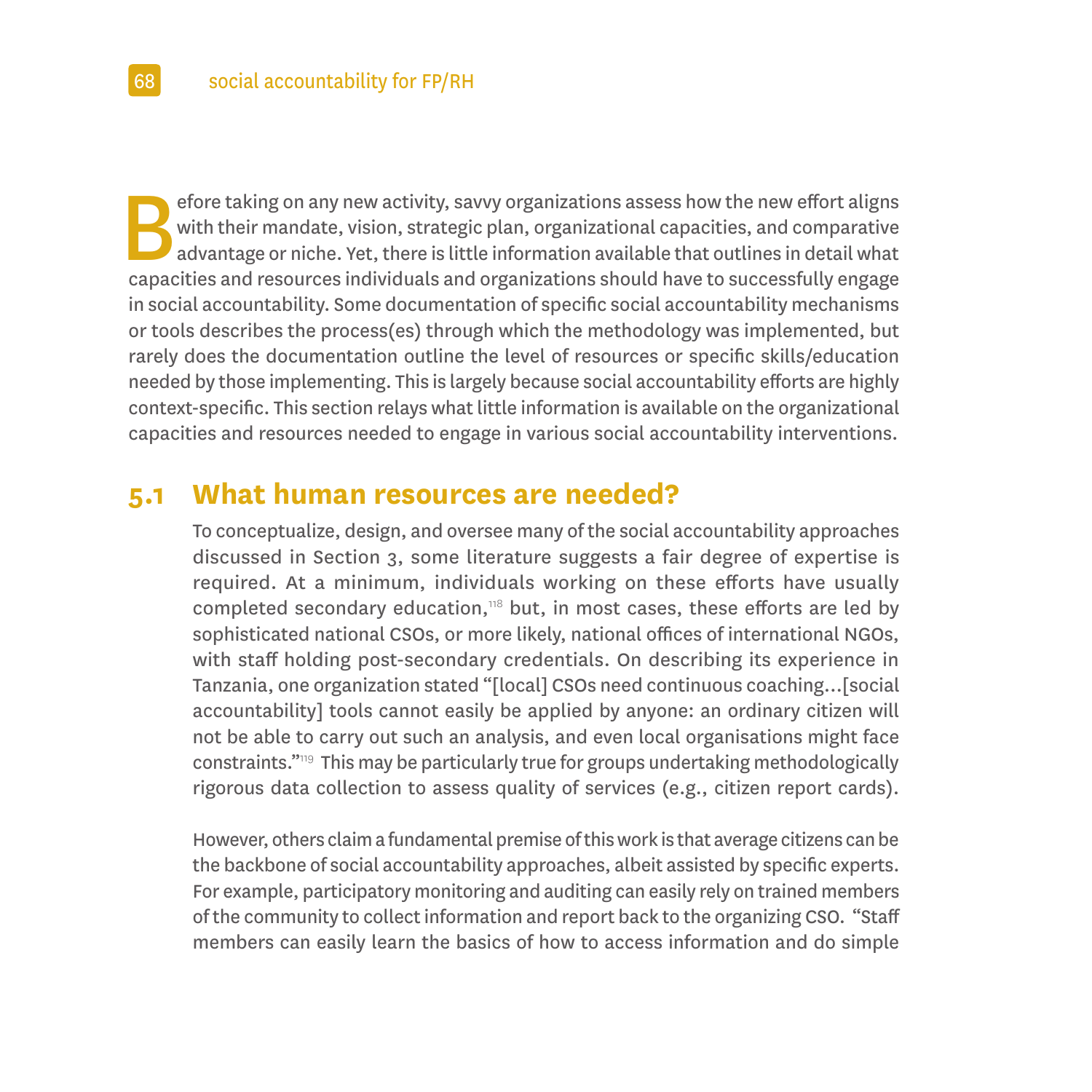analysis. The biggest difficulty can be getting the right information…organizations with limited in-house capacity often partner with technically savvy organizations and consultants."<sup>120</sup> Thus, a successful strategy to compensate for a lack of internal capacity may be for grassroots organizations to link to institutions of higher learning to develop systems to track, collect, and transfer knowledge and information. $121$ 

FP advocacy organizations interested in engaging in budget analysis and tracking or social auditing should ensure they have a designated staff person able to capture and analyze the information required. Many people involved in budget analysis and tracking are economists or have an accounting background. This level of education is not a pre-requisite but is very helpful. More important than formal education are the following attributes:<sup>122</sup>

- Comfortable with, and enjoy working with, numbers
- Can compare and manipulate figures, such as allocation and spending line items
- Have time and patience to search for information and follow up with government officials
- Can learn the budget language and converse with those who manage government health accounts

Small CSOs, or groups for whom budget tracking/social auditing would be a new activity, who may want to test this type of social accountability activity but may not necessarily have the staff to implement, can consider hiring a consultant.

Participatory planning and/or management at the local level will by definition rely on average citizens. For instance, in India, CSO representatives sitting on local health committees come from neighborhood associations or particular interest groups (e.g., women's group, disabled persons) and are usually of lower- to middleincome status, with only primary or at most secondary school education.<sup>123</sup> In Kenya, farmers, teachers, or area chiefs are examples of community representatives who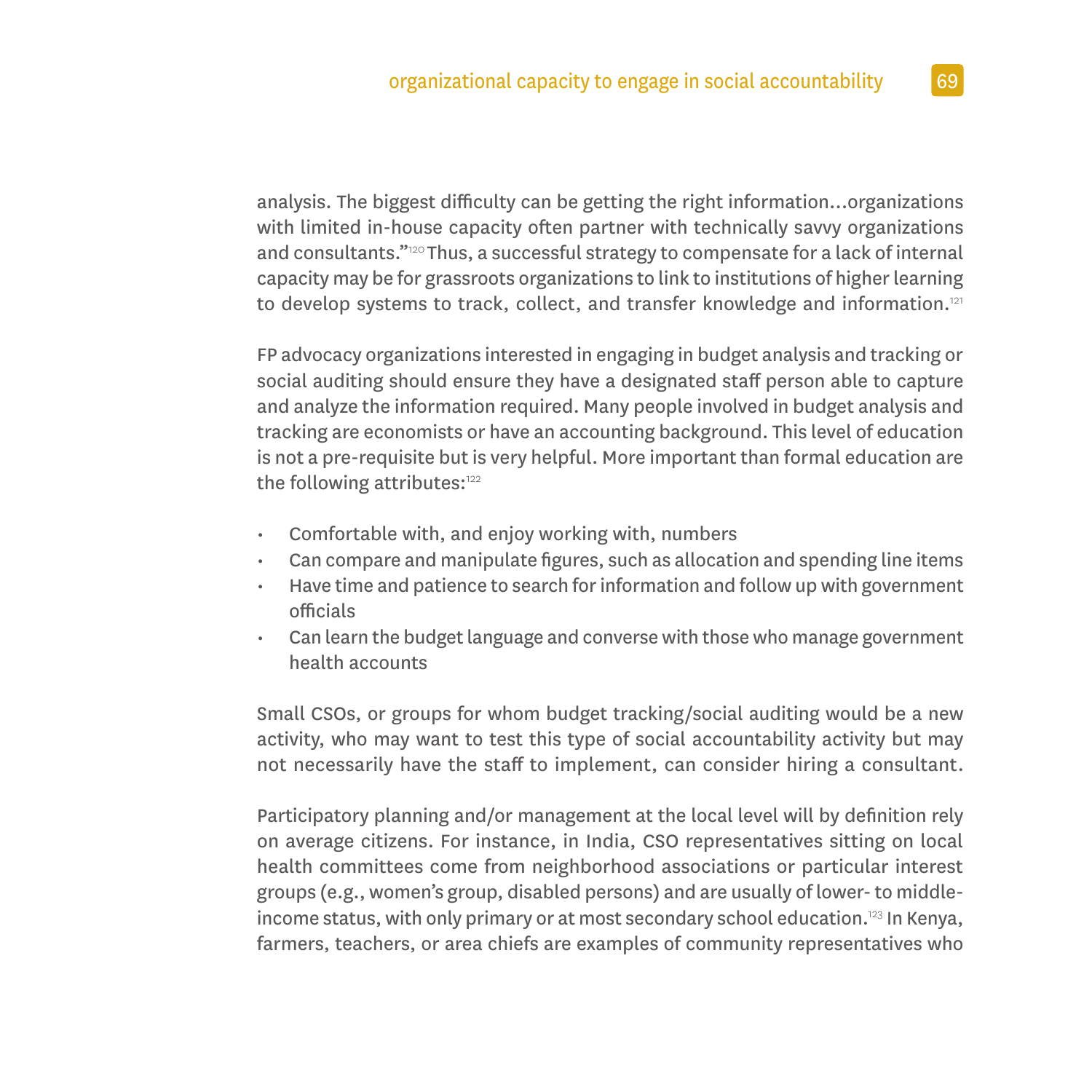sit on health facility committees.<sup>124</sup> However, engaging with local policymakers may be daunting for some, and community representatives, particularly those of marginalized groups, may be silenced through their own lack of self-confidence, as much as fear of repercussions from other committee members.<sup>125</sup> In addition, when members have what amounts to a middle school education (grade 6 or 7), it can be challenging for them to grasp the financial aspect of participatory management.<sup>126</sup>

It is vital for any CSO supporting participatory planning or management efforts to strengthen the capacity of all members of these committees. For example, in Kenya, members of dispensary health committees are supposed to receive training that builds skills in planning, managing, and governing healthcare, as well as in consensus building and conflict resolution.<sup>127</sup> (See also Section 3.3.) These trainings should also include training on gender sensitivity and women's empowerment, so that women on committees feel empowered to speak freely among their male colleagues.

Although some social accountability tools or methodologies require specific expertise, all social accountability efforts involve mobilizing individuals, addressing public officials, and in many cases, engaging with media. At a minimum, CSO staff should have the capacities needed for strategic advocacy efforts, in which many FP-focused CSOs may already engage. These basic advocacy skills include:

- Public speaking, facilitation, and the ability to organize and manage meetings
- Political savvy and knowledge of how to influence and engage government officials at different levels
- The ability to obtain and use evidence to support arguments

Since social accountability involves challenging power holders and the status quo, there are both personal and organizational risks in bringing together stakeholders, depending on the issues and the amount of tension inherent to critical dialogue. A CSO should know the political, social, and institutional risks of working on these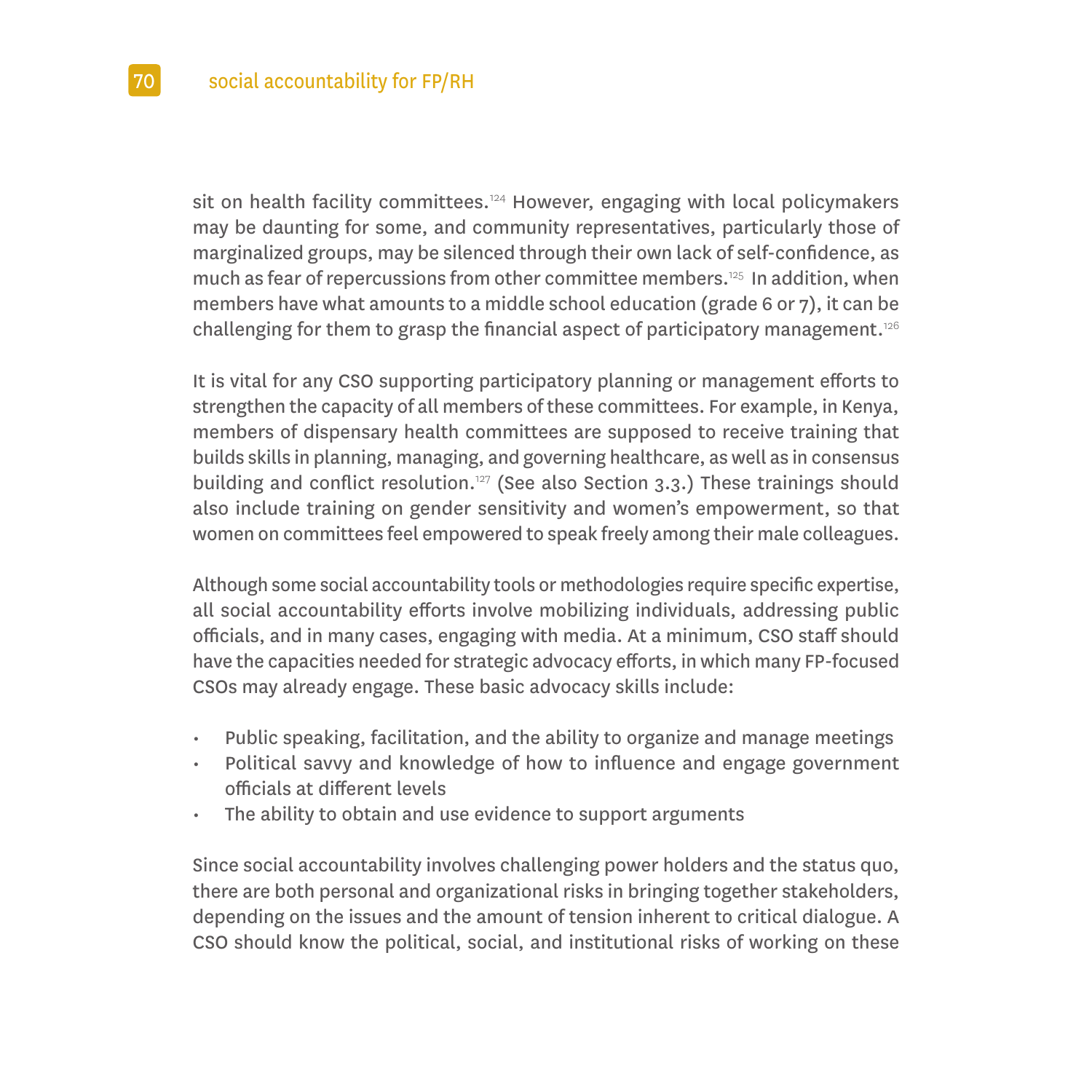issues. For activities requiring community-government dialogue, a CSO should ask itself whether it can play the role of neutral convener and be confident its role would not exacerbate any animosity between stakeholders.<sup>128</sup> Further, programmatic documentation universally reports that social accountability activities are time intensive, and as such, any CSO should ensure it has adequate staffing for any interventions and necessary follow-up.

### **5.2 What financial resources are needed?**

It is virtually impossible to generate guidance on the financial costs associated with social accountability efforts because few project descriptions include cost components. Also, CSOs may implement similar social accountability interventions but with varying size and scale. Finally, prices for labor and other inputs are not often comparable across countries. However, for illustrative purposes, note that a World Bank guidance document on how to incorporate social accountability interventions in projects provided sample cost data on the community scorecard, citizen report card, and public expenditure tracking surveys conducted in South Asia that ranged from US\$15,000 to US\$55,000.129 The Health Policy Project in Malawi works with parliamentarians to advocate for increased FP allocations to the national budget and estimates staff time, materials development, and meetings with parliamentarians and other stakeholders to be approximately US\$15,000– US\$20,000 per year, with additional costs shared by other partners. A report on supporting decentralized planning in Tanzania estimated the costs to implement the bottom-up, government-led, participatory planning process called Opportunities and Obstacles to Development (O&OD) to be US\$30,000-US\$75,000 per district.<sup>130</sup> Like many health interventions, social accountability activities can be designed and implemented to align with available funds, but CSOs must first ensure they are selecting the most strategic social accountability approach(es) to affect the change they want (see Section 2.2) and then plan, staff, and fundraise accordingly to ensure the interventions are implemented effectively.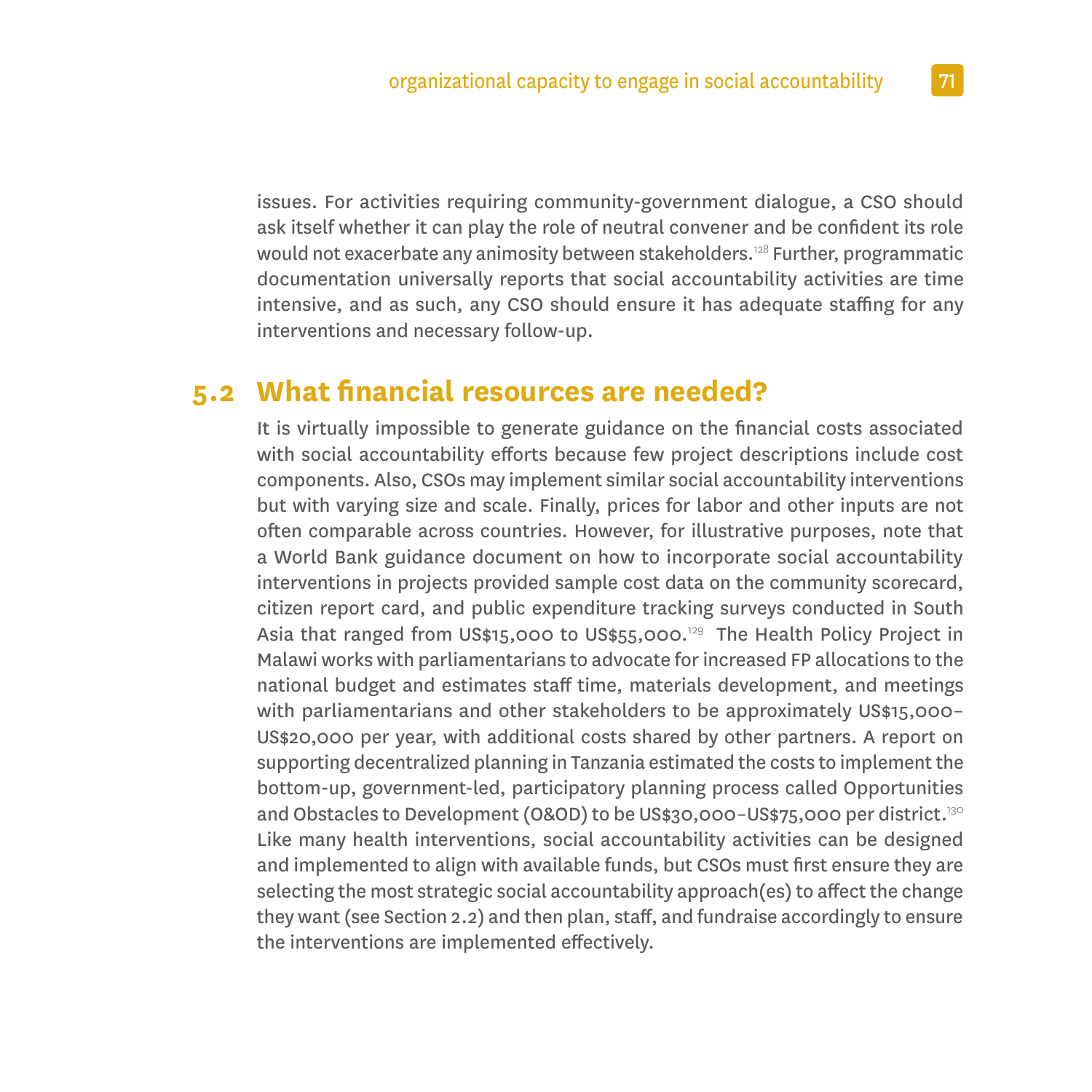Social accountability activities that aim to engage citizens at the grassroots level will need to factor communication needs into their planning and costs. While use of mobile phones and the internet is expanding rapidly, consistent access to the internet may be still beyond the reach of many communities, and different groups may have uneven access to mobile phones (e.g., poorest of the poor, women, etc.). Mobilization efforts and face-to-face meetings will still be needed, and these costs can be a large part of a social accountability budget.<sup>131</sup> Even routine local meetings may have some costs. For instance, health facility committees in Kenya often pay their members a sitting allowance for each meeting, funded from the facility's revenue from user fees; this payment ranges from approximately US\$1-7. $132$  However, face-to-face planning meetings and dialogue reduce suspicion and build support for social accountability activities on all fronts. While this adds to program costs, cutting corners in the number or extent of stakeholder meetings could ultimately be problematic and counter-productive to the goals of the initiative.<sup>133</sup> In cases where standing meetings are required, or a network is established, momentum can be maintained with minimal resources by rotating responsibility for hosting and chairing meetings, so that ownership is built among all members of the group and costs are contained for "secretariat" functions.134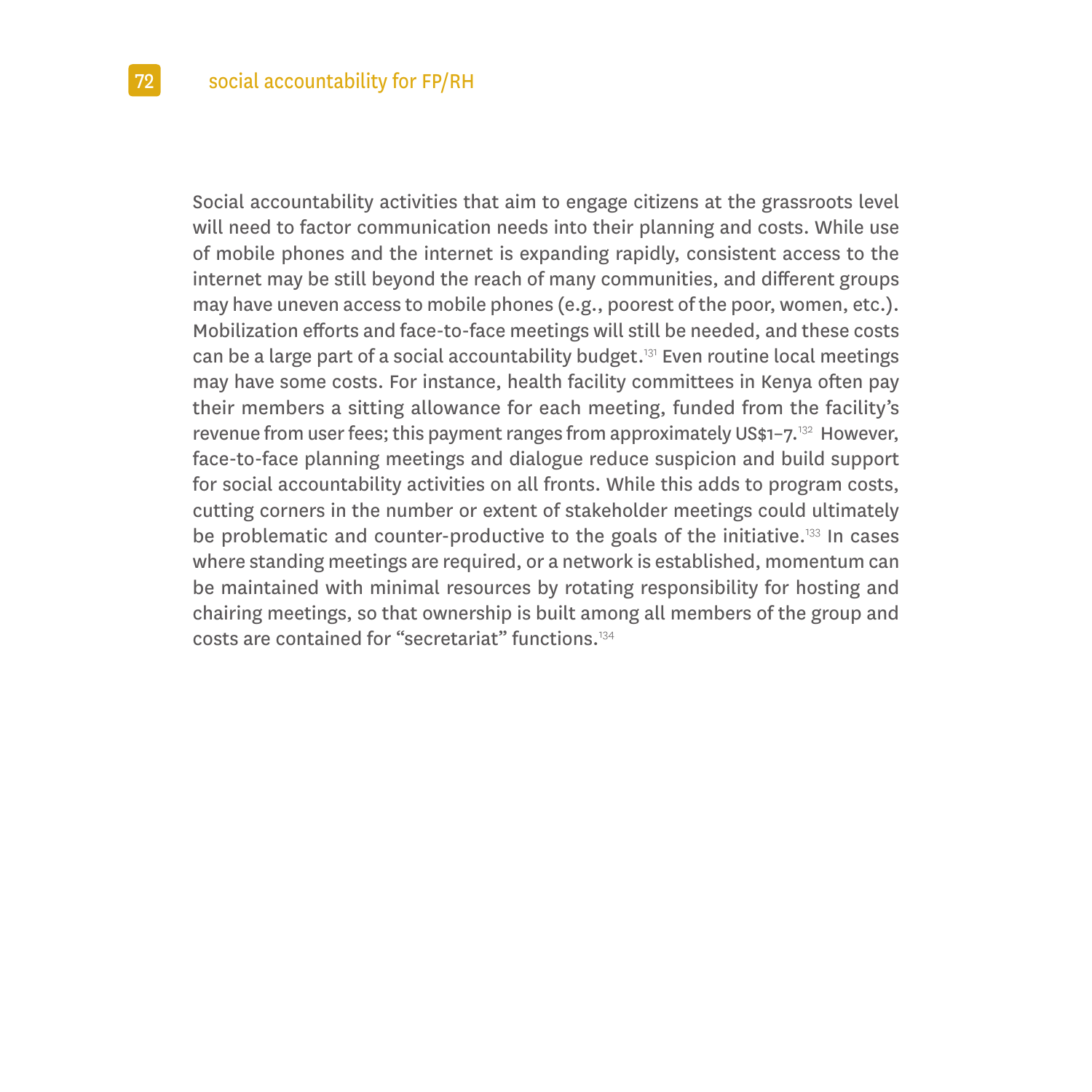## **maximizing the impact of social accountability efforts**

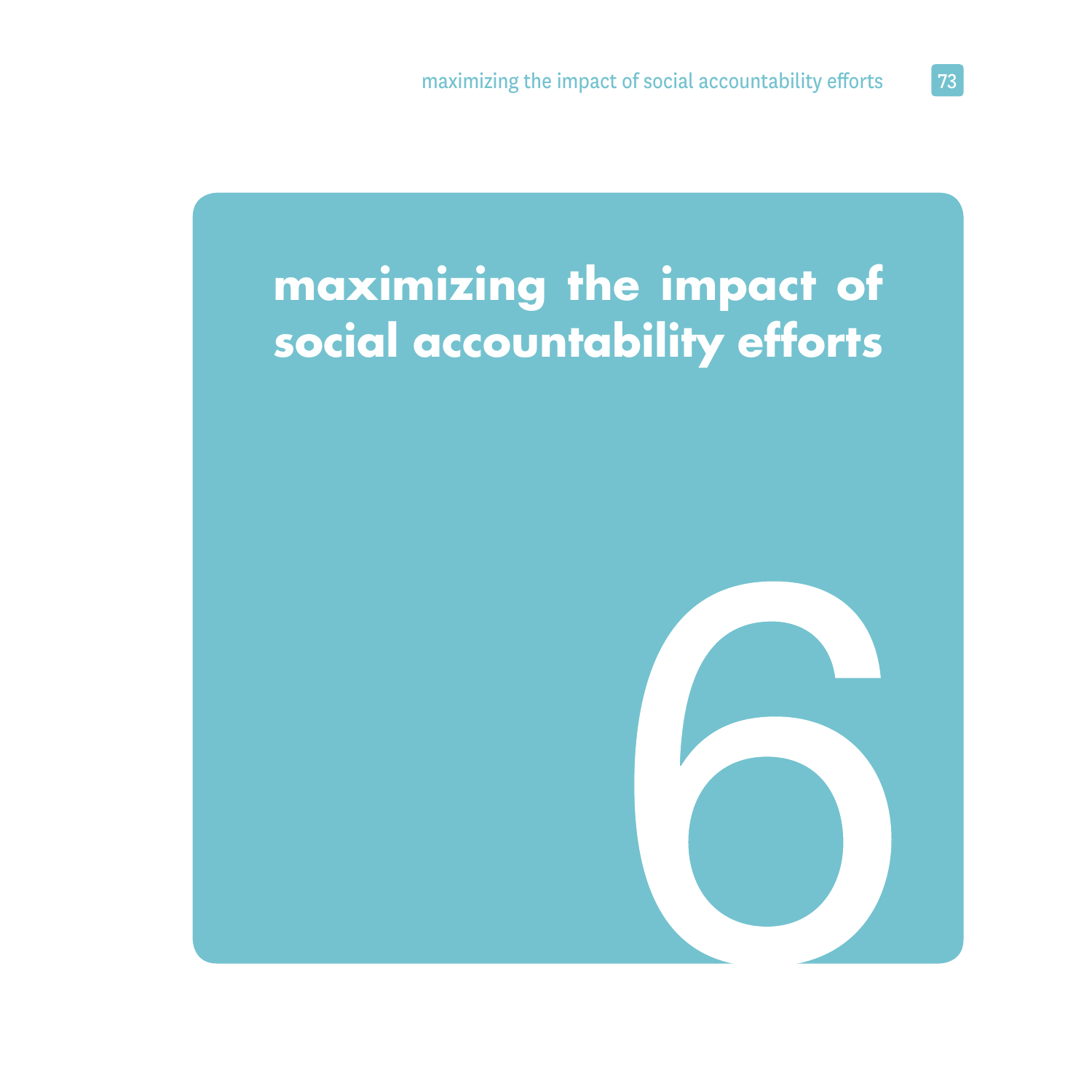enerally speaking, seasoned FP advocates assert that comprehensive advocacy<br>strategies that combine a number of advocacy approaches are the most likely to<br>achieve desired goals. This is because achieving changes in policie strategies that combine a number of advocacy approaches are the most likely to achieve desired goals. This is because achieving changes in policies, programs, or institutions usually happens because of several converging factors, and demand for change may be public-, private-, evidence-, or rights-based. The same can be said for social accountability efforts. One social accountability approach can be complemented by another social accountability approach. For example, the White Ribbon Alliance describes linking public demonstrations (vertical accountability) with community representatives engaging in government-led public hearings (diagonal accountability). The visual and vocal display of demonstrators showing widespread support for an issue helps reinforce the one community voice present inside a government meeting.<sup>135</sup>

Another example of combining strategies comes from the fishers union in Mwanza, Tanzania.<sup>136</sup> Facing a 100 percent increase in the fish market levy, the fishers union collected data showing the fish market contributed 3–16 percent of local revenues; yet, the union was not invited to be part of the city council's participatory planning and budgeting process. When local government refused its request for inclusion, the fishers union organized a public hearing. When the public hearing still produced no results, the fishers union resorted to a civil disobedience action—refusing to pay taxes. Eventually, local government conceded to keep the levy at its original level and invited the union to participate in future local planning exercises. The publication of monitoring results in the media was a significant factor of success, because visibility forced officials to release information or take meetings with certain groups when previously they were unwilling to do so.<sup>137</sup>

As CSOs explore multiple strategies, they also need to consider vertically integrated social accountability activities.<sup>138</sup> Pressure at one level of government (e.g., local) may allow government to shift responsibility to another level (e.g., national, international). However, by exerting mutually reinforcing pressure at multiple levels, CSOs can help prevent government from evading accountability.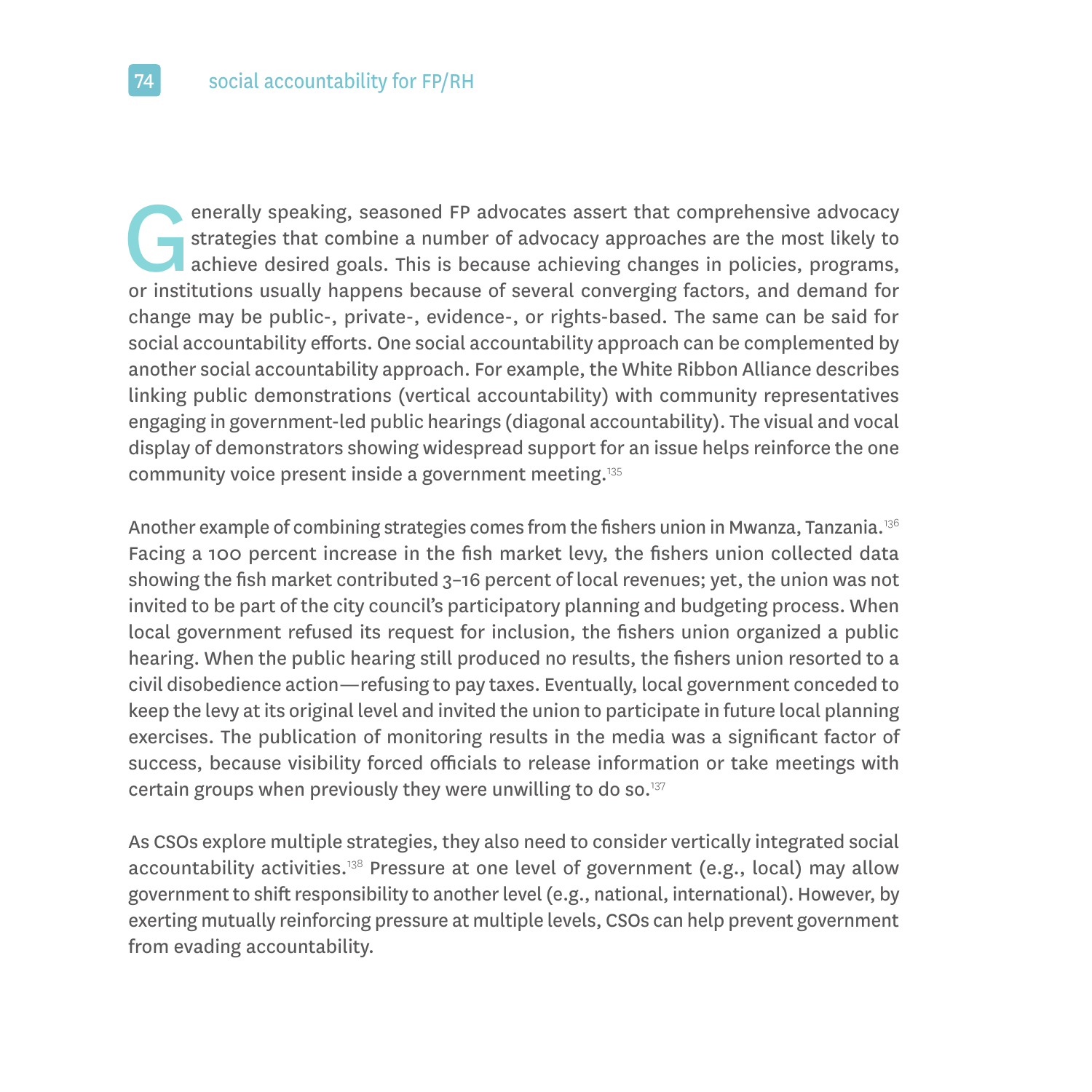### **Members of Parliament: Targets of or partners in social accountability?**

Certain decisionmakers may be both targets of advocacy for social accountability goals and strong advocacy partners in holding government accountable, depending on the stage of advocacy or the social accountability goal. For instance, Members of Parliament may be targets of advocacy to hold governments accountable for budget allocations, but they, particularly those on a health committee, are often strong allies in efforts to hold government entities accountable for effectively implementing FP/ RH programs. Members of Parliament are strong allies because they have procedural and legal tools available to them to hold government departments to account (horizontal accountability, such as holding a hearing) that CSOs do not. Likewise, at the decentralized level, mayors and/or district health officers may be at first targets of CSO efforts to increase local commitment to FP programming, but if found to be supportive, these individuals are also key to advocating for improved programs and/or increased budget allocations within district plans.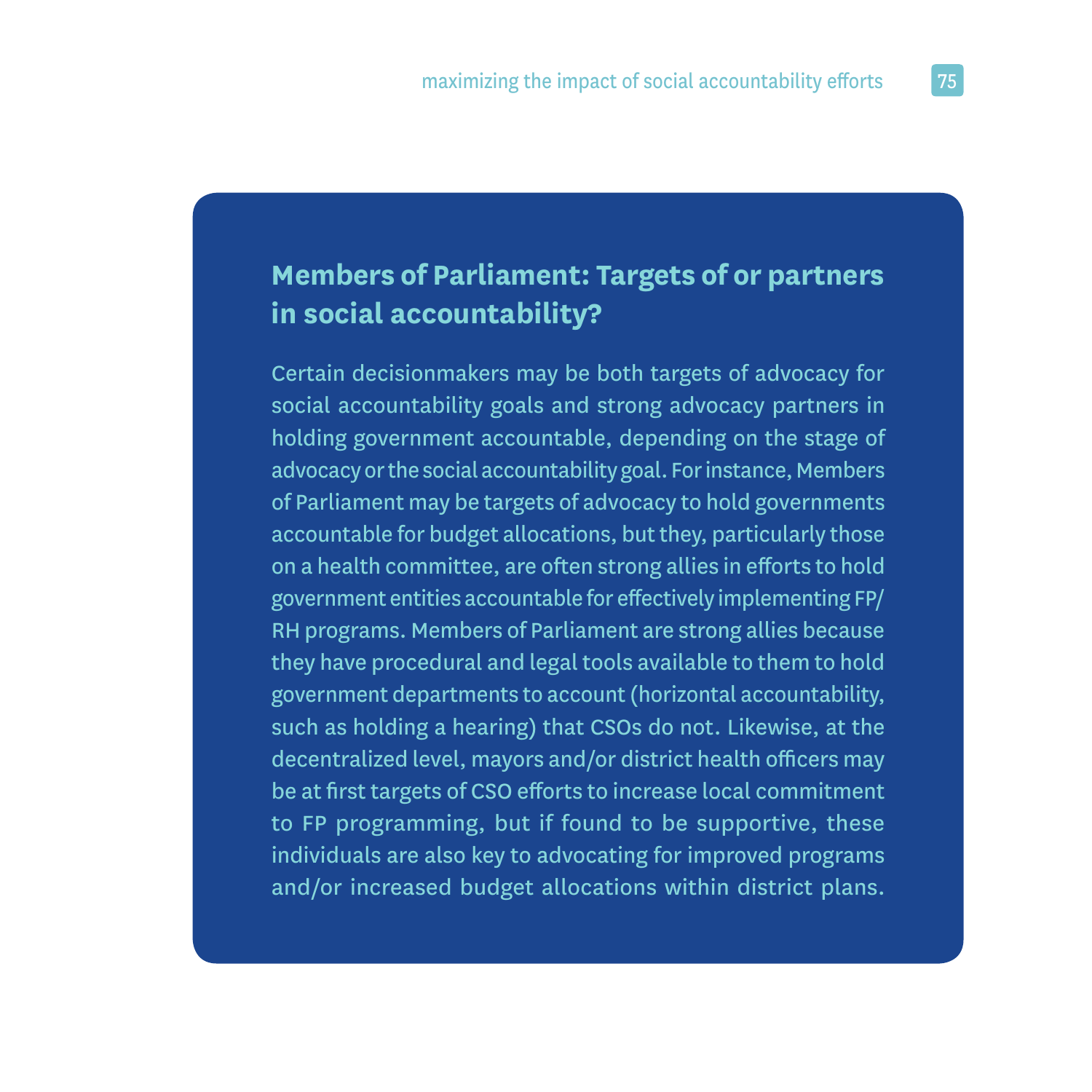In a review of its Health Policy Action Fund small grants program, IHP+ found that grantees working at all different levels (local to national) were most effective. This was due to a variety of reasons. First, while implementation of health policy happens at the local level, information and results of that health policy need to feed back to the national level. Second, local presence increases a CSO's credibility with the government, and it ensures that the CSO is better able to represent the public's point of view.139 Thus, social accountability approaches that focus on local-level changes, particularly in service delivery, need to also consider how they can work "upward"—to aggregate data and convene supporters to advocate for changes at the health system level. But this may also require additional skills—skills to deal with higher government levels and build alliances with other NGOs from other areas or at the national level.<sup>140</sup>

Finally, donors and international NGOs investing in social accountability interventions need to invest in both sides of the equation. While strengthening CSOs' ability to hold governments accountable is sorely needed, so too is investment in strengthening government's ability to respond. Government institutions need resources and capacity development to be able to respond to requests for information, engage in interactive forums, and revise policies based on citizen feedback. The Tanzanian Policy Forum's experience with Social Accountability Monitoring suggests that "usually government institutions are not used to receiving complaints and do not know how to handle them in a professional and responsive way and thus become defensive."<sup>141</sup> Policy Forum in Tanzania included government officials in social accountability monitoring trainings to raise their awareness and sensitize them to the purpose of the monitoring and the types of information being sought. This approach improved government officials' understanding and "they were more open to collaborating and finding solutions."142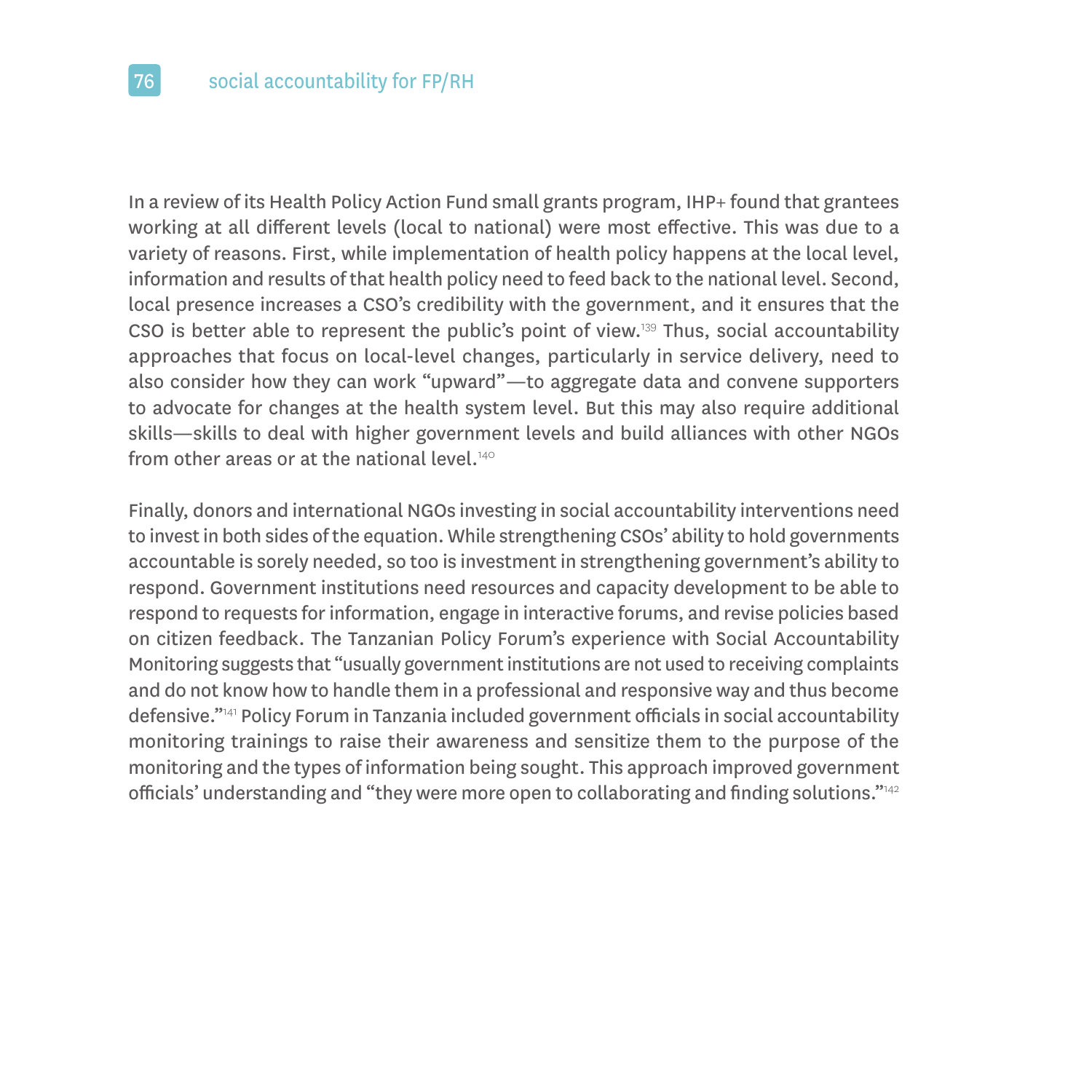# **social accountability pivoting our FP programming**

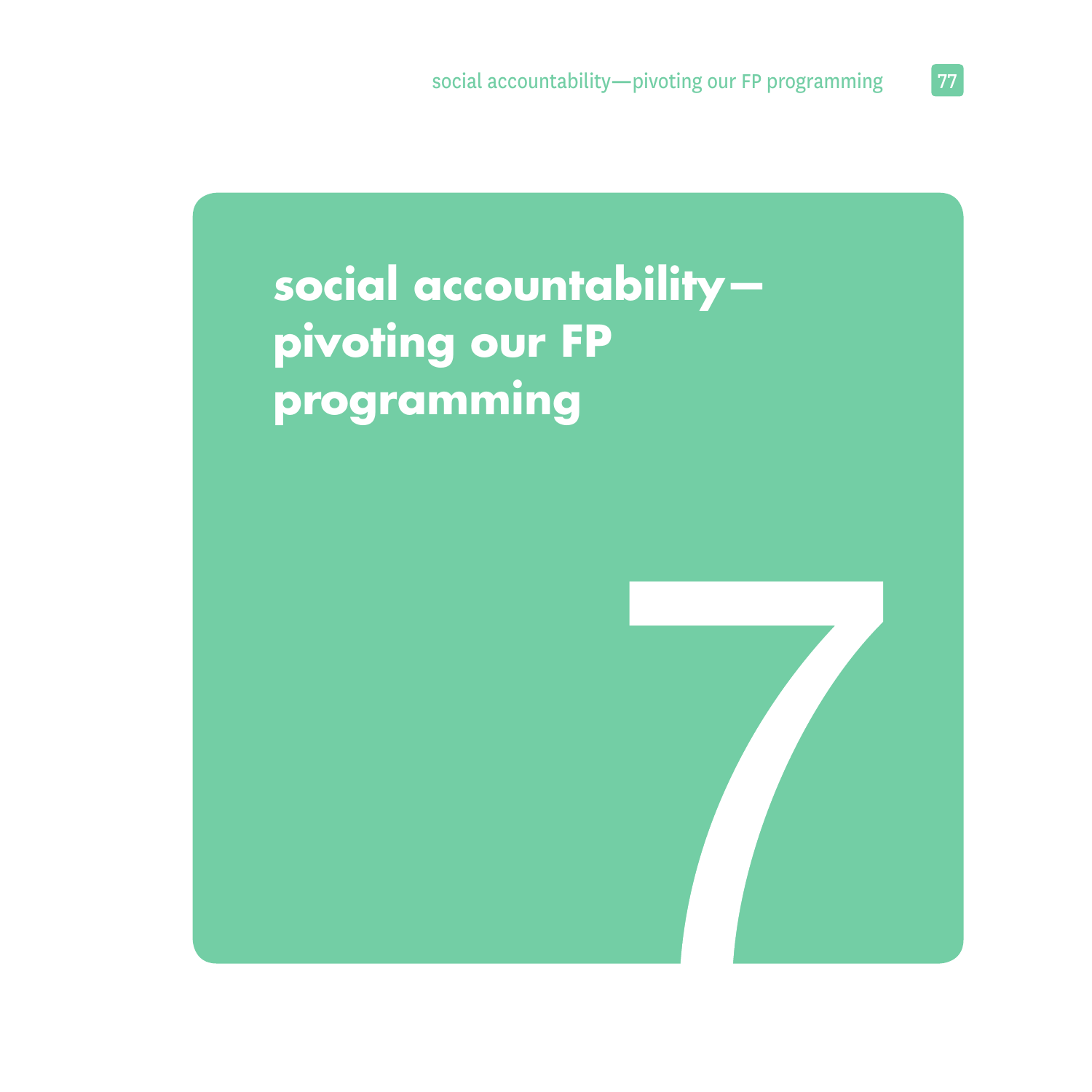The field of family planning is a mature discipline within development work. Over<br>several decades, program designers and implementers have learned how to design<br>and implement holistic FP programs to ensure access to high-q he field of family planning is a mature discipline within development work. Over several decades, program designers and implementers have learned how to design and implement holistic FP programs to ensure access to high-quality FP services, individuals and communities—all to ensure women and couples are able to meet their reproductive intentions. With programmatic experience combined with substantial research, FP programmers usually know what needs to be done and how to do it. What FP programs lack most often is not the knowledge on what to do, but rather the financial resources and the political will to do what must be done and the strong systems to hold policymakers, program managers, and service providers accountable for implementing high-quality FP programming. For these reasons, the field of SRH should explore more fully how social accountability strategies and mechanisms could advance family planning by engaging civil society broadly and undertaking transformative approaches to eliciting government accountability. Holistic and comprehensive FP programming already includes many concepts and approaches fundamental to social accountability, and many of the skills and resources needed to implement social accountability activities are similar to those used in FP advocacy and community engagement efforts. Therefore, it is not a stretch for the FP community to explore and integrate social accountability activities into FP programming.

For instance, when strengthening services, FP programs routinely include Quality Assurance/ Quality Improvement interventions, such as supportive supervision visits, to ensure providers are delivering high-quality services and supervisors hear about issues being experienced at the facility level. When programs formally and regularly include community feedback (faceto-face meetings or through suggestion boxes) as part of quality assurance/improvement efforts, this introduces a more deliberate social accountability element to the program.

Likewise, to generate demand for family planning, programs often support women or men's discussion groups to increase knowledge, change social norms, and provide peer support. These are "safe space" discussions, usually facilitated and/or linked to a radio program, where participants share their experiences, talk about the positive aspects of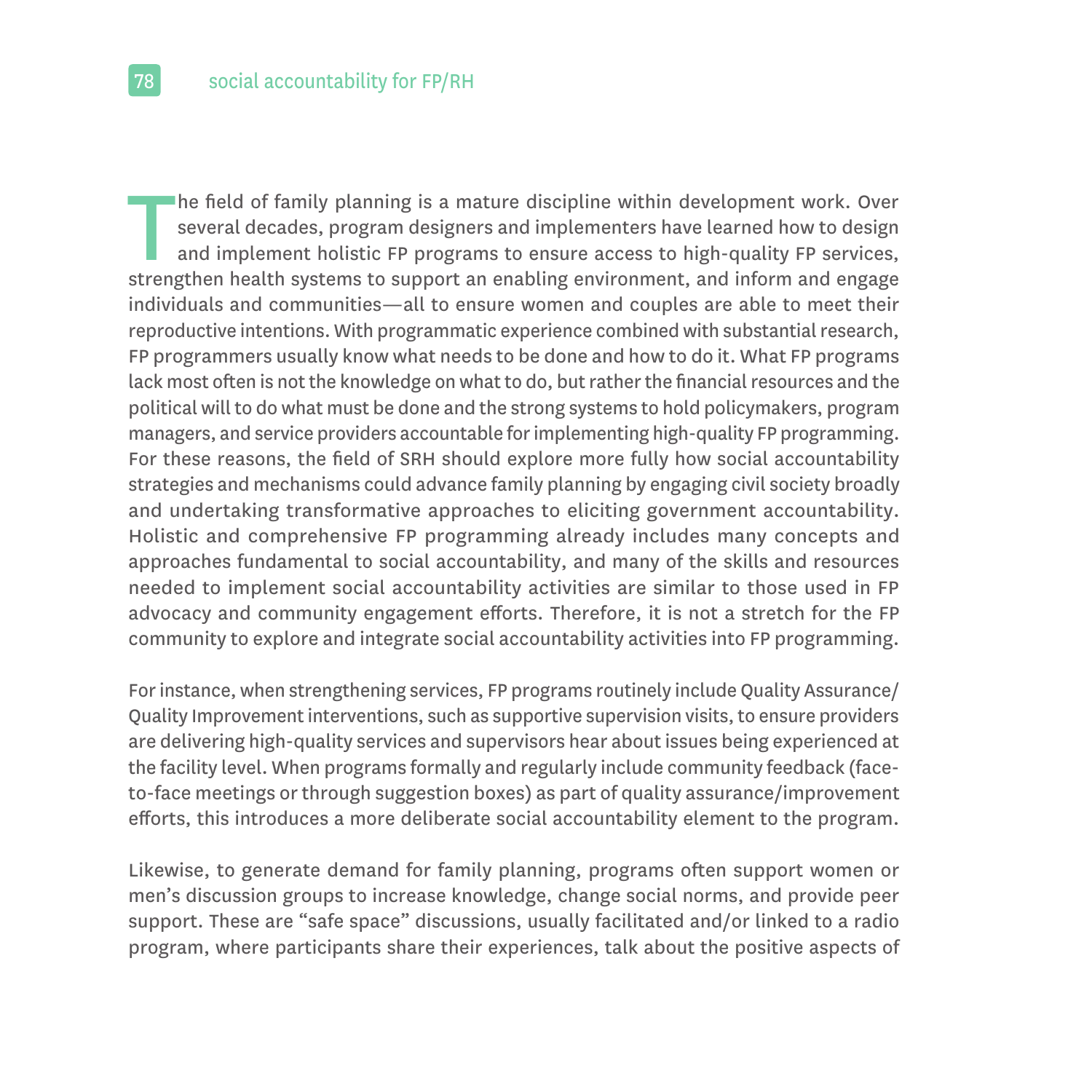family planning, and discuss barriers or challenges to use. However, some barriers to FP use may be less social and more related to the health system (e.g., cost of methods, stock-outs, etc.). By inviting local officials to hear about some health systems issues that may have emerged from these discussions, FP programs could easily add an accountability element to this type of intervention.

With added attention to how an intervention is structured, or how data are used, crowdsourcing information for systems strengthening can also support social accountability. For example, when FP programs work to strengthen the commodities supply chain (e.g., forecasting, procurement, distribution, etc.), involving citizens in reporting experiences with contraceptive stock-outs at facilities using the short message system (SMS) or webbased technologies not only improves efficiency and robustness of data, but increases transparency. What will differentiate this approach as a social accountability intervention from routine data collection/monitoring and evaluation will be whether the intervention can incorporate other key concepts of social accountability, such as increased dialogue with communities on how the stock-out information is being used to improve services, as well as sanctions if poor performance or wrongdoing is exposed.<sup>143</sup>

Although many FP interventions have the potential to be adapted to include social accountability elements, FP practitioners must first embrace the notion that embarking on social accountability efforts is a fundamentally political endeavor that will "challenge powerful interests that benefit from lack of transparency, low levels of institutional responsiveness, and poor protection of citizens' rights."144 Thus, the FP/RH community needs to learn more about governance issues and reach out to good governance experts for assistance with integrating accountability activities into their programs. The most effective approaches will be those that harness current momentum within civil society and build on existing systems, structures, and government and citizen initiatives.<sup>145</sup> Finally, this will require pivoting from a public health to a democracy and governance development perspective, introducing new FP programming objectives, timelines, and indicators of success.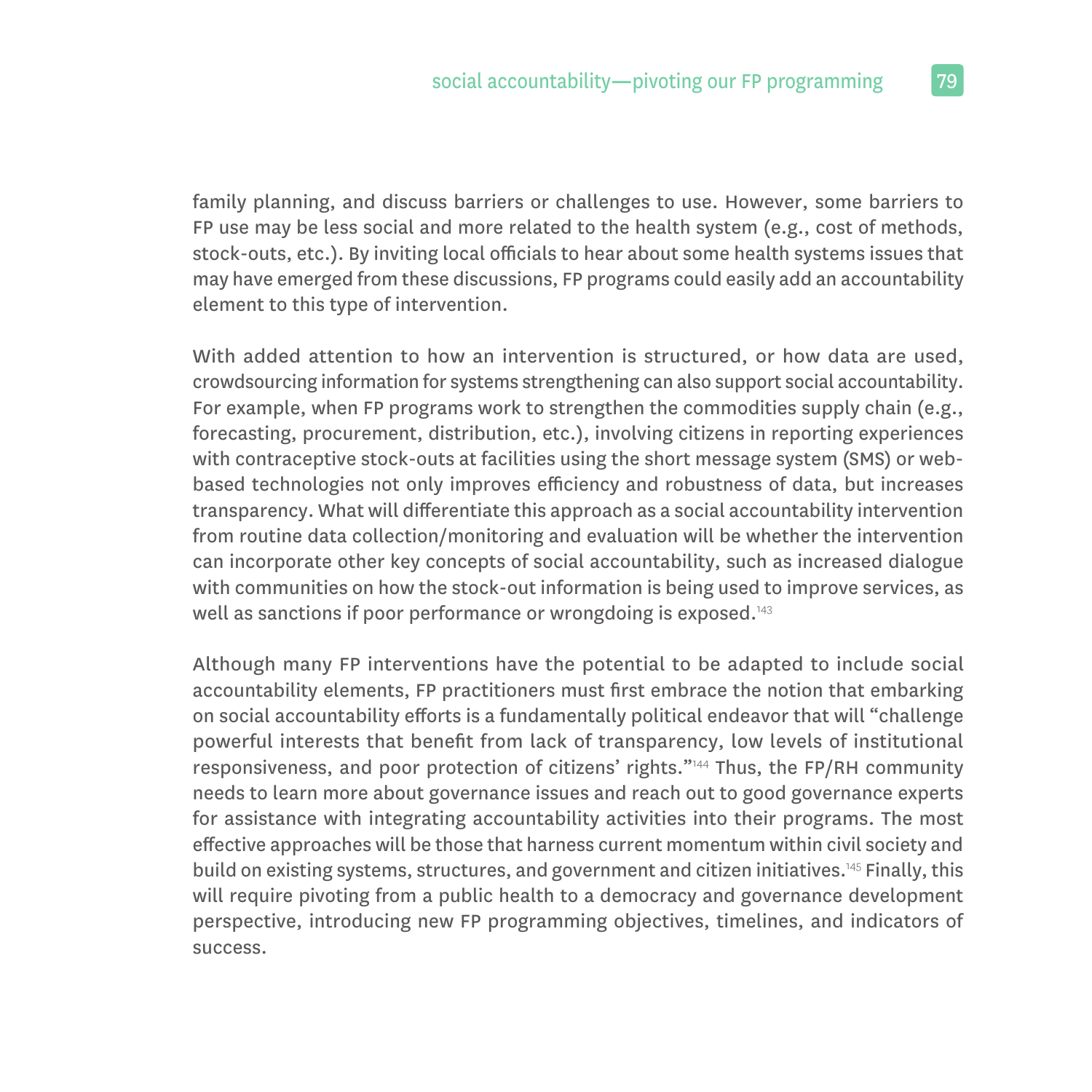

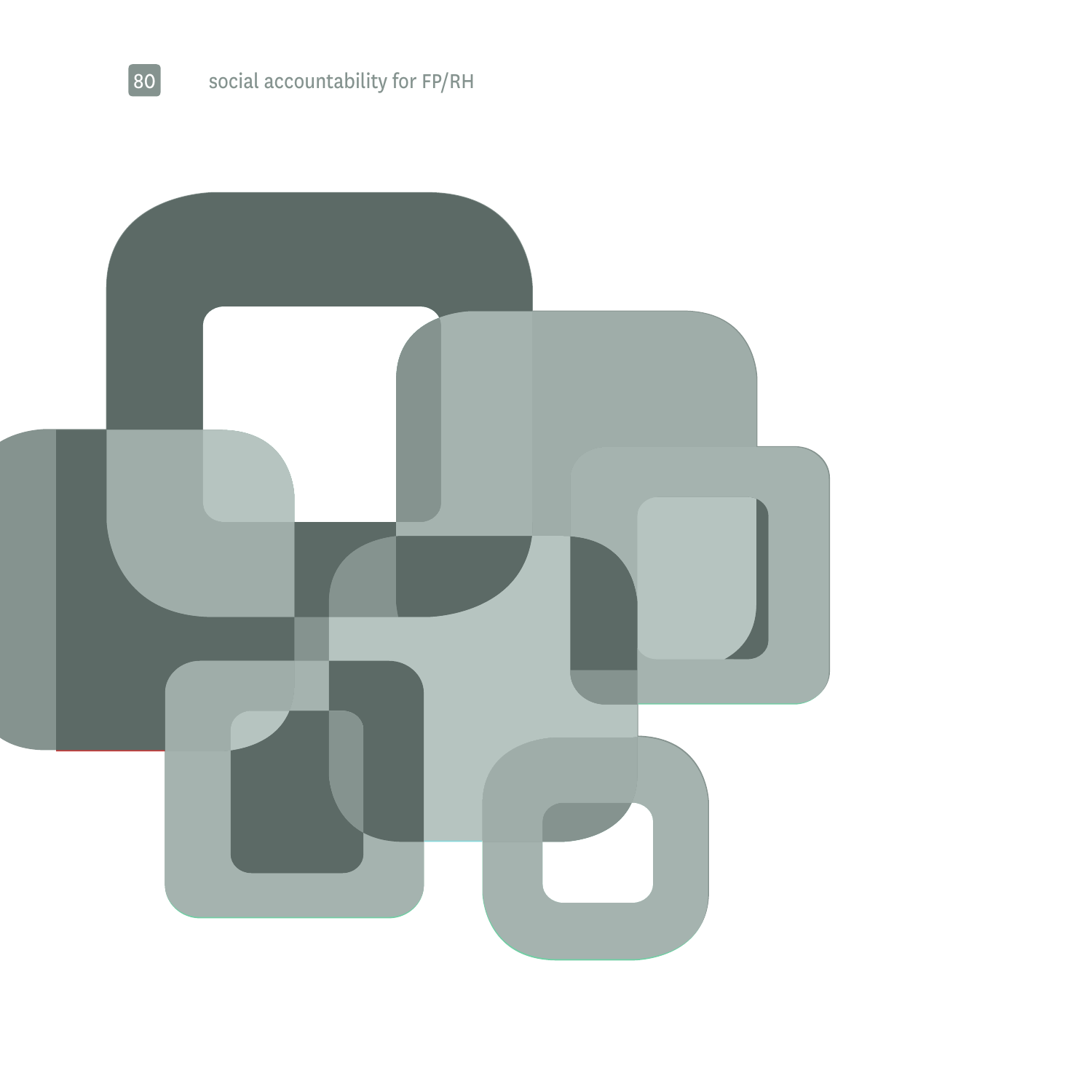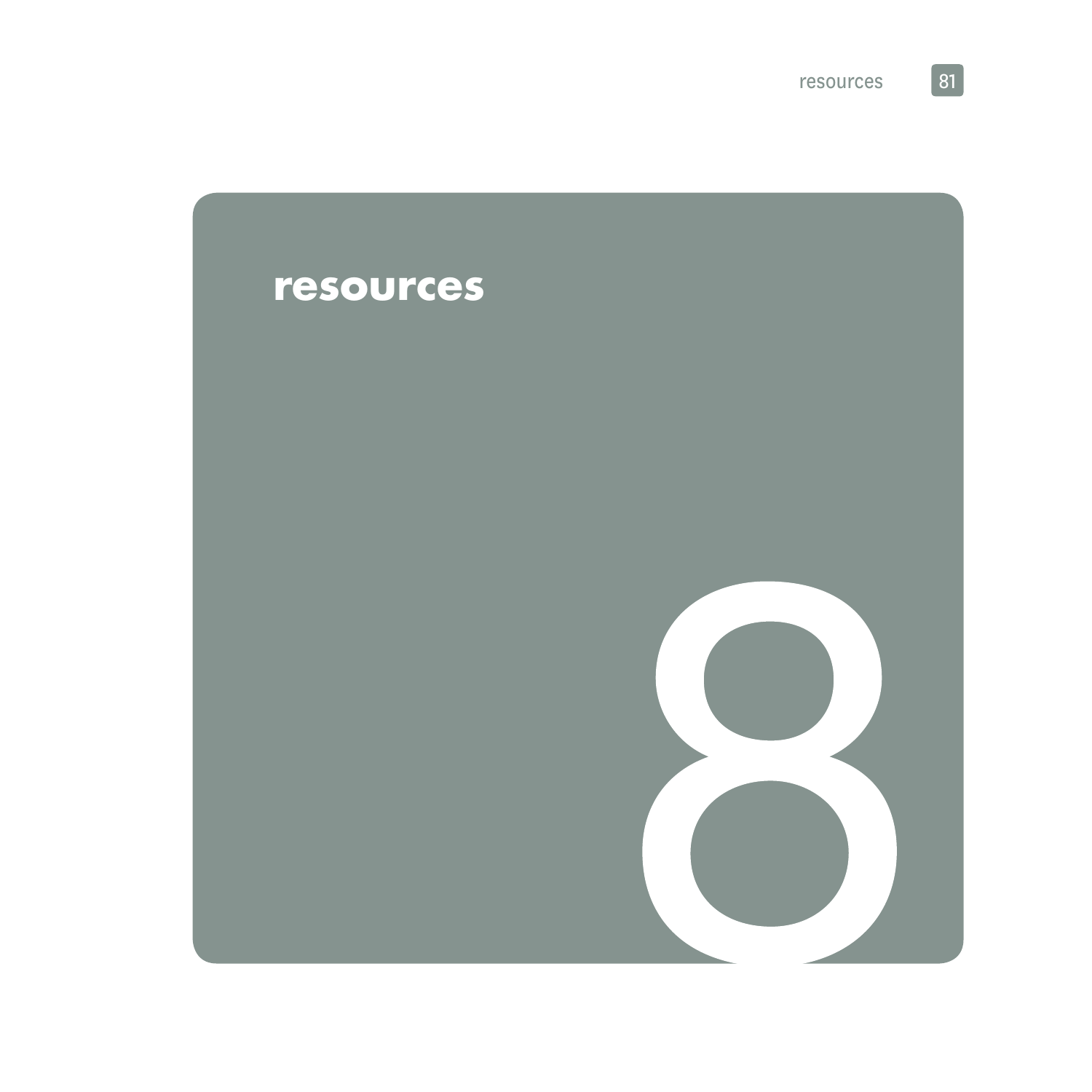#### **GENERAL SOCIAL ACCOUNTABILITY RESOURCES**

World Bank Social Accountability E-Guide

https://saeguide.worldbank.org/

• Guidance on how to integrate social accountability into development projects.

World Bank Social Accountability Sourcebook

http://www.worldbank.org/socialaccountability\_sourcebook/

• Online resource on social accountability with tools and resources, as well as country case studies on use of specific methodologies.

The Global Partnership for Social Accountability

http://www.thegpsa.org/sa/

http://www.thegpsa.org/sa/Data/gpsa/files/gpsa\_note\_1-creating\_space\_for\_social accountability.pdf

• Website with several key resources including key questions to identify strategic accountability found on page 6 here: http://www.thegpsa.org/sa/Data/gpsa/files/gpsa\_note\_1-creating\_space\_for\_social\_accountability.pdf

#### The World Bank ARVIN Framework

http://web.worldbank.org/WBSITE/EXTERNAL/TOPICS/EXTSOCIALDEVELOPMENTEXTP-CENG/0,contentMDK:20529003~pagePK:148956~piPK:216618~theSitePK:410306,00.html.

• A tool to help assess the enabling environment for civic engagement.

Powercube

http://www.powercube.net/

• An online resource for understanding power relations and social change.

GSDRC—Applied Knowledge Services

http://www.gsdrc.org/

• A website that offers a range of resources on governance, including social accountability.

#### **CITIZEN MONITORING OF HEALTH SERVICES**

Citizen Report Card (CRC) Learning Toolkit

www.citizenreportcard.com

• Online self-learning course for implementing CRCs; Module 2 includes nine critical factors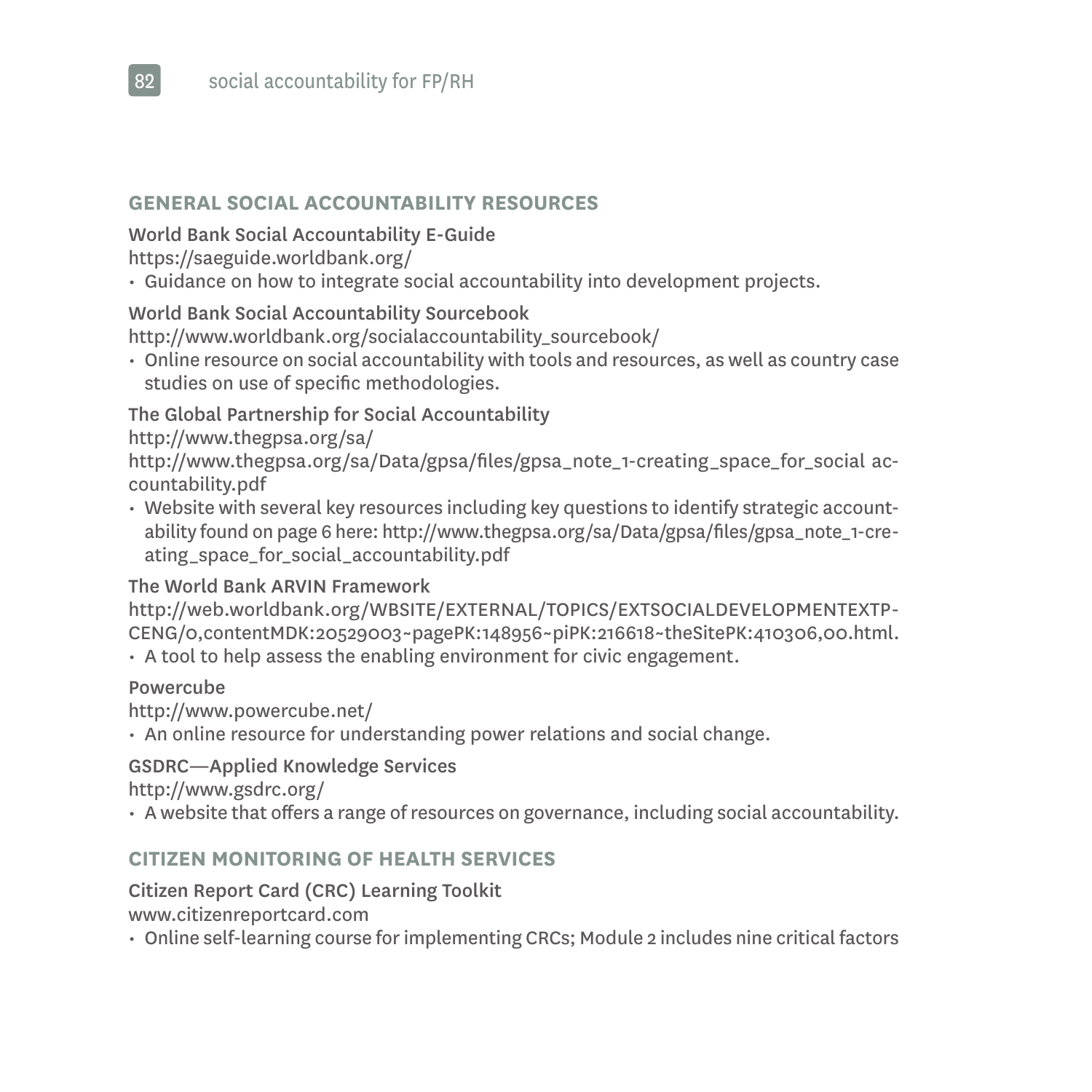for a CSO to consider about its context before deciding whether a CRC is an appropriate social accountability mechanism to further its work.

Community Score Cards Implementation Guidance Notes

http://governance.care2share.wikispaces.net/file/view/FINAL-CSC%20Guidance%20 Notes\_June%202013 pdf/441019066/FINAL-CSC%20Guidance%20Notes\_June%202013.pdf • Technical guidance from CARE CSC experts.

The Community Score Card (CSC): A generic guide for implementing CARE's CSC process to improve quality of services

http://governance.care2share.wikispaces.net/file/view/CARE%20Community%20Score%20 Card%20Toolkit.pdf/433858992/CARE%20Community%20Score%20Card%20Toolkit.pdf

#### **BUDGET ADVOCACY AND TRACKING**

International Budget Partnership

http://internationalbudget.org/

- Online resources for CSOs involved in budget monitoring, including web pages on how to get started doing budget work.
- Our Money Our Responsibility—A citizen's guide to monitoring government expenditures is available in several languages
- Open Budget Survey—Data on public access to budget information and analysis of oversight institutions

IPPF-WHR Handbook for Budget Analysis and Tracking in Advocacy Projects https://www.ippfwhr.org/sites/default/files/advocacy-budget-eng-final.pdf

• Tool to help advocacy NGOs incorporate activities for monitoring and analyzing public resources into their advocacy projects.

IPPF-WHR Handbook for Analyzing Public Budgets in Sexual and Reproductive Health https://www.ippfwhr.org/en/publications/handbook-for-analyzing-public-budgets-insexual-and-reproductive-health

• Guide on how to analyze a public budget from a sexual and reproductive health perspective, including how to identify relevant data and where to find it; geared toward people who are not budget specialists.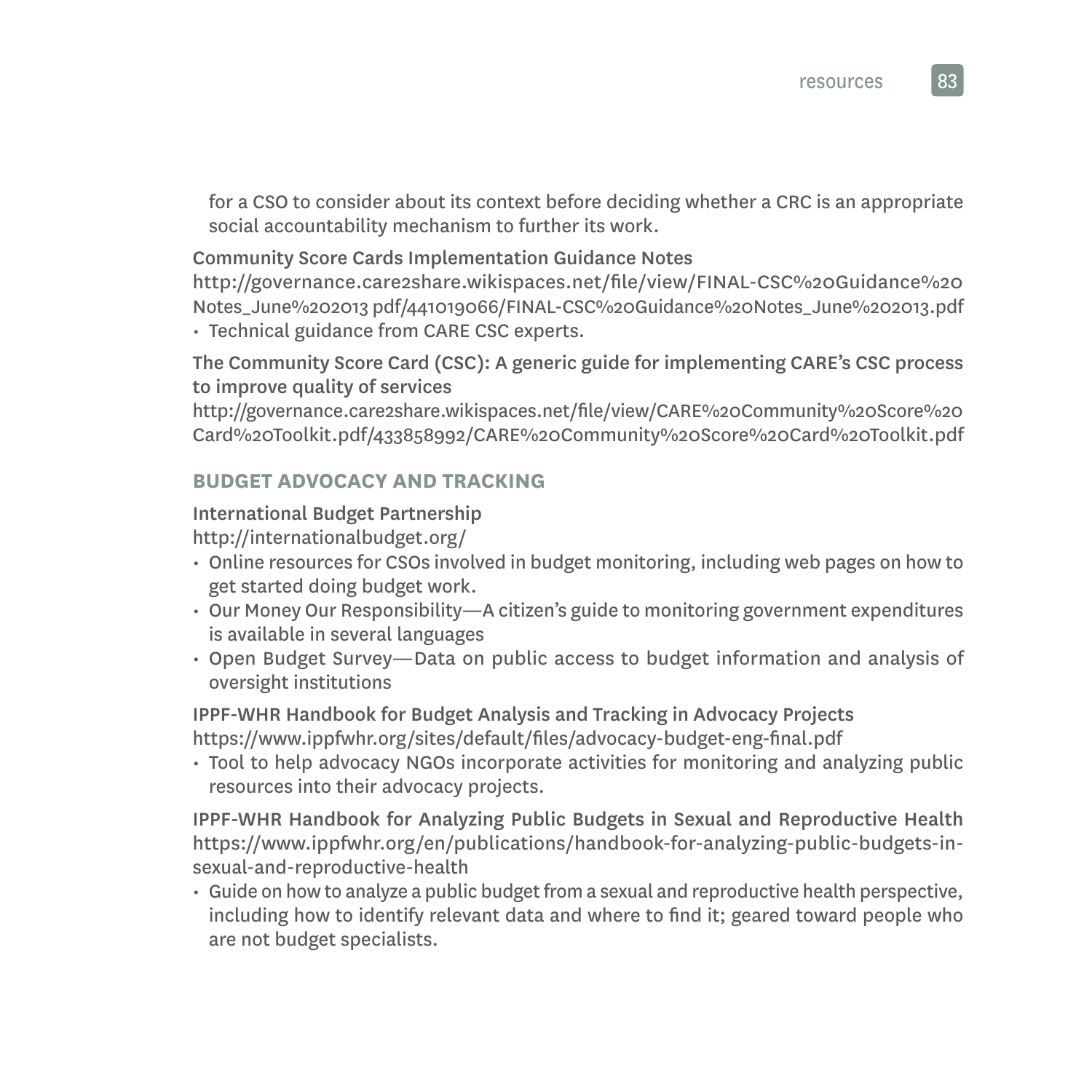Public Expenditure Tracking Survey Manual

http://www.unicef.org/vietnam/PET\_MANUAL\_TA.pdf

• Details on designing and implementing PETS easily generalizable to other countries; developed by the Viet Nam Ministry of Planning and Investment and United Nations Children's Fund.

PETS and Quantitative Service Delivery Survey (QSDS) Guidebook

http://www.google.com/url?sa=t&rct=j&q=&esrc=s&source=web&cd=1&cad=rja&uact=8&ved=0CCEQFjAA&url=http%3A%2F%2Fpets.prognoz.com%2Fprod%2FGet-GuidlinesDocFile.ashx%3Fdata%3D1&ei=Sz4DVfk4g5o22qGAgAg&usg=AFQjCNFEdQ-23JW4SyPUhOk\_3nnZuhjNe9Q&bvm=bv.88198703,d.eXY

• Methodological guidance and sample indicators for implementing PETS and QSDS.

Family Planning Costed Implementation Plans Toolkit

http://www.familyplanning2020.org/cip

• Tools and resources for developing a national, costed FP strategy (roadmap) for achieving FP goals; a CIP can provide rationale and focus for FP budget advocacy.

Health Finance and Governance Project

https://www.hfgproject.org/tools-civil-society-health-governance/?utm\_ source=HS2020%2FHFG&utm\_campaign=c68a02529e-HFG\_Newsletter\_77\_7\_2015&utm medium=email&utm\_term=0\_fe52882f0b-c68a02529e-143837053

• Tools to help civil society engage in health finance and governance, including an "entry point mapping" tool.

#### **PARTICIPATORY QUALITY IMPROVEMENT**

#### Community COPE

http://www.engenderhealth.org/files/pubs/qi/toolbook/commcope.pdf

Partnership Defined Quality

http://www.savethechildren.org/atf/cf/%7B9def2ebe-10ae-432c-9bd0-df91d2eba74a%7D/ PDQ-Manual-Updated-Nigeria.pdf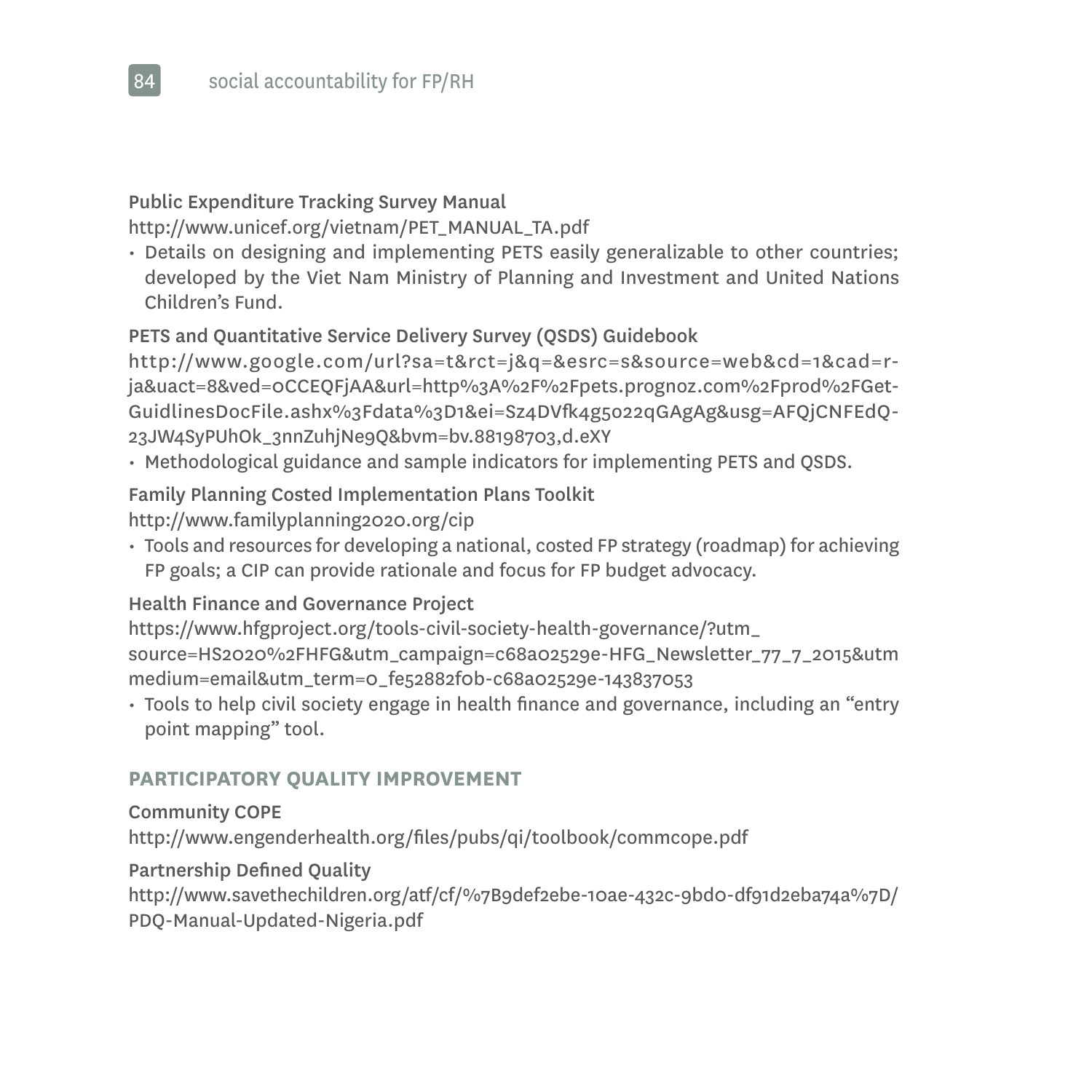#### **PARTICIPATORY MONITORING**

Information on India's Village Health and Sanitation Committees, including a handbook for members

http://nrhm.gov.in/communitisation/village-health-sanitation-nutrition-committee.html

Family Planning and Reproductive Health Indicators Database, Repositioning Family Planning indicators

http://www.cpc.unc.edu/measure/prh/rh\_indicators/specific/repositioning-family-planning

• Nine program indicators to monitor progress in increased stewardship of and strengthened enabling environment for effective, equitable, and sustainable FP programming.

#### Contraceptive Security Indicators

http://deliver.jsi.com/dhome/whatwedo/commsecurity/csmeasuring/csindicators

• USAID | DELIVER Project's contraceptive security survey of 47 countries conducted annually; data available for 2009–2014. Contains information on technical working groups and budget line items.

#### **OTHER RESOURCES**

The Family Planning Advocacy Toolkit

https://www.k4health.org/toolkits/family-planning-advocacy/country-or-regional-studiesinfluencing-policy

• Online resource documenting several country examples of FP advocacy.

Regional organizations working with parliamentarians on FP/population issues:

- Asian Forum of Parliamentarians on Population and Development, http://www.afppd.org/
- Inter-American Parliamentary Group on Population and Development, https://www.iapggpi.org/
- Partners in Population and Development Africa Regional Office, http://www.ppdafrica.org/

Raising the Profile of HIV and AIDS in Your Parliament

http://www.ipu.org/pdf/publications/hiv-aids-guide-e.pdf

• A resource for parliamentarians and CSOs, published by the Inter-Parliamentary Union.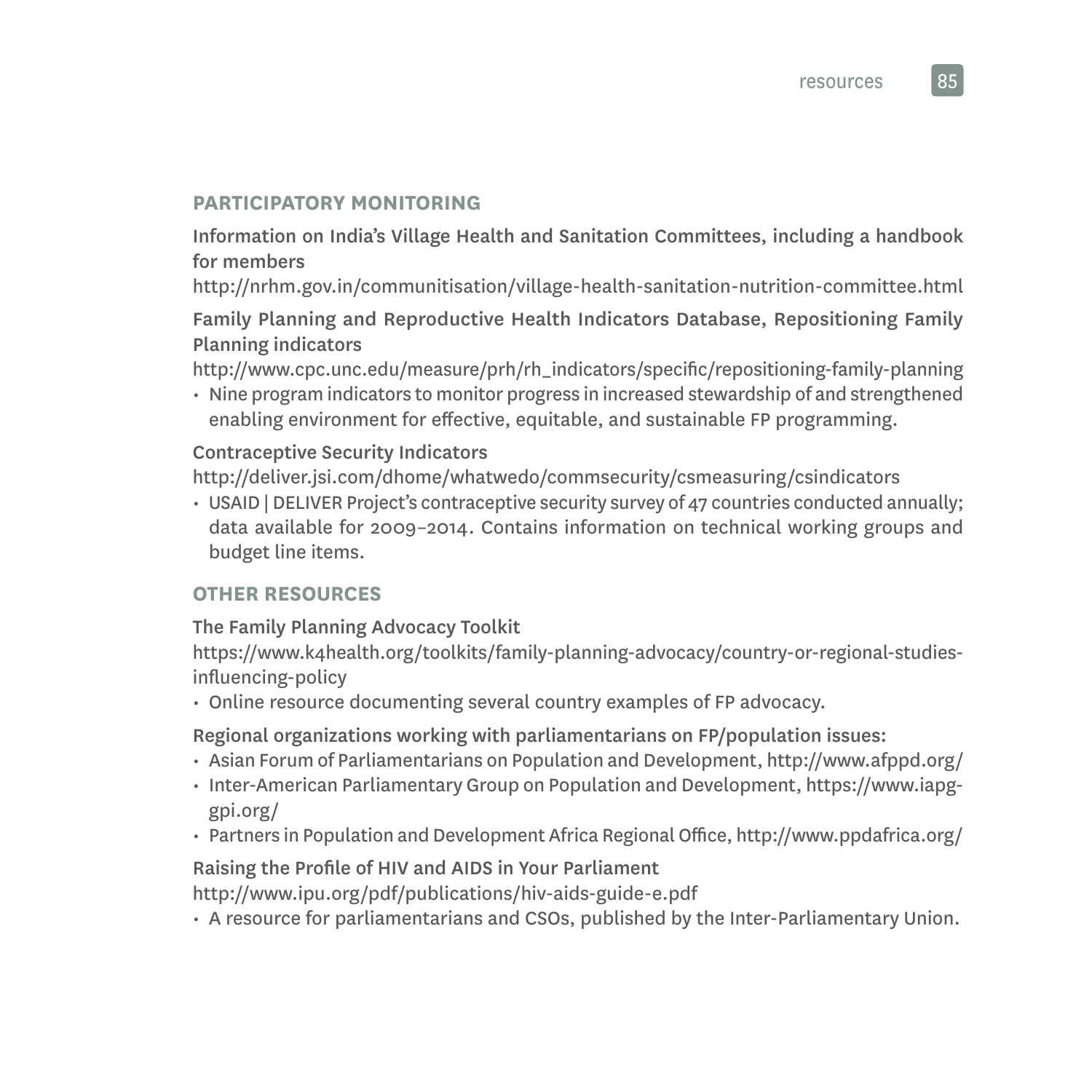## **endnotes and references**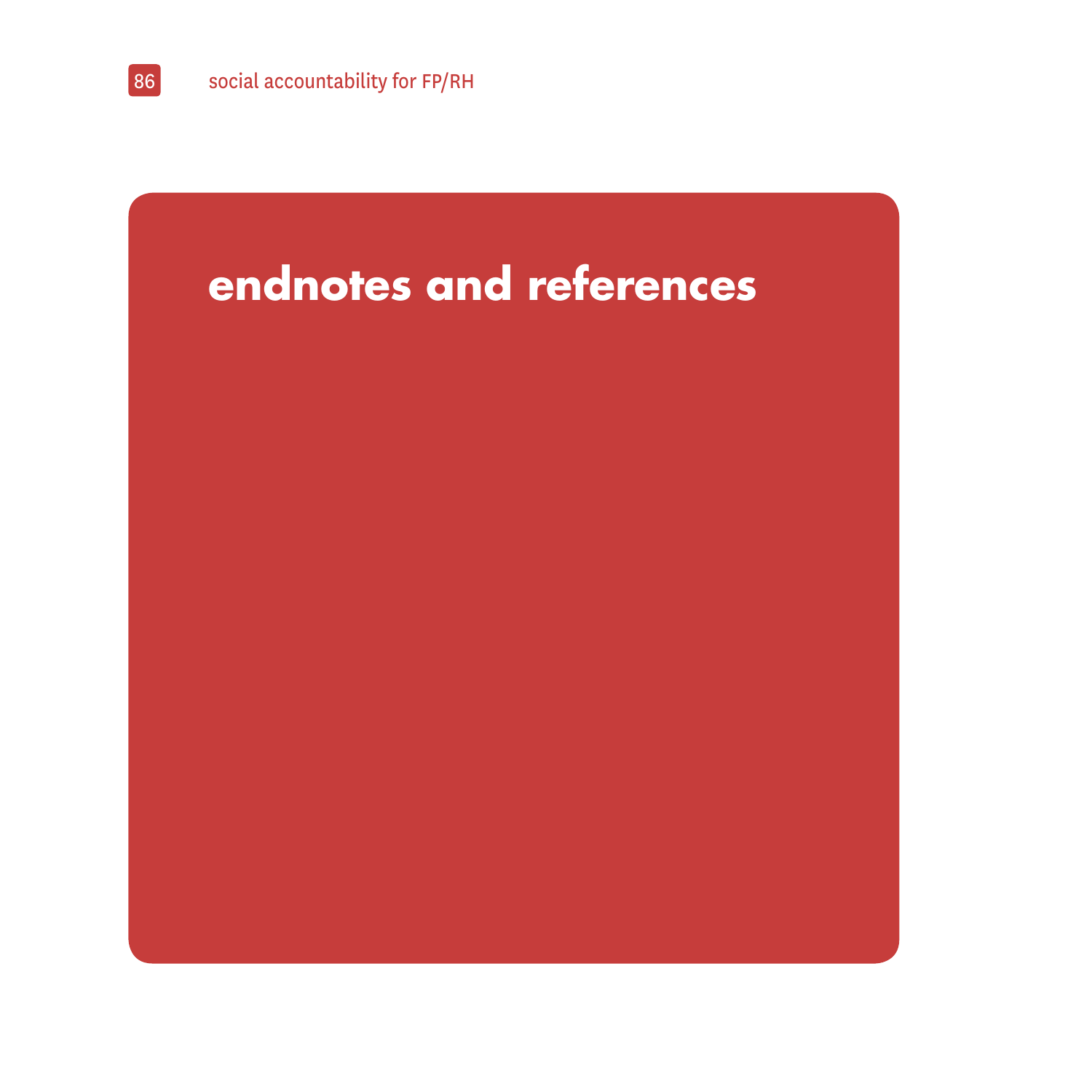<sup>1</sup> See Section 4 for more information.

2 See http://www.familyplanning2020.org/.

3 Sedgh, G., S. Singh, and R. Hussain. 2014. "Intended and Unintended Pregnancies Worldwide in 2012 and Recent Trends." Studies in Family Planning 45(3): 301–314. Available at http://www.guttmacher. org/pubs/journals/j.1728-4465.2014.00393.x.pdf.

4 See http://www.oecd.org/development/effectiveness/busanpartnership.htm.

5 Grandvoinnet, H., G. Aslam, and S. Raha. 2015. Opening the Black Box: The Contextual Drivers of Social Accountability. Washington, DC: World Bank.

 $6$  World Health Organization (WHO). 2012. National Accountability Mechanisms for Women's and Children's Health. London: HLSP. Available at http://www.who.int/pmnch/topics/part\_publications/ national\_accountability\_mechanisms.pdf; also see http://www.who.int/woman\_child\_accountability/ about/coia/en/.

7 United Nations Development Programme (UNDP). 2010. Fostering Social Accountability: From Principle to Practice. Guidance Note, August 2010. Oslo: UNDP. Available at http://www.undp.org/ content/dam/undp/library/Democratic%20Governance/OGC/dg-ogc-Fostering%20Social%20 Accountability-Guidance%20Note.pdf; and Brinkerhoff, D. 2004. "Accountability and Health Systems: Toward Conceptual Clarity and Policy Relevance." Health Policy and Planning 19(6): 371–379.

<sup>8</sup> Brinkerhoff, D. 2004. "Accountability and Health Systems: Toward Conceptual Clarity and Policy Relevance." Health Policy and Planning 19(6): 371–379; and Ghaus-Pasha, A. 2004. "Role of Civil Society Organizations in Governance." 6th Global Forum on Reinventing Government Towards Participatory and Transparent Governance, May 24–27, 2005, Seoul, Republic of Korea. Available at http://unpan1. un.org/intradoc/groups/public/documents/un/unpan019594.pdf.

9 Affiliated Network for Social Accountability in East Asia and the Pacific (ANSA-EAP). 2010. A Manual for Trainers on Social Accountability. Manila, Philippines: ANSA-EAP. Available at http://www.ansaeap.net/assets/120/ANSA\_EAP\_SAc\_Training\_Manual.pdf.

<sup>10</sup> World Bank. 2003. World Development Report 2004: Making Services Work for Poor People. Washington, DC: World Bank. Available at https://openknowledge.worldbank.org/handle/10986/5986.

<sup>11</sup> Freedman, L. and M. Schaaf. 2013. "Act Global, But Think Local: Accountability at the Frontlines." Reproductive Health Matters 21(42): 103–112.

 $12$  Ibid.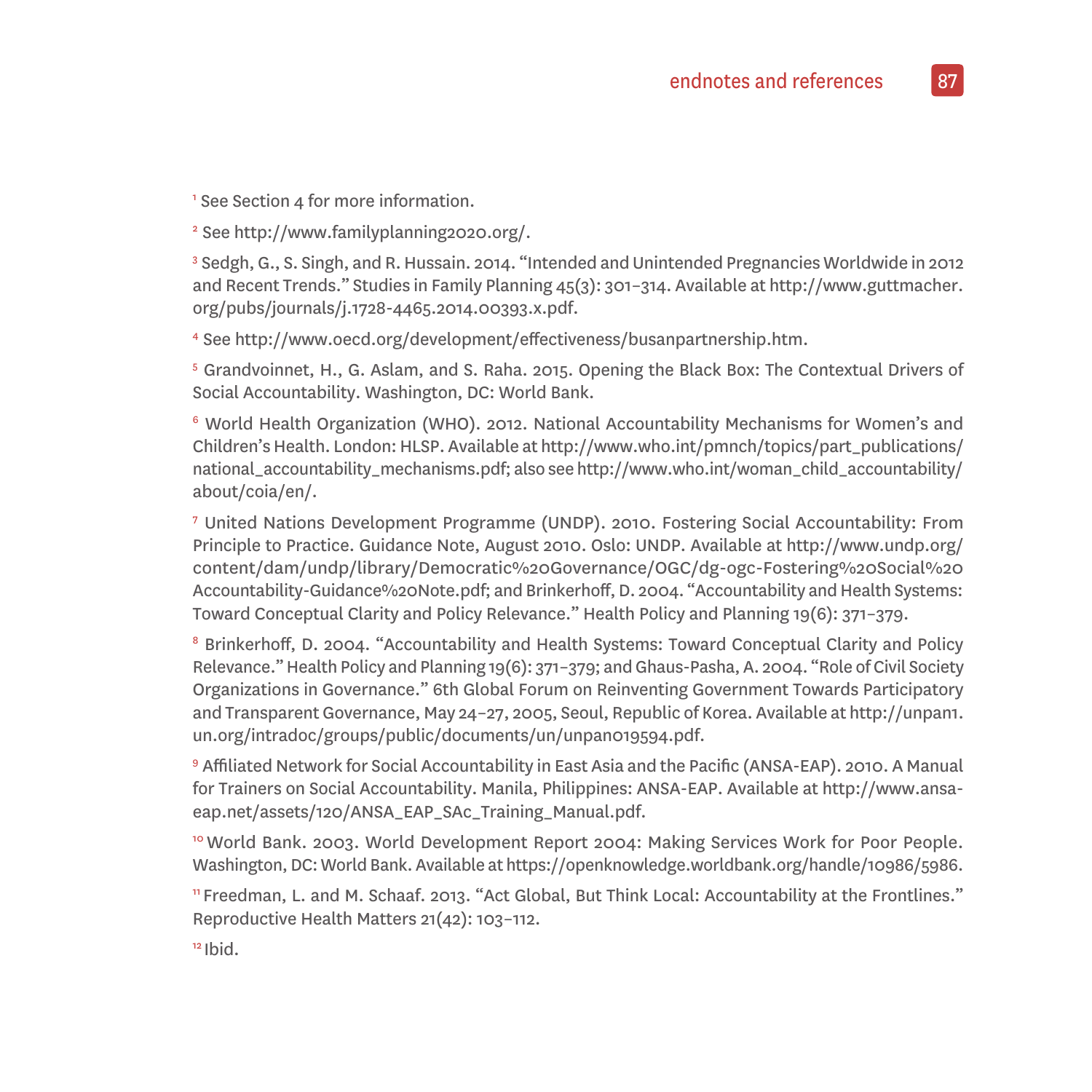<sup>13</sup> For example, the Hewlett foundation supported an R4D 2014 report Accelerating Progress in Family Planning: Options for Strengthening Civil Society-led Monitoring and Accountability. Also, in 2015, DFID awarded a new FP Voice and Accountability Programme, led by Christian Aid, to build civil society's capacity to hold governments accountable for FP2020 commitments. Further, USAID is supporting FP social accountability activities through such global projects as the Health Policy Project and the Evidence Project.

14 For example, EngenderHealth's Community COPE, available at: http://www.engenderhealth.org/ files/pubs/qi/toolbook/commcope.pdf.

15 Bjorkman, M. and J. Svenssen. 2009. "Power to the People: Evidence from a Randomized Field Experiment on Community-Based Monitoring in Uganda." The Quarterly Journal of Economics 124(2): 735–769.

<sup>16</sup> Holland, J., A. Thirkell, E. Trepanier, and L. Earle. 2009. Measuring Change and Results in Voice and Accountability Work. Working Paper 34. London: Department for International Development (DFID); McGee, R. and J. Gaventa. 2011. Shifting Power? Assessing the Impact of Transparency and Accountability Initiatives. IDS Working Paper Volume 2011 (383). Brighton, UK: Institute of Development Studies; Ringold, D. A. Holla, M. Koziol, and S. Srinivasan. 2012. Citizens and Service Delivery: Assessing the Use of Social Accountability Approaches in Human Development. Washington, DC: World Bank; Molyneux, S., M. Atela, V. Angweni, and C. Goodman. 2012. "Community Accountability at Peripheral Health Facilities: A Review of the Empirical Literature and Development of a Conceptual Framework." Health Policy and Planning 27(7): 541–554; Fox, J. 2014. Social Accountability: What Does the Evidence Really Say? GPSA Working Paper No. 1. Washington, DC: World Bank; and Boydell, V. and J. Keesbury. 2014. Social Accountability: What Are the Lessons Learned for Improving Family Planning and Reproductive Health Programs? A Review of the Literature. Washington, DC: Population Council, Evidence Project.

17 Open Society Foundations (OSF). 2011. Community Monitoring for Accountability in Health: Review of Literature. Washington, DC: OSF, p. 6. Available at http://www.copasah.net/uploads/1/2/6/4/12642634/ literature\_review\_community\_monitoring\_social\_accountability\_in\_health.pdf.

<sup>18</sup> CARE. 2010/2011. The Community Score Card in Tanzania: Process, Successes, Challenges, Lessons Learned. Available at http://governance.care2share.wikispaces.net/file/view/CARE\_Tanzania\_ CommunityScoreCard.pdf/433865266/CARE\_Tanzania\_CommunityScoreCard.pdf.

19 Rajani, R., V. Lipovsek, J. Tobias, J. Wales, and L. Wild. 2014. What Role Can Citizens Play in Addressing Stock Outs? Dar es Salaam, Tanzania: Overseas Development Institute and Twaweza. Available at http://www.twaweza.org/uploads/files/CitizensStockOuts-ODI+Twaweza-EN-FINAL.pdf.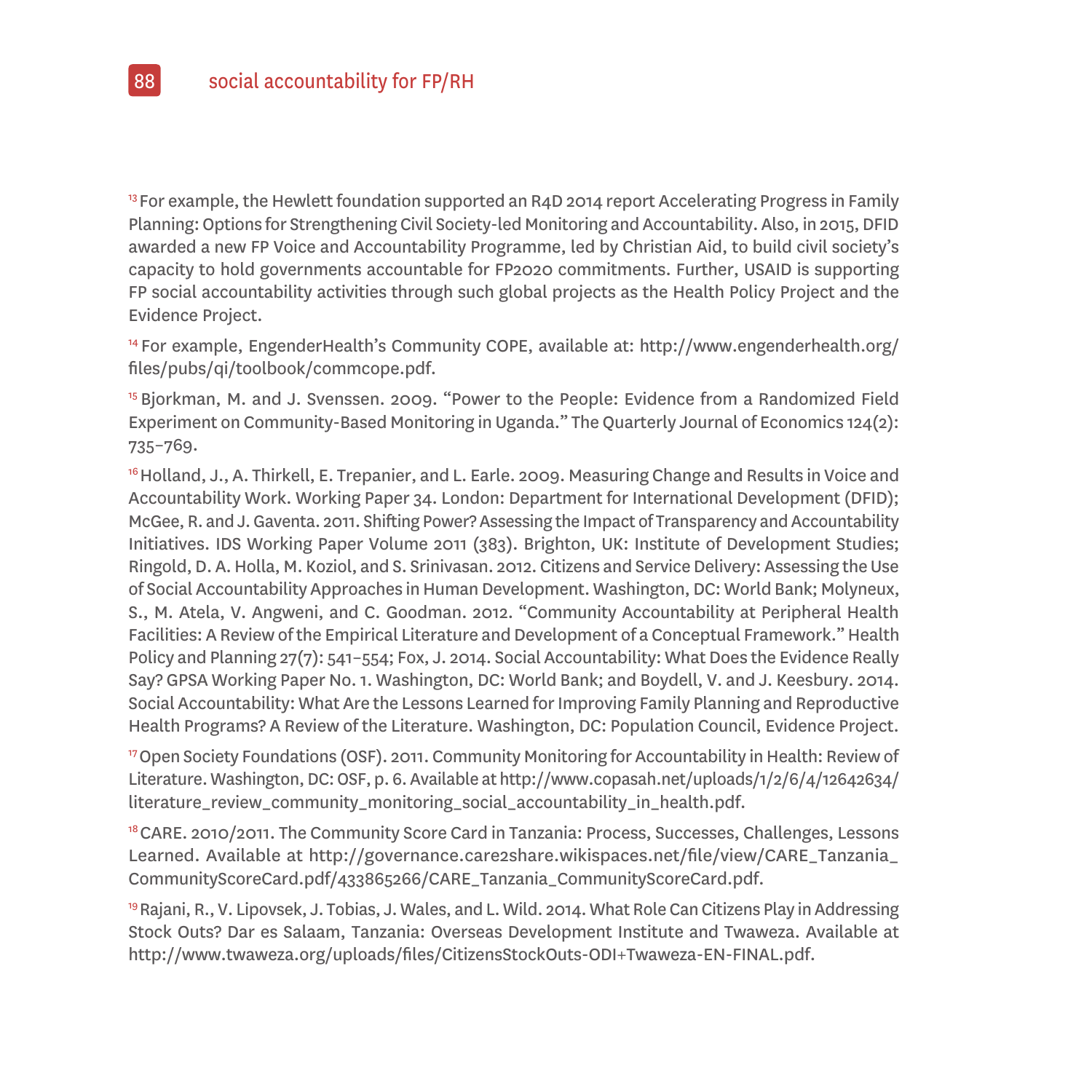20 International Planned Parenthood Federation-Western Hemisphere Region (IPPF-WHR). 2012. Holding Governments Accountable: Experiences from Five Latin American Countries. New York: IPPF-WHR.

<sup>21</sup> George, A. 2003. "Using Accountability to Improve Reproductive Health Care." Reproductive Health Matters 11(21): 161–170, p. 162.

<sup>22</sup> Fox, J. 2014. Social Accountability: What Does the Evidence Really Say? GPSA Working Paper No. 1. Washington, DC: World Bank.

23 DFID provides a "how-to" note on political economy analysis here: http://www.gsdrc.org/docs/ open/PO58.pdf.

<sup>24</sup> Murthy, R. K. and B. Klugman. 2004. "Service Accountability and Community Participation in the Context of Health Sector Reforms in Asia: Implications for Sexual and Reproductive Health Services." Health Policy and Planning 19(Suppl. 1): i78–i86.

25 Hodel, D. 2013. Meeting Report: Advancing Country Ownership: Civil Society's Role in Sustaining Public Health. New York and Washington, DC: amfAR; Futures Group, Health Policy Project; International Planned Parenthood Federation (IPPF) Africa Region; and Planned Parenthood Global.

 $26$  Coston, J. 1998. "A Model and Typology of Government-NGO Relationships." Nonprofit and Voluntary Sector Quarterly 27(358); and Hodel, D. 2013. Meeting Report: Advancing Country Ownership: Civil Society's Role in Sustaining Public Health. New York and Washington, DC: amfAR; Futures Group, Health Policy Project; International Planned Parenthood Federation (IPPF) Africa Region; and Planned Parenthood Global.

 $27$  Ibid.

<sup>28</sup> Ghaus-Pasha, A. 2004. "Role of Civil Society Organizations in Governance." 6th Global Forum on Reinventing Government Towards Participatory and Transparent Governance, May 24–27, 2005, Seoul, Republic of Korea. Available at http://unpan1.un.org/intradoc/groups/public/documents/ un/unpan019594.pdf.

29 Joshi, A. 2013. Context Matters: A Causal Chain Approach to Unpacking Social Accountability Interventions. Work in Progress Paper. Brighton, UK: Institute of Development Studies. Available at http://www.ids. ac.uk/files/dmfile/ContextMattersaCasualChainApproachtoUnpackingSAinterventionsAJoshiJune2013. pdf.

3º UNDP. 2010. Fostering Social Accountability: From Principle to Practice. Guidance Note, August 2010. Oslo: UNDP. Available at http://www.undp.org/content/dam/undp/library/Democratic%20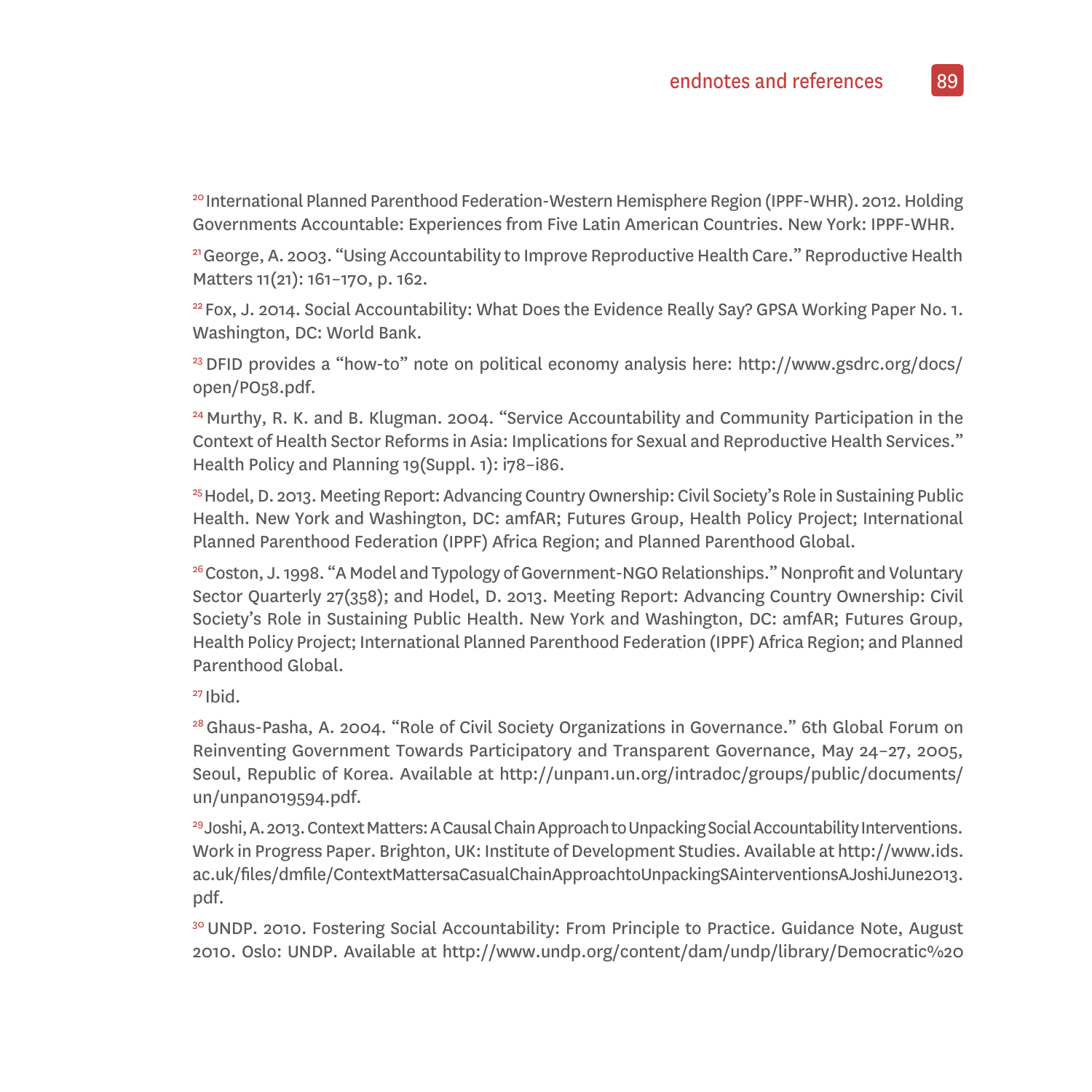Governance/OGC/dg-ogc-Fostering%20Social%20Accountability-Guidance%20Note.pdf; and Frumence, G., T. Nyamhanga, M. Mwangu, and A. Hurtig. 2013. "Challenges to the Implementation of Health Sector Decentralization in Tanzania: Experiences from Kongwa District Council." Global Health Action 2013, 6: 20983. http://dx.doi.org/10.3402/gha.v6i0.20983.

31 Department for International Development (DFID). 2011. "Implementing DFID's Strengthened Approach to Budget Support: Technical Note" (technical note). London: DFID. Available at https://www.gov. uk/government/uploads/system/uploads/attachment\_data/file/214161/Strengthened-approachbudget-support-Tecnical-Note.pdf; and Department for International Development (DFID). n.d. "Strengthening Accountability in Budget Support Countries—DFID's 5% Commitment: Briefing Note for Country Offices" (technical note). London: DFID. Available at https://www.gov.uk/government/ uploads/system/uploads/attachment\_data/file/67542/5-percent-Briefing-Note-apr11.pdf.

32 UNDP. 2010. Fostering Social Accountability: From Principle to Practice. Guidance Note, August 2010. Oslo: UNDP. Available at http://www.undp.org/content/dam/undp/library/Democratic%20 Governance/OGC/dg-ogc-Fostering%20Social%20Accountability-Guidance%20Note.pdf.

33 George, A. 2003. "Using Accountability to Improve Reproductive Health Care." Reproductive Health Matters 11(21): 161–170, p. 162.

34 See http://www.gsdrc.org/go/topic-guides/political-economy-analysis-new-/operational-relevanceand-impact-of-pea/rationale-for-pea.

35 Joshi and Houtzager, 2012, as cited in Grandvoinnet, H., G. Aslam, and S. Raha. 2015. Opening the Black Box: The Contextual Drivers of Social Accountability. Washington, DC: World Bank.

36 White Ribbon Alliance for Safe Motherhood (WRA). 2010. Promoting Accountability for Safe Motherhood: The WRA's Social Watch Approach for Mobilizing Civil Society to Hold Government Accountable. Washington, DC: Futures Group, USAID | Health Policy Initiative; personal conversation, Ray Mitchell, WRA, August 7, 2014; and Muttreja, P. 2014. "Bringing 'Public' into Public Health: Experiences, Lessons Learnt, Challenges and Pre-Requisites for Scaling up." PowerPoint presentation at Strengthening the Evidence Base on Social Accountability for Improving Family Planning and Reproductive Health (FP/RH) Programs experts meeting, London, July 16–17, 2014. International Planned Parenthood Federation.

37 Asian Development Bank and Asian Development Bank Institute. 2007. Improving Local Governance and Pro-Poor Service Delivery: Citizen Report Card Learning Toolkit. Manila, Philippines: Asian Development Bank. Available at http://www.citizenreportcard.com/crc/pdf/manual.pdf.

38 WRA. 2010. Promoting Accountability for Safe Motherhood: The WRA's Social Watch Approach for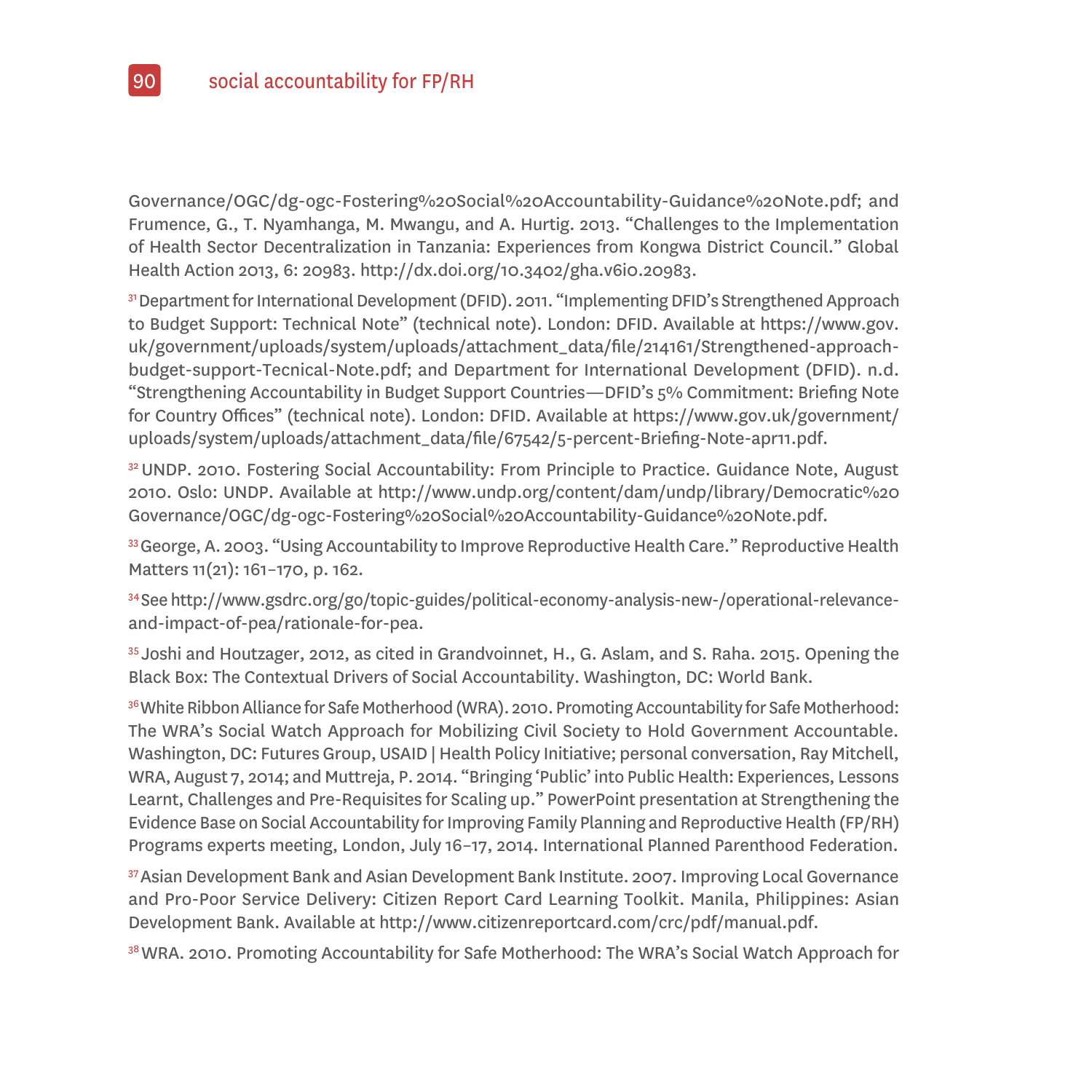Mobilizing Civil Society to Hold Government Accountable. Washington, DC: Futures Group, USAID | Health Policy Initiative.

39 Tembo, F. 2012. Citizen Voice and State Accountability: Towards Theories of Change that Embrace Contextual Dynamics. Working Paper 343. London: Overseas Development Institute; and Gigler, B. and S. Bailur. 2014. Closing the Feedback Loop: Can Technology Bridge the Accountability Gap? Washington, DC: World Bank.

40 CDA Collaborative Learning Projects. 2011. Feedback Mechanisms in International Assistance Organizations. Cambridge, MA: CDA Collaborative Learning Projects. Available at http://www. cdacollaborative.org/media/48015/Feedback-Mechanisms-In-International-Assistance-Organizations. pdf.

41 Taylor, L. n.d.. Beneficiary Communications and Accountability Review. Geneva, Switzerland: International Federation of Red Cross and Red Crescent Societies.

42 Bhuwanee, K. and L. Morgan. 2012. Community Engagement and Performance-based Incentives: The View from Burundi. PBI Case Studies. Bethesda, MD: Health Systems 2020, Abt Associates, p. 9. Available at http://pdf.usaid.gov/pdf\_docs/pnadz322.pdf.

43 USAID. 2010. Performance-Based Incentives Primer for USAID Missions. Washington, DC: USAID. Available at http://pdf.usaid.gov/pdf\_docs/PNADX747.pdf.

44 IPPF-WHR. 2010. Handbook for Budget Analysis and Tracking in Advocacy Projects. New York: IPPF-WHR, p. 39. Available at https://www.ippfwhr.org/sites/default/files/advocacy-budget-eng-final.pdf.

45 Waglé, S. and P. Shah. n.d. Public Expenditure Tracking and Facility Surveys: A General Note on Methodology. Washington, DC: World Bank. Available at http://siteresources.worldbank.org/ INTPCENG/1143380-1116506243290/20511062/exptrack.pdf; and Tolmie, C. 2013. "Where Are Our Budgets?" Public Expenditure Tracking Surveys as Tools for Engaging with Civil Society. Bethesda, MD: Health & Finance Governance Project, Abt Associates Inc. Available at https://www.hfgproject. org/wp-content/uploads/2014/04/PETSCivilSocietyBrief.pdf.

46 Schatz, F. 2013. "Fighting Corruption with Social Accountability: A Comparative Analysis of Social Accountability Mechanisms' Potential to Reduce Corruption in Public Administration." Public Administration and Development 33: 161–174.

47 See the Family Planning and Reproductive Health Indicators Database, Repositioning Family Planning indicators; Available at: http://www.cpc.unc.edu/measure/prh/rh\_indicators/specific/repositioningfamily-planning.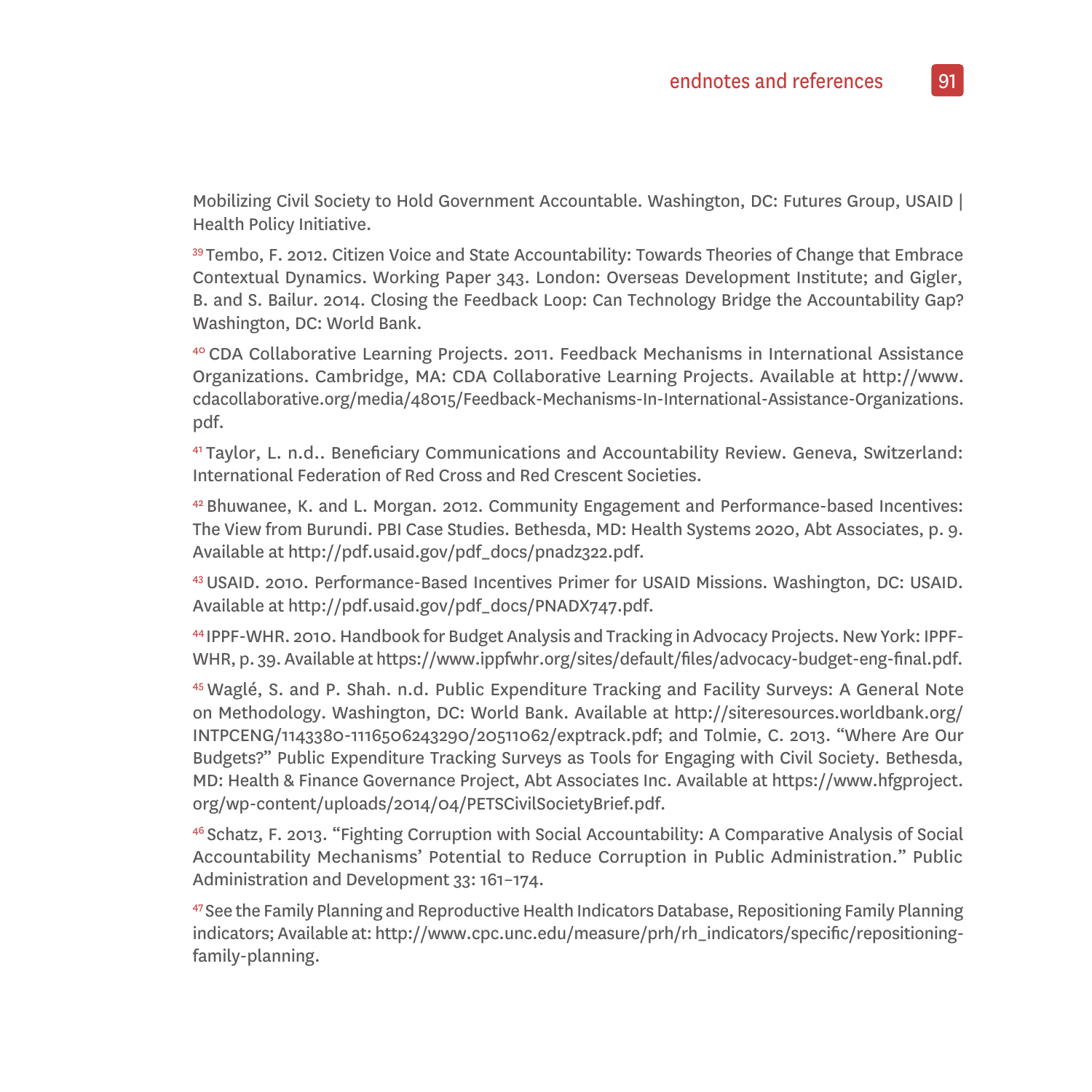48 Copenhagen Concensus Center estimates achieving universal access to sexual and reproductive health services and eliminating unmet need for modern contraception will return US\$120 for every dollar spent. See: http://www.copenhagenconsensus.com/post-2015-consensus/populationanddemography.

49See "Achieving the MDGs" briefs produced under the USAID | Health Policy Initiative at: http:// www.healthpolicyinitiative.com/index.cfm?id=publications&get=Type&documentTypeID=15; also see several analyses conducted under Health Policy Project available at: www.healthpolicyproject.com.

<sup>50</sup> Dickerson, D. and A. Ahmed. 2013. Advocacy for Family Planning: Understanding the Budget Process in Two Nigerian States, Cross River and Zamfara. Washington, DC: Futures Group, Health Policy Project.  $51$  Ibid.

52 Brucker, M., K. Kubica, M. Kway, A. Sizomu, and C. Teti. 2011. Decentralisation, Social Accountability and Family Planning Services: The Cases of Uganda, Kenya and Tanzania. Kampala, Uganda: Deutsche Stiftung Weltbevoelkerung (DSW). Available at http://www.dsw.org/uploads/tx\_aedswpublication/2011\_Nov\_ Decentralisation\_\_social\_accountability\_and\_family\_planning\_services.pdf; and Decentralization and Local Governance Network (DLGN). 2012. Tanzania: Social Accountability Monitoring (SAM). Zurich, Switzerland: Learning Project Civil Society Participation and Accountability in Local Governance Processes, Swiss Agency for Development and Cooperation.

53 Malajovich, L., M.A. Alcalde, K. Castagnaro, and C. Barroso. 2012. "Budget Transparency on Maternal Health Spending: A Case Study in Five Latin American Countries." Reproductive Health Matters 20(39): 185–195; also see http://who.int/choice/gettool.pdf.

54 There have been attempts to develop reproductive health subaccounts to ensure that sexual and reproductive health services are funded adequately in national budgets. This exercise is usually done with government, the World Health Organization, and international technical assistance NGOs. For more information, see http://www.healthsystems2020.org/section/topics/fprh.

55 UNDP. 2010. Fostering Social Accountability: From Principle to Practice. Guidance Note, August 2010. Oslo: UNDP. Available at http://www.undp.org/content/dam/undp/library/Democratic%20 Governance/OGC/dg-ogc-Fostering%20Social%20Accountability-Guidance%20Note.pdf.

<sup>56</sup> DLGN. 2012. Tanzania: Social Accountability Monitoring (SAM). Zurich, Switzerland: Learning Project Civil Society Participation and Accountability in Local Governance Processes, Swiss Agency for Development and Cooperation.

57 Personal communication with Laura Malajovich, IPPF-WHR, July 2014.

 $58$  Ibid.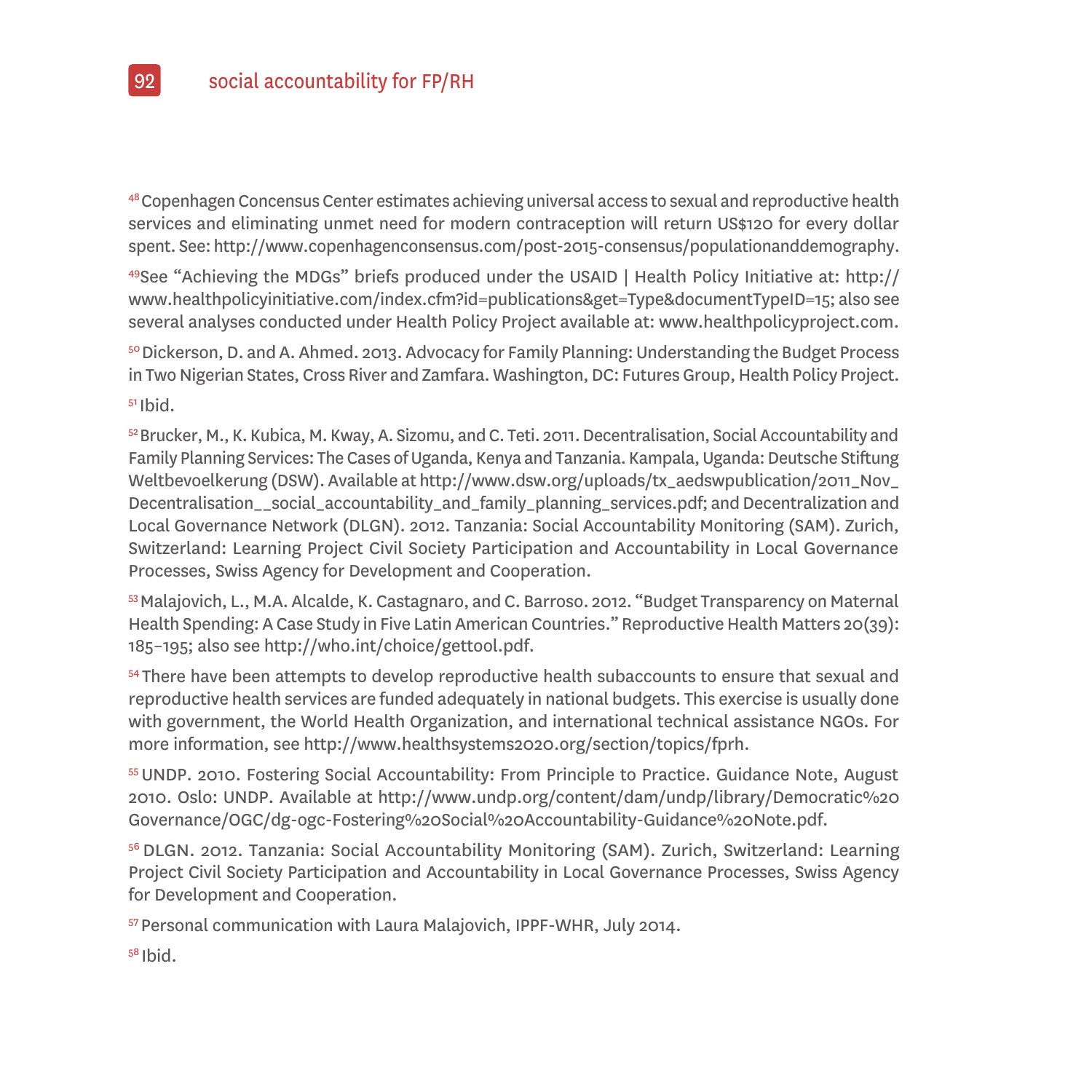59 Bossert, T. and J. Beauvais. 2002. "Decentralization of Health Systems in Ghana, Zambia, Uganda and the Philippines: A Comparative Analysis of Decision Space." Health Policy and Planning 17(1): 14–31; and Dickerson, D. and A. Ahmed. 2013. Advocacy for Family Planning: Understanding the Budget Process in Two Nigerian States, Cross River and Zamfara. Washington, DC: Futures Group, Health Policy Project.

60 Brucker, M., K. Kubica, M. Kway, A. Sizomu, and C. Teti. 2011. Decentralisation, Social Accountability and Family Planning Services: The Cases of Uganda, Kenya and Tanzania. Kampala, Uganda: Deutsche Stiftung Weltbevoelkerung (DSW). Available at http://www.dsw.org/uploads/tx\_aedswpublication/2011\_ Nov\_Decentralisation\_\_social\_accountability\_and\_family\_planning\_services.pdf; and Inter-American Development Bank (IDB). 2005. Assessment of Participatory Budgeting in Brazil. Washington, DC: Sustainable Development Department, Inter-American Development Bank (IDB). Available at http:// publications.iadb.org/handle/11319/5309?locale-attribute=en.

<sup>61</sup> DLGN. 2012. Tanzania: Social Accountability Monitoring (SAM). Zurich, Switzerland: Learning Project Civil Society Participation and Accountability in Local Governance Processes, Swiss Agency for Development and Cooperation, p. 7.

 $62$  See: http://deliver.jsi.com/dhome/whatwedo/commsecurity/csmeasuring/csindicators.

<sup>63</sup> Zlatunich, N. 2013. Costed Implementation Plans for Family Planning. Washington, DC: Futures Group, Health Policy Project. Available at http://www.healthpolicyproject.com/pubs/253\_ CostedImplementationPlanBrief.pdf.

<sup>64</sup> Pathfinder International. 2013. Tracking Planning and Budgeting Processes for Family Planning in Dar es Salaam and Sinyanga Regions. Watertown, MA: Pathfinder International.

<sup>65</sup> Dennis, S. 2014. Dollars and Sense: Budget Advocacy for Reproductive Health Event Report. Washington, DC: RH Budget Watch, Population Action International.

<sup>66</sup> Murthy, R. K. and B. Klugman. 2004. "Service Accountability and Community Participation in the Context of Health Sector Reforms in Asia: Implications for Sexual and Reproductive Health Services." Health Policy and Planning 19(Suppl. 1): i78–i86.

 $67$  The mandate of a health committee often also includes community outreach. While this is not an accountability function per se, it can build trust and improve communication among communities, facilities, and local decisionmakers.

<sup>68</sup> Murthy, R. K. and B. Klugman. 2004. "Service Accountability and Community Participation in the Context of Health Sector Reforms in Asia: Implications for Sexual and Reproductive Health Services." Health Policy and Planning 19(Suppl. 1): i78–i86.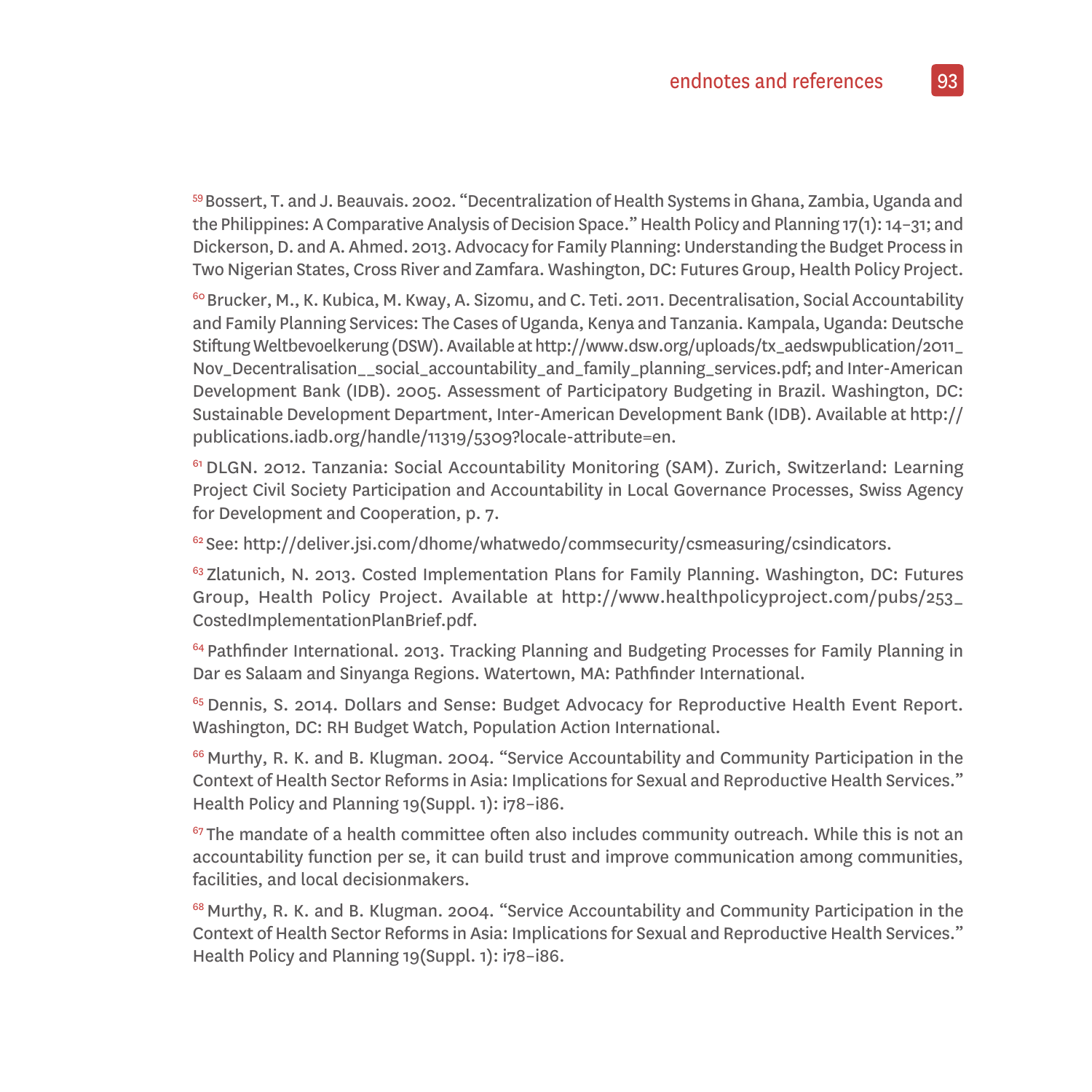69 Loewenson, R., F. Machingura, B. Kaim, and I. Rusike. 2014. "Health Centre Committees as a Vehicle for Social Participation in Health Systems in East and Southern Africa." EQUINET Discussion Paper 101 Hararem Zimbabwe: EQUINET, Training and Research Support Centre, Community Working Group on Health, and Medico.

70 Brinkerhoff, D. 2012. Community Engagement in Health Services Delivery and Governance: Experience from the Philippines. Paper presented at International Institute of Administrative Sciences 2012 International Congress, Merida, Mexico, June 18–22, 2012. Available at http://www.inap.mx/portal/ images/pdf/iica/ponencias/1/Brinkerhoff.pdf.

71 Cornwall, A., S. Cordeiro, and N. Giordano Delgado. 2006. "Rights to Health and Struggles for Accountability in a Brazilian Municipal Health Council." Chapter 7 in Rights, Resources and the Politics of Accountability, edited by P. Newell and J. Wheeler. London: Zed.

 $72$  Murthy, R. K. and B. Klugman. 2004. "Service Accountability and Community Participation in the Context of Health Sector Reforms in Asia: Implications for Sexual and Reproductive Health Services." Health Policy and Planning 19(Suppl. 1): i78–i86.

73 Loewenson, R., F. Machingura, B. Kaim, and I. Rusike. 2014. "Health Centre Committees as a Vehicle for Social Participation in Health Systems in East and Southern Africa." EQUINET Discussion Paper 101. Harare, Zimbabwe: EQUINET, Training and Research Support Centre, Community Working Group on Health, and Medico.

74 Hoffmann, K.D. 2014. The Role of Social Accountability in Improving Health Outcomes: Overview and Analysis of Selected International NGO Experiences to Advance the Field. Washington, DC: CORE Group.

75 OSF. 2011. Community Monitoring for Accountability in Health: Review of Literature. Washington, DC: OSF, p. 6. Available at http://www.copasah.net/uploads/1/2/6/4/12642634/literature\_review\_ community\_monitoring\_social\_accountability\_in\_health.pdf.

 $76$  Cornwall, A., S. Cordeiro, and N. Giordano Delgado. 2006. "Rights to Health and Struggles for Accountability in a Brazilian Municipal Health Council." Chapter 7 in Rights, Resources and the Politics of Accountability, edited by P. Newell and J. Wheeler. London: Zed; and Loewenson, R., F. Machingura, B. Kaim, and I. Rusike. 2014. "Health Centre Committees as a Vehicle for Social Participation in Health Systems in East and Southern Africa." EQUINET Discussion Paper 101 Hararem Zimbabwe: EQUINET, Training and Research Support Centre, Community Working Group on Health, and Medico.

77 Cornwall, A., S. Cordeiro, and N. Giordano Delgado. 2006. "Rights to Health and Struggles for Accountability in a Brazilian Municipal Health Council." Chapter 7 in Rights, Resources and the Politics of Accountability, edited by P. Newell and J. Wheeler. London: Zed.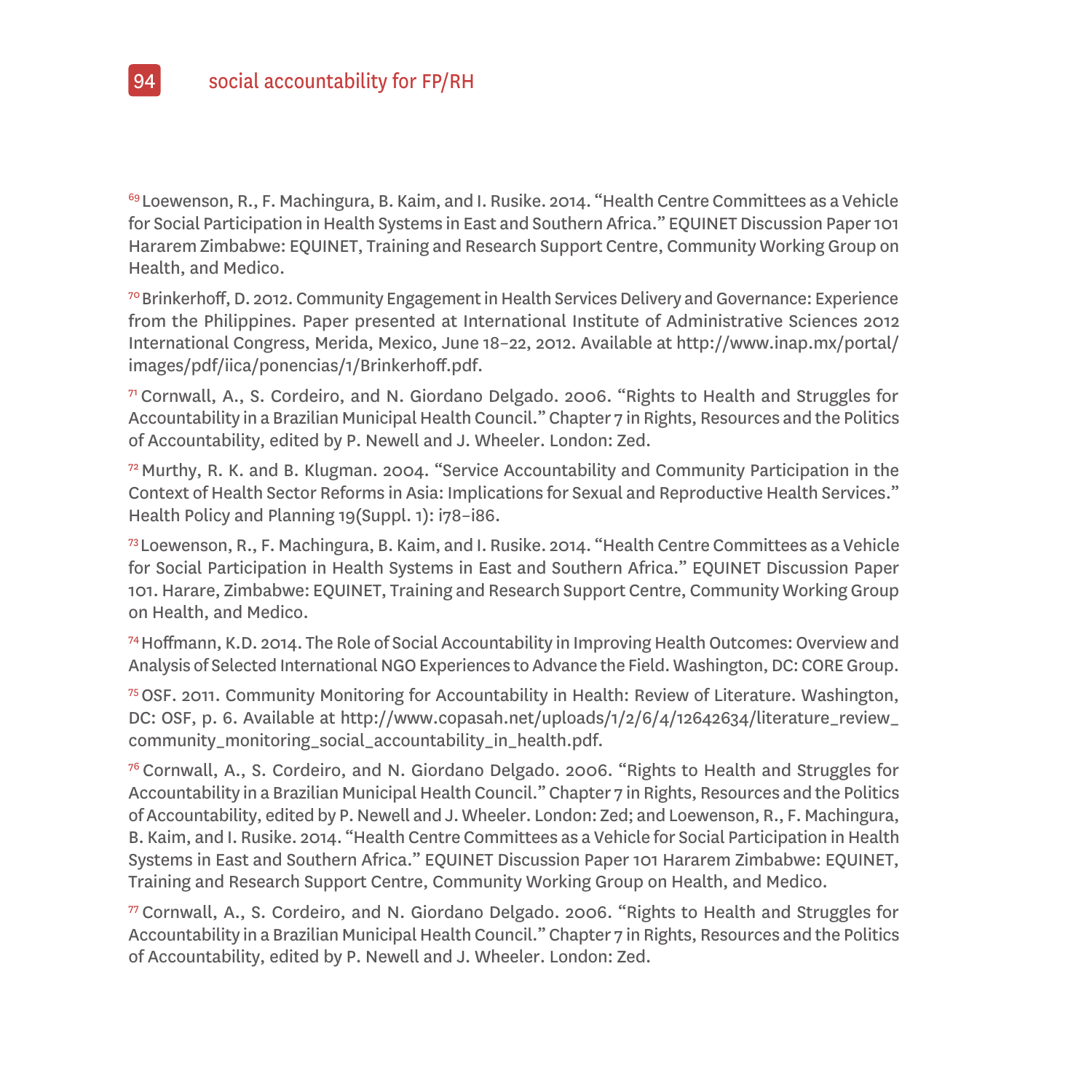$78$  Murthy, R. K. and B. Klugman. 2004. "Service Accountability and Community Participation in the Context of Health Sector Reforms in Asia: Implications for Sexual and Reproductive Health Services." Health Policy and Planning 19(Suppl. 1): i78–i86.

79 By 2011, Manila relaxed its ban on contraceptives to allow couples to practice modern family planning, but still refused to allow public funds to be used for purchasing or distributing modern contraceptives. See http://www.rappler.com/newsbreak/1695-manila-relaxes-rules-on-birth-control. The passage of the 2012 national RH law made the Manila contraceptive ban illegal. See: http://www.who.int/pmnch/ media/news/2013/20130107\_philippines\_reproductive\_health\_law/en/. In 2015, the UN Committee on the Elimination of Discrimination found the contraceptive ban in Manila amounted to a violation of international law (CEDAW). See: http://tbinternet.ohchr.org/Treaties/CEDAW/Shared%20Documents/ PHL/CEDAW\_C\_OP-8\_PHL\_1\_7679\_E.pdf.

80 Howard, G., C. Bogh, G. Goldstein, J. Morgan, A. Prüss, et al. 2002. "Establishing Committees for Implementing Healthy Villages Programmes." Chapter 11 in Healthy Villages: A Guide for Communities and Community Health Workers. Geneva, Switzerland: World Health Organization. Available at http:// whqlibdoc.who.int/publications/2002/9241545534.pdf.

<sup>81</sup> Busan Partnership for Effective Development Co-operation. Fourth High-Level Forum on Aid Effectiveness. 29 November–1 December, 2011.

82 WHO. 2012. National Accountability Mechanisms for Women's and Children's Health. London: HLSP. Available at http://www.who.int/pmnch/topics/part\_publications/national\_accountability\_ mechanisms.pdf.

 $83$  For more information on IHP+ and civil society engagement, see http://www. internationalhealthpartnership.net/en/key-issues/civil-society-engagement/.

84 For more information on working with parliamentarians, see: http://www.afppd.org/; https://www. iapg-gpi.org/; http://www.ppdafrica.org/. Also see a resource specific to HIV that may be useful: http://www.ipu.org/pdf/publications/hiv-aids-guide-e.pdf.

85 The USAID | DELIVER Project periodically collects contraceptive security data, including whether a contraceptive committee exists and how often it meets. Its 2014 survey found 42 out of 47 countries had these committees; 38 had NGO representation on the committee. For more information, see http://deliver.jsi.com/dhome/whatwedo/commsecurity/csmeasuring/csindicators.

86 Leahy Madsen, E., M. Gárate, M. Castera, M. Silva, and H. Fortune-Greeley. 2013. Policy Approaches to Enhancing Contraceptive Security in Decentralized Contexts. Washington, DC: Futures Group, Health Policy Project.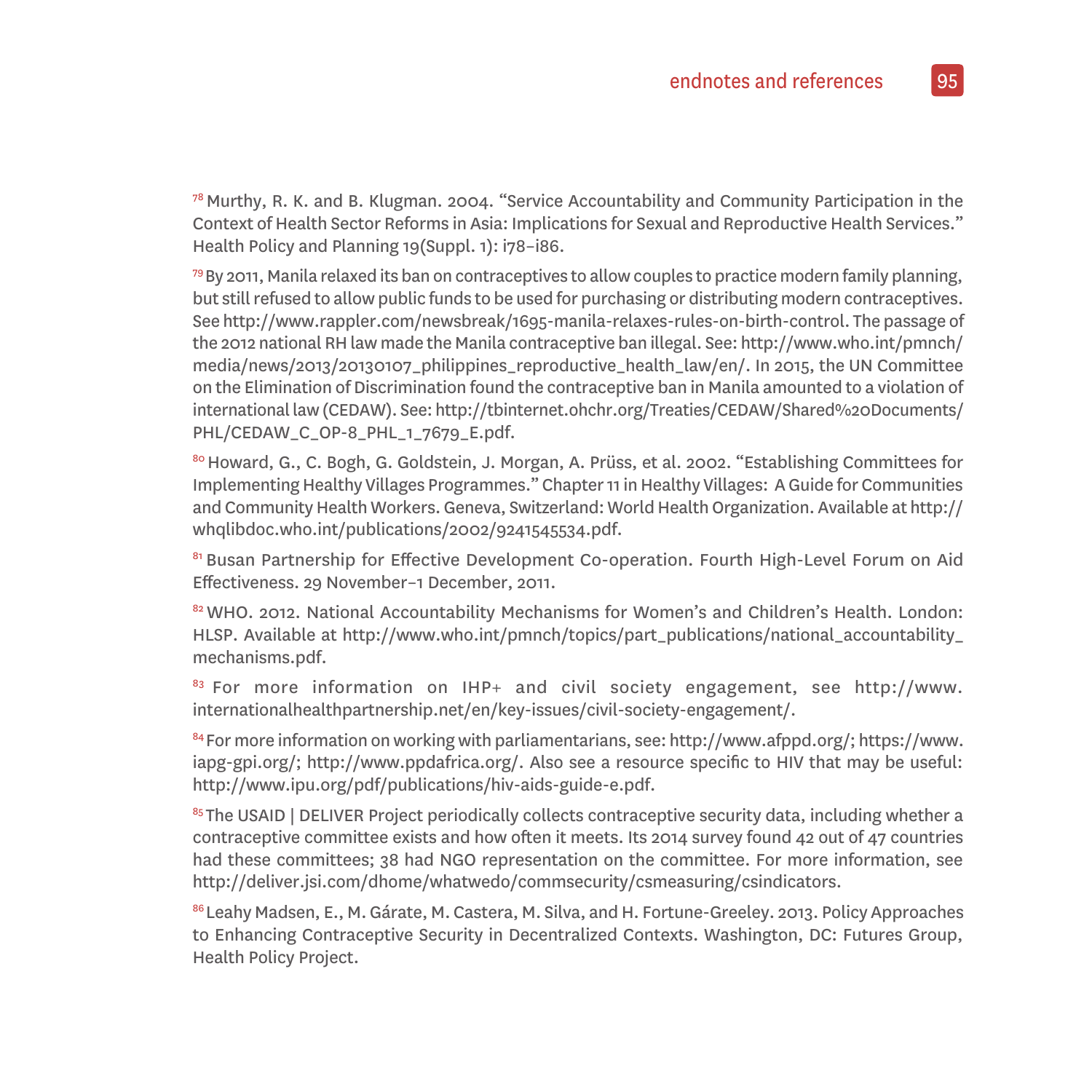87 Secretary for Health, Government of Malawi. Memo to District Health Officers: District Health Sector Stakeholders Forum Terms of Reference. Ref. No. DPPD/26. Issued: January 28, 2014.

88 Bonye, S. 2011. "The Role of Traditional Festivals in Action Planning, Advocacy and Social Accountability." World Journal of Young Researchers 1(3): 32.

 $89$  Ibid.

90 George, A. 2003. "Using Accountability to Improve Reproductive Health Care." Reproductive Health Matters 11(21): 161–170.

91 Brinkerhoff, D. 2004. "Accountability and Health Systems: Toward Conceptual Clarity and Policy Relevance." Health Policy and Planning 19(6): 371–379.

92 Personal communication with Rebecca Brown, Center for Reproductive Rights, April 2015.

93 Maru, V. 2010. "Allies Unknown: Social Accountability and Legal Empowerment." Health and Human Rights 12(1): 83–93.

94 Gruskin, S., E. J. Mills, and D. Tarantola. 2007. "History, Principles, and Practice of Health and Human Rights." Lancet 370: 449–455, p. 450.

95 UNFPA and Center for Reproductive Rights. 2010. The Right to Contraceptive Information and Services for Women and Adolescents. Briefing Paper. New York: UNFPA. Available at http://www. unfpa.org/resources/rights-contraceptive-information-and-services-women-and-adolescents; Center for Reproductive Rights. N.d. Twelve Human Rights Key to Reproductive Rights. Available at http:// www.reproductiverights.org/sites/crr.civicactions.net/files/documents/V4Repro%20Rights%20 Are%20Human%20Rights%20-%20FINAL.pdf.

96 For information on the country status of ratification of human rights treaties, visit http://indicators. ohchr.org/.

97 UNDP. 2010. Fostering Social Accountability: From Principle to Practice. Guidance Note, August 2010. Oslo: UNDP. Available at http://www.undp.org/content/dam/undp/library/Democratic%20 Governance/OGC/dg-ogc-Fostering%20Social%20Accountability-Guidance%20Note.pdf.

98 Overviews of these conferences can be found here: http://www.un.org/en/development/devagenda/ population.shtml.

99 Article 61. Available at: http://jurist.org/documents/constitutions/Paraguay\_2011.php. Accessed January 7, 2015.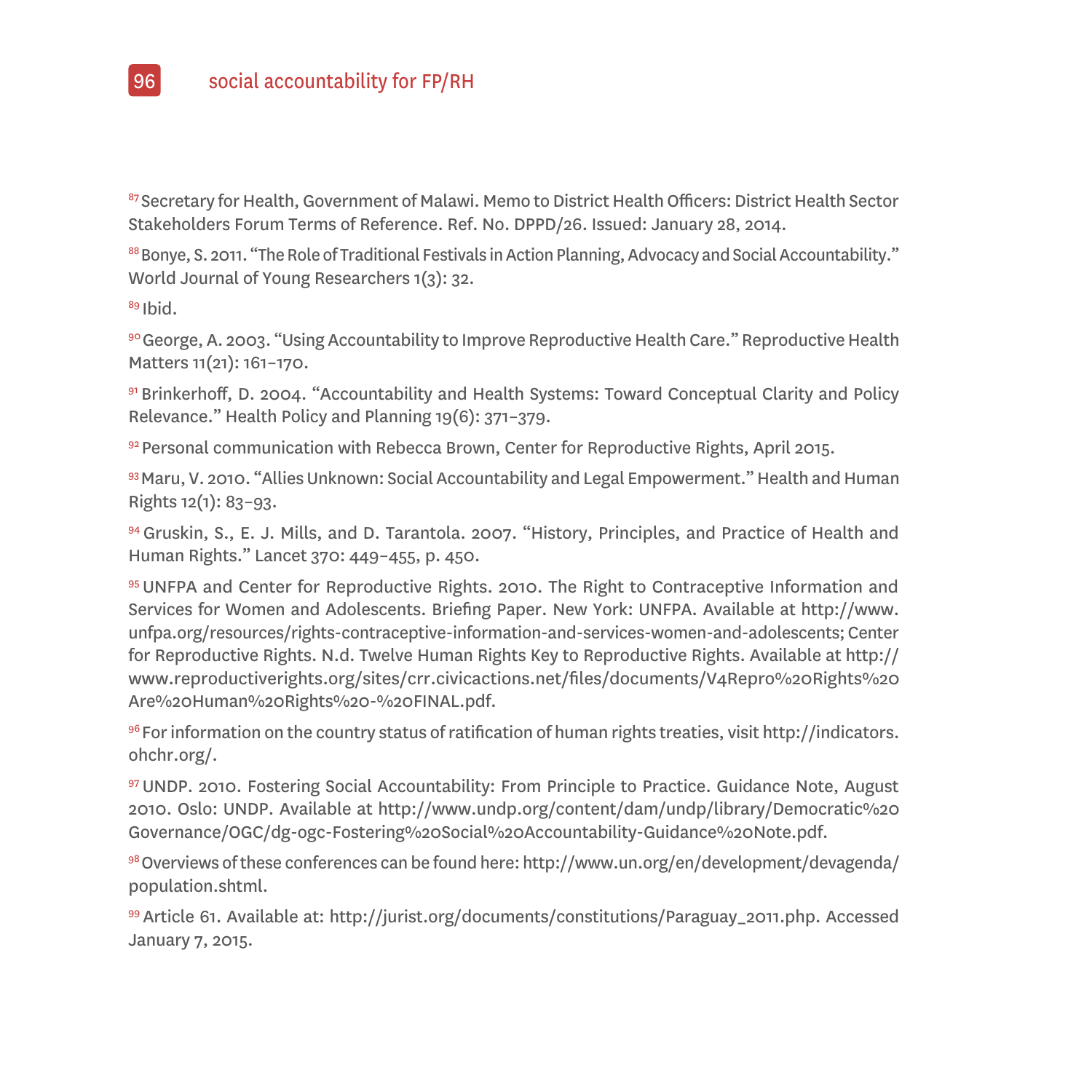100 Constitution of the Republic of South Africa, 1996; Chapter 2: Bill of Rights. Available at: http:// www.gov.za/documents/constitution/chapter-2-bill-rights#27.

101 Constitution of Kenya, 2010; article 41(3)(a), p.31. Available at: https://www.kenyaembassy.com/ pdfs/The%20Constitution%20of%20Kenya.pdf.

102 UNFPA and Center for Reproductive Rights. 2010. The Right to Contraceptive Information and Services for Women and Adolescents. Briefing Paper. New York: UNFPA. Full text of the Chilean Law No. 20.418: Fija Normas sobre información, orientación,y prestaciones en materia de regulación de fertilidad available at: http://www.leychile.cl/Navegar?idNorma=1010482&idParte=&idVersion=2010-01-28.

103 Available at: http://www.gov.ph/2012/12/21/republic-act-no-10354/.

104 Termed AAAQ ("triple A-Q") framework; accessible is defined broadly, including both geographically accessible, financially accessible, etc.

105 For a succinct summary of strategic litigation as a human rights advocacy tool, see http://www. endvawnow.org/en/articles/948-engage-in-strategic-litigation.html.

<sup>106</sup> For example, in LM and Others v. Namibia, the Supreme Court of Namibia found HIV-positive women's rights were violated when they were forcibly sterilized in public hospitals. Mexico settled a claim submitted to the Inter-American Commission on Human Rights that they denied Paulina Ramírez access to an abortion, despite her legal right to obtain one in the case of rape. And the Committee for the Elimination of all Forms of Discrimination against Women held Brazil accountable for its failure to prevent a maternal death during childbirth in Alyne da Silva Pimentel Teixeira (deceased) v. Brazil.

<sup>107</sup> As reported by Reprohealthlaw, October 29, 2014, at: http://reprohealthlaw.wordpress.com; full text of the court's decision is available here: http://www.zimlii.org/zw/judgment/actio-legisaquiliae/2014/22.

<sup>108</sup> Center for Reproductive Rights. 2012. "Honduras Supreme Court Upholds Absolute Ban on Emergency Contraception, Opens Door to Criminalize Women and Medical Professionals" (press release). Available at http://www.reproductiverights.org/press-room/honduras-supreme-court-upholds-absolute-banon-emergency-contraception-opens-door-to-crim.

109 Roa, M. and B. Klugman. 2014. "Considering Strategic Litigation as an Advocacy Tool: A Case Study of the Defence of Reproductive Rights in Colombia." Reproductive Health Matters 22(44): 31–41; also see Women's Link website: http://www.womenslinkworldwide.org/wlw/new.php?modo=detalle\_ prensa&dc=382.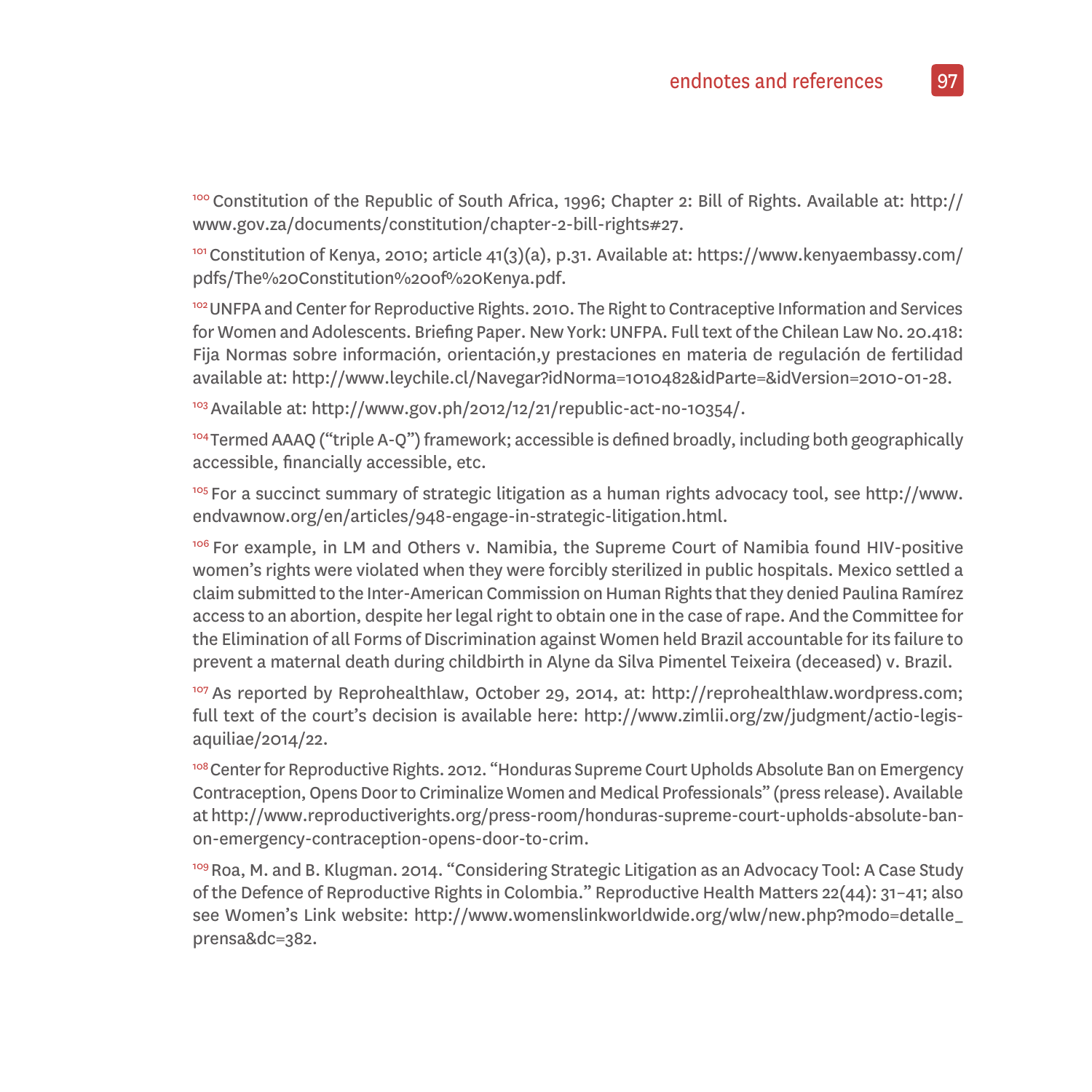110 Center for Reproductive Rights. 2014. "Manju and Others v. Government of Nepal" (fact sheet). Available at http://reproductiverights.org/en/document/manju-others-v-government-of-nepal.

111 Roa, M. and B. Klugman. 2014. "Considering Strategic Litigation as an Advocacy Tool: A Case Study of the Defence of Reproductive Rights in Colombia." Reproductive Health Matters 22(44): 31–41; also see Women's Link website: http://www.womenslinkworldwide.org/wlw/new.php?modo=detalle\_ prensa&dc=382.

112 Maru, V. 2010. "Allies Unknown: Social Accountability and Legal Empowerment." Health and Human Rights 12(1): 83–93.

113 Domingo, P. and T. O'Neil. 2014. The Politics of Legal Empowerment: Legal Mobilisation Strategies and Implications for Development. London: Overseas Development Institute (ODI). Available at http:// www.odi.org/sites/odi.org.uk/files/odi-assets/publications-opinion-files/9008.pdf.

114 Maru, V. 2010. "Allies Unknown: Social Accountability and Legal Empowerment." Health and Human Rights 12(1): 83–93.

115 Domingo, P. and T. O'Neil. 2014. The Politics of Legal Empowerment: Legal Mobilisation Strategies and Implications for Development. London: Overseas Development Institute (ODI). Available at http:// www.odi.org/sites/odi.org.uk/files/odi-assets/publications-opinion-files/9008.pdf; and Golub, S. 2013. "Legal Empowerment's Approaches and Importance." In Justice Initiatives, Open Society Institute, Autumn 2013. Available at http://www.opensocietyfoundations.org/sites/default/files/ justice-initiatives-legal-empowerment-20140102.pdf.

<sup>116</sup> Grandvoinnet, H., G. Aslam, and S. Raha. 2015. Opening the Black Box: The Contextual Drivers of Social Accountability. Washington, DC: World Bank, p. 26.

117 Maru, V. 2010. "Allies Unknown: Social Accountability and Legal Empowerment." Health and Human Rights 12(1): 83–93, p. 85.

118 Decentralization and Local Governance Network (DLGN). 2012. Tanzania: Social Accountability Monitoring (SAM). Zurich, Switzerland: Learning Project Civil Society Participation and Accountability in Local Governance Processes, Swiss Agency for Development and Cooperation.

 $119$  Ibid, p.8.

<sup>120</sup> Dennis, S. 2014. Dollars and Sense: Budget Advocacy for Reproductive Health Event Report. Washington, DC: RH Budget Watch, Population Action International.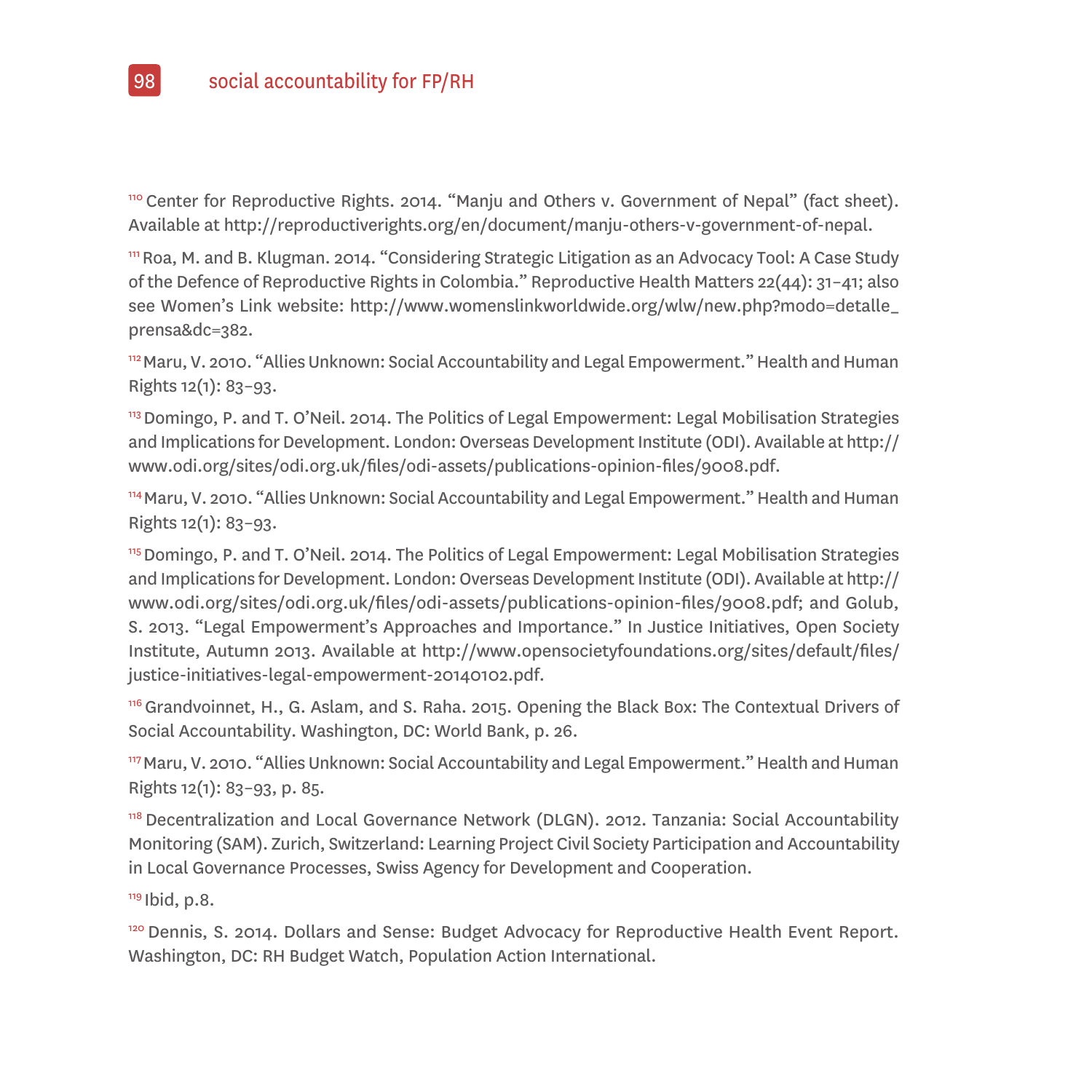121 UNDP. 2010. Fostering Social Accountability: From Principle to Practice. Guidance Note, August 2010. Oslo: UNDP. Available at http://www.undp.org/content/dam/undp/library/Democratic%20 Governance/OGC/dg-ogc-Fostering%20Social%20Accountability-Guidance%20Note.pdf.

<sup>122</sup> Personal conversations with staff from WRA, IPPF/WHR, and Mexfam.

<sup>123</sup> Cornwall, A., S. Cordeiro, and N. Giordano Delgado. 2006. "Rights to Health and Struggles for Accountability in a Brazilian Municipal Health Council." Chapter 7 in Rights, Resources and the Politics of Accountability, edited by P. Newell and J. Wheeler. London: Zed.

124 Goodman, C., A. Opwora, M. Kabare, and S. Molyneux. 2011. "Health Facility Committees and Facility Management—Exploring the Nature and Depth of Their Roles in Coast Province, Kenya". BMC Health Services Research 2011, 11: 229.

<sup>125</sup> Cornwall, A., S. Cordeiro, and N. Giordano Delgado. 2006. "Rights to Health and Struggles for Accountability in a Brazilian Municipal Health Council." Chapter 7 in Rights, Resources and the Politics of Accountability, edited by P. Newell and J. Wheeler. London: Zed; and Kabeer, N., A.H. Kabir, and T.Y. Huq. 2009. "Quantifying the Impact of Social Mobilisation in Rural Bangladesh: Donors, Civil Society and 'The Road not Taken'." IDS Working Paper 333. Brighton, UK: Institute of Development Studies with Citizenship DRC.

126 Goodman, C., A. Opwora, M. Kabare, and S. Molyneux. 2011. "Health Facility Committees and Facility Management—Exploring the Nature and Depth of Their Roles in Coast Province, Kenya". BMC Health Services Research 2011, 11: 229.

<sup>127</sup> McCoy, D., J. Hall, and M. Ridge. 2012. "A Systematic Review of the Literature for Evidence on Health Facility Committees in Low- and Middle-Income Countries." Health Policy and Planning 27: 449–466.

<sup>128</sup> Personal communication, Ray Mitchell, White Ribbon Alliance, August 7, 2014.

<sup>129</sup> World Bank. 2012. How, When and Why to Use Demand-side Governance Approaches in Projects. Washington, DC: World Bank. Available at http://documents.worldbank.org/curated/ en/2012/01/16325481/global-use-demand-side-governance-approaches-projects.

130 SNV Netherlands Development Organisation. 2008. Supporting Decentralized Planning in Tanzania. Case Studies 2008. The Hague, Netherlands: SNV Netherlands. Available at http://www.google. com/url?sa=t&rct=j&q=&esrc=s&source=web&cd=6&ved=0CD8QFjAF&url=http%3A%2F%2Fwww. snvworld. org%2Fdownload%2Fpublications%2Ftanzania\_-\_supporting\_decentralised\_planning. pdf&ei=dp8xVI2-Drb-sAT4tIFI&usg=AFQjCNGNwXfbrgRiMsFdczbg0yWjtI947A&sig2=P9axCf1PCH-HeE-zMEv1pJQ&bvm=bv.76802529,d.cWc.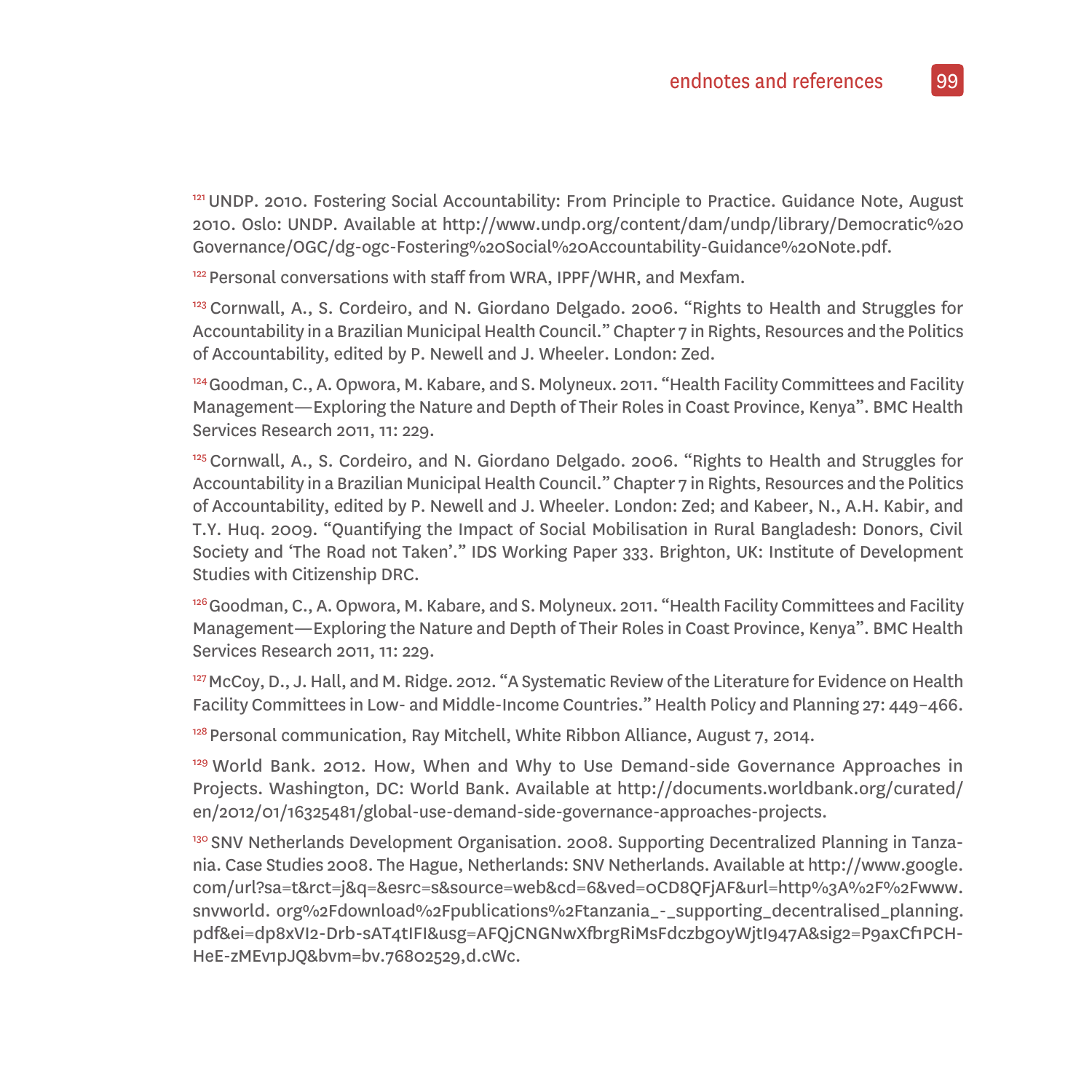<sup>131</sup> WRA. 2010. Promoting Accountability for Safe Motherhood: The WRA's Social Watch Approach for Mobilizing Civil Society to Hold Government Accountable. Washington, DC: Futures Group, USAID | Health Policy Initiative.

132 Goodman, C., A. Opwora, M. Kabare, and S. Molyneux. 2011. "Health Facility Committees and Facility Management—Exploring the Nature and Depth of Their Roles in Coast Province, Kenya". BMC Health Services Research 2011, 11: 229.

<sup>133</sup> Personal conversation, Ray Mitchell, White Ribbon Alliance. 7 August 2015.

<sup>134</sup> Brucker, M., K. Kubica, M. Kway, A. Sizomu, and C. Teti. 2011. Decentralisation, Social Accountability and Family Planning Services: The Cases of Uganda, Kenya and Tanzania. Kampala, Uganda: Deutsche Stiftung Weltbevoelkerung (DSW). Available at http://www.dsw.org/uploads/tx\_aedswpublication/2011\_ Nov\_Decentralisation\_\_social\_accountability\_and\_family\_planning\_services.pdf.

<sup>135</sup> WRA. 2010. Promoting Accountability for Safe Motherhood: The WRA's Social Watch Approach for Mobilizing Civil Society to Hold Government Accountable. Washington, DC: Futures Group, USAID | Health Policy Initiative.

136 DLGN. 2012. Tanzania: Social Accountability Monitoring (SAM). Zurich, Switzerland: Learning Project Civil Society Participation and Accountability in Local Governance Processes, Swiss Agency for Development and Cooperation.

 $137$  Ibid.

<sup>138</sup> Fox, J. 2001. "Vertically Integrated Policy Monitoring: A Tool for Civil Society Policy Advocacy." Nonprofit and Voluntary Sector Quarterly 30(3) [reprinted by Center for Global, International and Regional Studies, UCSC].

<sup>139</sup> International Health Partnership (IHP+). 2013. Review of Civil Society Engagement in National Health Policy Processes Supported Through the Health Policy Action Fund (HPAF) Small Grants Program: Final Report. Washington, DC and Geneva, Switzerland: International Health Partnership.

140 OSF. 2011. Community Monitoring for Accountability in Health: Review of Literature. Washington, DC: OSF, p. 6. Available at http://www.copasah.net/uploads/1/2/6/4/12642634/literature\_review\_ community\_monitoring\_social\_accountability\_in\_health.pdf.

141 DLGN. 2012. Tanzania: Social Accountability Monitoring (SAM). Zurich, Switzerland: Learning Project Civil Society Participation and Accountability in Local Governance Processes, Swiss Agency for Development and Cooperation, p. 9.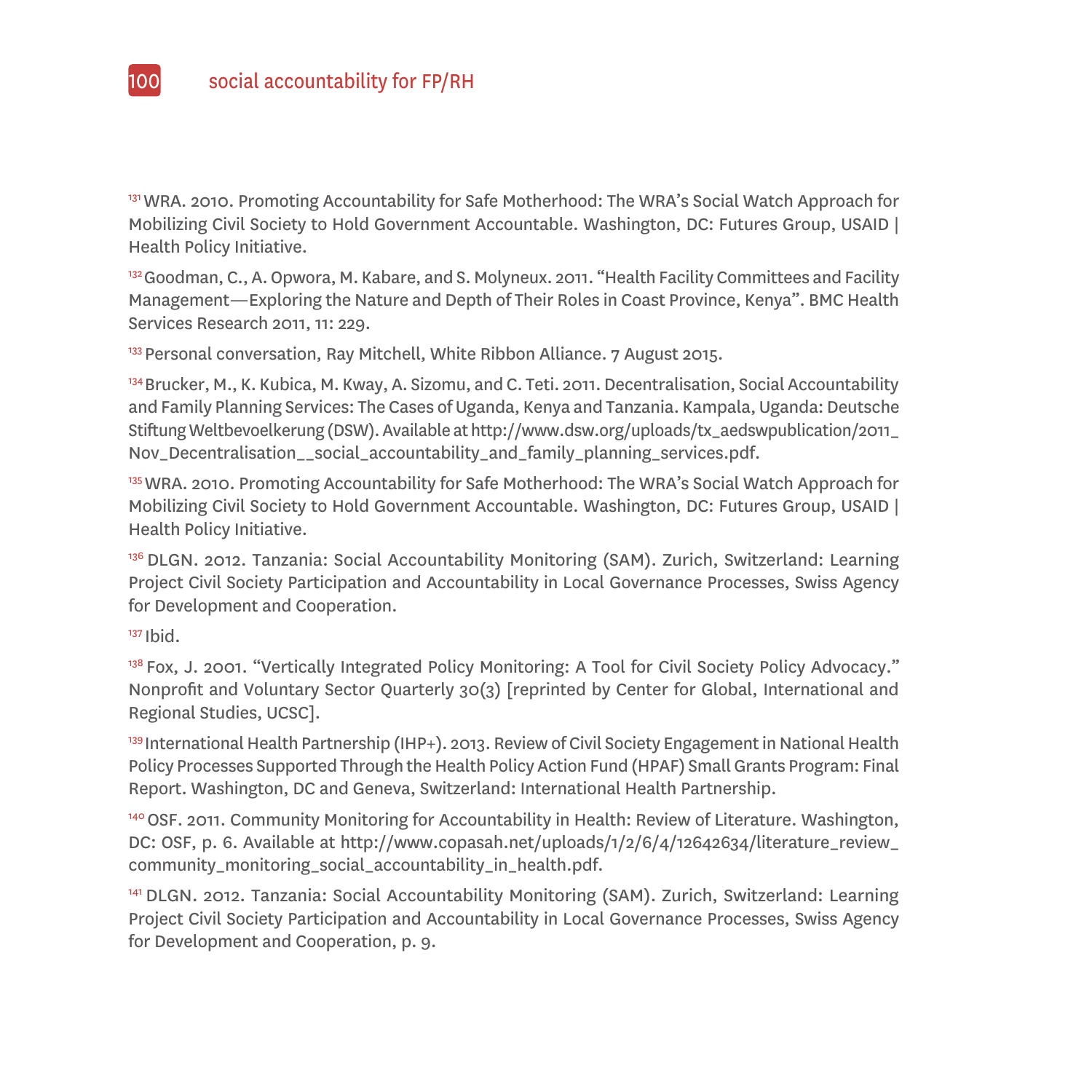$142$  Ibid.

143 Davies, T. and S. Fumega. 2014. Mixed Incentives: Adopting ICT Innovations for Transparency, Accountability, and Anti-Corruption. U4 Issue 2014: 4. Bergen, Norway: U4 Anti-Corruption Resource Centre. Available at http://www.u4.no/publications/mixed-incentives-adopting-ict-innovations-fortransparency-accountability-and-anti-corruption/.

144 Institute of Development Studies (IDS). 2006. Making Accountability Count. IDS Policy Briefing Issue 33, November 2006. Brighton, UK: IDS.

 $145$  Ibid.